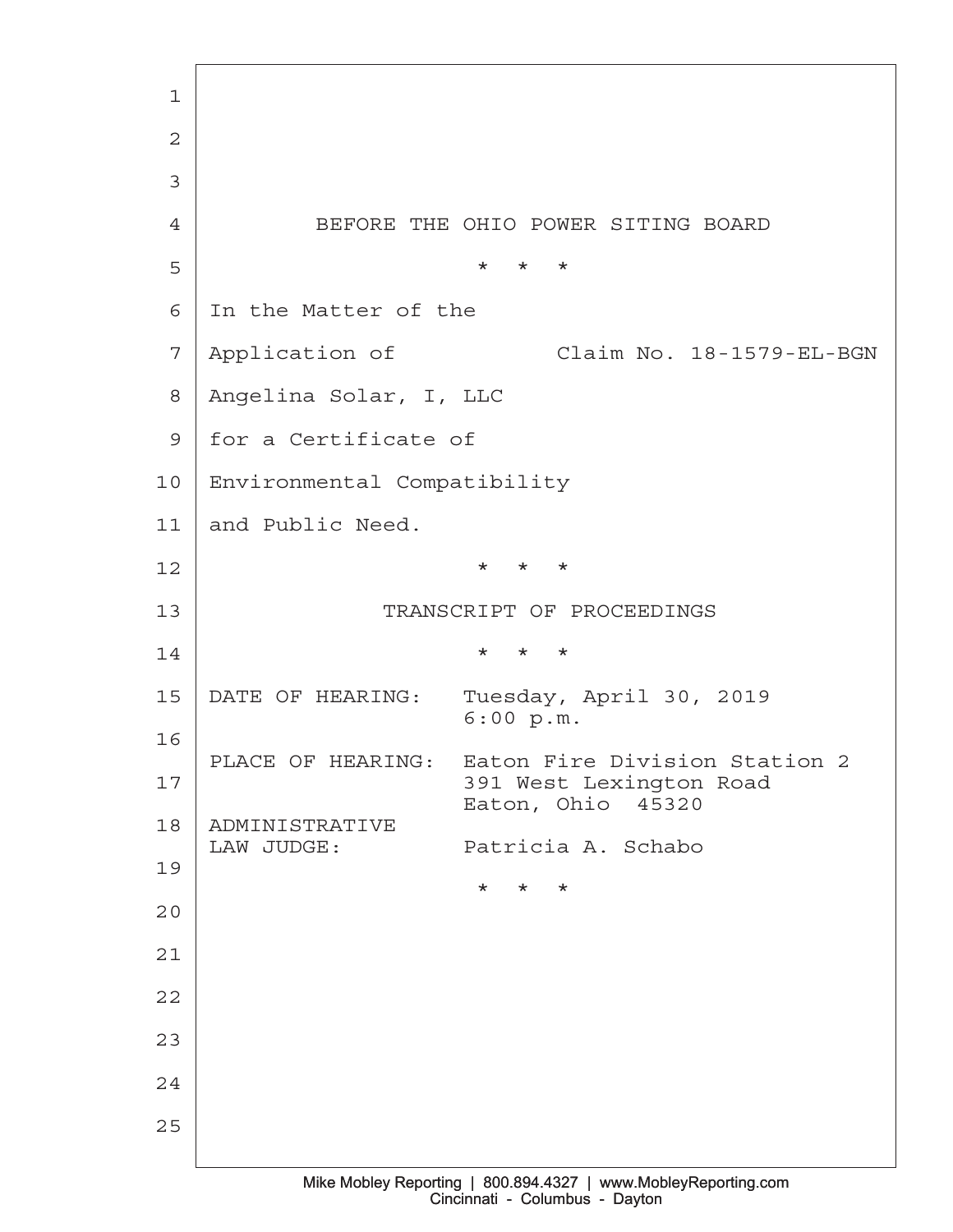| 1     | 2<br>MS. SCHABO: Good evening. The Ohio            |
|-------|----------------------------------------------------|
| 2     | Power Siting Board has assigned for public hearing |
| 3     | at this time and place Case Number 18-1579-EL-BGN, |
| 4     | which is captioned in the matter of the            |
| 5     | application of the Angelina Solar I, LLC for a     |
| 6     | certificate of environmental capability and public |
| 7     | need.                                              |
| $8\,$ | My name is Patricia Schabo, and I'm                |
| 9     | the administrative law judge with the Board's      |
| 10    | legal department who has been assigned to conduct  |
| 11    | this hearing. Sam Randazzo, the chairman of the    |
| 12    | Ohio Power Siting Board, is with us tonight.       |
| 13    | Chairman, would you like to make a comment?        |
| 14    | MS. RANDAZZO: Well, thanks everybody               |
| 15    | for coming out. My name is Sam Randazzo. I was     |
| 16    | appointed by Governor Mike DeWine to be the        |
| 17    | chairman of the Public Utilities Commission of     |
| 18    | Ohio, and as a result of that, I'm also chairman   |
| 19    | of the Ohio Power Siting Board, which is the       |
| 20    | agency that's conducting this hearing this         |
| 21    | evening.                                           |
| 22    | So from public hearings like this, we              |
| 23    | gather information about projects. It helps the    |
| 24    | Board make a decision based upon the statutory     |
| 25    | criteria that are in front of us, and we -- in     |
|       |                                                    |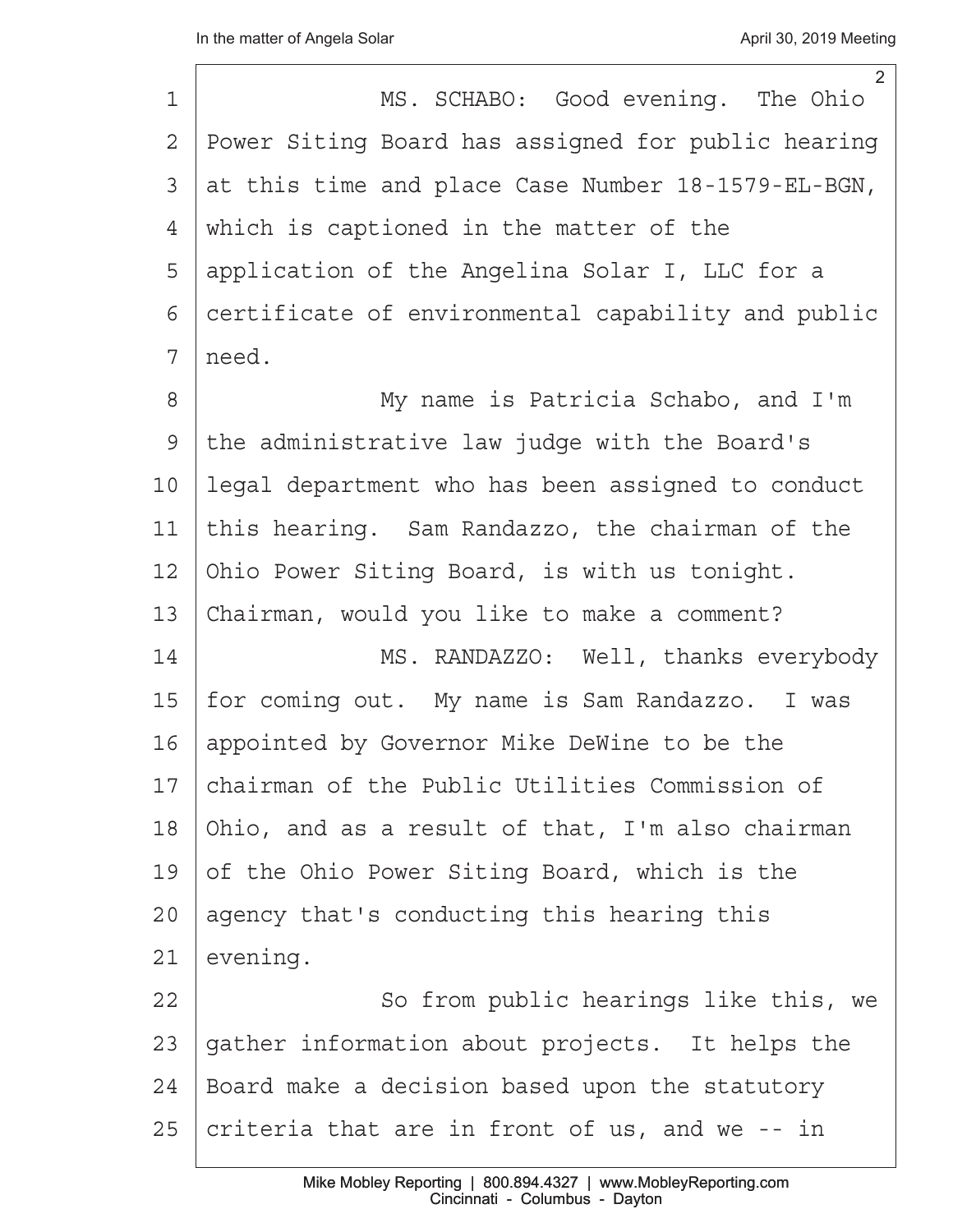|    | $\mathfrak{S}$                                     |
|----|----------------------------------------------------|
| 1  | Ohio, the regulation of land use related to        |
| 2  | generation projects -- electric generation         |
| 3  | projects of fifty megawatts or above, and this     |
| 4  | project is about eighty megawatts I believe.       |
| 5  | MS. SCHABO: Yes, sir.                              |
| 6  | MR. RANDAZZO: So that is regulated                 |
| 7  | by the State instead of being regulated locally,   |
| 8  | like zoning is done at the local level. So we      |
| 9  | have a statewide system in Ohio for land use       |
| 10 | regulation related to what we call major utility   |
| 11 | facilities. And, again, an electric generating     |
| 12 | station or an electric generation policy in excess |
| 13 | of fifty megawatts qualifies for that category.    |
| 14 | So thanks for coming. We look forward to getting   |
| 15 | your comments. We know this is important to you    |
| 16 | so it's important to us as well. Thanks very       |
| 17 | much.                                              |
| 18 | MS. SCHABO: Thank you, Chairman.                   |
| 19 | Also with us tonight, still in the                 |
| 20 | room, is Matt Butler from Power Siting Board       |
| 21 | staff. Outside the building, due to our surprised  |
| 22 | capacity, is Scott Elisar, who is our legislative  |
| 23 | and policy director, and two other staff members   |
| 24 | Andrew Conway and Jill Kohker. Mr. Butler,         |
| 25 | Mr. Conway, and Ms. Kohker may be able to help     |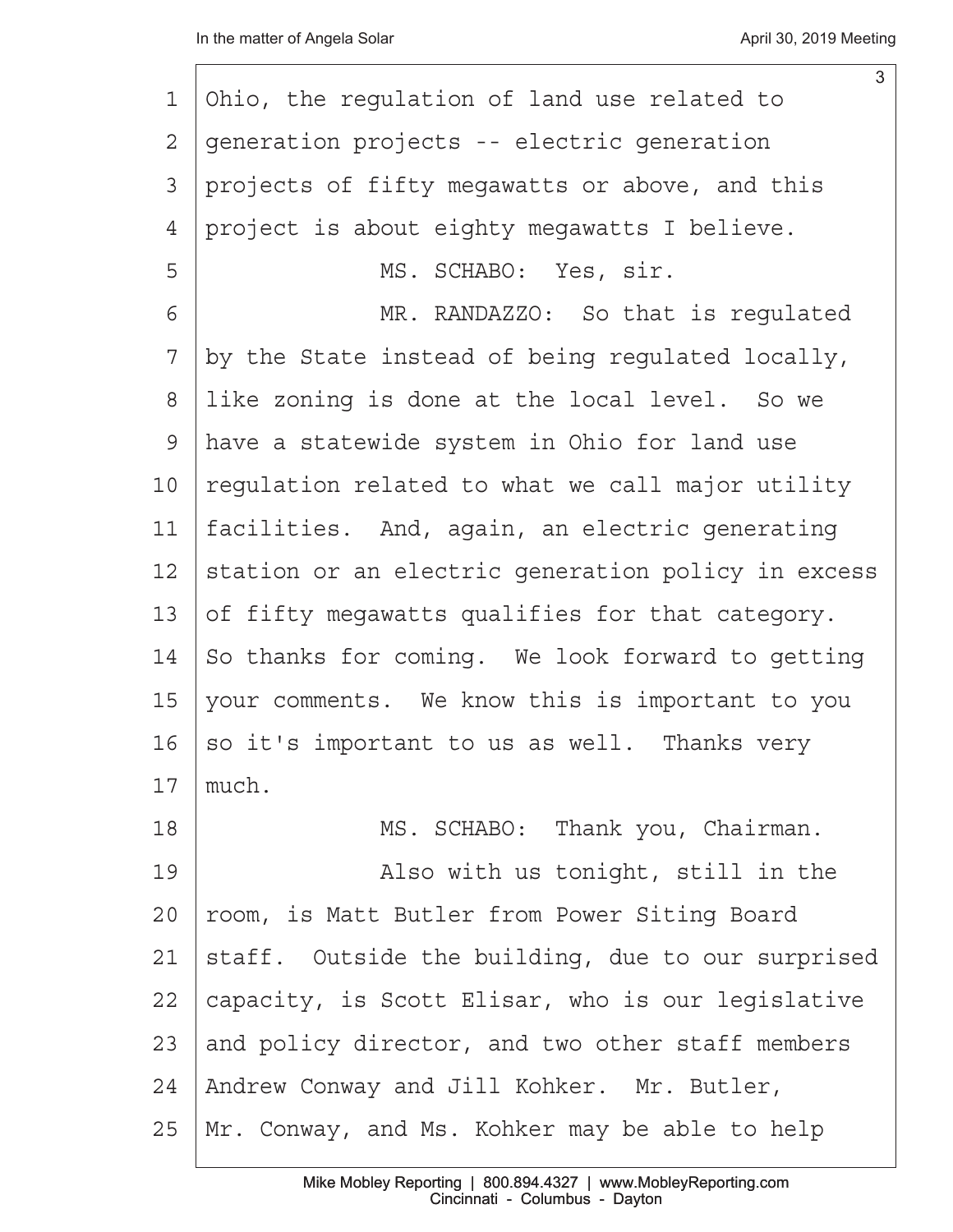|                | $\overline{4}$                                    |
|----------------|---------------------------------------------------|
| $\mathbf 1$    | with any general questions you have about the     |
| 2              | Board's process.                                  |
| 3              | Also here tonight are representatives             |
| $\overline{4}$ | of Angelina Solar, and they may have the ability  |
| 5              | to $--$ sir?                                      |
| 6              | MR. HERLING: Sorry. Herling.                      |
| 7              | MS. SCHABO: Okay. Mr. Herling.                    |
| 8              | Also there are another couple                     |
| 9              | outside. They may be able to answer any questions |
| 10             | you have generally about the project under        |
| 11             | consideration.                                    |
| 12             | At this time I'd like to take                     |
| 13             | appearances on behalf of the parties.             |
| 14             | MR. SETTINERI: Thank you, your                    |
| 15             | Honor. On behalf of Angelina Solar I, LLC, Mike   |
| 16             | Settineri with the law firm of Vorys, Sater,      |
| 17             | Seymour and Pease, 52 East Gay Street, Columbus,  |
| 18             | Ohio 43215.                                       |
| 19             | MS. SCHABO: Thank you. There's a                  |
| 20             | representative of the Ohio Farm Bureau here this  |
| 21             | evening.                                          |
| 22             | MR. ARNOLD: Thank you, your Honor.                |
| 23             | Mr. Chairman, your Honor, my name is Dale Arnold  |
| 24             | I'm the Director of Energy, Utility and Local     |
| 25             | Government Policy for the Ohio Farm Bureau, 280   |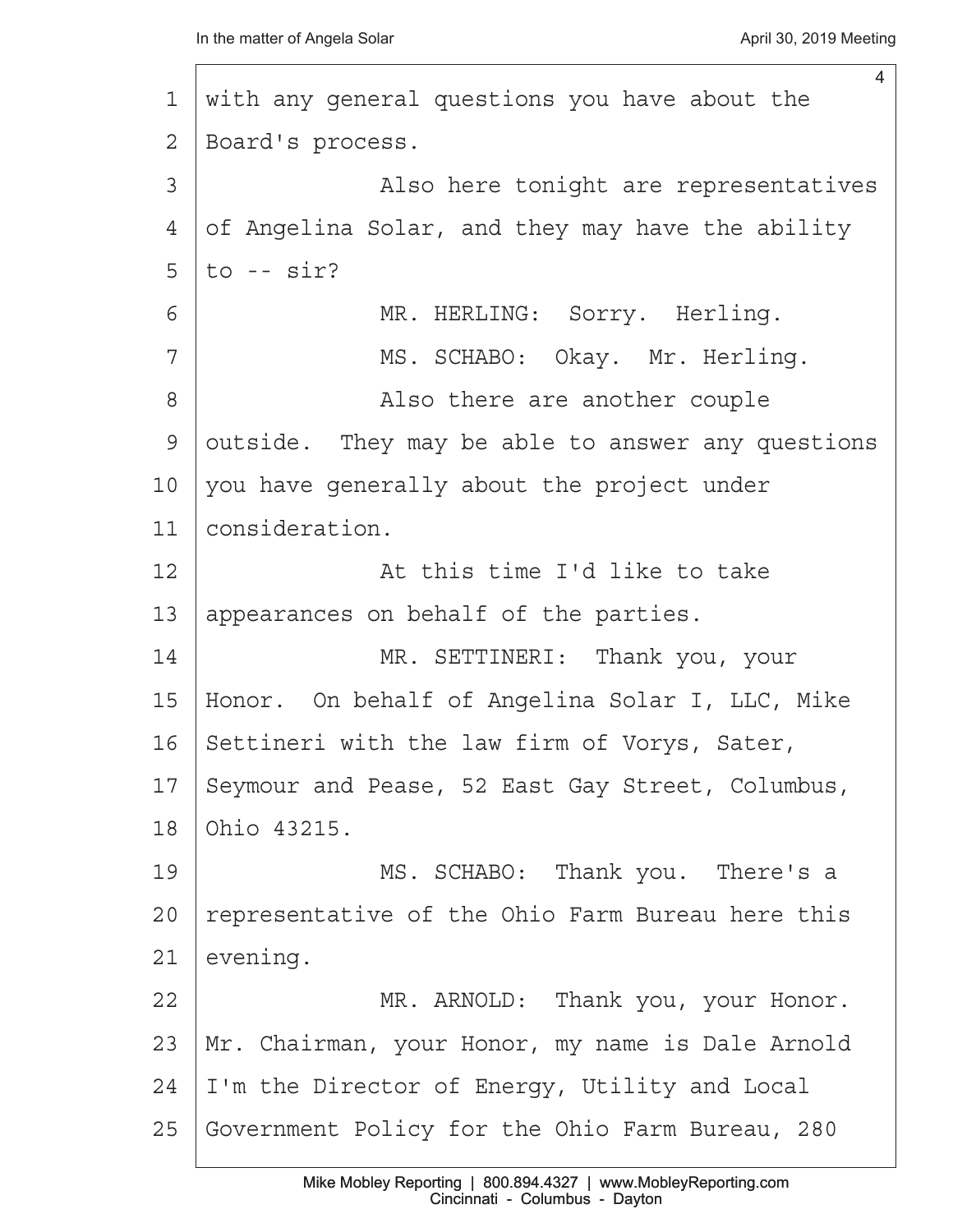| $\mathbf 1$   | 5<br>North High Street, Columbus, Ohio.            |
|---------------|----------------------------------------------------|
| 2             | MS. SCHABO: Thank you, Mr. Arnold.                 |
| 3             | Are there any other representatives of parties     |
| 4             | that have intervened in this matter here this      |
| 5             | evening?                                           |
| 6             | MS. WEST: Kathryn West, I'm with the               |
| 7             | Preble County prosecutor's office. I represent     |
| 8             | the Preble County commissioners, the Preble County |
| $\mathcal{G}$ | Soil and Water District, the planning commission,  |
| 10            | Israel Township, Dixon Township, and the County    |
| 11            | engineer.                                          |
| 12            | MS. SCHABO: Thank you so much,                     |
| 13            | Ms. West.                                          |
| 14            | The subject of this evening's public               |
| 15            | hearing -- I'm sorry.                              |
| 16            | UNIDENTIFIED SPEAKER: The concerned                |
| 17            | citizens of Preble County, LLC are here also, and  |
| 18            | we have filed a motion to intervene.               |
| 19            | MS. SCHABO: Which was granted. Is                  |
| 20            | your attorney here?                                |
| 21            | UNIDENTIFIED SPEAKER: He is not                    |
| 22            | here.                                              |
| 23            | MS. SCHABO: Okay. Could I ask how                  |
| 24            | many of the people in this group in front of me    |
| 25            | are part of your group.                            |
|               |                                                    |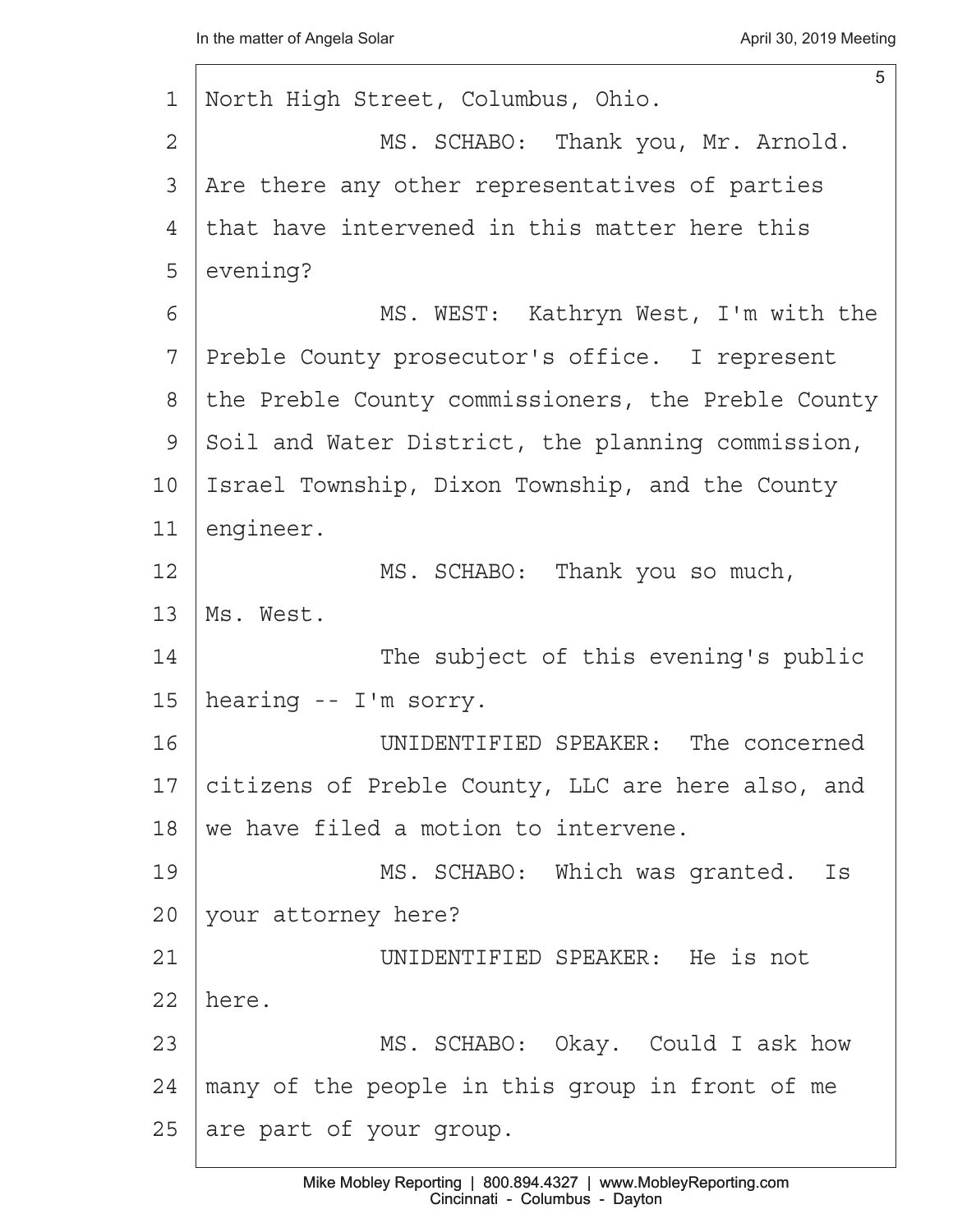| $\mathbf 1$ | 6<br>UNIDENTIFIED SPEAKER: So only                 |
|-------------|----------------------------------------------------|
| 2           | twenty-four of the group were listed inside the    |
| 3           | motion to intervene.                               |
| 4           | MS. SCHABO: Okay.                                  |
| 5           | UNIDENTIFIED SPEAKER: And they were                |
| 6           | direct impact neighbors to it.                     |
| 7           | MS. SCHABO: Okay. I will say that                  |
| 8           | this local public hearing, the intent of it is to  |
| 9           | take testimony from citizens who have not          |
| 10          | intervened in the action. Given that there are so  |
| 11          | many people waiting to come in, if your group      |
| 12          | could split up. I can't police which ones of you   |
| 13          | are part of the group that has intervened, but the |
| 14          | group that has intervened will have the            |
| 15          | opportunity to present evidence and cross-examine  |
| 16          | witness at the actual judicatory hearing.          |
| 17          | UNIDENTIFIED SPEAKER: Thank you.                   |
| 18          | MS. SCHABO: You're welcome. Anybody                |
| 19          | else?                                              |
| 20          | The subject of tonight's public                    |
| 21          | hearing is the application filed with the Board on |
| 22          | December 3rd, 2018 by Angelina Solar I, LLC, which |
| 23          | you will also hear me refer to as Angelina or the  |
| 24          | applicant.                                         |
| 25          | With its application, Angelina seeks               |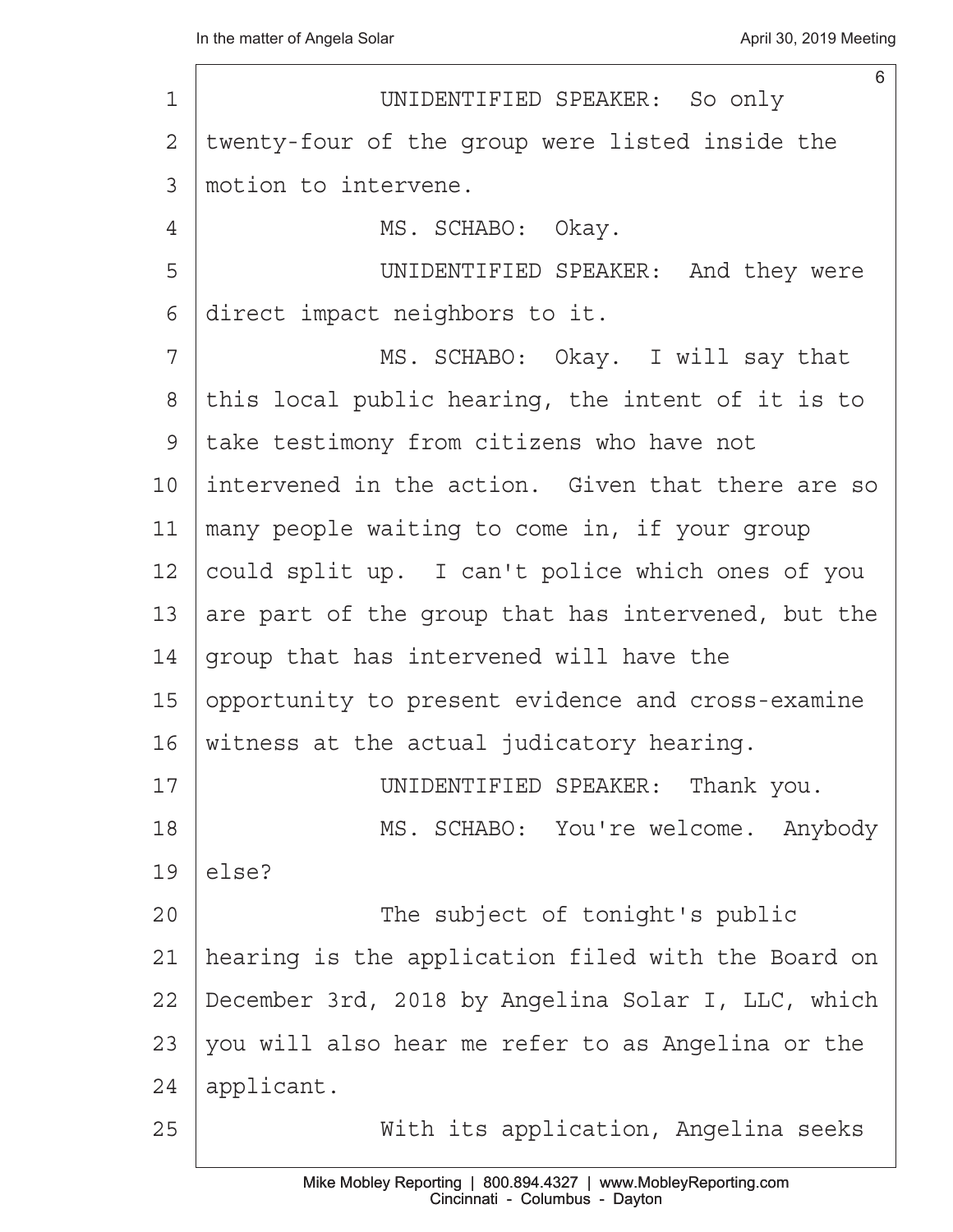|    | $\overline{7}$                                    |
|----|---------------------------------------------------|
| 1  | the Board's approval of its plan to construct,    |
| 2  | maintain, and operate an eighty megawatt solar    |
| 3  | electric generating facility in Israel and Dixon  |
| 4  | Townships, Preble County, Ohio.                   |
| 5  | The Angelina project we are seeking               |
| 6  | comment on this evening should not be confused    |
| 7  | with the 49.9 megawatt Alamo solar project in     |
| 8  | Gasper and Washington Townships, Preble County,   |
| 9  | Ohio. That is under consideration in Case Number  |
| 10 | 18-1578-EL-BGN. These projects are separate, and  |
| 11 | each case will be decided based on the evidence   |
| 12 | presented in the respective proceedings.          |
| 13 | If you are interested, currently the              |
| 14 | local public hearing for the Alamo project is     |
| 15 | scheduled to be held here on June the 12th. Given |
| 16 | our capacity problem, although that has already   |
| 17 | been published in the paper, I will be talking to |
| 18 | the administrative law judge in charge of that    |
| 19 | case and suggesting to her that maybe a larger    |
| 20 | venue is found. Again, please restrict any        |
| 21 | comments this evening to the Angelina project.    |
| 22 | Tonight's local public hearing is one             |
| 23 | aspect of the process in this case. An            |
| 24 | evidentiary hearing is also scheduled to commence |
| 25 | on May 14th at the Board offices in Columbus.     |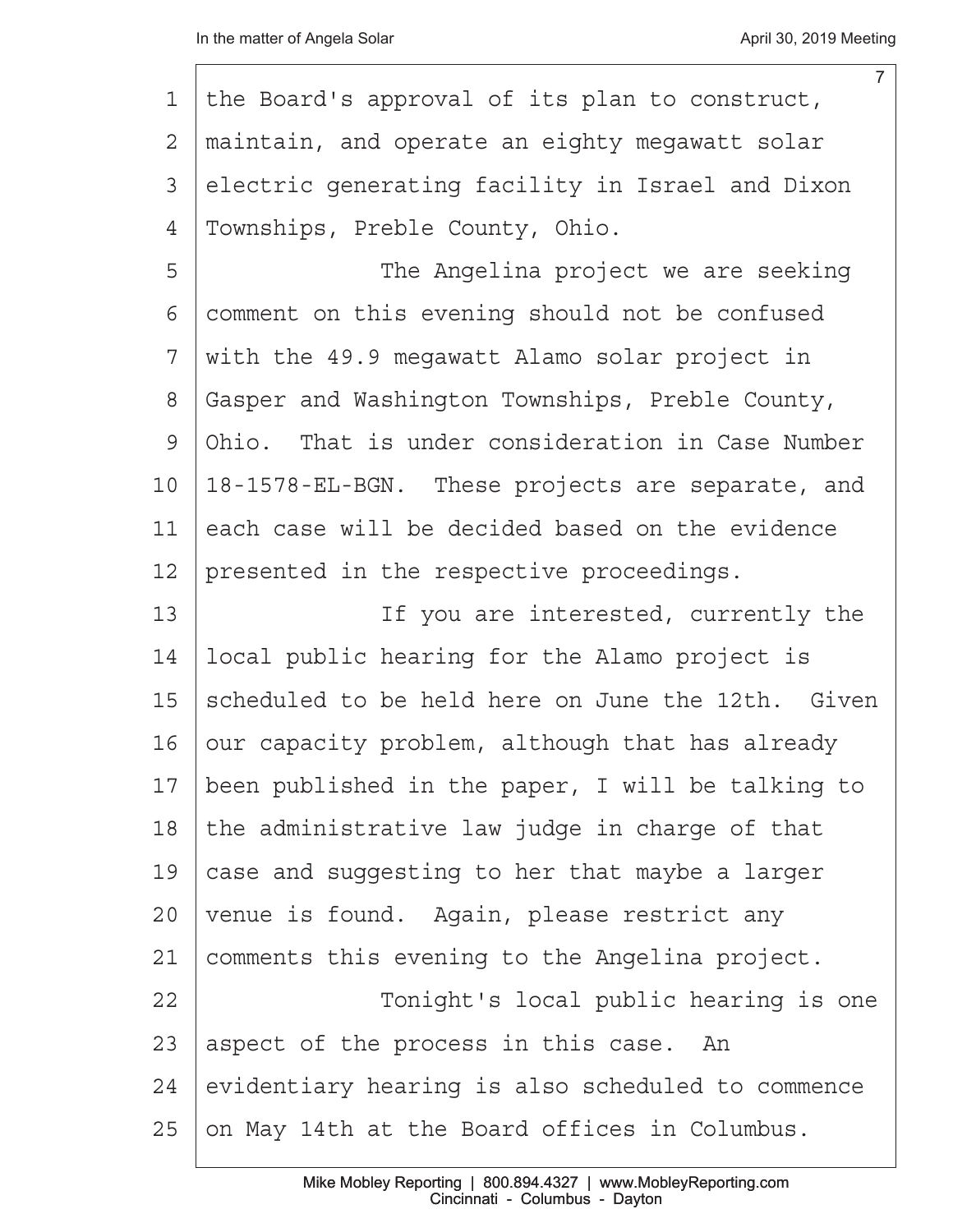| $\mathbf 1$ | 8<br>As an aside to both of those                  |
|-------------|----------------------------------------------------|
| 2           | comments, you can keep up to date on the docket in |
| 3           | either one of these cases by going to the Ohio     |
| 4           | Power Siting Board website and looking on the      |
| 5           | docketing and just in the search box in the upper  |
| 6           | right-hand corner enter the respective case        |
| 7           | number, and if this -- if the public hearing and   |
| 8           | the other project is moved, you'll see that a new  |
| 9           | location is given there. If any hearing dates are  |
| 10          | changed, you'll also see notice there.             |
| 11          | The purpose of this evening's public               |
| 12          | hearing is to receive comments from those people   |
| 13          | who have not intervened as parties in the case     |
| 14          | regarding Angelina's application. It is not a      |
| 15          | question and answer session. Instead, it is your   |
| 16          | opportunity to let the Board know what you think   |
| 17          | about the proposed solar facility.                 |
| 18          | I would note that the Board staff                  |
| 19          | report of investigation was filed on April 15th.   |
| 20          | Again, that is available on the docket if you have |
| 21          | not yet seen that and wish to.                     |
| 22          | The recommendation of Board staff                  |
| 23          | does not necessarily reflect what the Board's      |
| 24          | final determination will be. It is just one piece  |
| 25          | of the puzzle that will be reviewed and from which |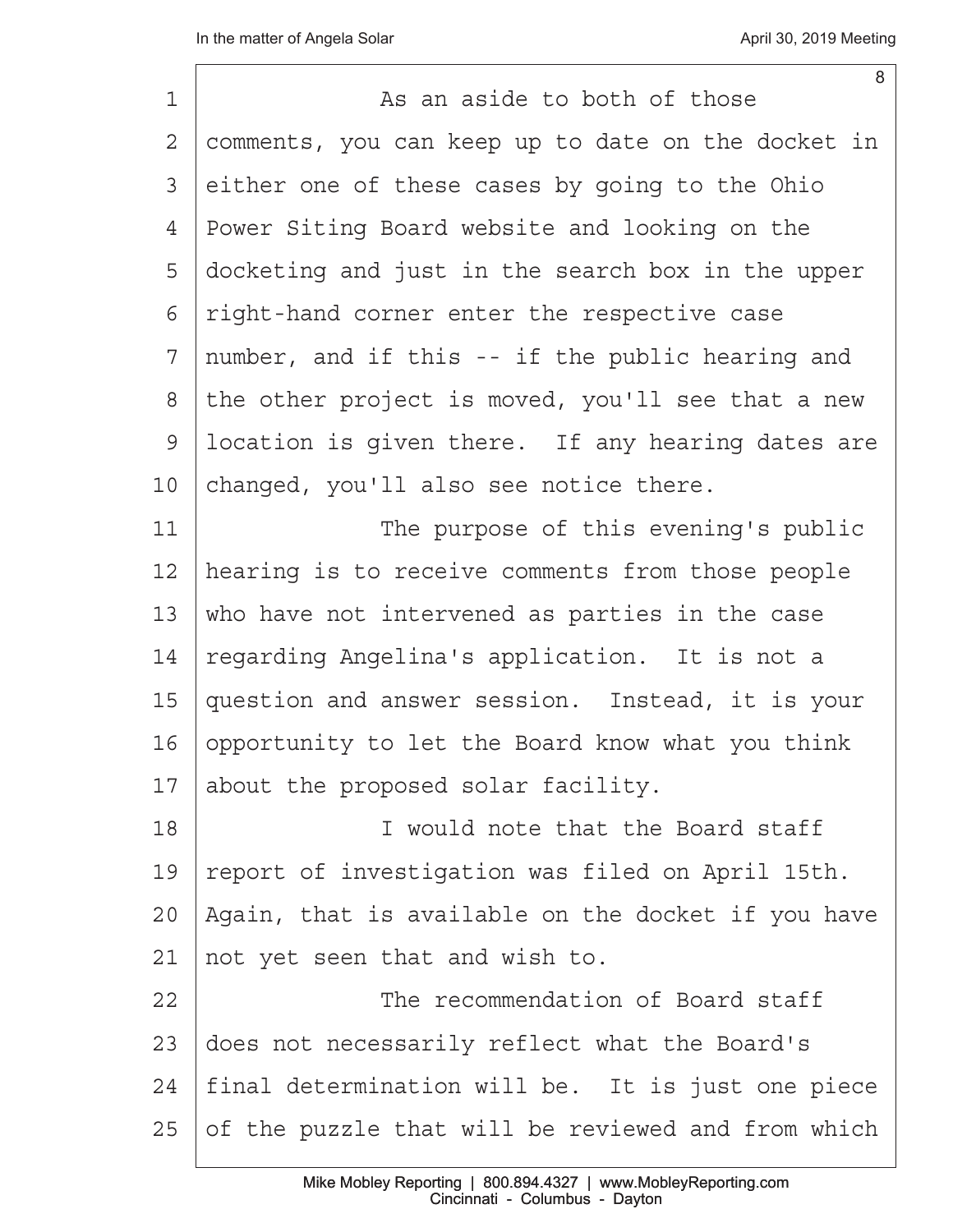$\sqrt{ }$ 

| 1               | $9\,$<br>a determination will be made.            |
|-----------------|---------------------------------------------------|
| 2               | Speaking of which, tonight's hearing              |
| 3               | is being transcribed by a court reporter. Any     |
| 4               | testimony given this evening will be incorporated |
| 5               | into the official record of the case, and it will |
| 6               | be viewed and considered by the Board in making a |
| 7               | final determination.                              |
| 8               | If you do plan to testify, I'll ask               |
| $\mathcal{G}$   | that you speak clearly so that the court reporter |
| 10              | can accurately reflect your comments for the      |
| 11              | record. Also, if you have a prepared written      |
| 12              | statement, if you could give her a copy, it will  |
| 13              | help just maintain accuracy in the transcript.    |
| 14              | When you arrived, you were given the              |
| 15              | opportunity to sign up to testify. I have twenty  |
| 16              | names in front of me. I know we're on a third     |
| 17              | sheet. After I finish with my introduction I'll   |
| 18              | begin calling witnesses forward in the order they |
| 19              | appear, and I'll ask you to come up to the table  |
| 20 <sub>o</sub> | and face the court reporter. I will swear you in. |
| 21              | I will ask that you state your name and your      |
| 22              | address for the record.                           |
| 23              | Should you decide that you do not                 |
| 24              | want to testify when I call your name, you can    |
| 25              | merely pass to the next witness. That's not a     |
|                 |                                                   |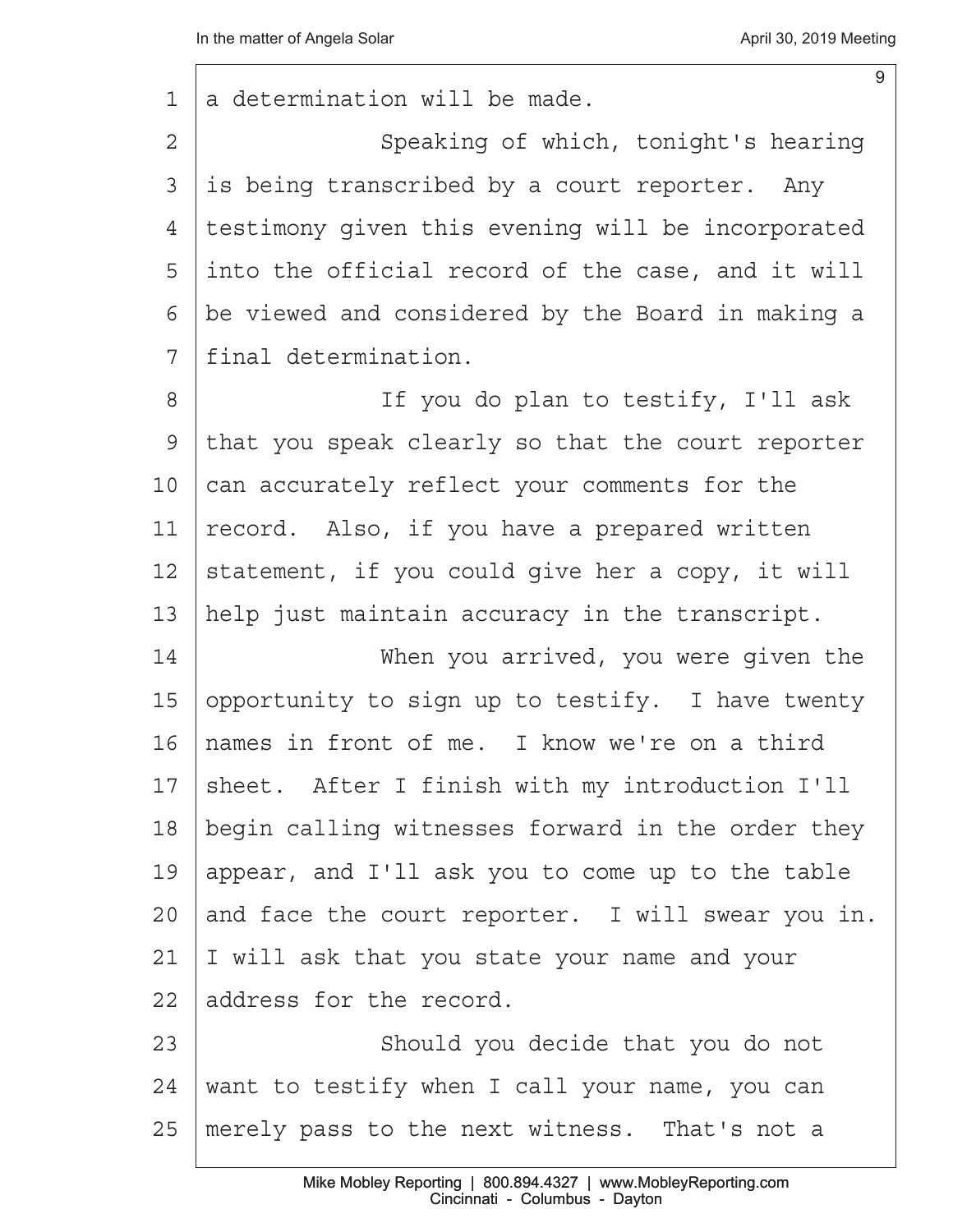|         | 10 <sup>°</sup>                                   |
|---------|---------------------------------------------------|
| 1       | problem. At the end of the list I will revisit    |
| 2       | any names that have passed and present an         |
| 3       | opportunity for anyone that has not signed up to  |
| 4       | testify.                                          |
| 5       | Once you are finished testifying, if              |
| 6       | we could cycle in and out of the room, I'd just   |
| 7       | really appreciate it. Everything that is going to |
| 8       | be said tonight will be on the transcript.        |
| 9       | Apparently, we're also being live streamed. There |
| 10      | is a way for you to see it without being in the   |
| 11      | room. Just please be cognisant of that and let    |
| 12      | people that are outside waiting to make a         |
| 13      | statement come in.                                |
| 14      | The Board really appreciates your                 |
| 15      | participation, and at this time let's begin       |
| 16      | calling witnesses. First name I have is Jeff      |
| 17      | Dare. Mr. Dare, come on up. If you would raise    |
| 18      | your right hand for me.                           |
| 19      | <b>JEFF DARE</b>                                  |
| $20 \,$ | of lawful age, Witness herein, having been first  |
| 21      | duly cautioned and sworn, as hereinafter          |
| 22      | certified, said as follows:                       |
| 23      | MS. SCHABO: If you'd just state your              |
| 24      | name and then begin.                              |
| 25      | MR. DARE: My name is Jeff Dare. I                 |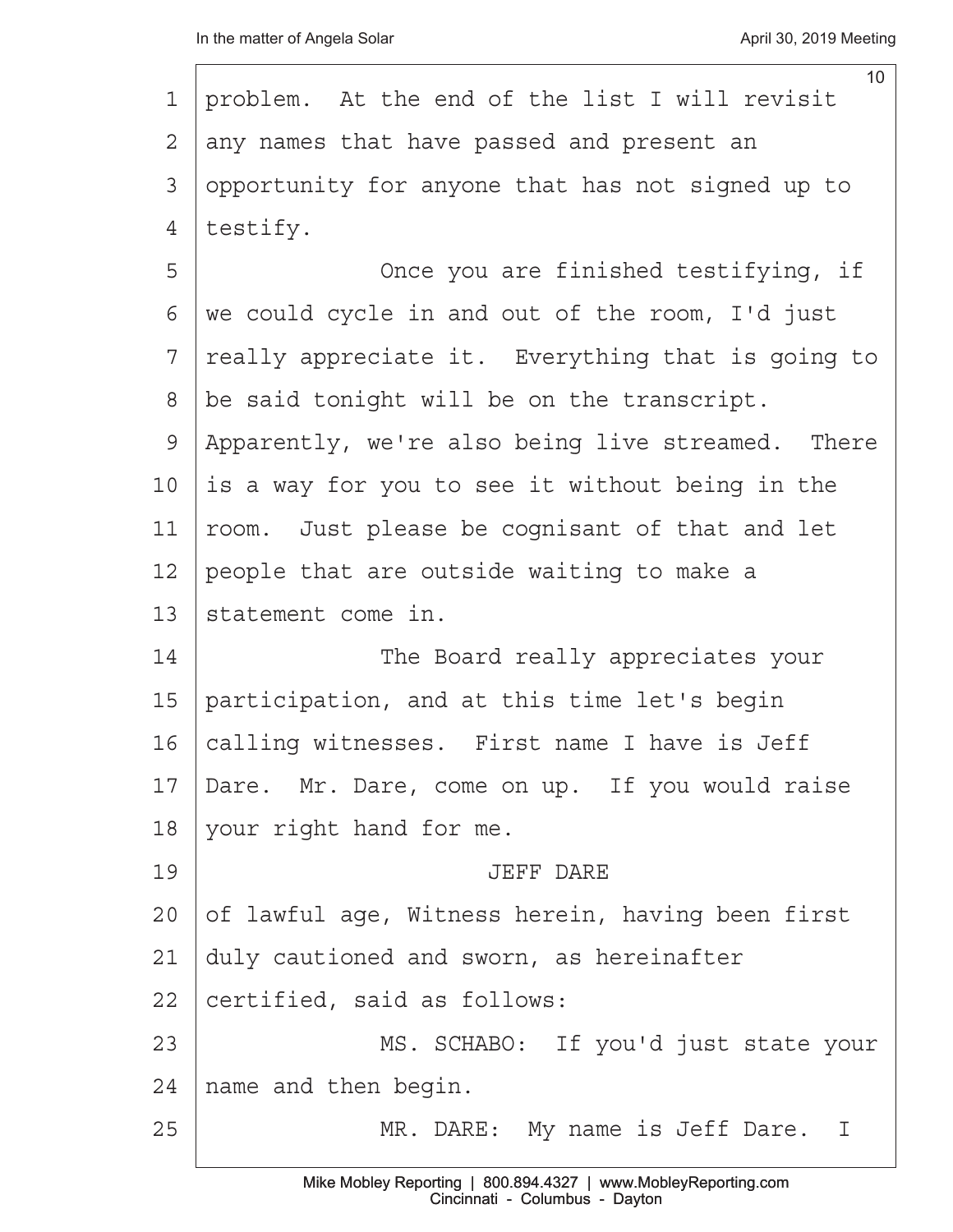| 11                                                 |
|----------------------------------------------------|
| reside at 88374 Mile State Line Road, Eaton, Ohio. |
| MS. SCHABO: Go ahead.                              |
| MR. DARE: Thank you, your Honor.                   |
| Site Board members, friends, neighbors, and        |
| quests, my name is Jeff Dare. I'm a lifelong       |
| resident of Dixon Township. My family started      |
| farming here in the '50s. Five generations have    |
| lived around here by now, worked the land, and     |
| this land is our livelihood and important to us.   |
| Open Road has decided it would be a                |
| good idea to build solar fields where we now grow  |
| beans, corn, and cattle. I, along with many of my  |
| neighbors and members of this coalition, strongly  |
| disagree with this. We fail to see the need for    |
| constructing a solar panel field or fields in this |
| area. The reasons are plentiful. There are many    |
| more reasons not to build here than there are good |
| reasons to build here.                             |
| We as a nation are increasing in                   |
| population, and we no doubt need more energy to    |
| accommodate a growing population and industry.     |
| However, solar panels in Ohio is not the right     |
| answer for more energy. As I understand it, solar  |
| panels rely on sunlight to make energy. Do you     |
| realize how many gloomy days we experience here in |
|                                                    |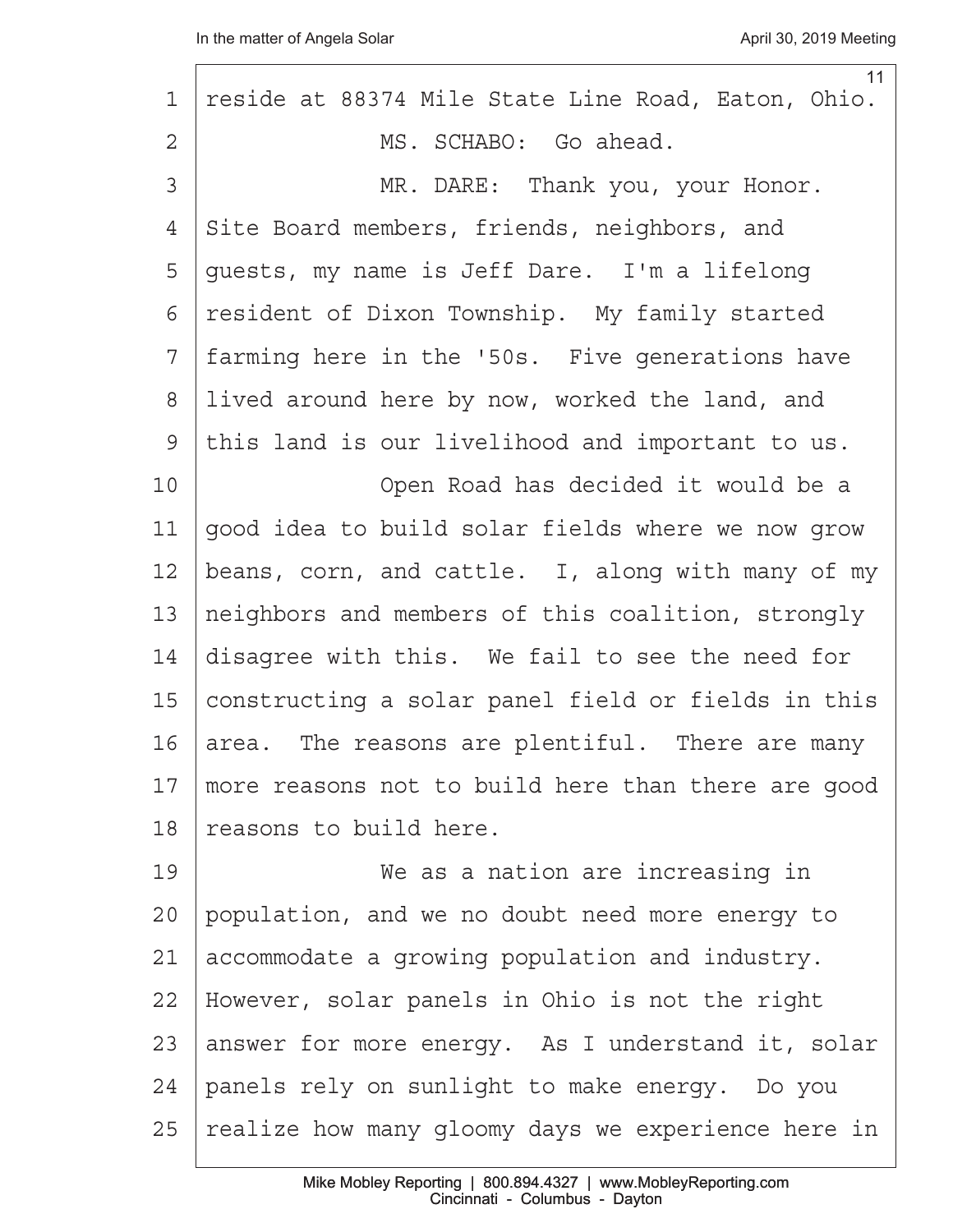|                | 12 <sup>2</sup>                                    |
|----------------|----------------------------------------------------|
| 1              | the state of Ohio? Many, many, many days of no     |
| $\overline{2}$ | sun, or partial sun at best. Our question to Open  |
| 3              | Road is if you want to build solar fields, why not |
| $\overline{4}$ | construct them in Arizona or New Mexico where the  |
| 5              | sun shines practically every day and many more     |
| 6              | hours of sunlight each and every day. It is not    |
| 7              | as if we here in Dixon, Israel, and Gasper         |
| $8\,$          | Townships will use or even have a chance to use    |
| $\mathsf 9$    | the energy proposed by the fields. It is known     |
| 10             | that the energy produced here will travel into the |
| 11             | grid and used who knows where, but probably not    |
| 12             | here. We do know that.                             |
| 13             | Furthermore, with construction of                  |
| 14             | these fields, there is the problem of how to store |
| 15             | and transport the energy produced. This means      |
| 16             | more invasion of farm ground to build substations, |
| 17             | battery bank terminals, electric towers, and power |
| 18             | lines. Many lines will run underground, which      |
| 19             | brings up another whole topic. Who is going to be  |
| 20             | responsible for making certain that the            |
| 21             | underground ditch lines and drainage lines are     |
| 22             | preserved and not destroyed? There are miles and   |
| 23             | miles of drainage tile in these proposed areas and |
| 24             | once solar fields are constructed, how will we as  |
| 25             | farmers maintain the tile lines and outlets? I am  |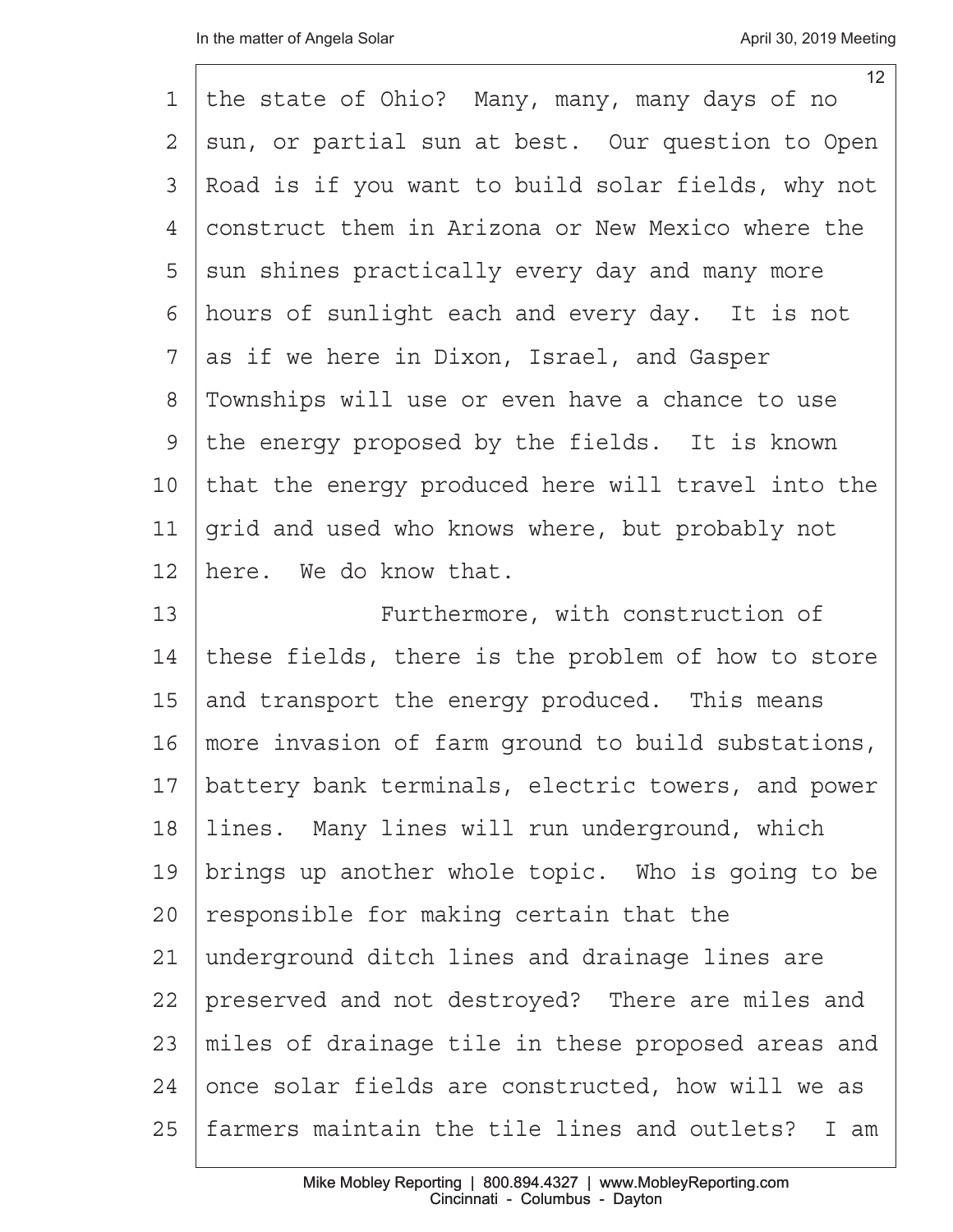| 1  | 13<br>sure that Open Road would frown on farmers   |
|----|----------------------------------------------------|
| 2  | entering a newly constructed solar field with      |
| 3  | backhoes, shovels, and spades. In other states,    |
| 4  | more desert-type areas, drainage tile would not be |
| 5  | an issue. So we ask why here? We, as taxpayers     |
| 6  | in this county, are asking why our commissioners   |
| 7  | are not vehemently opposing this whole idea.       |
| 8  | These townships are regarded as agricultural       |
| 9  | acres. We are not in the solar panel industry.     |
| 10 | It seems to many of us here tonight that there are |
| 11 | better alternatives than to try and harvest the    |
| 12 | sun's energy here. Do it somewhere else where      |
| 13 | there is more sunlight available. Solar panels     |
| 14 | are not all that efficient compared to natural gas |
| 15 | or coal.                                           |
| 16 | We here tonight feel that the                      |
| 17 | government's subsidies awarded to the proponents   |
| 18 | and contractors that are pushing for this might    |
| 19 | very well have something to do with their plan to  |
| 20 | move forward here in Preble County. There may be   |
| 21 | a need for solar fields but, we feel not here.     |
| 22 | Another concern for many of us here                |
| 23 | tonight, what are the long-term effects of         |
| 24 | deteriorating solar panels, hazardous materials    |
| 25 | used in them, underground leakage of electricity   |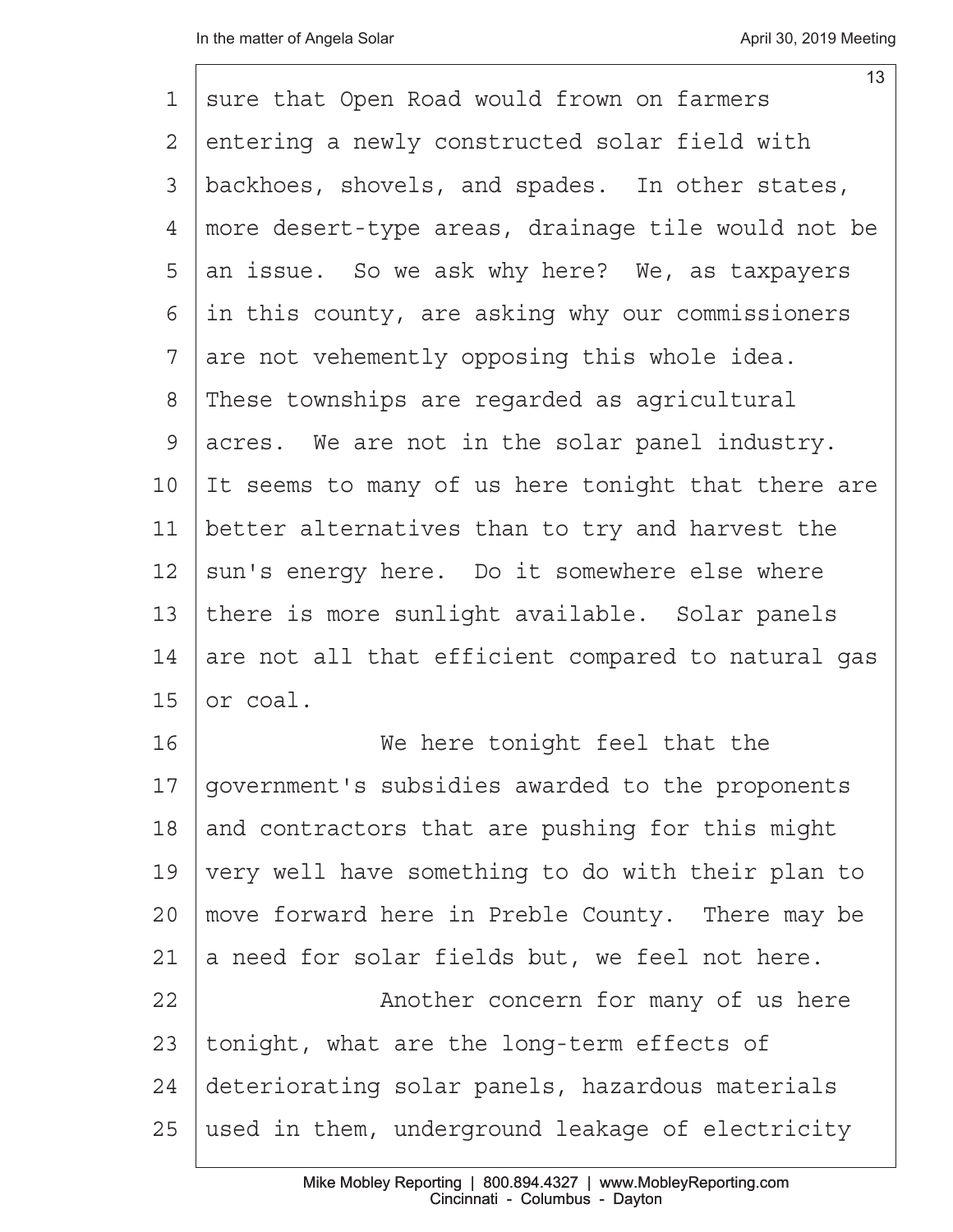|               | 14                                                 |
|---------------|----------------------------------------------------|
| 1             | produced, and the changes in the ecosystem around  |
| 2             | these proposed fields? We know that there are      |
| 3             | potential problems and are very -- they are very   |
| 4             | real, especially to those who live in close        |
| 5             | proximity to the panels. Answers to these          |
| 6             | questions seem to be in short supply, or there's   |
| 7             | just not enough data from existing areas to give a |
| $\,8\,$       | fair assessment. Are these proposed fields going   |
| $\mathcal{G}$ | to interfere with or interrupt cell phone signals, |
| 10            | GPS readings, and satellite signals? We need to    |
| 11            | know these questions -- we need to know answers to |
| 12            | these questions. Some of us feel that if these     |
| 13            | fields are built, the answer man will disappear    |
| 14            | right along with the construction crew.            |
| 15            | I can tell you all here tonight from               |
| 16            | personal experience that recently when on the road |
| 17            | that I live on fiber-optic lines were being        |
| 18            | installed underground, that the workmen were doing |
| 19            | an unsatisfactory job. When I confronted them      |
| 20            | about the damage they were causing, they handed me |
| 21            | a business card with a phone number and said if we |
| 22            | had any complaints, to call this number, and they  |
| 23            | kept right on plowing in the cable lines and       |
| 24            | breaking tiles as they went. We are afraid this    |
| 25            | same type of irresponsible workmanship might be    |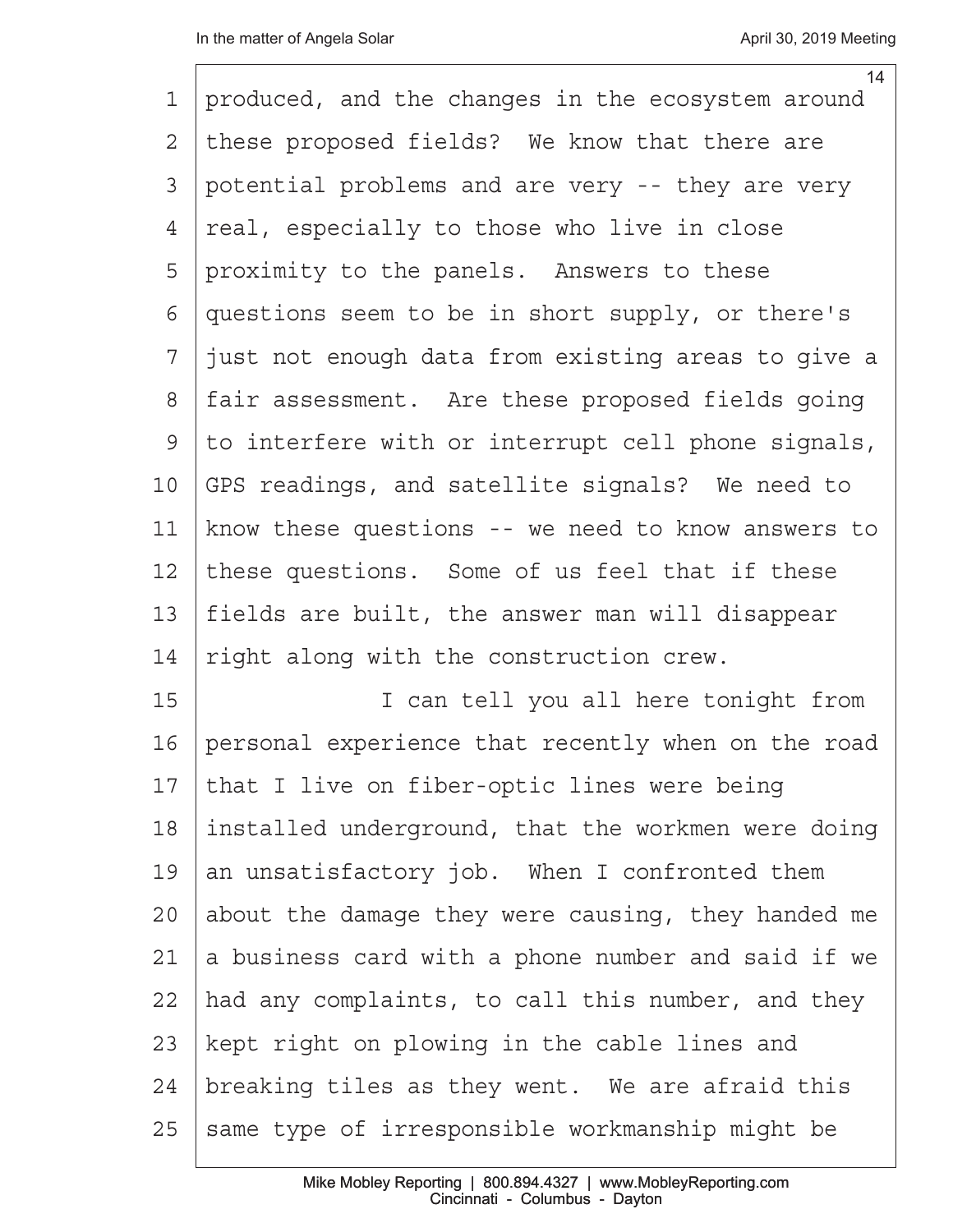| $\mathbf 1$    | 15<br>common with the construction of the solar fields. |
|----------------|---------------------------------------------------------|
| $\overline{2}$ | Sometimes anymore, sad as it seems, some people         |
| 3              | just don't give a damn, right or wrong.                 |
| $\overline{4}$ | Of great concern to some of the                         |
| 5              | residents in and around Fairhaven, in Israel            |
| 6              | Township, is the potential crime element. Sadly,        |
| 7              | the small village of Fairhaven is rampant with          |
| $8\,$          | crime. Drugs and the need for revenue to buy            |
| $\mathsf{S}$   | drugs is increasing at an alarming rate. Bringing       |
| 10             | in expensive solar panels, reels of wire, copper,       |
| 11             | or otherwise, along with steel and aluminum for         |
| 12             | construction of these proposed fields would be          |
| 13             | baiting the crime element in and around Fairhaven.      |
| 14             | Some of the proposed fields are just a short            |
| 15             | distance from this small burg. Theft for drug           |
| 16             | money is out of control right now in this area so       |
| 17             | we feel that trying to build solar fields would         |
| 18             | only add to the crime and vandalism in the area.        |
| 19             | We all know what copper and aluminum can be sold        |
| 20             | for at recycling establishments. Granted, that is       |
| 21             | only a what-if scenario but -- okay. Yeah. So we        |
| 22             | feel that trying to build solar fields would only       |
| 23             | add to the crime and vandalism in the area. We          |
| 24             | all know what copper and aluminum can be sold for       |
| 25             | at recycling establishments. The sad part is,           |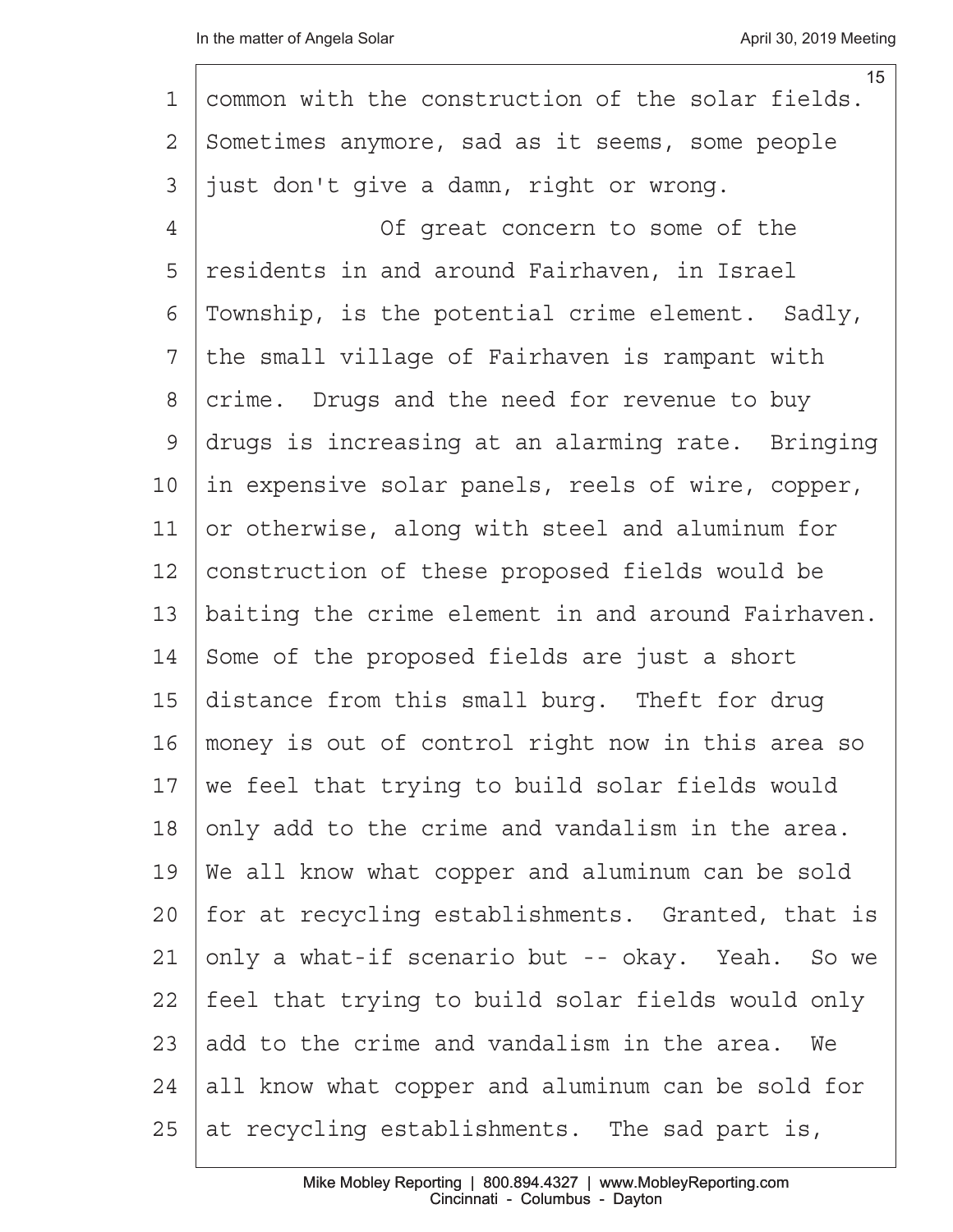|    | 16                                                 |
|----|----------------------------------------------------|
| 1  | that if this were to happen and these fields are   |
| 2  | subsidized by government funding, the criminals    |
| 3  | would be in fact stealing from us as taxpayers.    |
| 4  | This is not acceptable to our community. Granted,  |
| 5  | this is only a what-if scenario, but it is still a |
| 6  | real possibility. We would like to know from Open  |
| 7  | Road to what extent does crime, vandalism, and     |
| 8  | theft occur during construction of these solar     |
| 9  | fields in other locations?                         |
| 10 | A few area landowners will profit                  |
| 11 | greatly from this project. We know that. It is a   |
| 12 | fact. That being said, any landowner has the       |
| 13 | right to do with his land as he sees fit, as long  |
| 14 | as it is within the boundaries of the law.         |
| 15 | We here tonight do not feel that it                |
| 16 | is a fair tradeoff. Putting our land, health, and  |
| 17 | well-being in the balance for unneeded energy from |
| 18 | solar panels in Preble County is and should be out |
| 19 | of the question. As the lifespan of the project    |
| 20 | goes forth, it is proven by our County officials   |
| 21 | that our property taxes will increase. To what     |
| 22 | extent, we do not know yet. Also, what will these  |
| 23 | panels do to property values near them? Township   |
| 24 | residents are concerned that their farms or        |
| 25 | properties will decrease in value, possibly by     |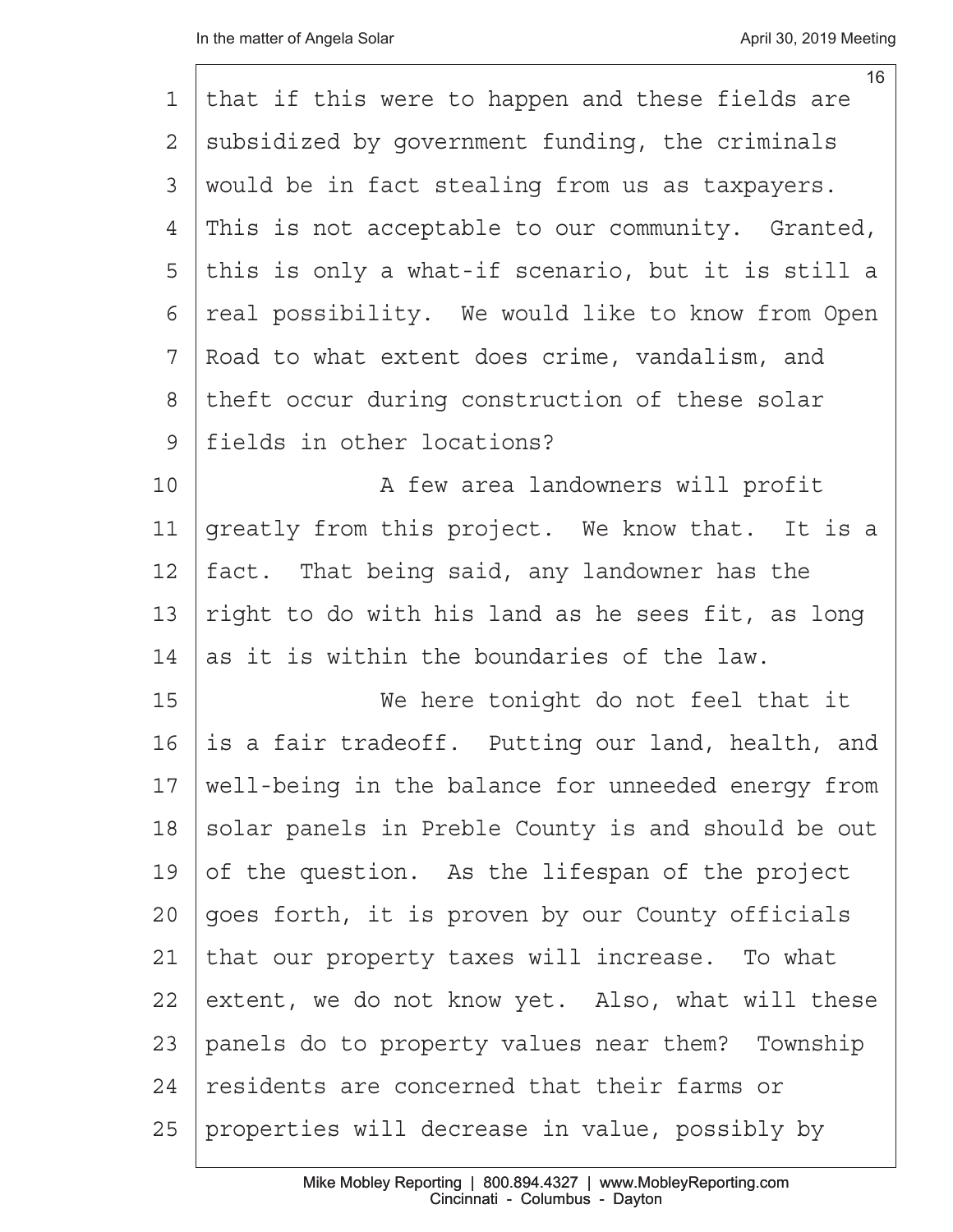|    | 17                                                 |
|----|----------------------------------------------------|
| 1  | huge numbers. Open Road should address this issue  |
| 2  | and be forthcoming with information as to what has |
| 3  | transpired in other locations.                     |
| 4  | There are many unanswered questions,               |
| 5  | and this is too big a project to simply let it     |
| 6  | commence and then learn of the mistakes and        |
| 7  | misfortunes the hard way, or worse, after it's too |
| 8  | late.                                              |
| 9  | Thank you for your attention and the               |
| 10 | opportunity to address this group. Please take     |
| 11 | into consideration our ideas and concerns. Thank   |
| 12 | you.                                               |
| 13 | MS. SCHABO: Thank you. My next                     |
| 14 | witness is Isabelle Heggs.                         |
| 15 | ISABELLE HEGGS                                     |
| 16 | of lawful age, Witness herein, having been first   |
| 17 | duly cautioned and sworn, as hereinafter           |
| 18 | certified, said as follows:                        |
| 19 | MS. SCHABO: If you could state your                |
| 20 | name and address for the record before you begin.  |
| 21 | MS. HEGGS: Isabelle Heggs, 2042                    |
| 22 | Gasper Road, Eaton, Ohio.                          |
| 23 | MS. SCHABO: Okay. Go ahead.                        |
| 24 | MS. HEGGS: Okay. We all know why we                |
| 25 | are here tonight, but equally important is knowing |
|    |                                                    |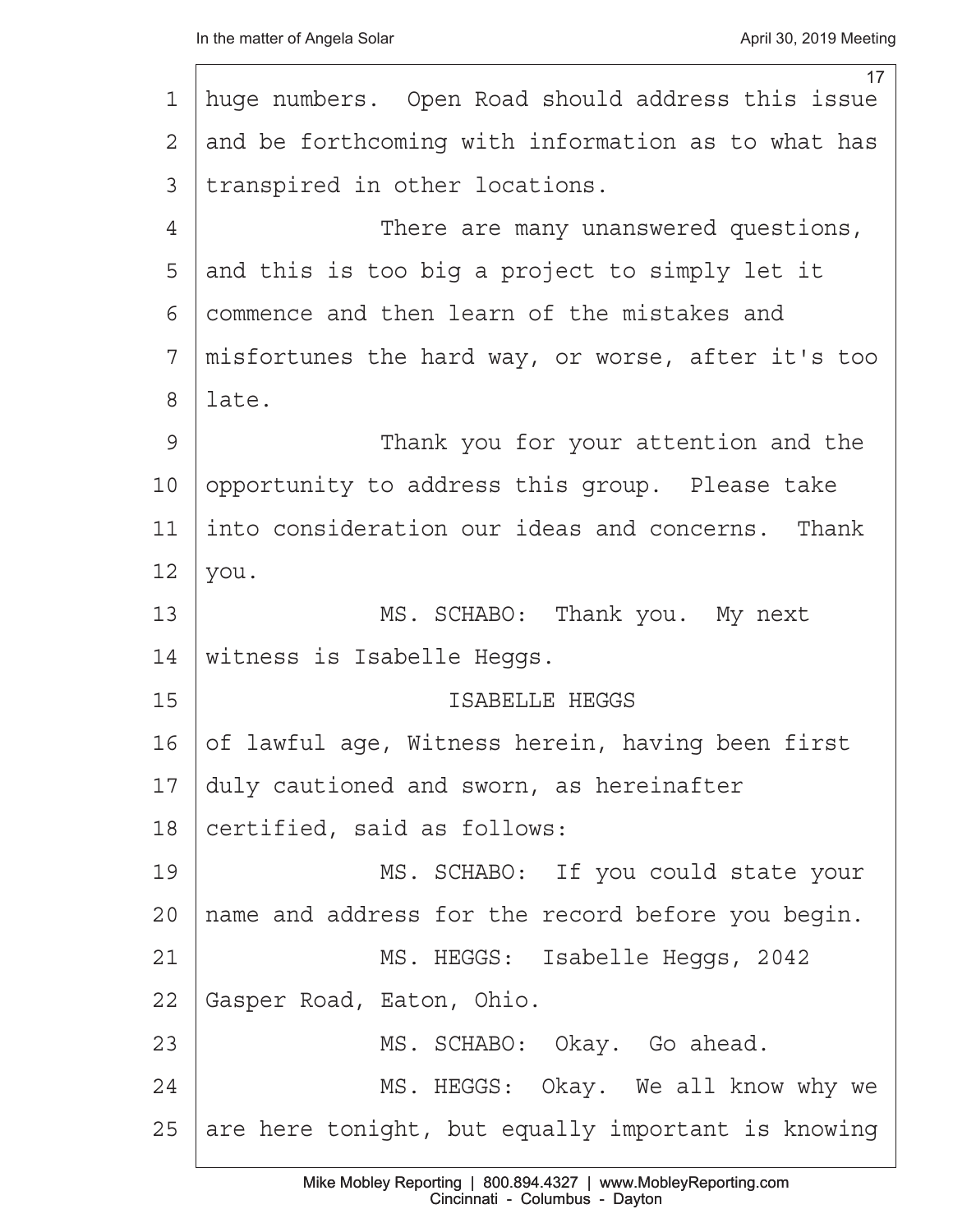| 1              | 18<br>who is here. Everyone has the First Amendment |
|----------------|-----------------------------------------------------|
| $\overline{2}$ | right to express an opinion. However, the weight    |
| 3              | that should be given to certain opinions should     |
| 4              | depend on the motivation of each speaker.<br>Is a   |
| 5              | speaker a landowner receiving a large some of       |
| 6              | money for turning productive farmland into a solar  |
| 7              | facility, is it a paid propagandist of Open Road    |
| 8              | Renewables, is it a union worker from an            |
| $\mathcal{G}$  | out-of-county company hoping to receive the         |
| 10             | construction contract for the solar facility, or    |
| 11             | is it a Preble County landowner whose major source  |
| 12             | of income will be diminished by contaminated soil   |
| 13             | and water? Is each person motivated by financial    |
| 14             | gain or because they are concerned about the        |
| 15             | land's viability?                                   |
| 16             | As we cherish our right to speak and                |
| 17             | be heard, we the residents and landowners of        |
| 18             | Preble County respectfully request that our County  |
| 19             | commissioners refrain from pressuring our County    |
| 20             | auditor from publicizing the unpleasant truth that  |
| 21             | if the solar facilities are built, our property     |
| 22             | taxes will decrease and our real estate taxes will  |
| 23             | increase. Well, not everyone will have to pay       |
| 24             | more in real estate taxes. According to a           |
| 25             | Register-Herald article dated March 2nd, this       |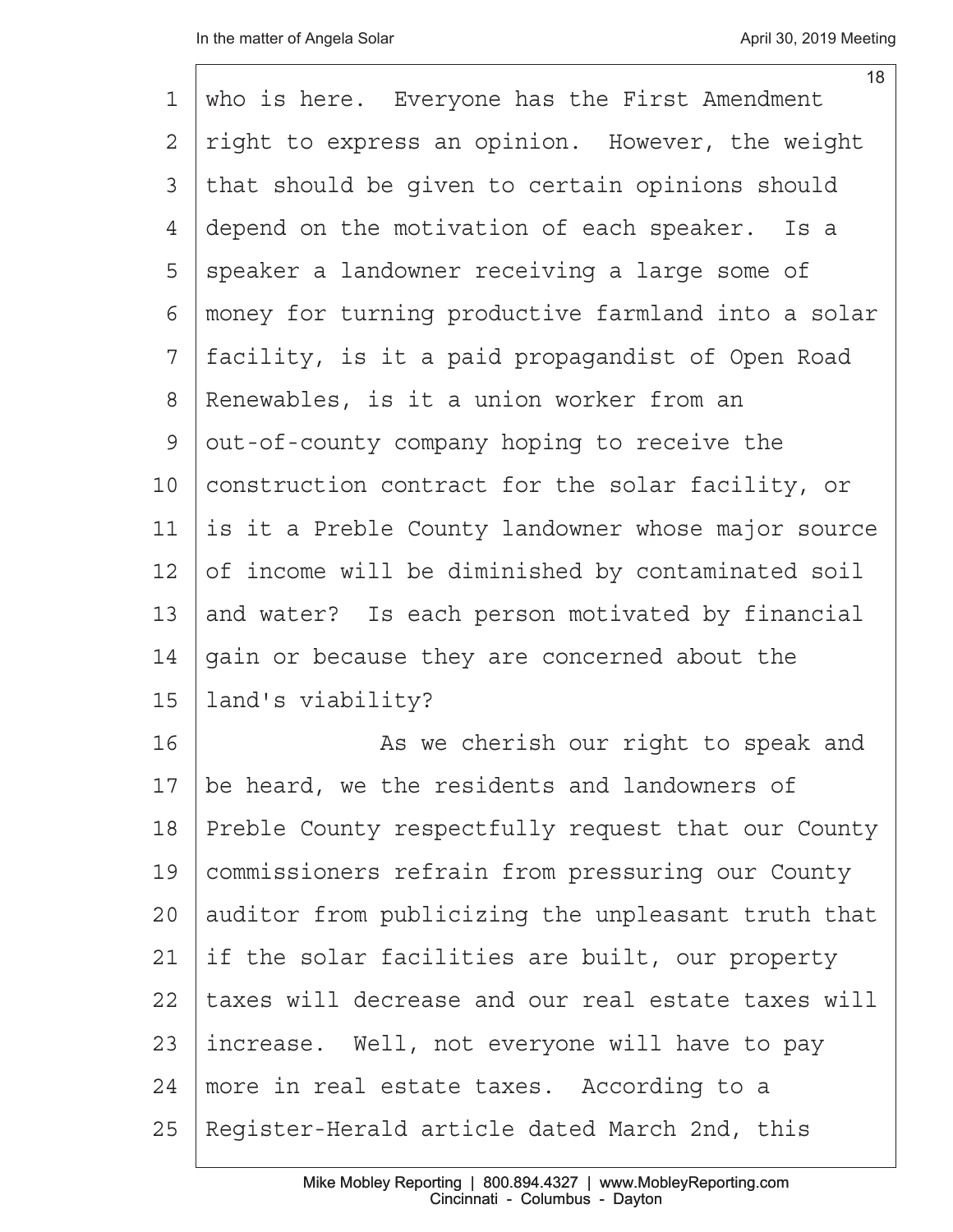|                 | 19                                                 |
|-----------------|----------------------------------------------------|
| 1               | year, the landowners who are leasing their land to |
| 2               | Open Road will be exempted from paying real estate |
| 3               | or public utility taxes.                           |
| 4               | Finally, Open Road Renewables has                  |
| 5               | requested a protection order to keep the public    |
| 6               | from learning the contents of the contracts they   |
| 7               | have secretly negotiated. In the spirit of         |
| 8               | transparency, the company should be compelled to   |
| 9               | disclose such information. A handful of            |
| 10 <sub>o</sub> | landowners and our elected County commissioners    |
| 11              | kept these negotiations a secret for nearly three  |
| 12              | years. Why? What are they hiding? More             |
| 13              | importantly, did their failure to disclose these   |
| 14              | closed-door negotiations constitute a breach of    |
| 15              | public trust? What are they gaining at our         |
| 16              | expense? Thank you.                                |
| 17              | MS. SCHABO: Jimmy Kimball. Is there                |
| 18              | a Jimmy Kimball in the room?                       |
| 19              | JIMMY KIMBALL                                      |
| 20              | of lawful age, Witness herein, having been first   |
| 21              | duly cautioned and sworn, as hereinafter           |
| 22              | certified, said as follows:                        |
| 23              | MS. SCHABO: Please state your name                 |
| 24              | and address for the record.                        |
| 25              | MR. JIMMY KIMBALL: Jimmy Kimball,                  |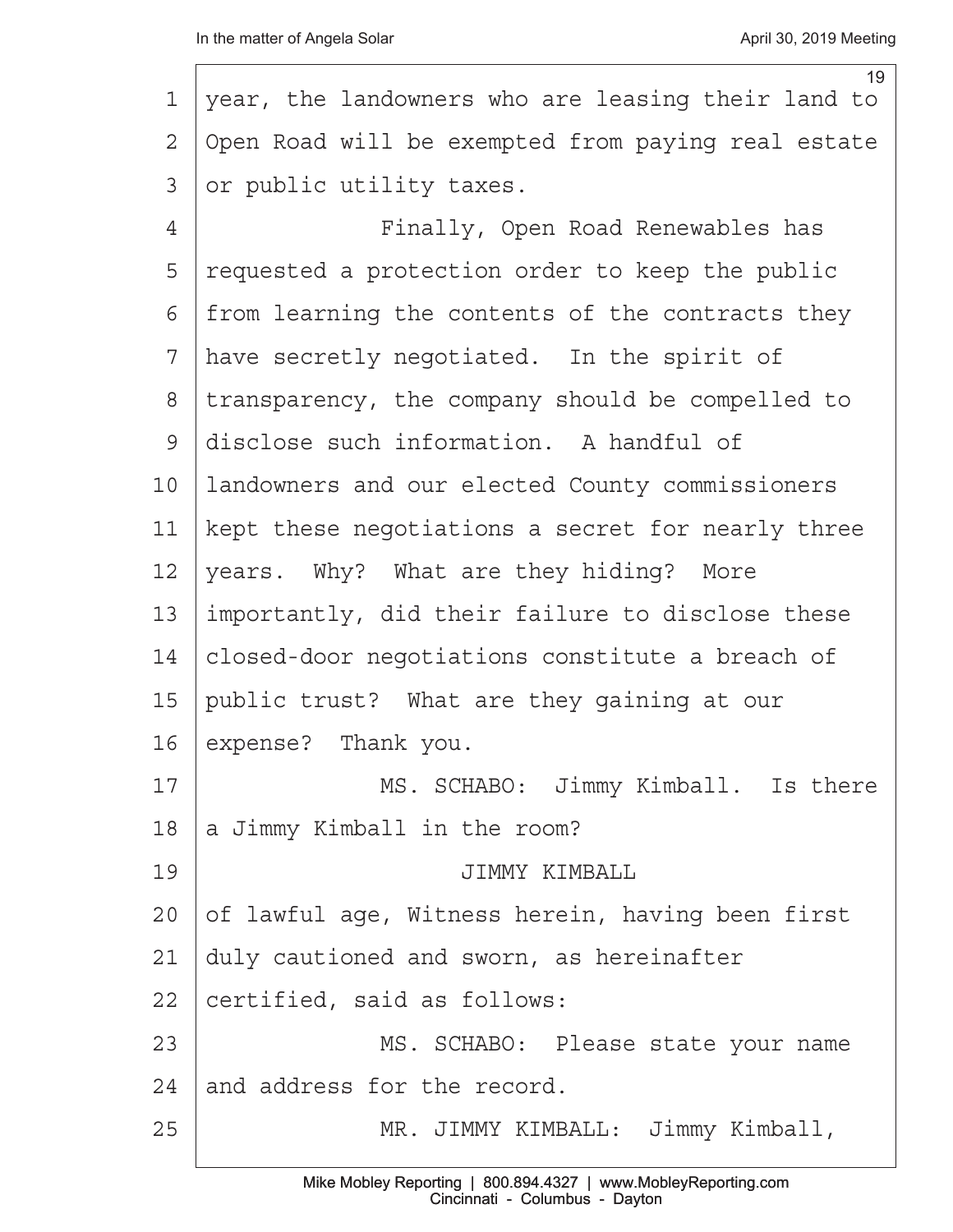| 20<br>3239 Jordan Road, West Alexandria, Ohio.     |
|----------------------------------------------------|
| My name is Jimmy Kimball. My family                |
|                                                    |
| and I are farmers in the Gasper and Israel         |
| Townships area. The property is a half mile away   |
| from one of the proposed solar projects. We have   |
| several concerns.                                  |
| The first concern is drainage issues.              |
| Pushing these pipes into the ground, drilling      |
| holes, burying these poles is going to damage      |
| tile. We have enough problems as it is with water  |
| runoff as it is now today. With all these excess   |
| rains that we've been having, we have a lot of     |
| drainage problems.                                 |
| And what's it going to do to our                   |
| aquifers? The water runs downhill. Camden          |
| already has enough problems with the water as it   |
| is. The water runs south.                          |
| Secondly is I raise livestock,                     |
| therefore, I'm concerned about the toxic materials |
| leaching into the water fields in the ground and   |
| the soil around made with these panels of God      |
| knows where they're made from. How is Open Road    |
| going to compensate me for livestock that is lost  |
| of these toxins put in the ground.                 |
| And the PILT program I feel is a                   |
|                                                    |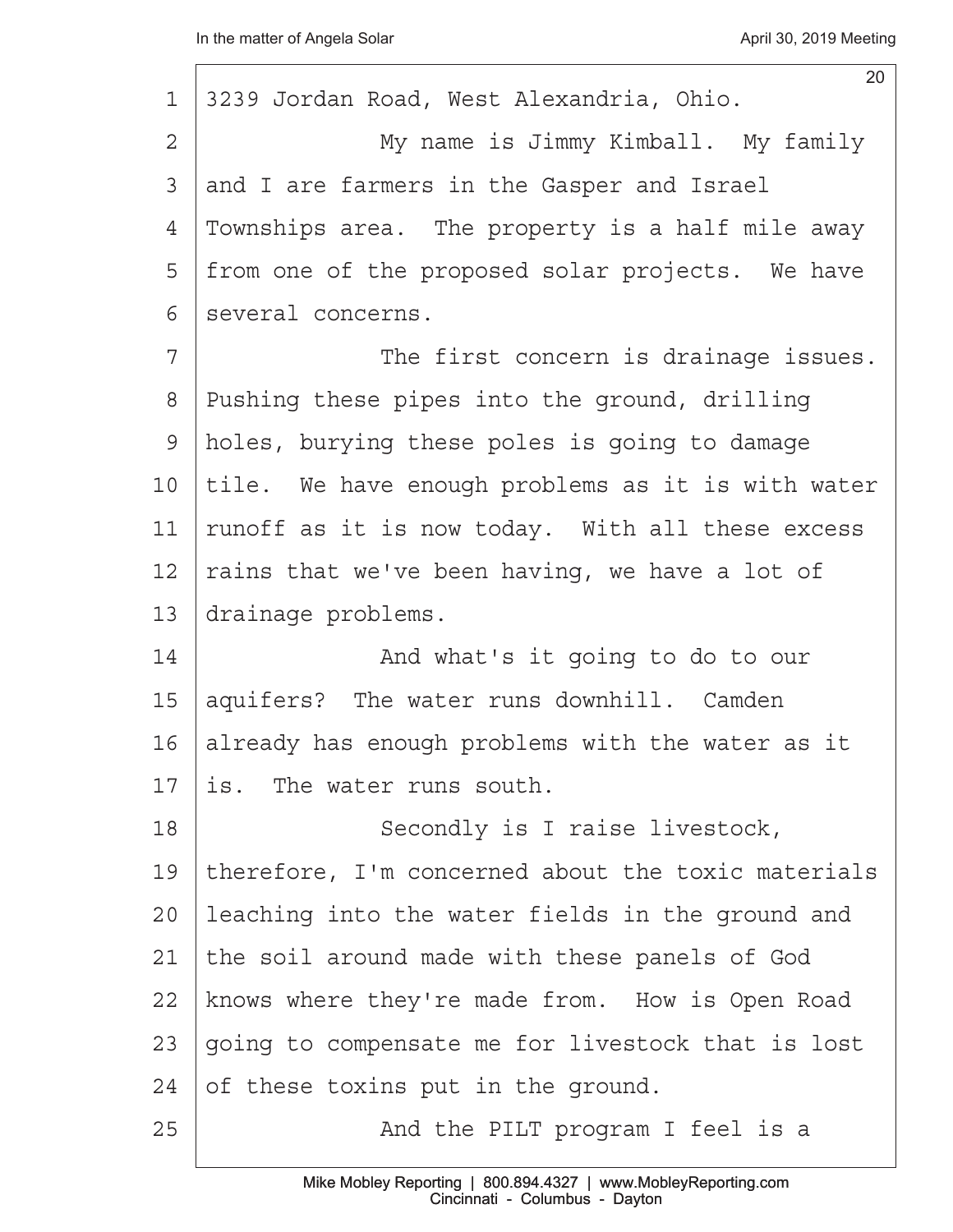|                 | 21                                                |
|-----------------|---------------------------------------------------|
| $\mathbf 1$     | scam. Doug Herring of Open Road said to have --   |
| 2               | dictated land use management policies to our      |
| 3               | County commissioners. Why were these out-of-state |
| 4               | salesmen allowed to hook a few of these gullable  |
| 5               | fools with dollar signs in their eyes? What about |
| 6               | those of us who were excluded from these back     |
| 7               | door -- these back room deals?                    |
| 8               | Open Road Renewables, like most solar             |
| $\mathcal{G}$   | panel companies, are going bankrupt right now.    |
| 10 <sub>o</sub> | It's interesting knowing one thing, our tax       |
| 11              | dollars that fund these federal subsidies, they   |
| 12              | will receive our property values to go down and   |
| 13              | our taxes to go up. Thanks.                       |
| 14              | MS. SCHABO: Thank you. Paul                       |
| 15              | Kimball.                                          |
| 16              | UNIDENTIFIED SPEAKER: Can we unplug               |
| 17              | that pop machine back there so the rest of us can |
| 18              | hear?                                             |
| 19              | MS. SCHABO: Sir, I'm not going to                 |
| 20              | disturb the fire station's property.              |
| 21              | UNIDENTIFIED SPEAKER: We can't hear               |
| 22              | back here.                                        |
| 23              | UNIDENTIFIED SPEAKER: Unplug it.                  |
| 24              | MS. SCHABO: Let's go off the record               |
| 25              | for just a minute.                                |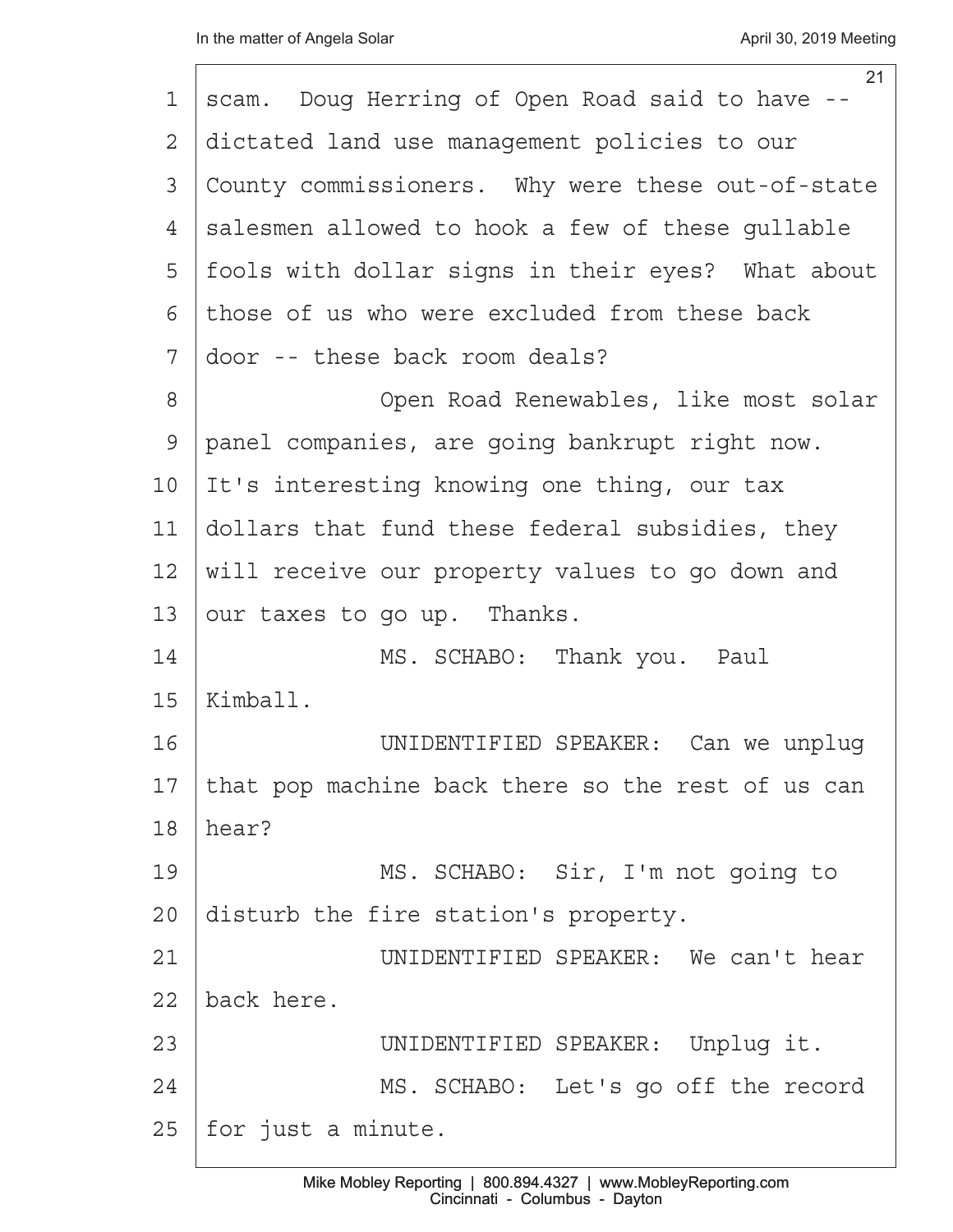22 1 | (Thereupon, an off-the-record 2 discussion was had.) ·3· · · · · · · · · · ·PAUL KIMBALL 4 of lawful age, Witness herein, having been first 5 duly cautioned and sworn, as hereinafter 6 certified, said as follows: 7 | MS. SCHABO: If you could state your 8 | name and your address for the record before you 9 qive your testimony. 10 | The Soleman MR. PAUL KIMBALL: My name is Paul 11 | Kimball. 199 Antioch Road, Eaton, Ohio. 12 | MS. SCHABO: Thank you. 13· · · · · · · ·MR. PAUL KIMBALL:· Okay.· Everybody 14 | knows my name now. And I've got a red shirt on. 15 Sorry if you guys wanted green but red means stop. 16 We don't need this crap. 17· · · · · · · ·Okay.· As a farmer in Preble County, 18  $|$  I never thought that I was doing anything that 19 | would harm my neighbors. We are all farmers. We  $20$  share the same goals we all had to plant and 21 | harvest when the weather would cooperate. I am 22 very disappointed that some farmers have betrayed 23 | us either out of greed or stupidity. 24 | Solar panels in Ohio? Really? Ohio 25 | ranks next to last for economic viability of solar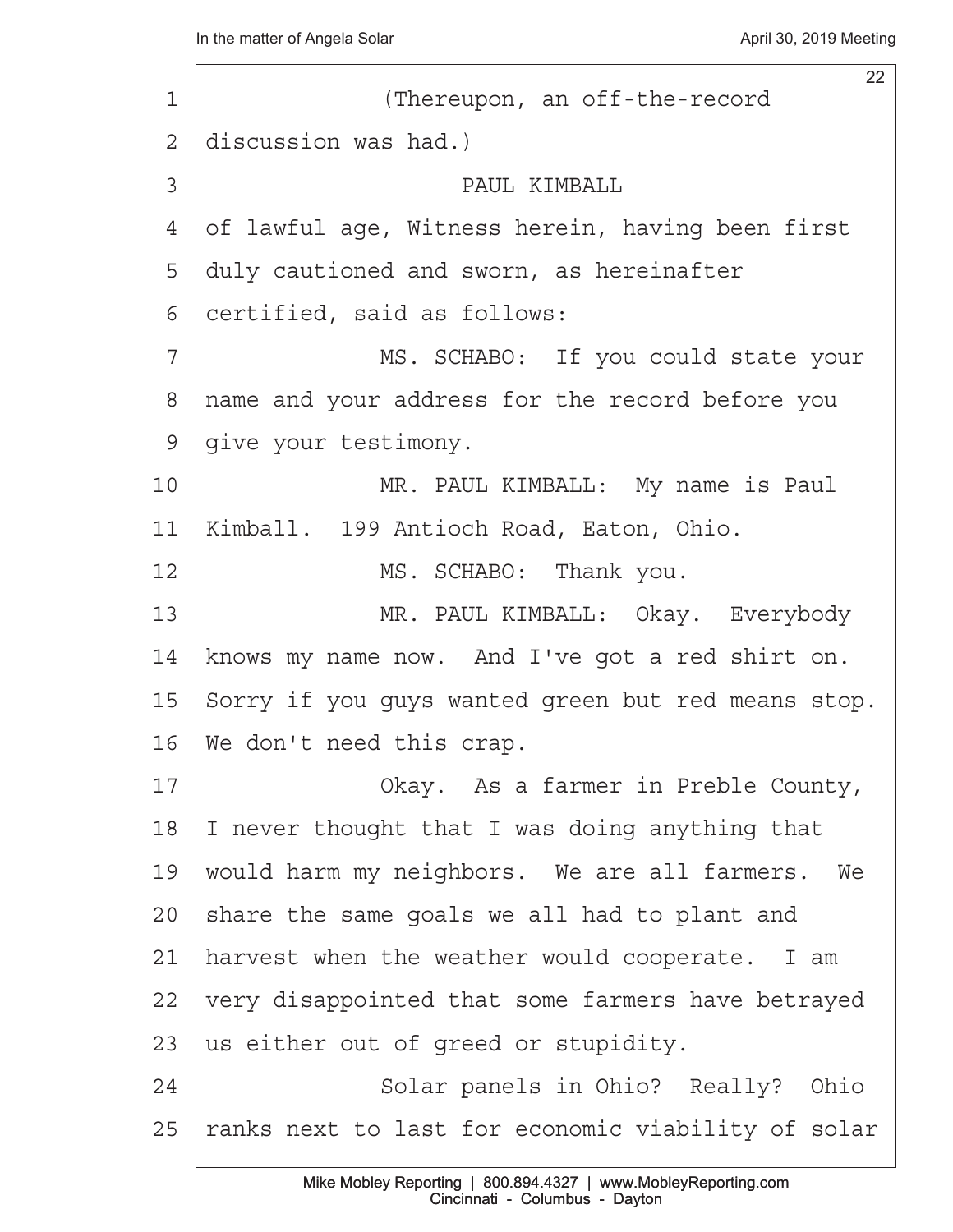|             | 23                                                 |
|-------------|----------------------------------------------------|
| 1           | panels, but these smooth-talking city slickers     |
| 2           | from Austin who call their scam, which by the way, |
| 3           | there's plenty of scams going on, we don't need    |
| 4           | this one, a solar farm because in their words they |
| 5           | are harvesting the sun's energy represents not     |
| 6           | only an insult to our intelligence but an offense  |
| 7           | to my Christian faith. How can you harvest         |
| $8\,$       | something that you didn't plant? God put the sun   |
| $\mathsf 9$ | in the sky for the health and benefit of all his   |
| 10          | people.                                            |
| 11          | These money grubbing scoundrels want               |
| 12          | us to be brainwashed into thinking that what they  |
| 13          | want to do will be good for the environment; that  |
| 14          | what they really want is your tax dollars in the   |
| 15          | form of federal subsidies they will collect by     |
| 16          | calling themselves green energy. They are          |
| 17          | offensive, outrageous, and insulting. They will    |
| 18          | do permanent harm to our farm ground and should be |
| 19          | stopped.                                           |
| 20          | There's a creek that runs through my               |
| 21          | place and it runs within fifty foot of my well.    |
| 22          | The water comes off of one of these farms less     |
| 23          | than a mile away, so that don't get it with me.    |
| 24          | And what's this creek carrying down through there  |
| 25          | from these solar farms? What if a tornado comes    |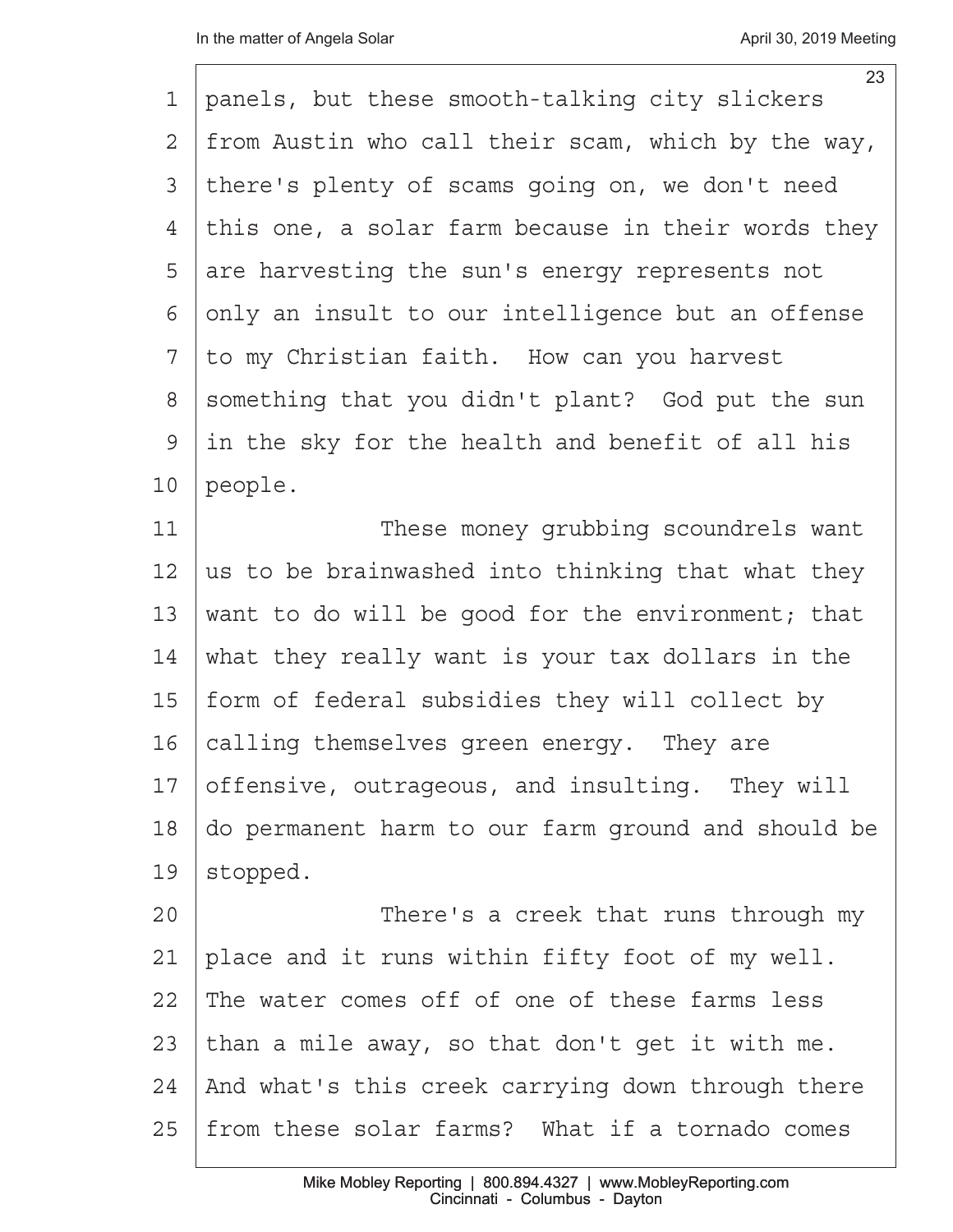|    | 24                                                 |
|----|----------------------------------------------------|
| 1  | through and rips these panels out of the ground    |
| 2  | and puts a toxic waste into this creek? It's just  |
| 3  | going to be permanent, all kinds.                  |
| 4  | Thank you very much.                               |
| 5  | MS. SCHABO: Thank you. Chelsea                     |
| 6  | Sorrell.                                           |
| 7  | CHELSEA SORRELL                                    |
| 8  | of lawful age, Witness herein, having been first   |
| 9  | duly cautioned and sworn, as hereinafter           |
| 10 | certified, said as follows:                        |
| 11 | MS. SCHABO: If you could give your                 |
| 12 | name and your address for the record.              |
| 13 | MS. SORRELL: Chelsea Sorrell, 352                  |
| 14 | Longman Road, Eaton, Ohio.                         |
| 15 | MS. SCHABO: Thank you. Go ahead.                   |
| 16 | MS. SORRELL: Good evening. My name                 |
| 17 | is Chelsea Sorrell, and I live in Gasper Township. |
| 18 | My husband Jacob Sorrell is a hardworking farmer.  |
| 19 | Our family farm of fifty-two years was purchased   |
| 20 | by Jacob's great-grandparents Roy and Anna Sorrell |
| 21 | on Paint Creek Road in Gasper Township.            |
| 22 | We oppose the development of the                   |
| 23 | proposed Angelina Solar facility near Eaton and    |
| 24 | Preble County. The proposed project would          |
| 25 | seriously aberrate from the common practice of     |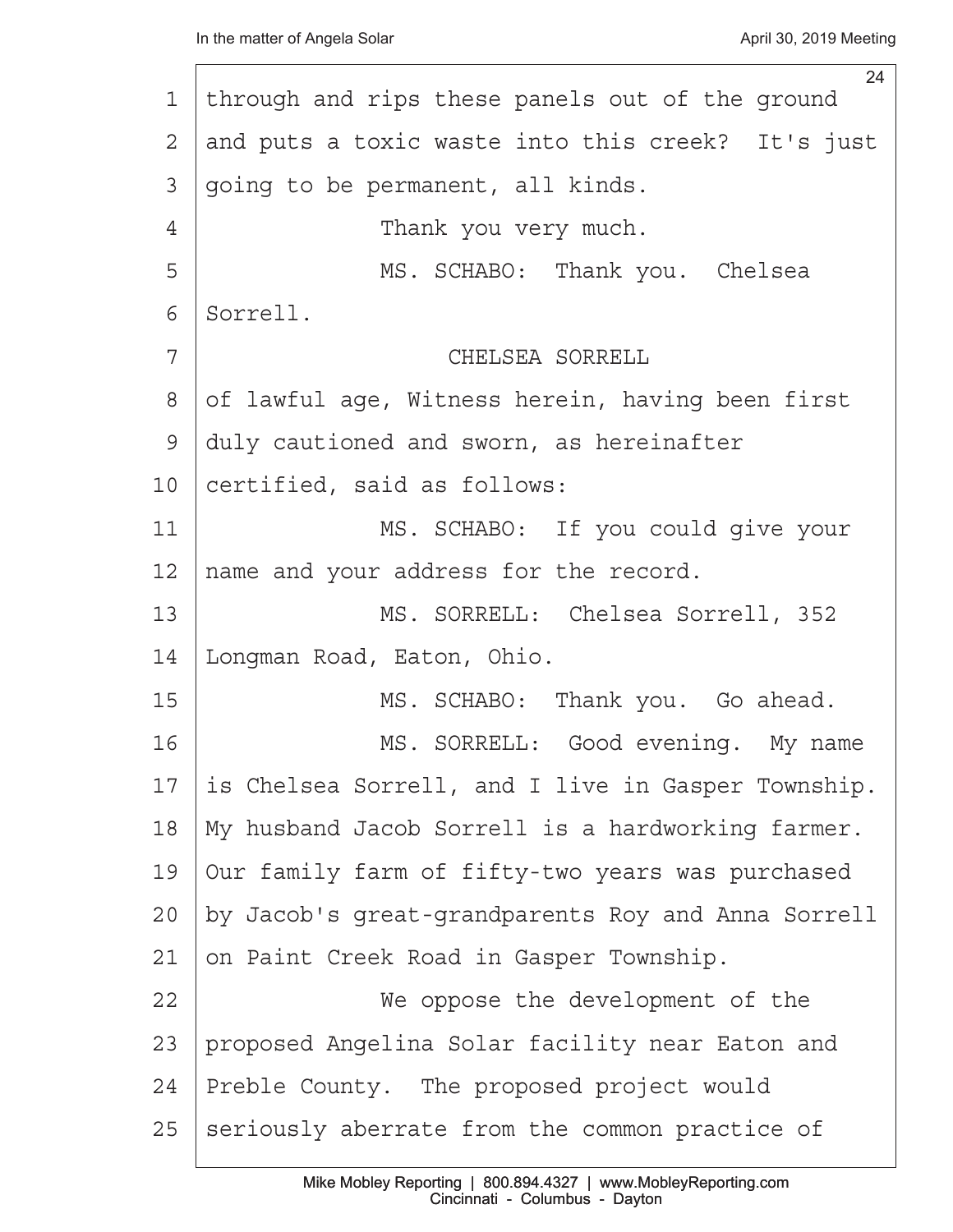|              | 25                                                 |
|--------------|----------------------------------------------------|
| 1            | agricultural production in our area. The           |
| $\mathbf{2}$ | projected solar panel facility will be located on  |
| 3            | eight hundred acres, more or less, of high         |
| 4            | percentage tillable productive land. We agree      |
| 5            | with many other people in this area that solar     |
| 6            | panels are not a wise use to this farmland.        |
| 7            | Nonproductive land should be considered for solar  |
| 8            | panel facilities.                                  |
| 9            | The following information comes from               |
| 10           | the Preble County Comprehensive Economic           |
| 11           | Development Strategy and Land Use Plan which was   |
| 12           | revised and adopted by your three current          |
| 13           | commissioners on February 1st, 2017. The County    |
| 14           | will discourage any development which conflicts    |
| 15           | with agricultural productivity. And in the         |
| 16           | agricultural land use, these twelve bullet points  |
| 17           | are stated. That it preserves a way of life in     |
| 18           | its unique cherished values. It provides fresh,    |
| 19           | high quality food at a reasonable cost close to    |
| 20           | the consumer. It contributes to a stable economy   |
| 21           | by providing job opportunities, income, and a      |
| 22           | market for the resources of production.<br>It      |
| 23           | contributes to the nation's balance of payments by |
| 24           | providing food for export. It provides reserved    |
| 25           | food production capacity to meet the future needs  |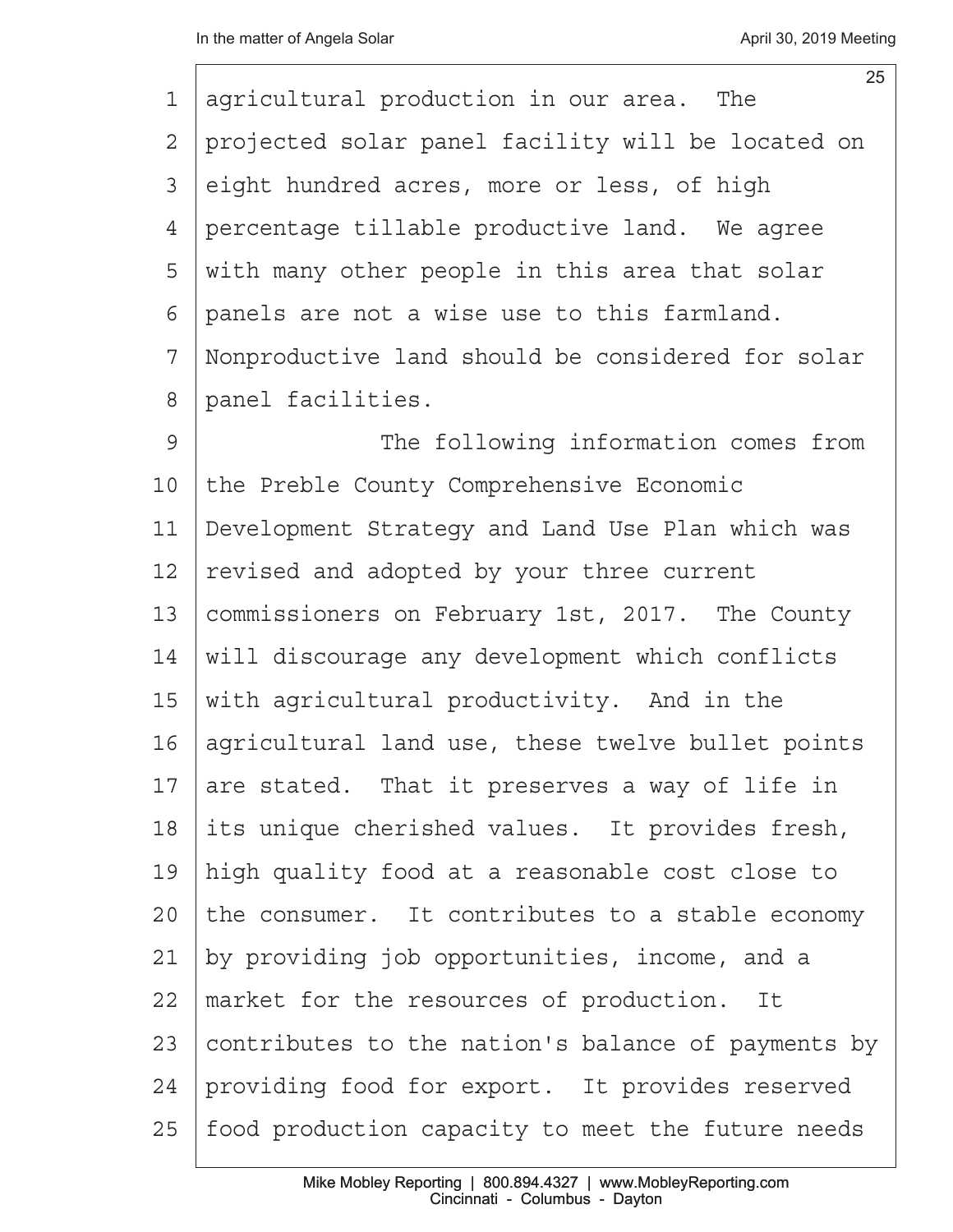| 1              | 26<br>of the world. It provides wood products from the |
|----------------|--------------------------------------------------------|
|                |                                                        |
| $\overline{2}$ | woodlands. It maintains the quality and beauty of      |
| 3              | the environment through the cleansing effect of        |
| 4              | the supply of oxygen by growing plants and the         |
| 5              | filtering effects of plants and soil on the water      |
| 6              | supply. It maintains farm-associated wildlife          |
| 7              | habitats and provides for private outdoor              |
| $\,8\,$        | recreational areas of camping, fishing, and            |
| $\mathsf{S}$   | hunting. It provides areas for recycling of solid      |
| 10             | and liquid agricultural wastes. It protects            |
| 11             | mineral resources from being preempted. It             |
| 12             | provides productive, privately-maintained              |
| 13             | agricultural open space with all its accompanying      |
| 14             | environmental benefits, including rural aesthetics     |
| 15             | and enhanced air and water quality. And it             |
| 16             | protects the hydrological integrity of watersheds      |
| 17             | through the control of storm water runoffs and         |
| 18             | sediment drainage, protects aquifer recharge           |
| 19             | areas, and provides buffers for water supply and       |
| 20             | other natural areas.                                   |
| 21             | Our community wrote the plan to                        |
| 22             | protect farmland in the agricultural way of life.      |
| 23             | We made it a priority to these solar projects --       |
| 24             | we made it a priority, and these solar projects        |
| 25             | take away from your rights as a community and the      |
|                |                                                        |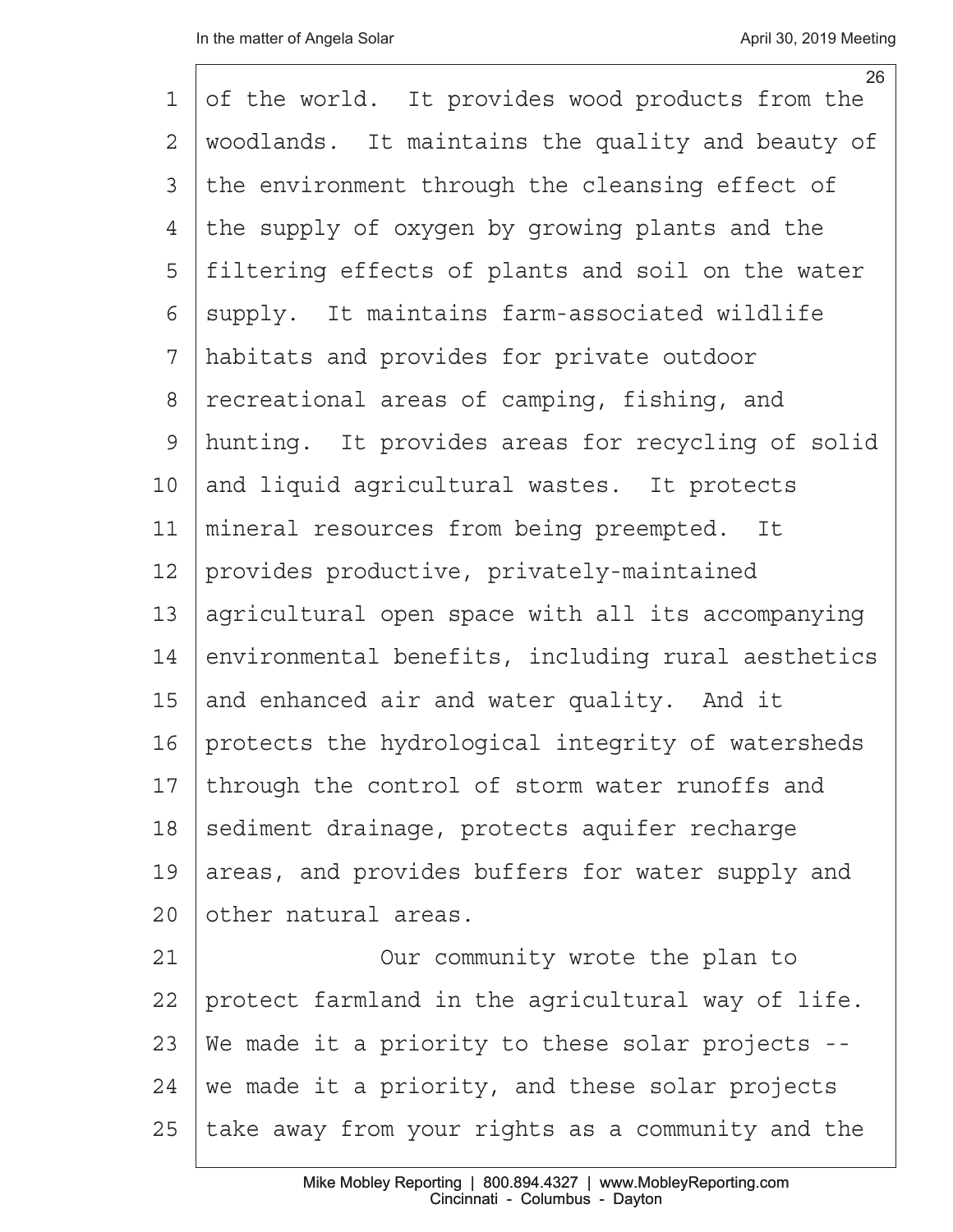| 1              | 27<br>lifestyle we have prioritized.               |
|----------------|----------------------------------------------------|
| $\overline{2}$ | Why are we taking good topsoil and                 |
| 3              | putting an energy plant in its place? Technology   |
| 4              | can handle our energy needs, but technology will   |
| 5              | not replace topsoil and feed the world now or in   |
| 6              | the future. What we need is good farming land and  |
| 7              | that to continue to feed the world.                |
| 8              | If solar panel efficiency is only                  |
| 9              | twenty-three to twenty-five percent effective, why |
| 10             | are we using up productive land for such a low     |
| 11             | percentage of effectiveness? Why are we not        |
| 12             | putting these solar panels on top of buildings or  |
| 13             | on nonproductive land. The efficiency would        |
| 14             | become even less after taking into consideration   |
| 15             | the weather. We all know Ohio weather is           |
| 16             | completely unpredictable. What about the           |
| 17             | efficiency when we have overcast days like today?  |
| 18             | If we are lucky enough to have a bright sunny day, |
| 19             | there are only so many hours of daylight each day. |
| $20 \,$        | Solar panels aren't as effective during the night. |
| 21             | In 2008 our county experienced                     |
| 22             | hurricane-like winds leaving trees and debris      |
| 23             | scattered all over the roads and fields. If this   |
| 24             | were to happen again, who is left to clean up this |
| 25             | mess of the broken solar panels? Who is            |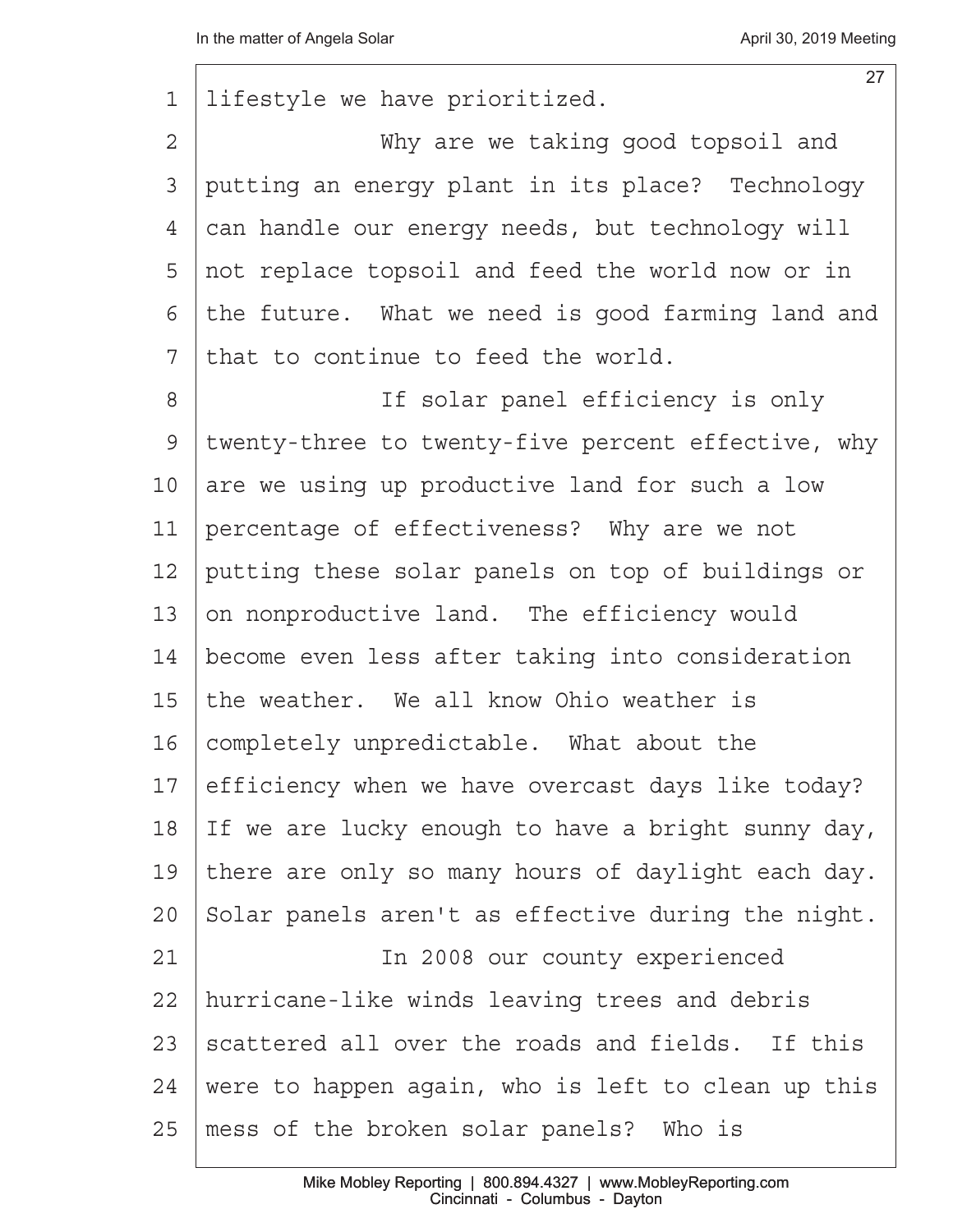| 1              | 28<br>responsible for paying for the replacements?   |
|----------------|------------------------------------------------------|
| $\overline{2}$ | Same thing could happen if we                        |
| 3              | experience another catastrophic tornado like in      |
| 4              | 1975. Are the solar panels recycled here in the      |
| 5              | United States or are they truly shipped back off     |
| 6              | to China to be discarded?                            |
| 7              | What about flooding? This year the                   |
| 8              | amount of rain in our county has -- this year the    |
| 9              | amount of rain our county has experienced has been   |
| 10             | devastating leaving homes and fields flooded.<br>The |
| 11             | field tiles cannot even keep up with the amount of   |
| 12             | rainfall we have gotten over the last few months.    |
| 13             | What would happen if the solar farms flooded? Is     |
| 14             | anyone else concerned with the possibility of        |
| 15             | existing field tiles being damaged and how that      |
| 16             | will affect the flood of water on properties in      |
| 17             | the Angelina protect? Will hazardous materials       |
| 18             | from the solar panels be cross-contaminated into     |
| 19             | the joining farm tiles and harm any vegetation       |
| 20             | surrounding the project? Will our water wells be     |
| 21             | affected? Will our drinking water be affected?       |
| 22             | What about our livestock? Will they be exposed to    |
| 23             | the possibility of contaminated water?               |
| 24             | Does anyone care about surrounding                   |
| 25             | property values? Research states that our            |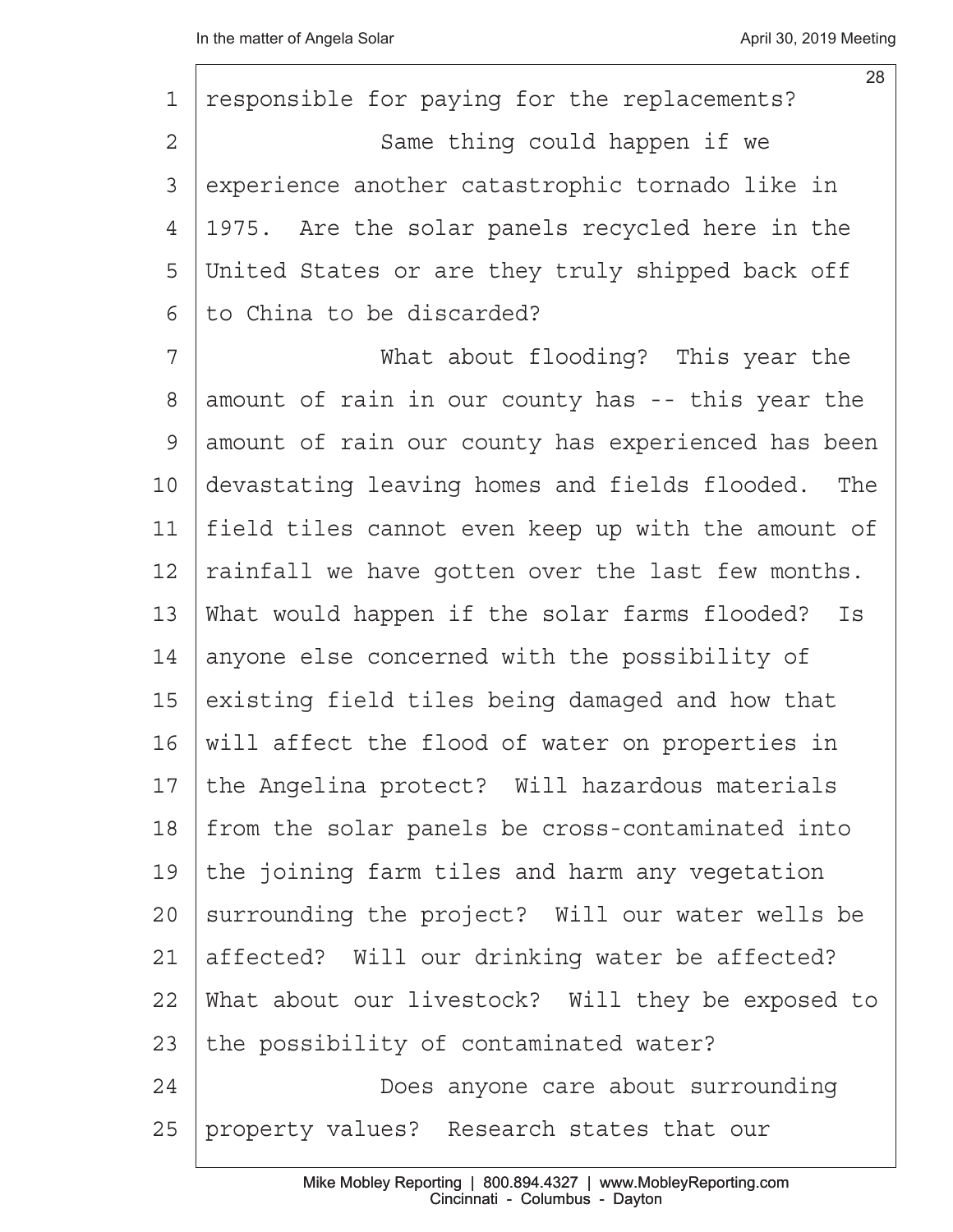|                | 29                                                 |
|----------------|----------------------------------------------------|
| 1              | property value will decrease. Any land signed up   |
| $\overline{2}$ | for this project will eventually become tax exempt |
| 3              | leaving the rest of the community to pick up the   |
| $\overline{4}$ | loss. How is that fair? What about the local       |
| 5              | school districts? If all of our land becomes tax   |
| 6              | exempt, how will that affect our schools and what  |
| 7              | about our students? Who will make up the loss of   |
| 8              | the money due to tax exempt land?                  |
| 9              | And what about the security and                    |
| 10             | safety of our solar panels? Who do we call to      |
| 11             | report suspicious activity? Do we call our         |
| 12             | understaffed local sheriff's office, or do we rely |
| 13             | on the man two states over to watch security       |
| 14             | cameras and make a report?                         |
| 15             | Are there bright security lights                   |
| 16             | surrounding the area at night, and if so, how will |
| 17             | this disturb our neighbors and wildlife?           |
| 18             | What happens when harvest season                   |
| 19             | begins and farmers in the field are harvesting     |
| 20             | their crops and all the dust and debris cover the  |
| 21             | solar panels? Would the efficiency of the solar    |
| 22             | panels decrease? Who will maintain the panels?     |
| 23             | Who's paying for that service? Who will keep the   |
| 24             | solar panels clean? How often do these solar       |
| 25             | panels need cleaned from everyday debris and bird  |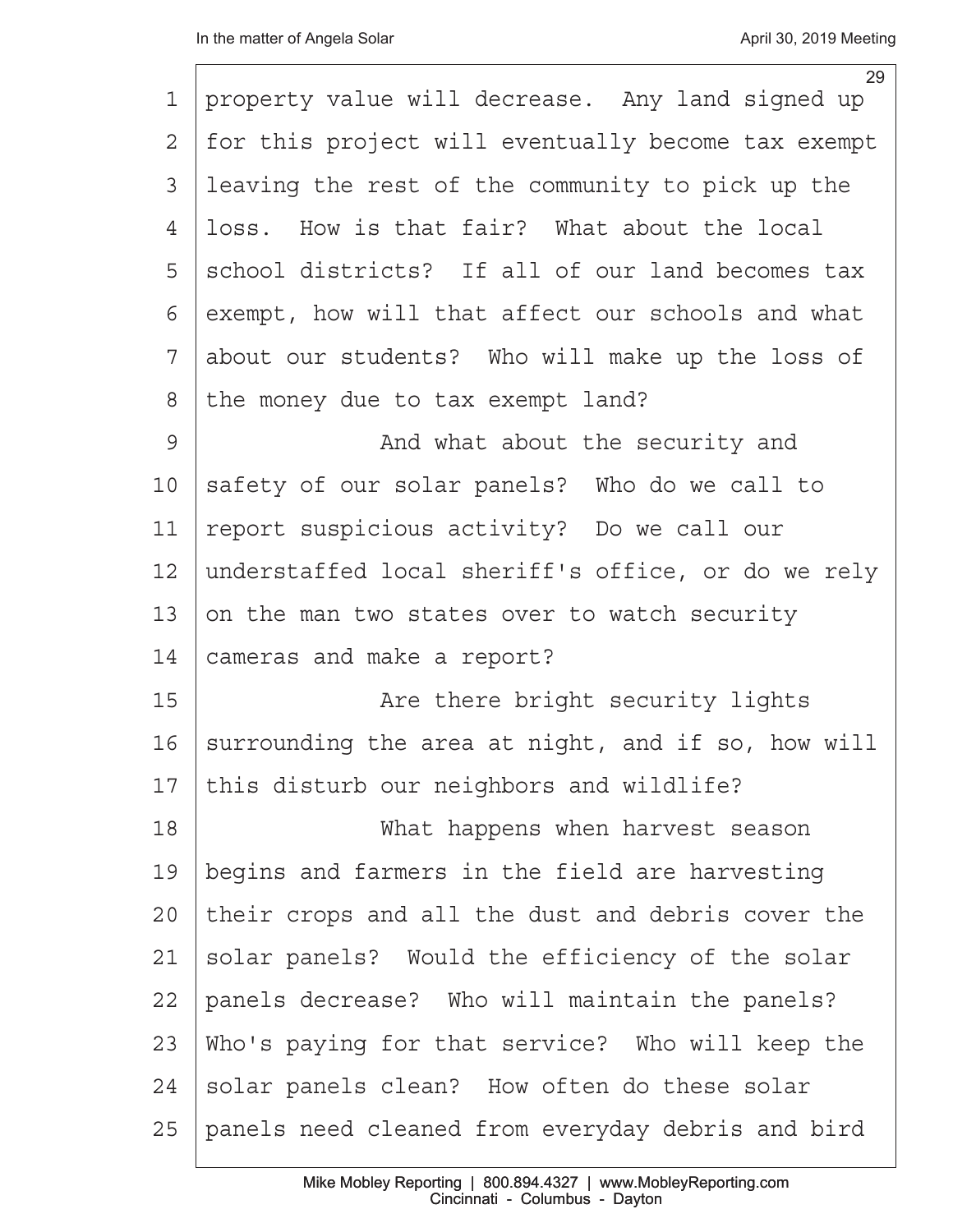| 1       | 30<br>droppings? Are special chemicals needed? If so, |
|---------|-------------------------------------------------------|
| 2       | is that any good for our land?                        |
| 3       | Is Open Road Renewables interested in                 |
| 4       | the thirty percent tax credit that will expire on     |
| 5       | December 31, 2019? Will they sell this project        |
| 6       | before it even gets started? Who will the new         |
| 7       | developer and builder be?                             |
| 8       | Once this project gets started and                    |
| 9       | all the construction begins, how will this leave      |
| 10      | our roads? How will this affect the local             |
| 11      | traffic? Will our roads be replaced within a          |
| 12      | timely manner? Will they be replaced in the           |
| 13      | condition like they were before they started or       |
| 14      | will we get an upgrade of heated pavers on our        |
| 15      | roads?                                                |
| 16      | What about our wildlife? How will                     |
| 17      | these solar panels affect our wildlife in the         |
| 18      | county? What about our birds? Will the birds          |
| 19      | think the reflection of the solar panels are a        |
| $20 \,$ | body of water and dive into the panel leaving them    |
| 21      | extremely injured or even dead? What if that          |
| 22      | happened to a beautiful endangered bald eagle that    |
| 23      | has been spotted locally within our community?        |
| 24      | What about our hunters in the                         |
| 25      | community? Will the solar panels affect -- will       |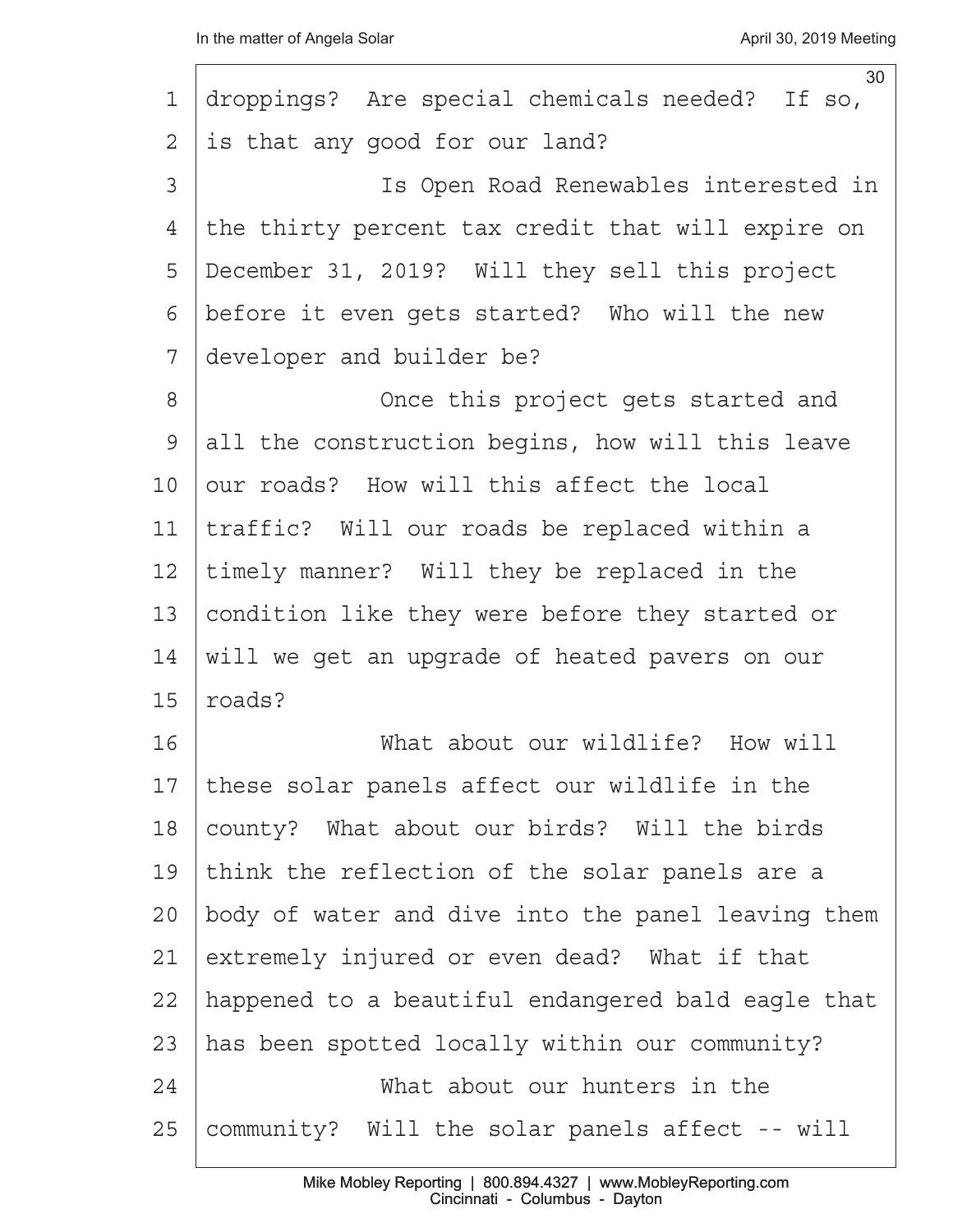| 1              | 31<br>the solar panel farm affect them? The State  |
|----------------|----------------------------------------------------|
| $\overline{2}$ | collects a substantial amount of money for hunting |
| 3              | licenses resulting in revenue for the State, but   |
| 4              | with solar panels surrounding our woodlands, who   |
| 5              | will have any success hunting? Who will want to    |
| 6              | even hunt our area not just for deer but new       |
| 7              | census too, such as coyote?                        |
| 8              | Has Open Road Renewables contacted                 |
| $\mathsf{S}$   | our local state park Hueston Woods? Do you really  |
| 10             | think people are going to enjoy looking at solar   |
| 11             | panels as they drive their family to the state     |
| 12             | park for the weekend to enjoy family camping.      |
| 13             | We agree with the neighbors that our               |
| 14             | farmers, landowners, and rural residents who       |
| 15             | oppose the projected Angelina Solar project. This  |
| 16             | beautiful productive farmland and rural area is    |
| 17             | unlike -- is unique in its kind, abundance of      |
| 18             | wildlife habitat, clean water systems, and has     |
| 19             | Hueston Woods State Park to the south. This        |
| 20             | Angelina Solar panel projected project will have a |
| 21             | strong negative impact on a multitude of people,   |
| 22             | wildlife, and water systems.                       |
| 23             | We urge you to look at the impact                  |
| 24             | Open Road Renewables will have on Preble County.   |
| 25             | As a member of the community, we are asking the    |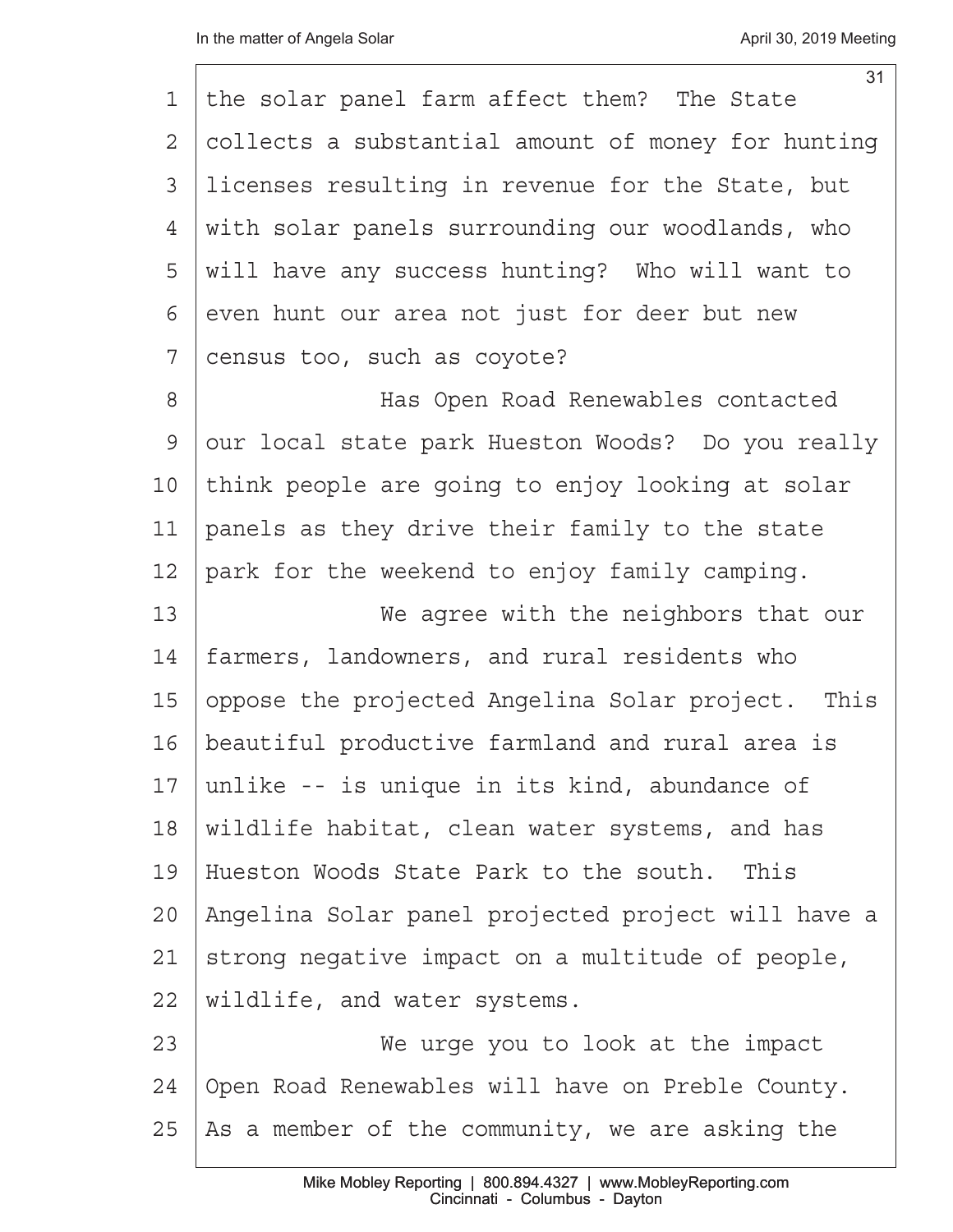|                | 32                                                |
|----------------|---------------------------------------------------|
| 1              | Ohio Power Siting Board to deny the decision of   |
| $\overline{2}$ | the Angelina Solar project. Thank you.            |
| 3              | MS. SCHABO: Kathryn Clippinger.                   |
| 4              | MR. SETTINERI: Your Honor, if I may.              |
| 5              | MS. SCHABO: Yes.                                  |
| 6              | MR. SETTINERI: I think I heard in                 |
| 7              | the record -- could you read the townships that   |
| 8              | that witness was from, please. I think if the     |
| 9              | court reporter could tell me --                   |
| 10             | MS. SCHABO: Gasper.                               |
| 11             | MR. SETTINERI: Gasper. Thank you.                 |
| 12             | Here's a copy with my name and address on it.     |
| 13             | KATHRYN CLIPPINGER                                |
| 14             | of lawful age, Witness herein, having been first  |
| 15             | duly cautioned and sworn, as hereinafter          |
| 16             | certified, said as follows:                       |
| 17             | MS. CLIPPINGER: My name is Kathryn                |
| 18             | Clippinger. I live at 1050 Mann Road, Eaton,      |
| 19             | Ohio.                                             |
| 20             | Four months ago I learned that Open               |
| 21             | Road Renewables has proposed to build solar       |
| 22             | facilities in Preble County. Based on what the    |
| 23             | media and green energy supporters have told the   |
| 24             | public, solar is the cleanest renewable energy    |
| 25             | source available to us, I wanted to support solar |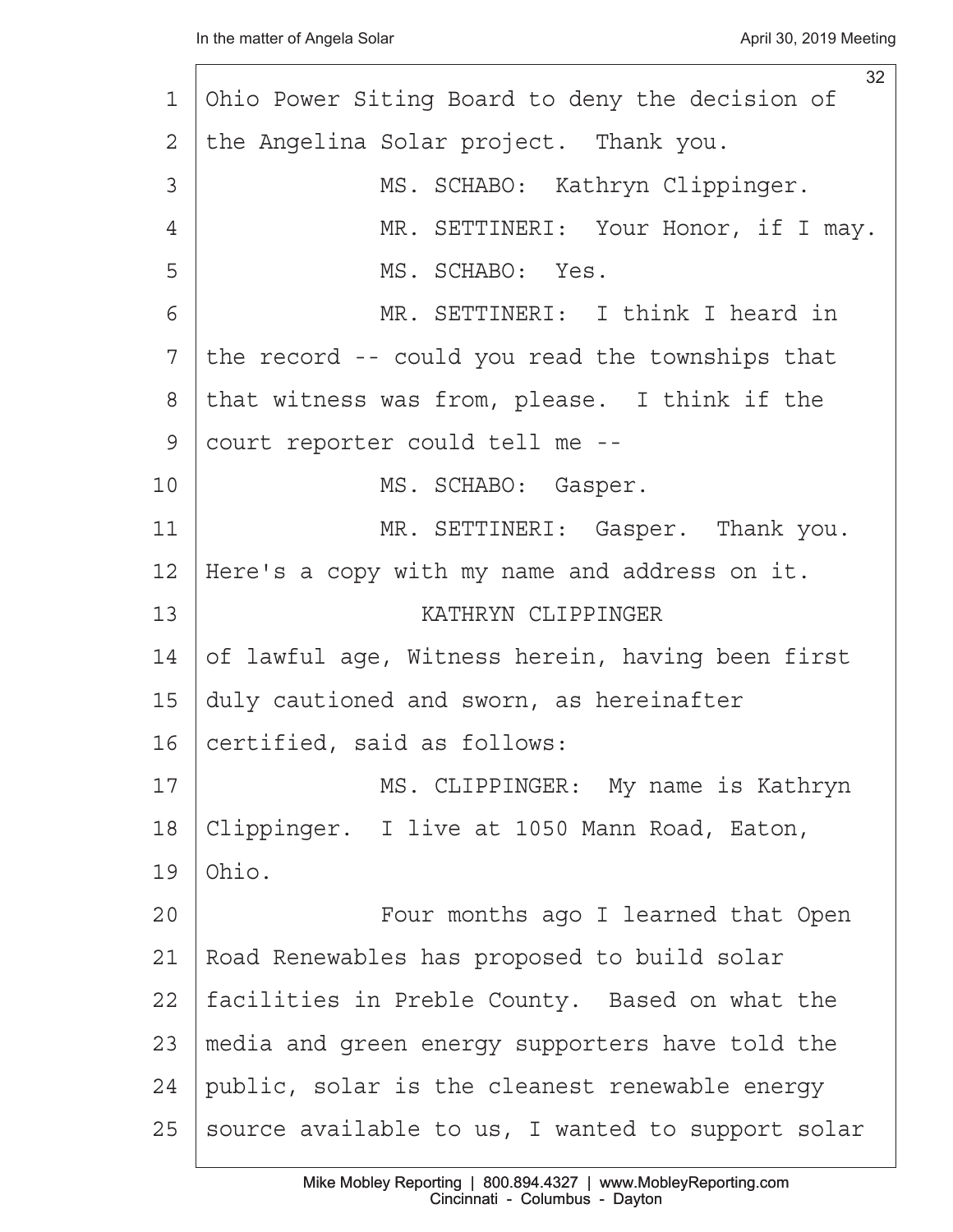| $\mathbf 1$  | 33<br>in Preble County, but I felt I should exercise due |
|--------------|----------------------------------------------------------|
|              |                                                          |
| 2            | diligence and research more thoroughly the               |
| 3            | industry that was going to take over so many acres       |
| 4            | of our farmland. Unfortunately, most journalists         |
| 5            | do not report any negative information about             |
| 6            | renewal energies. I had to rely on the                   |
| 7            | information made available by environmental              |
| 8            | scientists to provide the particulars on solar           |
| $\mathsf{S}$ | energy. My research has led me to realize that           |
| 10           | solar panels are not clean and not green.                |
| 11           | In a May 2018 Forbes magazine                            |
| 12           | article, research scientists with the German             |
| 13           | Stuttgart Institute for Photovoltaic are quoted as       |
| 14           | saying, contrary to previous assumptions,                |
| 15           | pollutants such as lead or carcinogenic cadmium          |
| 16           | can be almost completely washed out of the               |
| 17           | fragments of solar modules over a period of              |
| 18           | several months by rainwater. Those washed-out            |
| 19           | toxins from damaged solar panels will be absorbed        |
| 20           | by the soil and groundwater of Preble County.            |
| 21           | Perhaps because of this threat of toxicity, Open         |
| 22           | Road had to identify in their Ohio Power Siting          |
| 23           | Board application the location of each residential       |
| 24           | well within and adjacent to the Angelina facility.       |
| 25           | This fact should alarm the residents of Israel and       |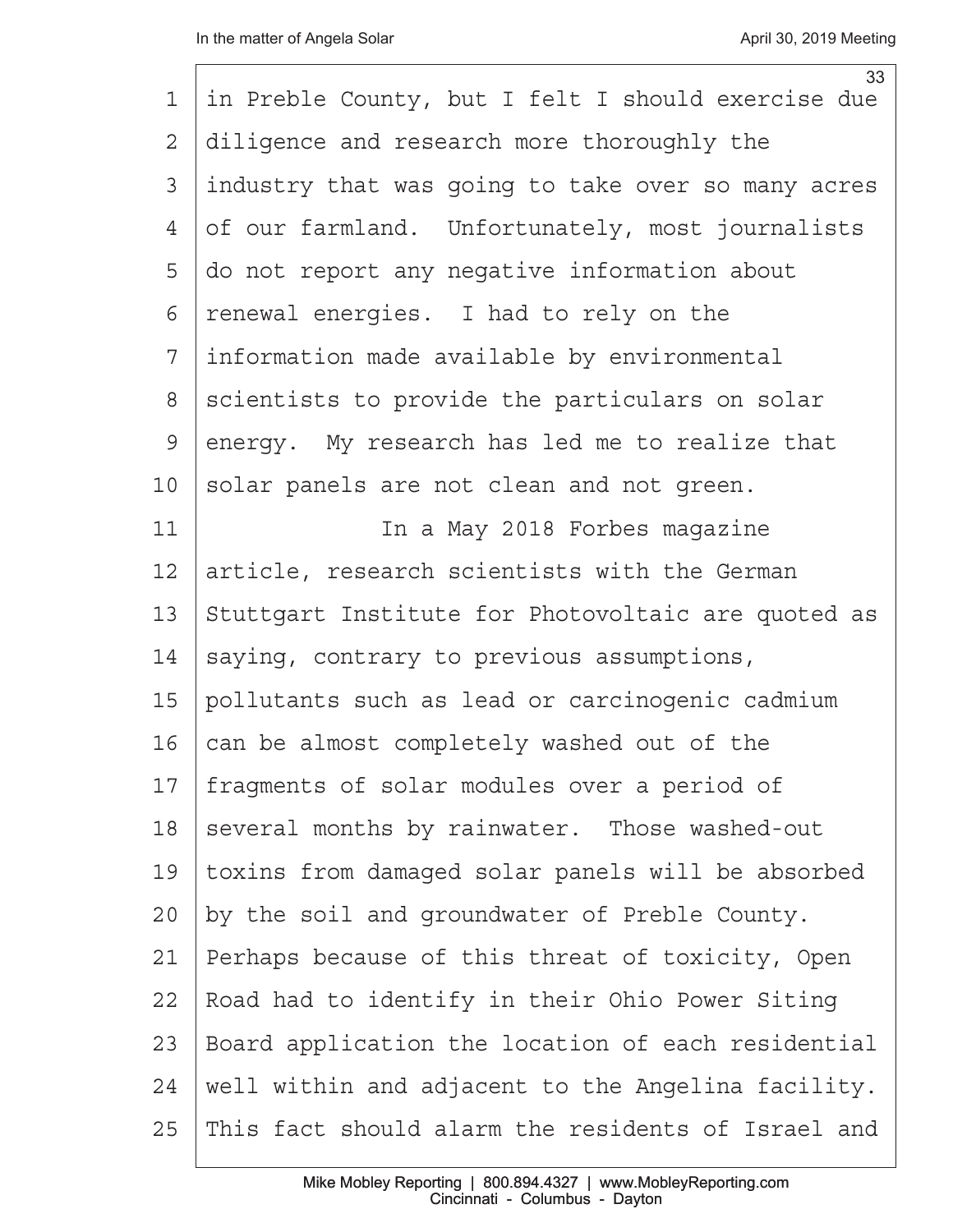|    | 34                                                 |
|----|----------------------------------------------------|
| 1  | Dixon Townships who rely on these wells for their  |
| 2  | drinking water.                                    |
| 3  | Another expert, a senior Chinese                   |
| 4  | solar official, states that the problem of solar   |
| 5  | panel disposal will rapidly increase in two to     |
| 6  | three decades and damage the environment because   |
| 7  | the panels produce a huge amount of waste that is  |
| 8  | not easy to recycle. To be specific, the           |
| 9  | International Renewable Energy Agency estimates    |
| 10 | there will be seventy-eight million metric tons of |
| 11 | solar panel waste by 2050. And even though ninety  |
| 12 | percent of solar panels are made up of glass, they |
| 13 | cannot be recycled because the glass contains      |
| 14 | lead, cadmium telluride, antimony, copper, indium  |
| 15 | and gallium, all of which are toxic to humans and  |
| 16 | livestock.                                         |
| 17 | At a public meeting in February,                   |
| 18 | representatives from Ohio Road -- from Open Road   |
| 19 | told those in attendance the company would         |
| 20 | potentially dispose of Angelina's worn out panels  |
| 21 | in the Preble County Landfill. However, according  |
| 22 | to the researchers from Electric Power Research    |
| 23 | Institute, solar panels cannot be disposed of in   |
| 24 | regular landfills because they are considered      |
| 25 | hazardous waste and the toxins can leach into      |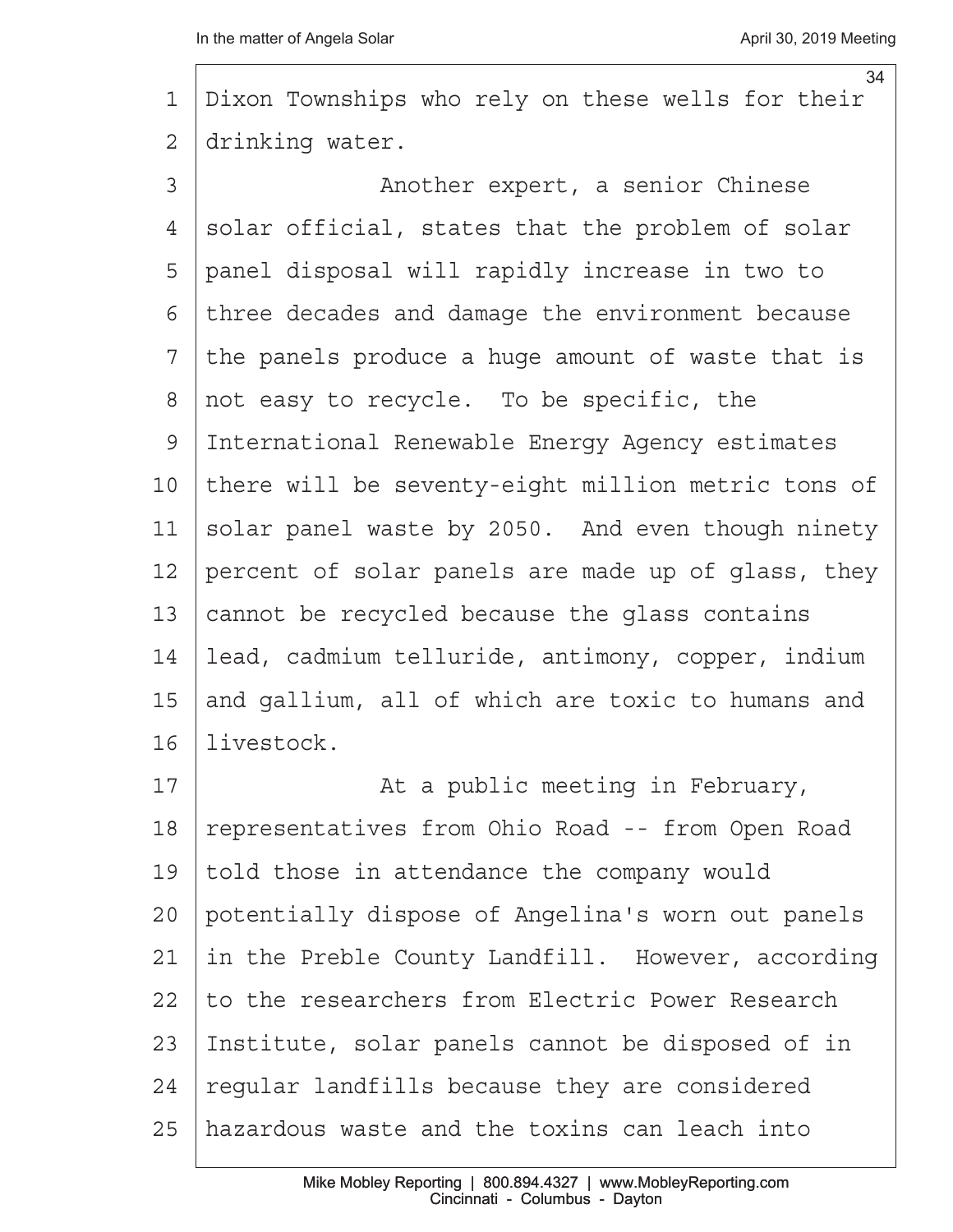| $\mathbf 1$    | 35<br>soil. Is Open Road ignorant to this information |
|----------------|-------------------------------------------------------|
| $\overline{2}$ | or were their representatives arrogantly testing      |
| 3              | the intelligence of Preble County's residents?        |
| $\overline{4}$ | To review, old solar panels cannot be                 |
| 5              | put in landfills and it's hard to recycle them so     |
| 6              | what are companies doing with these solar panel       |
| 7              | waste? Currently companies are paying third-world     |
| 8              | countries to take America's decommissioned            |
| $\mathcal{G}$  | equipment. These companies are taking advantage       |
| 10             | of poorer countries by offering a short-term          |
| 11             | monetary gain with a long-term hazardous problem.     |
| 12             | Not only is this practice not green but in my         |
| 13             | opinion is sinful.                                    |
| 14             | Lastly, I want to leave you with                      |
| 15             | another detail I have learned. The solar industry     |
| 16             | is not a self-sustaining industry. According to       |
| 17             | the North Carolina State University professor         |
| 18             | Herbert Ecklin, a former power company official,      |
| 19             | solar is a government-created industry and it is      |
| 20             | supported by the backs of the taxpayer. Because       |
| 21             | of government subsidies very little cash is needed    |
| 22             | for companies to get rich. Our state and federal      |
| 23             | tax money is being used to make solar investors       |
| 24             | millions because of the huge tax breaks that comes    |
| 25             | from the solar energy.                                |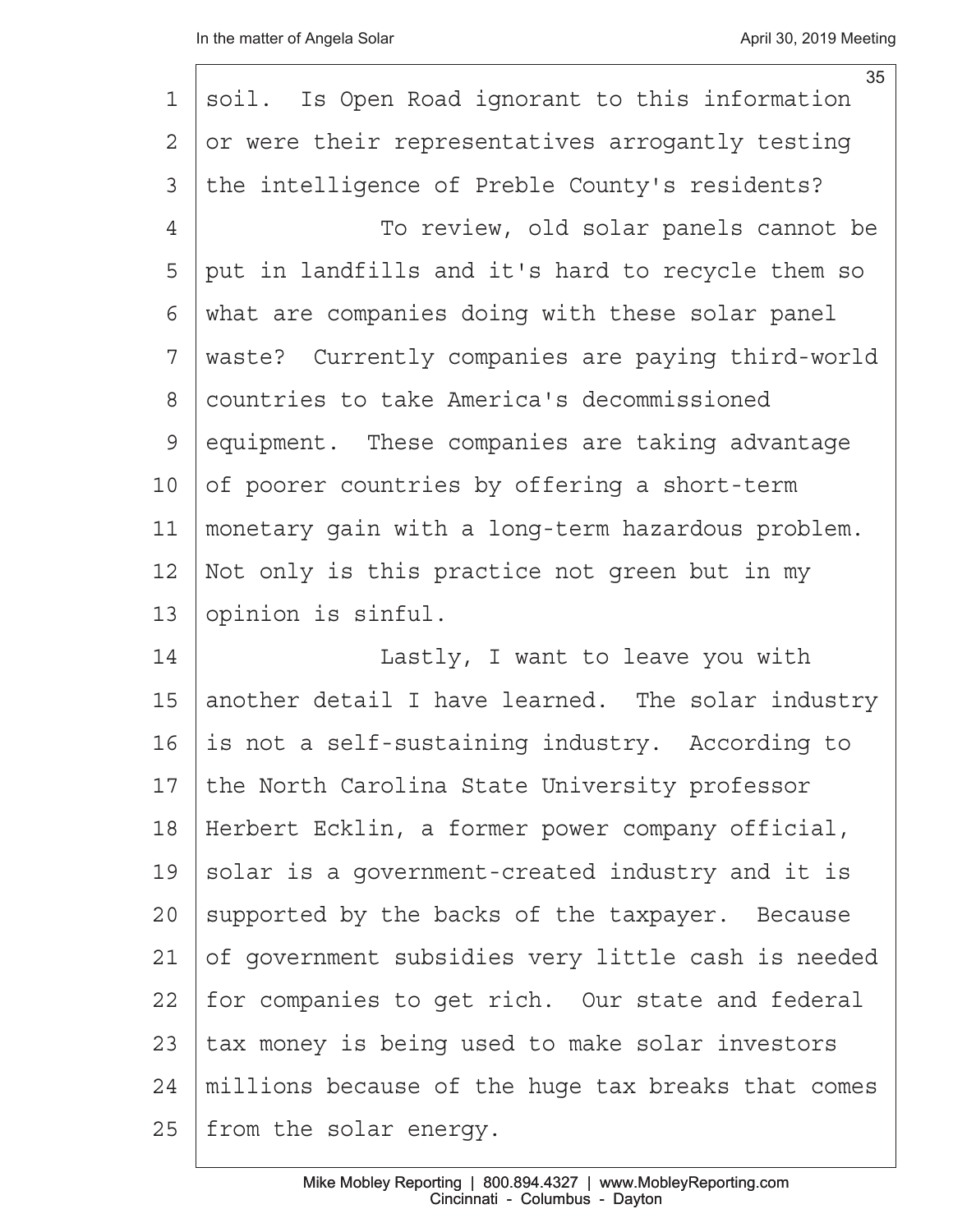|                | 36                                                 |
|----------------|----------------------------------------------------|
| 1              | Even though solar is a                             |
| $\overline{2}$ | government-supported industry, solar companies     |
| 3              | struggle to remain solvent. Within the last three  |
| 4              | years the solar companies Sungevity, Beamreach,    |
| 5              | Verengo Solar, SunEdison, Yingli Green Energy,     |
| 6              | Solar World, and Suniva have gone bankrupt. Will   |
| 7              | Open Road Renewables, a three-year old company,    |
| 8              | follow suit? If so, who will pay for the           |
| $\mathsf{S}$   | decommissioning of the solar facilities they       |
| 10             | created? Will it be left to the taxpayers of       |
| 11             | Preble County to deal with the cleaning up of      |
| 12             | eighteen hundred acres of solar panels? Our        |
| 13             | County commissioners can't afford to put more than |
| 14             | two sheriffs -- two sheriff deputies on patrol at  |
| 15             | a time. How will they find moneys to clean up a    |
| 16             | solar -- a toxic solar field? By raising our       |
| 17             | taxes, that's how.                                 |
| 18             | After my research I concluded that                 |
| 19             | proponents of solar energy fall into two           |
| 20             | categories. They are green as in uneducated on     |
| 21             | the negative effects of solar, or they are not     |
| 22             | clean. They know the negative effects but don't    |
| 23             | care because they are so driven to make money off  |
| 24             | this dirty industry. Proponents' ignorance and/or  |
| 25             | greed will desecrate our valuable land. I don't    |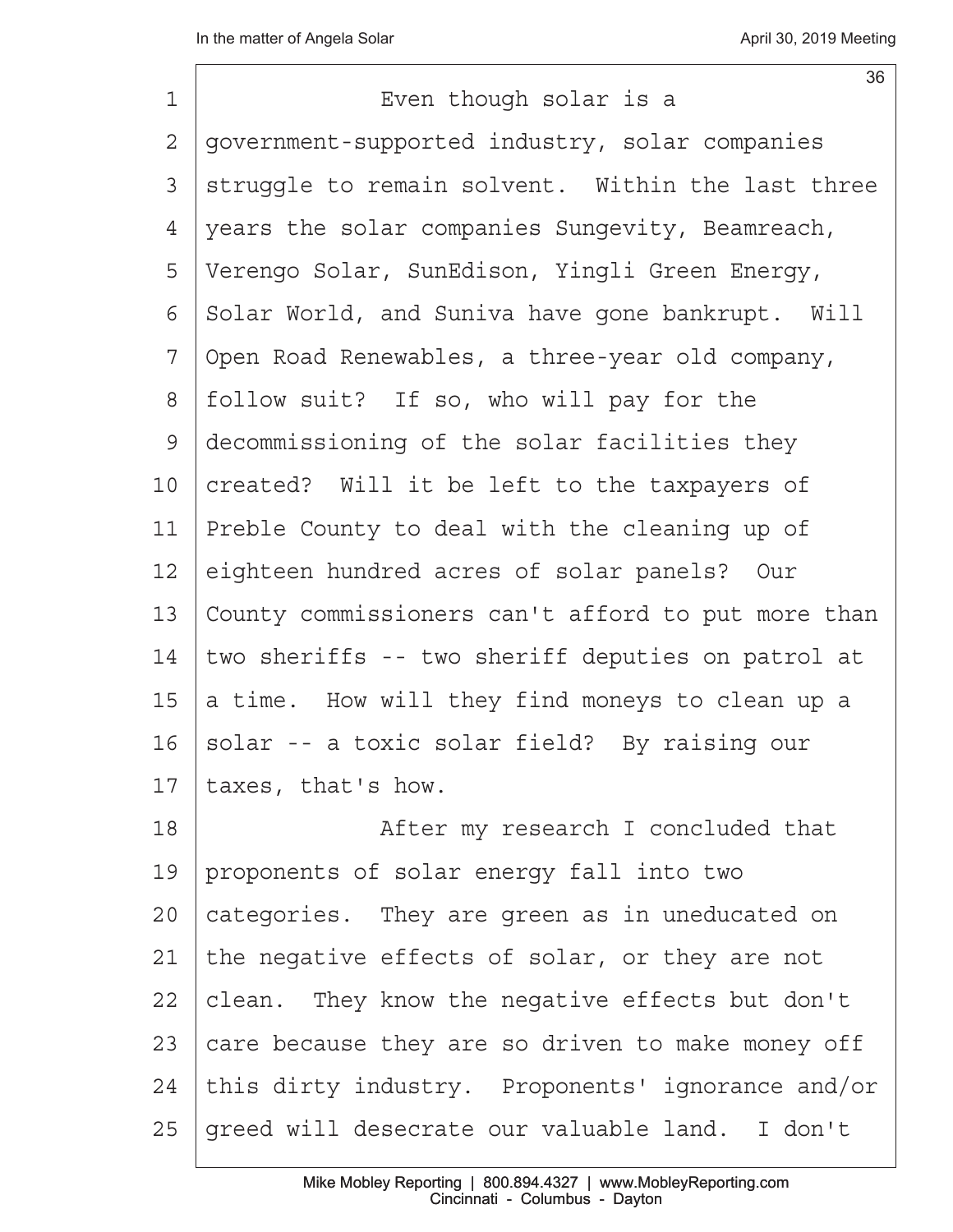| 1              | 37<br>want to pay to clean up their mess.          |
|----------------|----------------------------------------------------|
| $\overline{2}$ | Thank you.                                         |
| 3              | MS. SCHABO: I understand that there                |
| 4              | are lots of people here today that share the views |
| 5              | that have been stated by those giving testimony    |
| 6              | thus far. The night will go much faster if we      |
| 7              | don't give each speaker a standing ovation,        |
| 8              | please.                                            |
| 9              | MR. SETTINERI: Your Honor, if I may.               |
| 10             | The clapping kind of prevents me, but I may have   |
| 11             | some questions for witnesses, particularly what    |
| 12             | township they live in --                           |
| 13             | MS. SCHABO: Okay.                                  |
| 14             | MR. SETTINERI: -- so just keep that                |
| 15             | in mind.                                           |
| 16             | MS. SCHABO: I'll try to remember to                |
| 17             | look over to you.                                  |
| 18             | MR. SETTINERI: No problem. I'll                    |
| 19             | give you a nod.                                    |
| 20             | MR. RANDAZZO: So if you anticipate a               |
| 21             | question and if you just say what township you're  |
| 22             | from, that will save -- we can short-circuit the   |
| 23             | need for questions.                                |
| 24             | UNIDENTIFIED SPEAKER: Can't hear                   |
| 25             | you.                                               |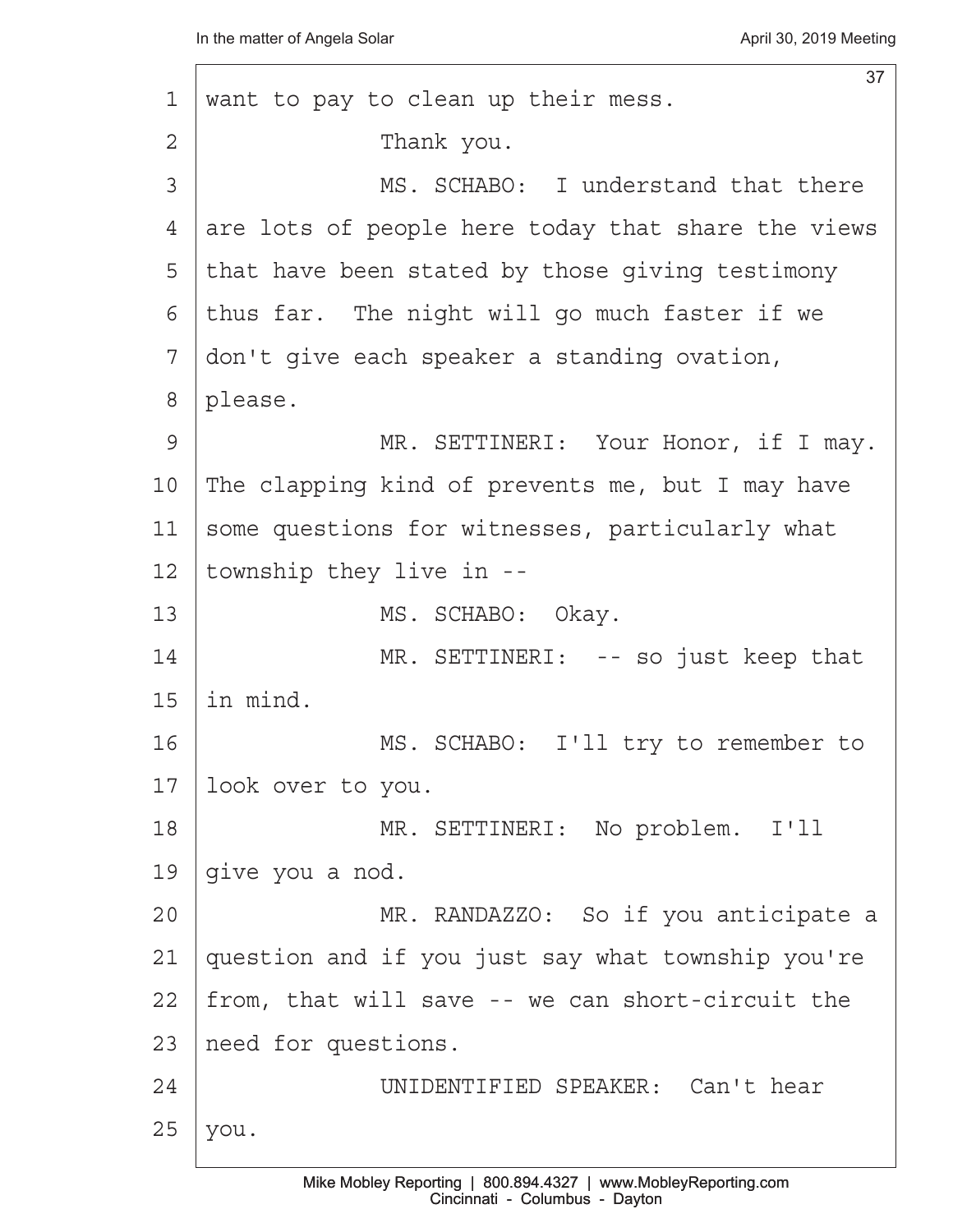| $\mathbf 1$     | 38<br>MS. SCHABO: If you can identify the         |
|-----------------|---------------------------------------------------|
|                 |                                                   |
| $\mathbf{2}$    | township in which you live as you are giving your |
| 3               | address for the record, we'd appreciate it.       |
| $\overline{4}$  | MR. RANDAZZO: Thank you.                          |
| 5               | UNIDENTIFIED SPEAKER: People have                 |
| 6               | come here to share their opinions and you're now  |
| 7               | saying they can't share their opinions? I don't   |
| 8               | understand.                                       |
| 9               | MS. SCHABO: No. I'm just saying we                |
| 10 <sub>o</sub> | will go much faster if we don't give each person  |
| 11              | your appreciation. We're on our seventh -- my     |
| 12              | point being, we're on our seventh speaker. It's   |
| 13              | quarter to 7:00 now. I don't know how many more   |
| 14              | sheets I have. I want everybody here tonight that |
| 15              | wishes to give their opinion the opportunity to   |
| 16              | give their opinion. Now I will stop wasting your  |
| 17              | time. I believe it's Lee Broermann.               |
| 18              | Mr. Broermann.                                    |
| 19              | MR. BROERMANN: It's Lou.                          |
| 20              | MS. SCHABO: Lou. Sorry. I always                  |
| 21              | miss a couple.                                    |
| 22              | MR. BROERMANN: Thank you for the                  |
| 23              | opportunity to talk tonight.                      |
| 24              | <b>LOU BROERMANN</b>                              |
| 25              | of lawful age, Witness herein, having been first  |
|                 |                                                   |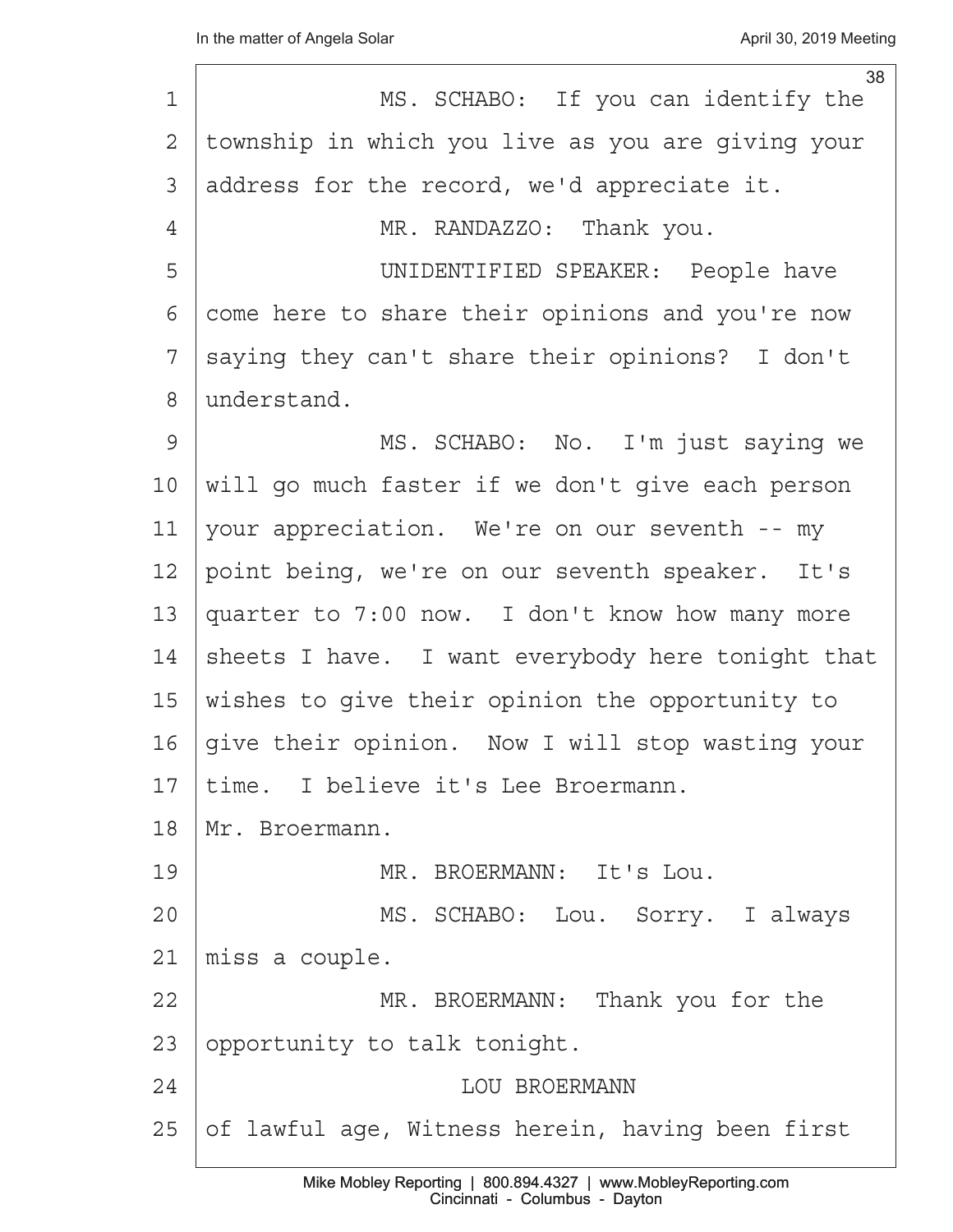|    | 39                                                |
|----|---------------------------------------------------|
| 1  | duly cautioned and sworn, as hereinafter          |
| 2  | certified, said as follows,                       |
| 3  | MR. BROERMANN: My name is Lou                     |
| 4  | Broermann. I live at 8709 State Route 725 West,   |
| 5  | Israel Township.                                  |
| 6  | My name is Lou Broermann. I'm                     |
| 7  | speaking on behalf of my wife Judy and myself. We |
| 8  | are in favor of the Angelina Solar I facility. We |
| 9  | think it could be a good thing when you consider  |
| 10 | the benefit to the community. It's good for the   |
| 11 | environment; no erosion of the soil, no runoff,   |
| 12 | all grasses and trees around the panels. It will  |
| 13 | be mowed and taken care of and always look good.  |
| 14 | Plus a pretty healthy tax payment to the County.  |
| 15 | While we have no involvement in this              |
| 16 | plan, some family members do, I think it's a good |
| 17 | deal for them and also good for the area.         |
| 18 | Thank you.                                        |
| 19 | MS. SCHABO: Thank you,                            |
| 20 | Mr. Broermann. Jane Marshall.                     |
| 21 | <b>JANE MARSHALL</b>                              |
| 22 | of lawful age, Witness herein, having been first  |
| 23 | duly cautioned and sworn, as hereinafter          |
| 24 | certified, said as follows:                       |
| 25 | MS. MARSHALL: My name is Jane                     |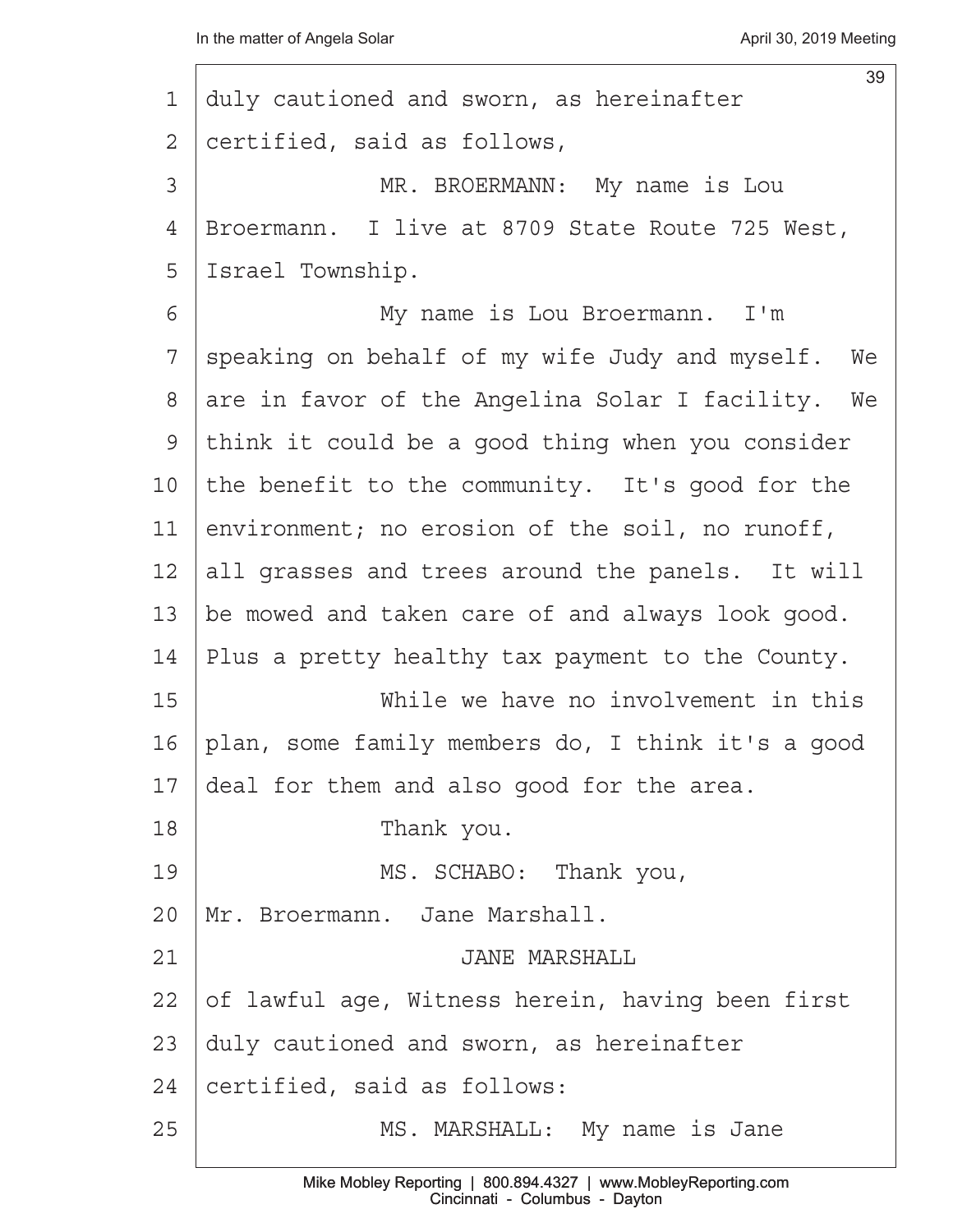| 1              | 40<br>Marshall. I live at 4655 Ketterman Road, which is |
|----------------|---------------------------------------------------------|
|                |                                                         |
| $\overline{2}$ | in Lanier Township for anybody that's interested.       |
| 3              | I'm a resident of Preble County.                        |
| 4              | I am opposed to this Angelina project                   |
| 5              | for a variety of reasons. Just so you know a            |
| 6              | little bit about me, I have served on the planning      |
| 7              | commission. I'm a former County commissioner. We        |
| 8              | pay -- while we don't live in the area, we pay --       |
| 9              | we have a farm that is in the school district that      |
| 10             | is in the area so we pay taxes in the school            |
| 11             | district. We also pay taxes in the various county       |
| 12             | taxes that are imposed as well, property taxes.         |
| 13             | As you may or may not know, we are a                    |
| 14             | small rural county. We have forty-two thousand          |
| 15             | people. We have a lot of agriculture in the             |
| 16             | county. Preble County sits between the Indiana          |
| 17             | line to the west and Montgomery County, a very          |
| 18             | metropolitan county, to the east.                       |
| 19             | From everything I have read, projects                   |
| 20             | like this want to be an energy project because          |
| 21             | they are getting energy from the sun. Because           |
| 22             | they are over fifty megawatts, they go before the       |
| 23             | Ohio Power Siting Board. That puts all the              |
| 24             | decisions about this in Columbus, far away from         |
| 25             | local government. Now I want you to think about         |
|                |                                                         |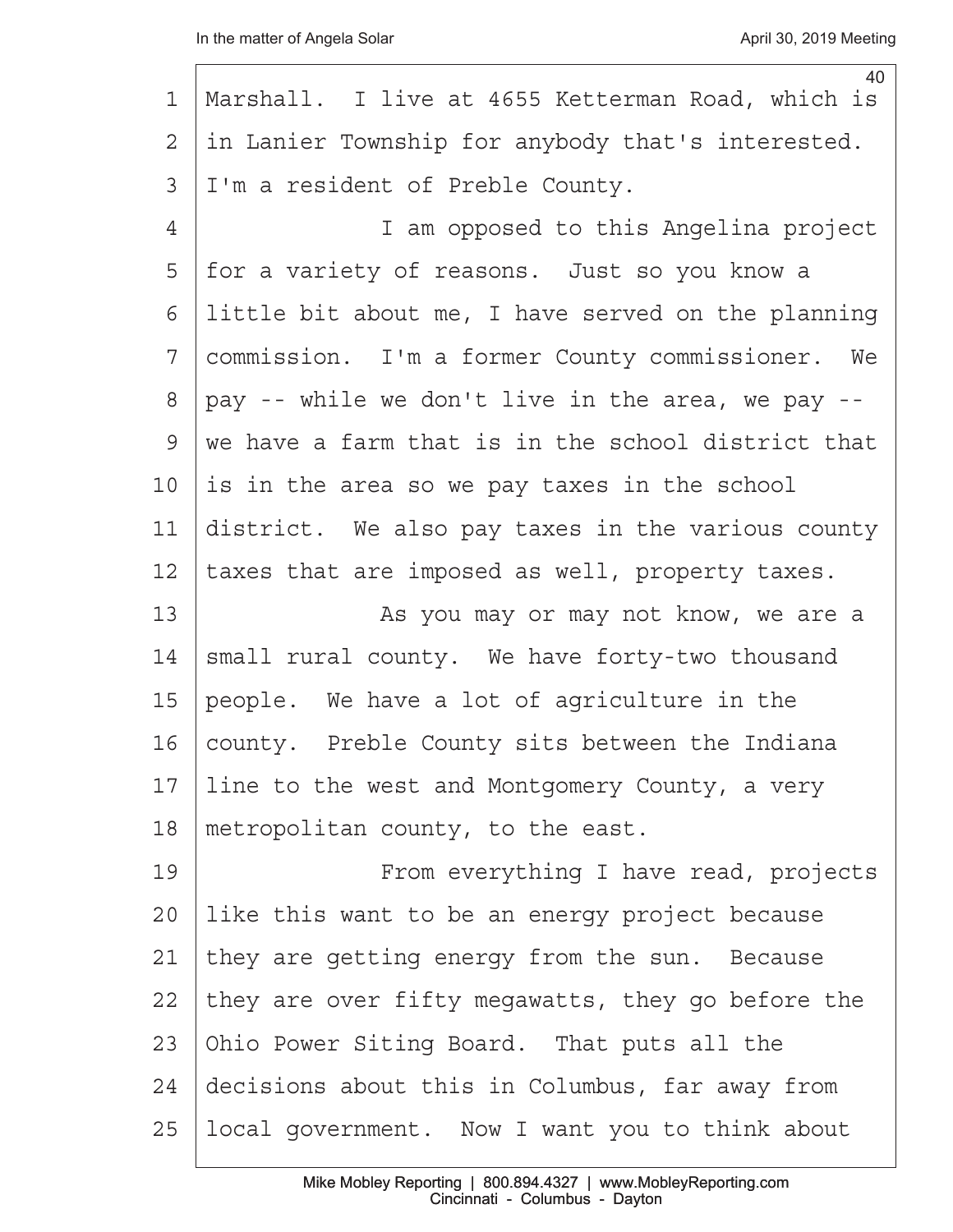|               | 41                                                 |
|---------------|----------------------------------------------------|
| 1             | utilities at a local level. So they want to be a   |
| 2             | utility and that's where they go is the Power      |
| 3             | Siting Board. Go to the Preble County Auditor's    |
| 4             | website, type in Dayton Power & Light, that's a    |
| 5             | utility here locally, in the search bar. There     |
| 6             | are fifty entries. They pay a lot of property      |
| 7             | tax. They are a utility.                           |
| 8             | Now, think about why Angelina wants                |
| $\mathcal{G}$ | to be a utility energy project on the State level  |
| 10            | but at the local level they want to be part of a   |
| 11            | PILT, payment in lieu of taxes, instead of paying  |
| 12            | traditional property tax. They are very willing    |
| 13            | to hand over seven hundred and twenty thousand     |
| 14            | dollars a year for this project instead of paying  |
| 15            | property taxes. Oh, wait, they do want to be a     |
| 16            | utility locally when it comes to zoning because    |
| 17            | utilities are exempt from local zoning. I think    |
| 18            | it's called having your cake and eating it too.    |
| 19            | Let's talk about taxes. Taxes on a                 |
| 20            | good day are very confusing. This is far from a    |
| 21            | good day and they are far from -- and they are     |
| 22            | beyond confusing. Let's examine a public records   |
| 23            | request from the County auditor, I've learned some |
| 24            | thing -- or after examining I've learned some      |
| 25            | things. According to Rick Hoffman, the auditor's   |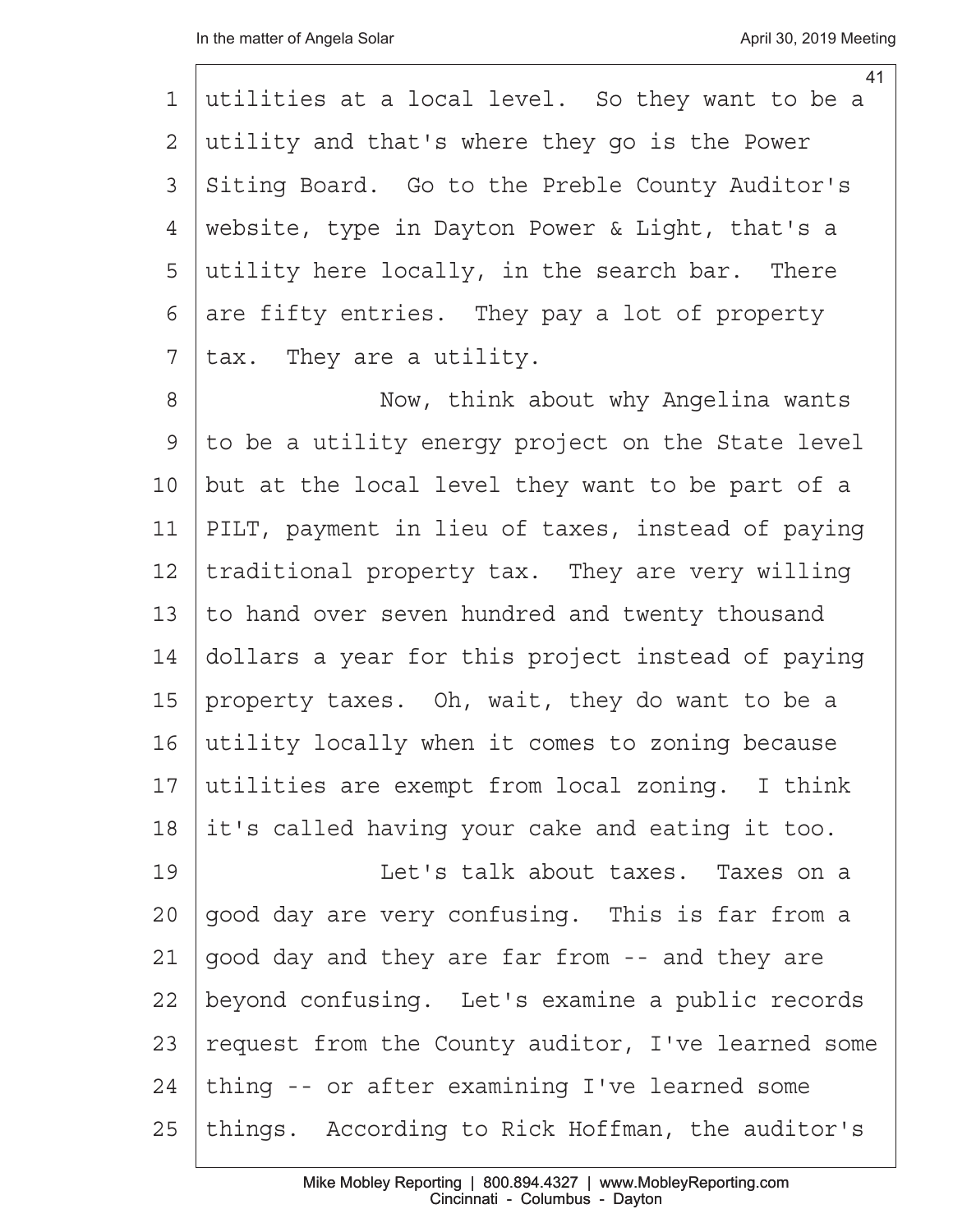| 1              | 42<br>tax counsel, in an e-mail from mid February this |
|----------------|--------------------------------------------------------|
| $\overline{2}$ | year, there are three things that could happen.        |
| 3              | The commissioners could approve the PILT               |
| 4              | exemption, the commissioners -- the commissioners      |
| 5              | could deny the PILT exemption and the project          |
| 6              | dies, which really intrigued me, and finally the       |
| 7              | commissioners deny the exemption and they still        |
| 8              | build the project.                                     |
| 9              | The middle scenario made me scratch                    |
| 10             | my head. Open Road wants to do the project so why      |
| 11             | would they let something like not being in a PILT      |
| 12             | stop them? That made me think about why Open Road      |
| 13             | is so quick to want to throw seven hundred and         |
| 14             | twenty thousand dollars at the County.                 |
| 15             | The other thing that I found is that                   |
| 16             | the law changed and while in the past seven            |
| 17             | thousand dollars per megawatt was the mandatory        |
| 18             | payment for a PILT, that would go where the            |
| 19             | property taxes on the exempted property went           |
| 20             | before it was exempted, that does not exist for        |
| 21             | solar projects put in place after 12/31/16.            |
| 22             | There's another two thousand dollars                   |
| 23             | discretionary money that the commissioners can         |
| 24             | also receive. In the past this two thousand            |
| 25             | dollars would go directly into the County general      |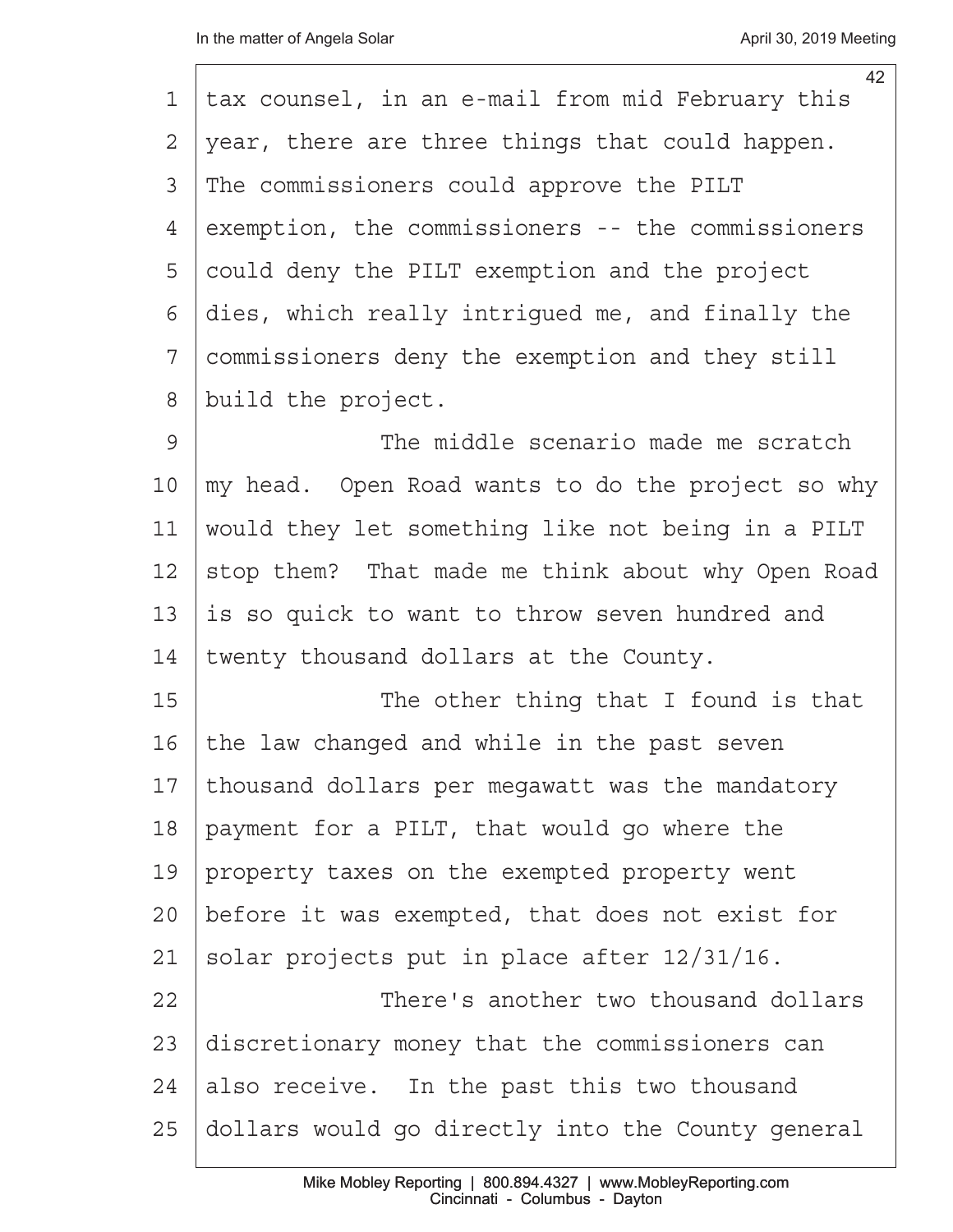I

| 1  | 43<br>fund. Because this law has not been renewed, |
|----|----------------------------------------------------|
| 2  | there is no requirement or allowance for the       |
| 3  | mandatory payment. The commissioners could or      |
| 4  | have to ask for up to nine hundred -- nine         |
| 5  | thousand dollars per megawatt and put it all in    |
| 6  | the general fund. So I'm not sure that the people  |
| 7  | would get the taxes.                               |
| 8  | I don't understand why these are                   |
| 9  | just -- why these -- I don't understand why these  |
| 10 | are just treated as a utility -- why they aren't   |
| 11 | just treated as a utility instead of doing a PILT. |
| 12 | Doing a PILT slams the door on re-evaluation of    |
| 13 | these properties. If they are taxed as a utility,  |
| 14 | then we are sure that all the entities that        |
| 15 | receive tax dollars will get the money they are    |
| 16 | owed. It is my understanding that nowhere in Ohio  |
| 17 | have we had an energy project like this one that   |
| 18 | has gone the traditional taxing -- utility taxing  |
| 19 | way.                                               |
| 20 | I don't understand why our                         |
| 21 | commissioners are so excited about giving this     |
| 22 | gigantic tax break to people who just arrived in   |
| 23 | the county. Do we give this kind of break for      |
| 24 | people who have businesses in the county, who      |
| 25 | employ county people, who provide services to the  |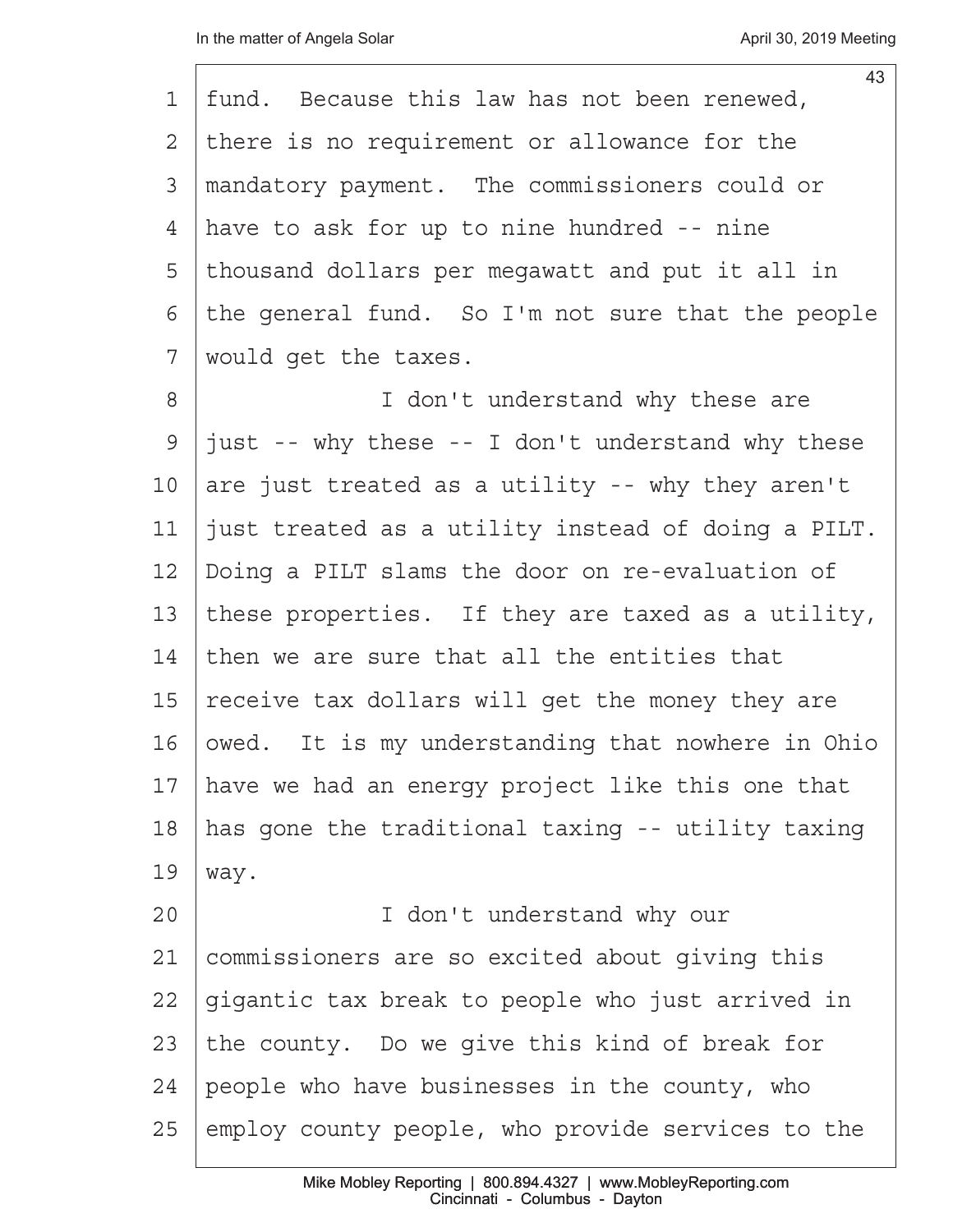|                | 44                                                 |
|----------------|----------------------------------------------------|
| 1              | county? If commissioners are listening, and I      |
| 2              | know there's one in the room, I urge you to say no |
| 3              | to the PILT.                                       |
| $\overline{4}$ | The other part of taxes that is as                 |
| 5              | clear as mud as to if the County does the PILT     |
| 6              | project, if any of the money will go to the        |
| 7              | entities that would normally get -- get the tax    |
| 8              | money. If it does, it will be getting those -- if  |
| 9              | it does, it will make those getting inside milage  |
| 10             | and fixed rate whole. If it doesn't, these groups  |
| 11             | will lose money.                                   |
| 12             | I don't believe that the fixed sum                 |
| 13             | bonds like which schools have can get any of the   |
| 14             | PILT money; but since they have to come up with a  |
| 15             | certain sum of money, it will cost the other       |
| 16             | taxpayers in whatever district we are talking      |
| 17             | about. That's why I'll pay more as an Eaton city   |
| 18             | school taxpayer if this goes through with a PILT.  |
| 19             | The other questionable thing about                 |
| 20             | this is that it is possible that landowners do not |
| 21             | have to pay CAUV recoupment if the whole parcel is |
| 22             | not taken out of production. That is according to  |
| 23             | the Ohio Department of Taxation.                   |
| 24             | Now let's talk about terminology.                  |
| 25             | The sole -- the term solar farm is ridiculous.     |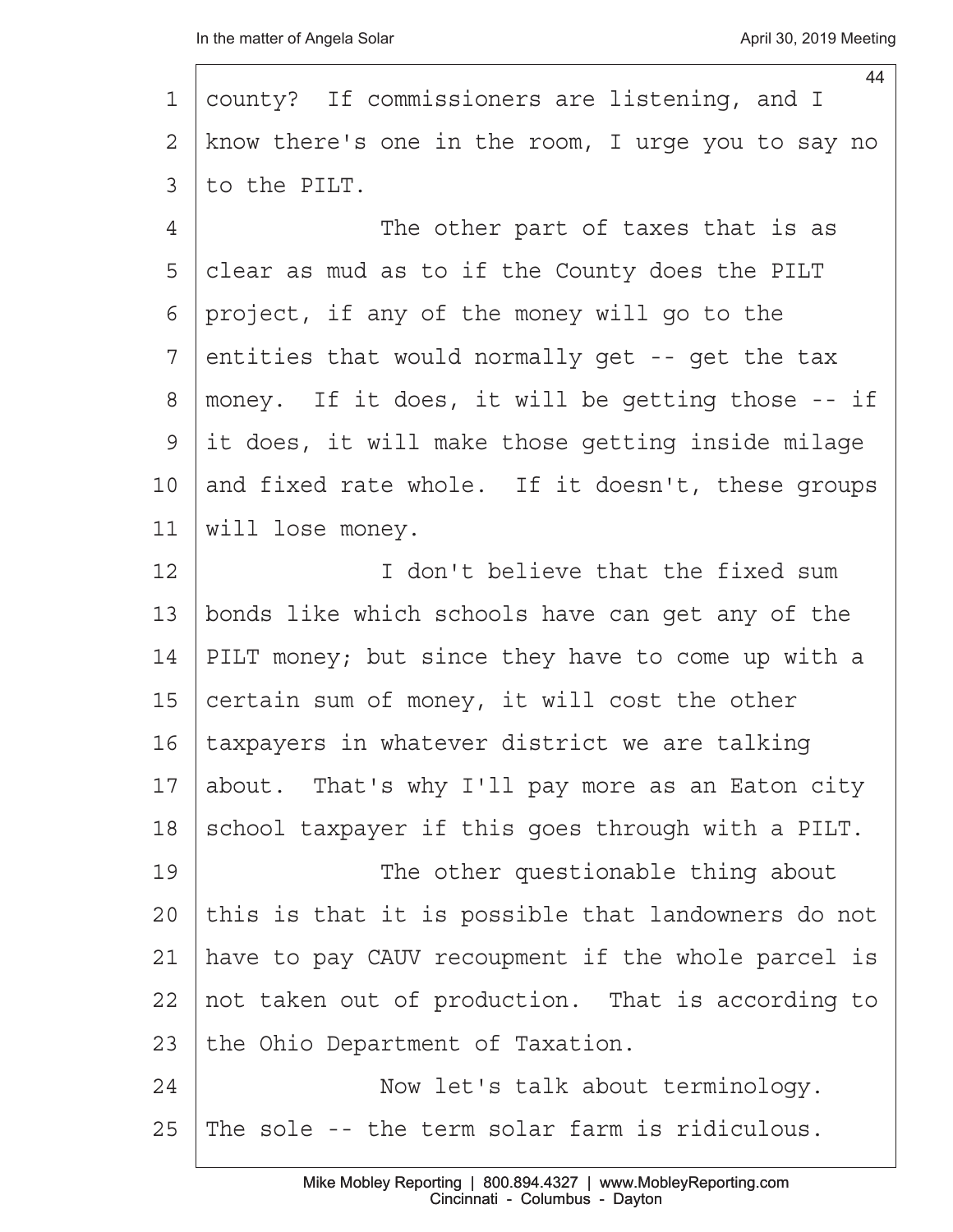|    | 45                                                 |
|----|----------------------------------------------------|
| 1  | This is not a farm. It is a utility. We have       |
| 2  | already had that discussion. So to call it a farm  |
| 3  | is disingenuous. Farms plant seeds and grow        |
| 4  | things. This is not planting or growing. I am      |
| 5  | part of a farming family who makes our living from |
| 6  | farming. It's an insult.                           |
| 7  | Preble County has worked hard to not               |
| 8  | look like Montgomery County or Warren County or    |
| 9  | Butler County. We have County zoning. We have      |
| 10 | had that for twenty years, more than. We have a    |
| 11 | comprehensive land use plan that was quoted        |
| 12 | earlier that this project flies in the face of.    |
| 13 | Our plan calls to keep farmland in production.     |
| 14 | It's says development -- basically development     |
| 15 | should occur around existing development where     |
| 16 | services can be provided.                          |
| 17 | This project is a long way from                    |
| 18 | emergency services, which is a big issue. On       |
| 19 | February 19th, here is a transcript, we talked --  |
| 20 | there was a public meeting, and I have the $-1$    |
| 21 | wanted to know what it would take to break one of  |
| 22 | these things. Everybody that works for Open Road   |
| 23 | Renewables ought to know golf ball size, baseball  |
| 24 | size, what size hail would it take. Here's how it  |
| 25 | went. What does it take to break one of these?     |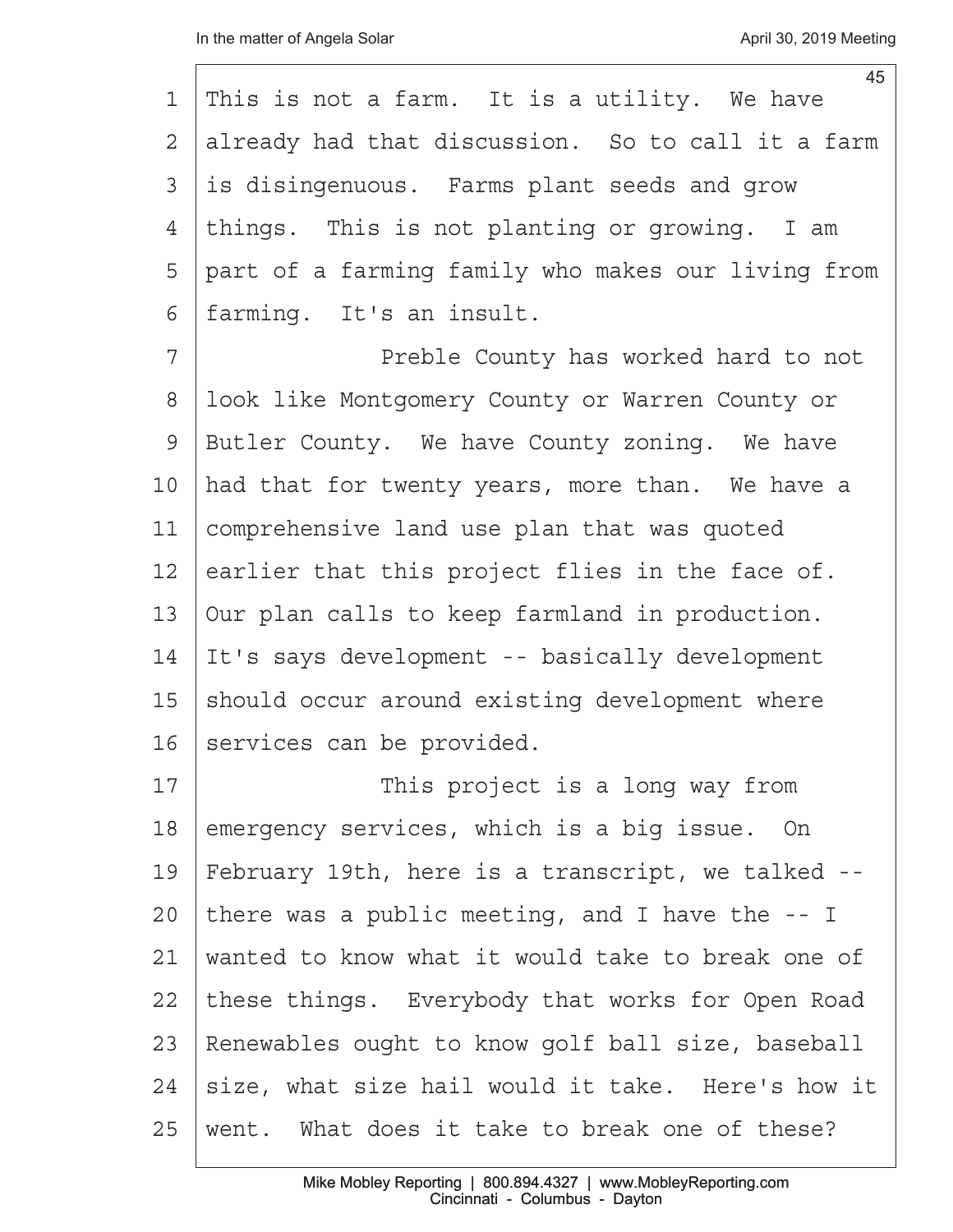| 1              | 46<br>David -- that's me. David Savage says, I don't |
|----------------|------------------------------------------------------|
| $\overline{2}$ | know precisely, but it would be a really bad         |
| 3              | hailstorm. If it did break, what would happen?       |
| 4              | There would be nothing that could happen except      |
| 5              | that an operator in a control room with a bunch of   |
| 6              | computer panels would see that a particular panel    |
| 7              | or string of panels wasn't producing electricity     |
| 8              | and then the workers would, among their other work   |
| $\mathcal{G}$  | jobs, would go to the site to fix and replace the    |
| 10             | panels. I said that person, is there a person at     |
| 11             | the site in a little control room there at the       |
| 12             | site? They would probably be in a remote             |
| 13             | control -- or remote control room, but the workers   |
| 14             | that would be dispatched would be nearby. How far    |
| 15             | away? How far away would the control room be?        |
| 16             | Again, he didn't know. These are simple              |
| 17             | questions. They should know how far away these       |
| 18             | things -- these people are.                          |
| 19             | We've heard -- well, I've heard this                 |
| 20             | is supposed to be a transparent process. I           |
| 21             | appreciate the time to be able to talk. That's       |
| 22             | transparency. But my question is, why didn't Open    |
| 23             | Road have meetings with township trustees, with      |
| 24             | fire, with EMS, with the public, with the            |
| 25             | neighbors, and they didn't do that? The trustees     |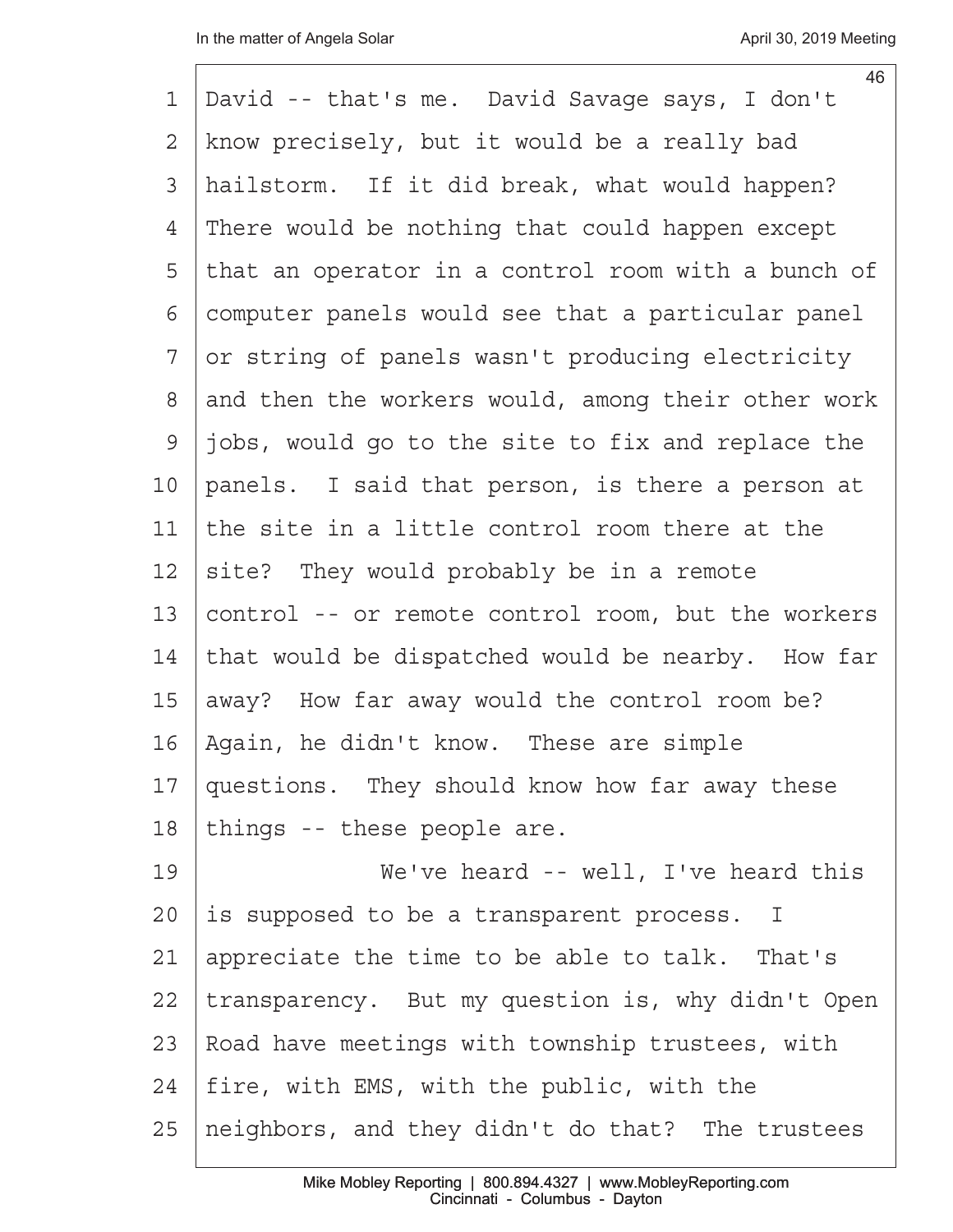|    | 47                                                 |
|----|----------------------------------------------------|
| 1  | had to be told by a lot of the people in this      |
| 2  | room. That's not fair. That's not transparent.     |
| 3  | They were talking about solar                      |
| 4  | projects at the 2017 at the planning -- in 2017 in |
| 5  | the planning commission meeting. The               |
| 6  | commissioners knew about it, yet there was no      |
| 7  | public meeting. This is not transparent. This is   |
| 8  | opaque, like a brick wall. If Angelina people      |
| 9  | were transparent, they would have had people -- I  |
| 10 | said that.                                         |
| 11 | Again I ask you to deny the Angelina               |
| 12 | Solar project. Thank you for your time.            |
| 13 | MS. SCHABO: Barry Jerdon.                          |
| 14 | <b>BARRY JERDON</b>                                |
| 15 | of lawful age, Witness herein, having been first   |
| 16 | duly cautioned and sworn, as hereinafter           |
| 17 | certified, said as follows:                        |
| 18 | MS. SCHABO: If you would state your                |
| 19 | name and address before you give your statement,   |
| 20 | please.                                            |
| 21 | MR. JERDON: Barry Jerdon, 7683 State               |
| 22 | Route 177, Fairhaven, Ohio.                        |
| 23 | MS. SCHABO: And your township, sir?                |
| 24 | MR. JERDON: Israel Township. I'm                   |
| 25 | sorry.                                             |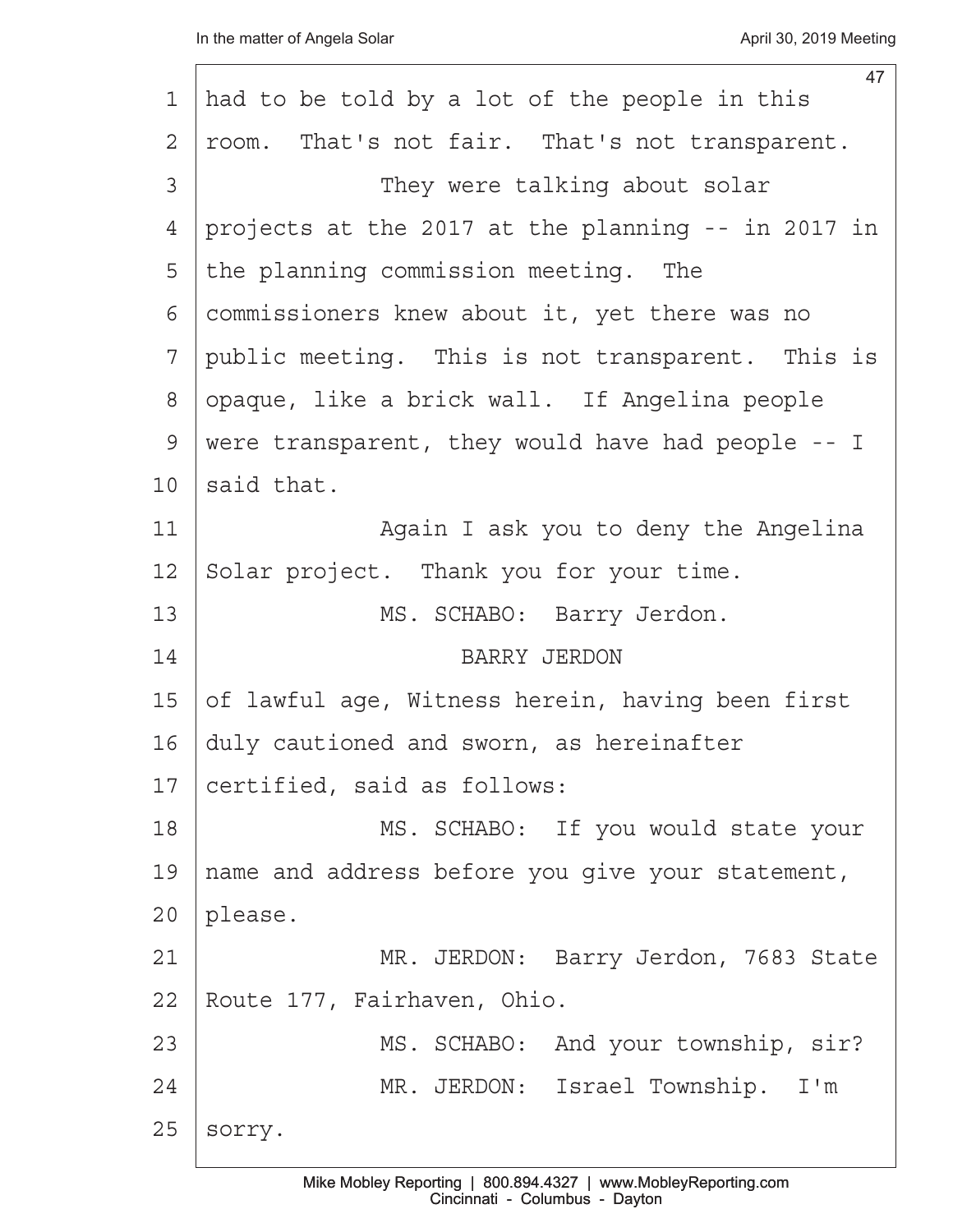| 48<br>MS. SCHABO: Thank you. Go ahead.             |
|----------------------------------------------------|
| MR. JERDON: Okay. Barry Jerdon. I                  |
| live in Fairhaven. I'm a co-leader of Israel       |
| Township Neighborhood Watch Team. We've been       |
| active for the past seven years because of our     |
| high crime rate in that area.                      |
| During that period we've had a number              |
| of violent incidents in the township; murder, two  |
| houses burnt down, grand thefts, petty thefts,     |
| property damage, fights, frequent gunfire, car     |
| chopping, houses have been stripped of copper      |
| wiring and copper plumbing, windows broken, doors  |
| knocked in, air-conditioning and generators        |
| stolen, fuel stolen, cars, boats, travel trailers, |
| mowers, utility trailers and four wheelers have    |
| been stolen and/or recovered in our village.<br>We |
| have found security fences, locks, security        |
| lighting, security cameras to be insufficient.     |
| Security locks cut, security fence stolen, and     |
| some of our security lighting have even been shot  |
| out or destroyed.                                  |
| With the murder of a village resident              |
| and the advice of our county sheriff we formed a   |
| neighborhood watch effort to monitor each other's  |
| property. We suspect we're only one of the few     |
|                                                    |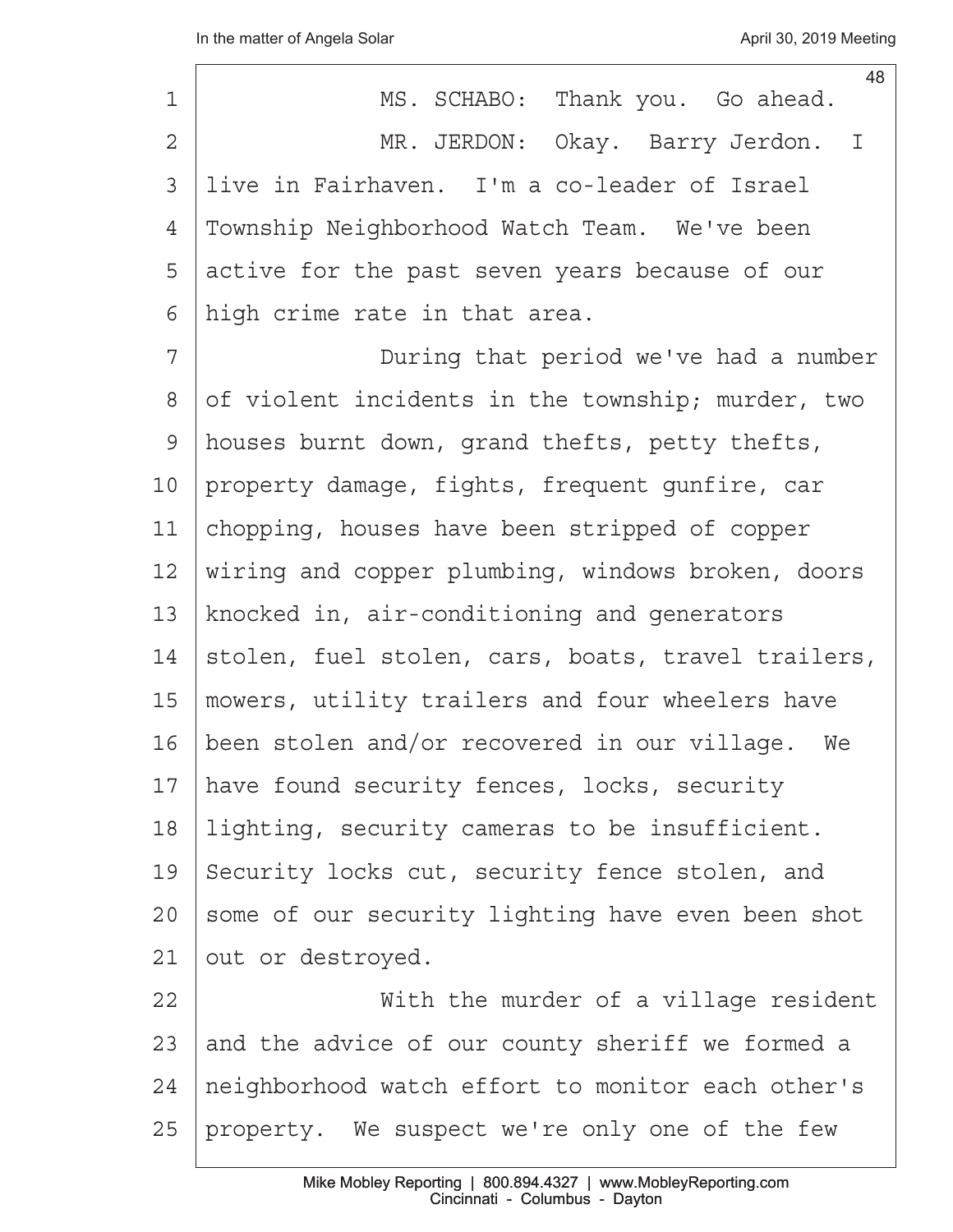| 1              | 49<br>farm townships in the state with an active   |
|----------------|----------------------------------------------------|
| $\overline{2}$ | neighborhood watch effort. We're not certain.      |
| 3              | Given our situation, we have no choice but to      |
| $\overline{4}$ | start it.                                          |
| 5              | We are of certain, even with all                   |
| 6              | these provisions we generally have a grand theft,  |
| 7              | petty theft, property damage, or numerous          |
| 8              | suspicious events reported to the sheriff's office |
| $\mathcal{G}$  | once a month. The sheriff's department has been    |
| 10             | very cooperative, but they're understaffed with    |
| 11             | only two deputies on at a time to cover the entire |
| 12             | county. The township residents simply were         |
| 13             | overwhelmed by the lawlessness and violence of the |
| 14             | individuals involved.                              |
| 15             | We are consequently very concerned                 |
| 16             | with the increased safety and security issues a    |
| 17             | solar facility presents in our township. Will      |
| 18             | safety and security provisions plan be sufficient  |
| 19             | given our environment? How much potential          |
| 20             | recyclable materials is contained on the site?     |
| 21             | Some of the equipment may contain exotic           |
| 22             | materials. What if some use a torch to cut the     |
| 23             | panels into sections so they can be hidden in a    |
| 24             | recycle load going to the recycle center? What     |
| 25             | are the environment issues with melting the        |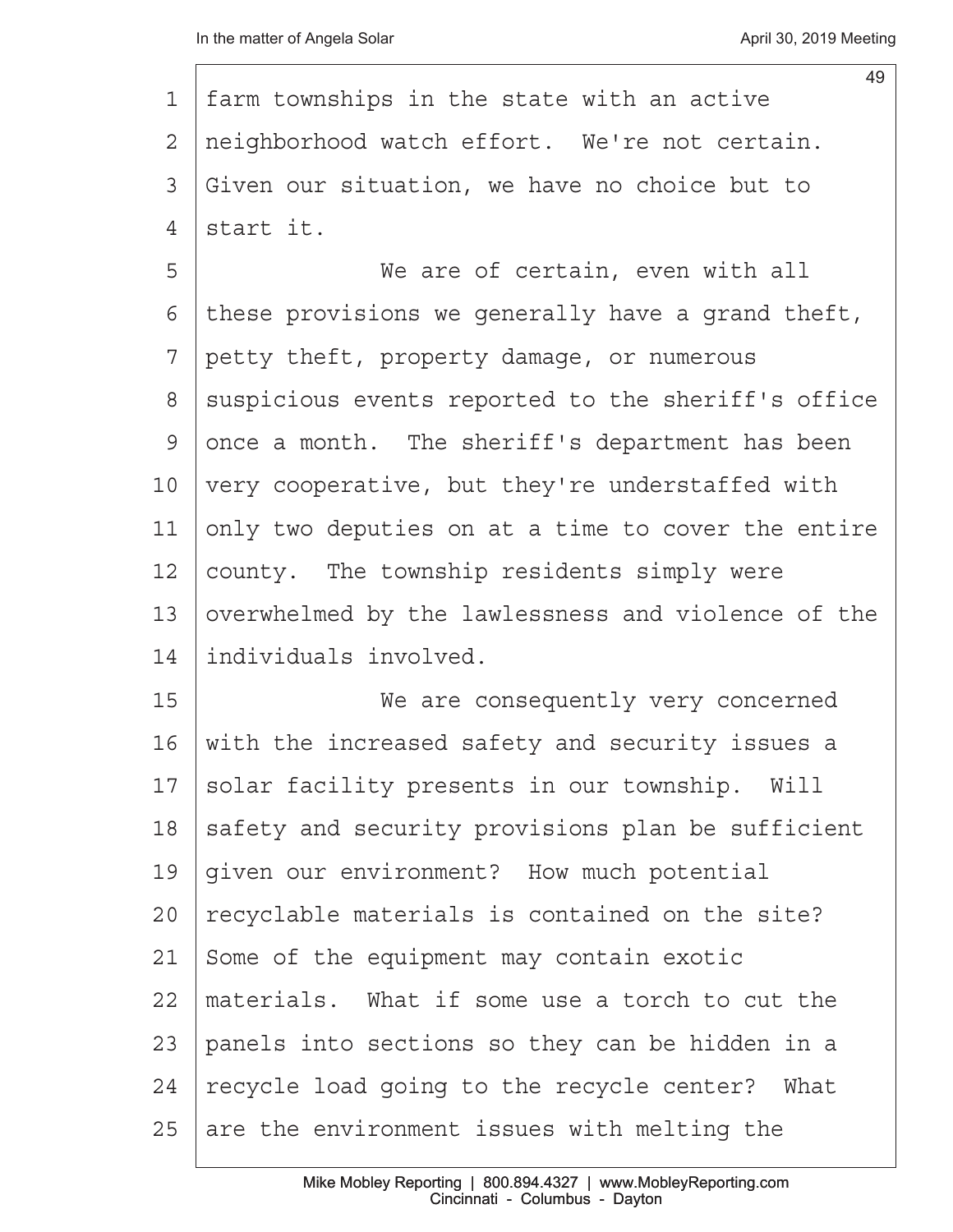| 1  | 50<br>various components of the system with torches? |
|----|------------------------------------------------------|
| 2  | What if the materials enter the nearby recycling     |
| 3  | centers? Are there any electrical risks if           |
| 4  | individuals are on that property?                    |
| 5  | Our team, we've been trying to site                  |
| 6  | clear some of the properties in our village.         |
| 7  | Roughly we have twenty-five percent of the homes     |
| 8  | in the village of Fairhaven that are abandoned and   |
| 9  | beyond repair. Even with the State funds that        |
| 10 | were available, we have to -- have trouble           |
| 11 | clearing the properties for free. The property       |
| 12 | owners could not be found or not -- would not sign   |
| 13 | the site clearance. The buildings, some vacant       |
| 14 | for forty, fifty years, still stand today creating   |
| 15 | safety and health issues. Children at times play     |
| 16 | in the houses with the roofs missing, the porch      |
| 17 | buckling, windows broken, doors ajar due to          |
| 18 | vandalism, and the taxes ain't been paid up to ten   |
| 19 | years on some of these properties.                   |
| 20 | My questions regarding the solar                     |
| 21 | project site clearance are based on the recent       |
| 22 | experiences. Who is responsible to remove all        |
| 23 | equipment, materials, chemical, buildings, and any   |
| 24 | other items at the end of their useful life?<br>What |
| 25 | are the hazardous chemicals, materials that will     |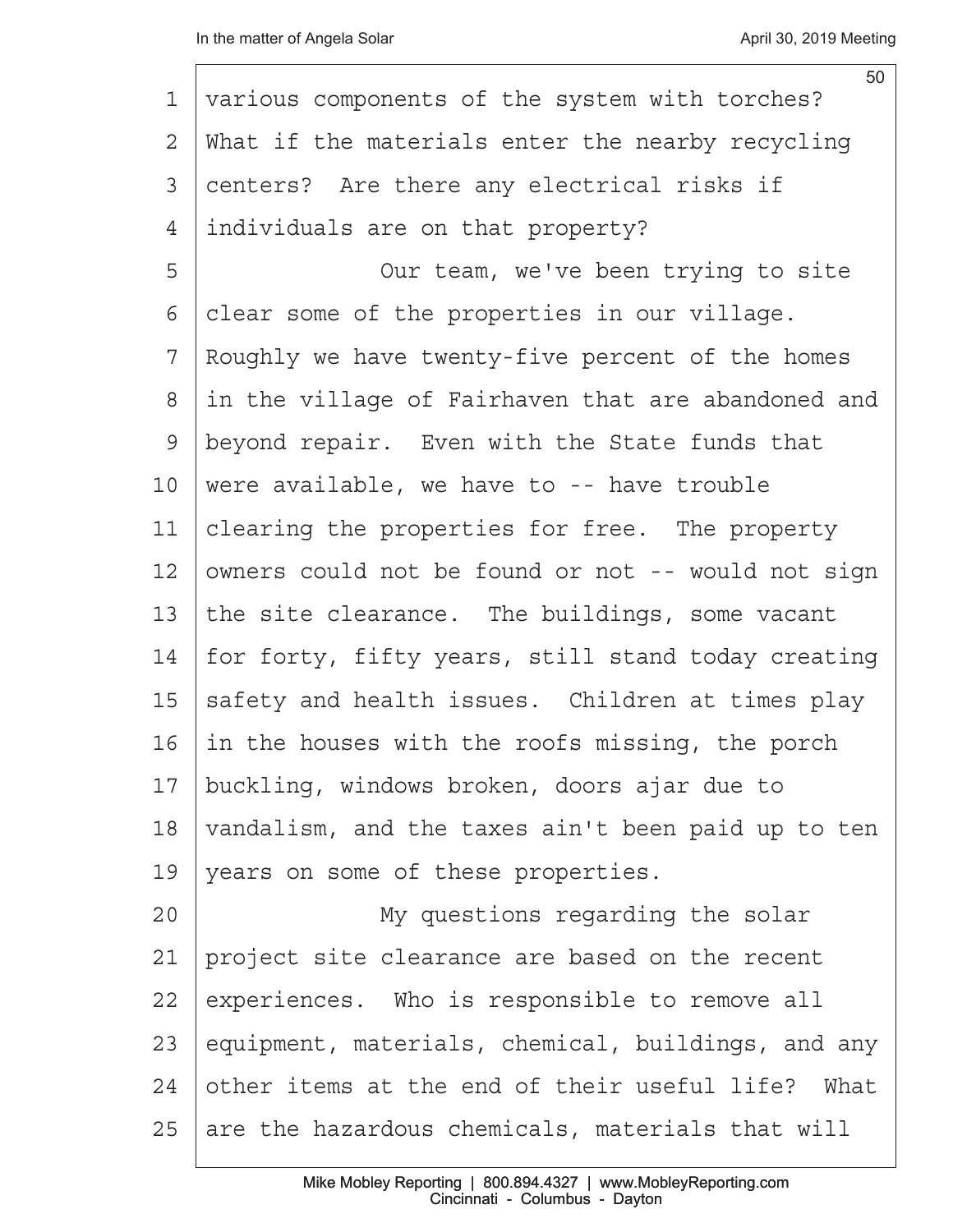$\mathbf{I}$ 

| 1  | 51<br>need to comply with Federal site clearance   |
|----|----------------------------------------------------|
| 2  | quidelines? Where will the site clearance items    |
| 3  | need to be disposed of? How will site clearance    |
| 4  | funds be secured to cover all the site clearance   |
| 5  | costs as mandated by Federal regulations for all   |
| 6  | items? How will the secure amount be indexed for   |
| 7  | inflation? Who will have access to those funds?    |
| 8  | If the property title owner does not sign the site |
| 9  | clearance permits, will anyone have the authority  |
| 10 | to legally authorize site clearance, and who would |
| 11 | that be? If sufficient site clearance funds are    |
| 12 | not available at the end of the project, who pays  |
| 13 | the difference; will it be the State, County,      |
| 14 | Township, or the property owners? If sufficient    |
| 15 | funds are not available for site clearance, will   |
| 16 | the system remain in place, thus keeping the       |
| 17 | farmland out of production? How would an           |
| 18 | abandoned site be secured and who pays? What are   |
| 19 | the environmental concerns with the abandoned      |
| 20 | site?                                              |
| 21 | Thank you very much.                               |
| 22 | MS. SCHABO: Thank you. Carol                       |
| 23 | Benton, Burton. I'm sorry. Was it Burton or        |
| 24 | Benton?                                            |
| 25 | MS. BENTON: Benton, B E N T O N.                   |
|    |                                                    |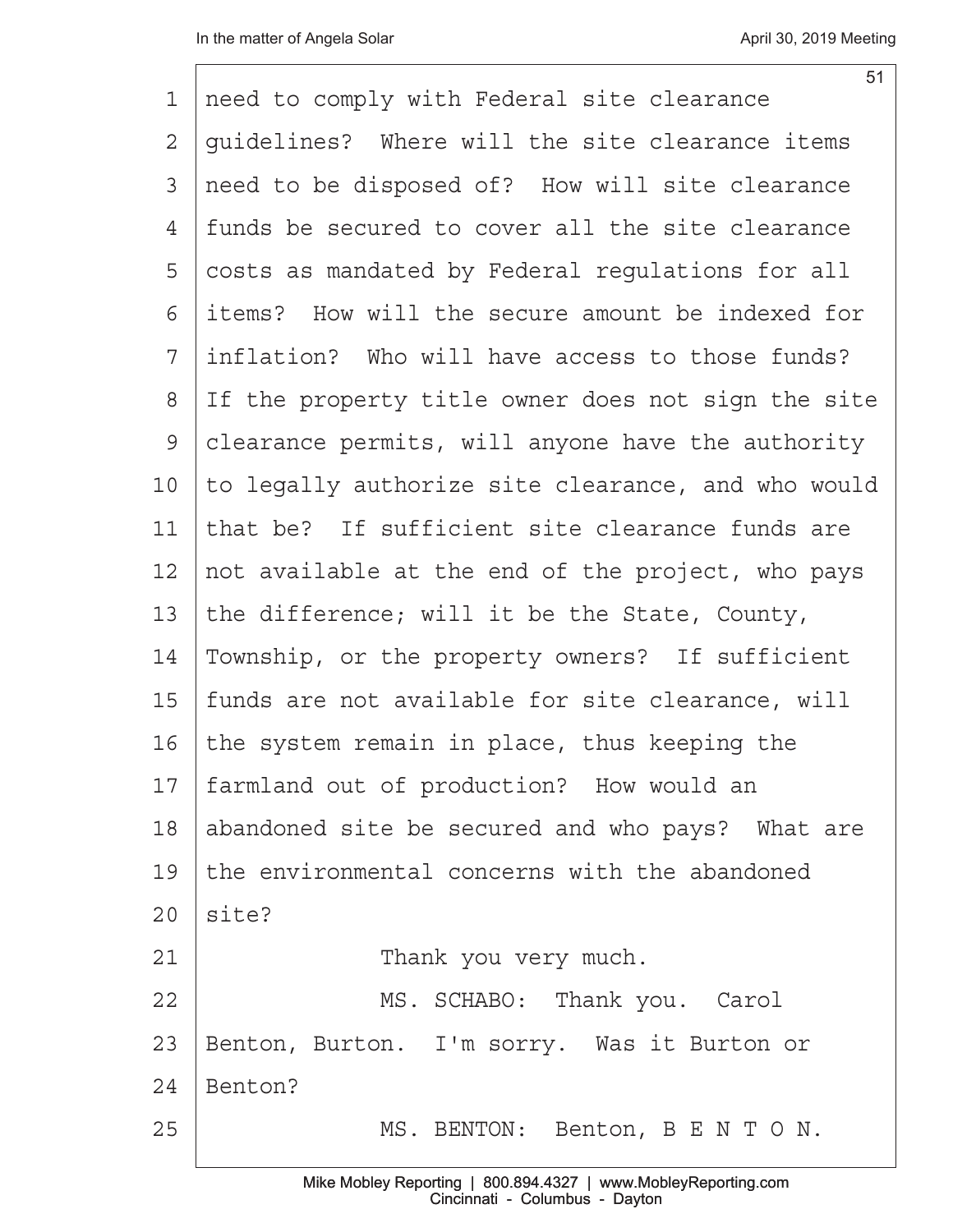| $\mathbf 1$ | 52<br>CAROL BENTON                                 |
|-------------|----------------------------------------------------|
| 2           | of lawful age, Witness herein, having been first   |
| 3           | duly cautioned and sworn, as hereinafter           |
| 4           | certified, said as follows:                        |
| 5           | MS. SCHABO: Go ahead and proceed.                  |
| 6           | MS. BENTON: Okay. My name is Carol                 |
| 7           | Benton. I am a co-owner and --                     |
| 8           | UNIDENTIFIED SPEAKER: Can't hear.                  |
| 9           |                                                    |
|             | MS. BENTON: I'm sorry.                             |
| 10          | MS. SCHABO: If you could just speak                |
| 11          | up to the best of your ability.                    |
| 12          | MS. BENTON: I'm sorry.                             |
| 13          | MR. RANDAZZO: Do the best you can.                 |
| 14          | Don't worry about it.                              |
| 15          | MS. BENTON: My name is Carol Benton.               |
| 16          | I'm a co-leader of Israel Township Neighborhood    |
| 17          | Watch Team. I have lived in Fairhaven, Israel      |
| 18          | Township all of my life, seventy-five years.       |
| 19          | Fairhaven is a small, mostly poor                  |
| 20          | residential area. My property is located between   |
| 21          | State Route 177 and Four Mile Creek with the       |
| 22          | highway to the east and creek to the west. The     |
| 23          | creek runs mostly between Bobby Black's farm and   |
| 24          | my property from the north end of Fairhaven to the |
| 25          | south. The creek, a source of water for Fairhaven  |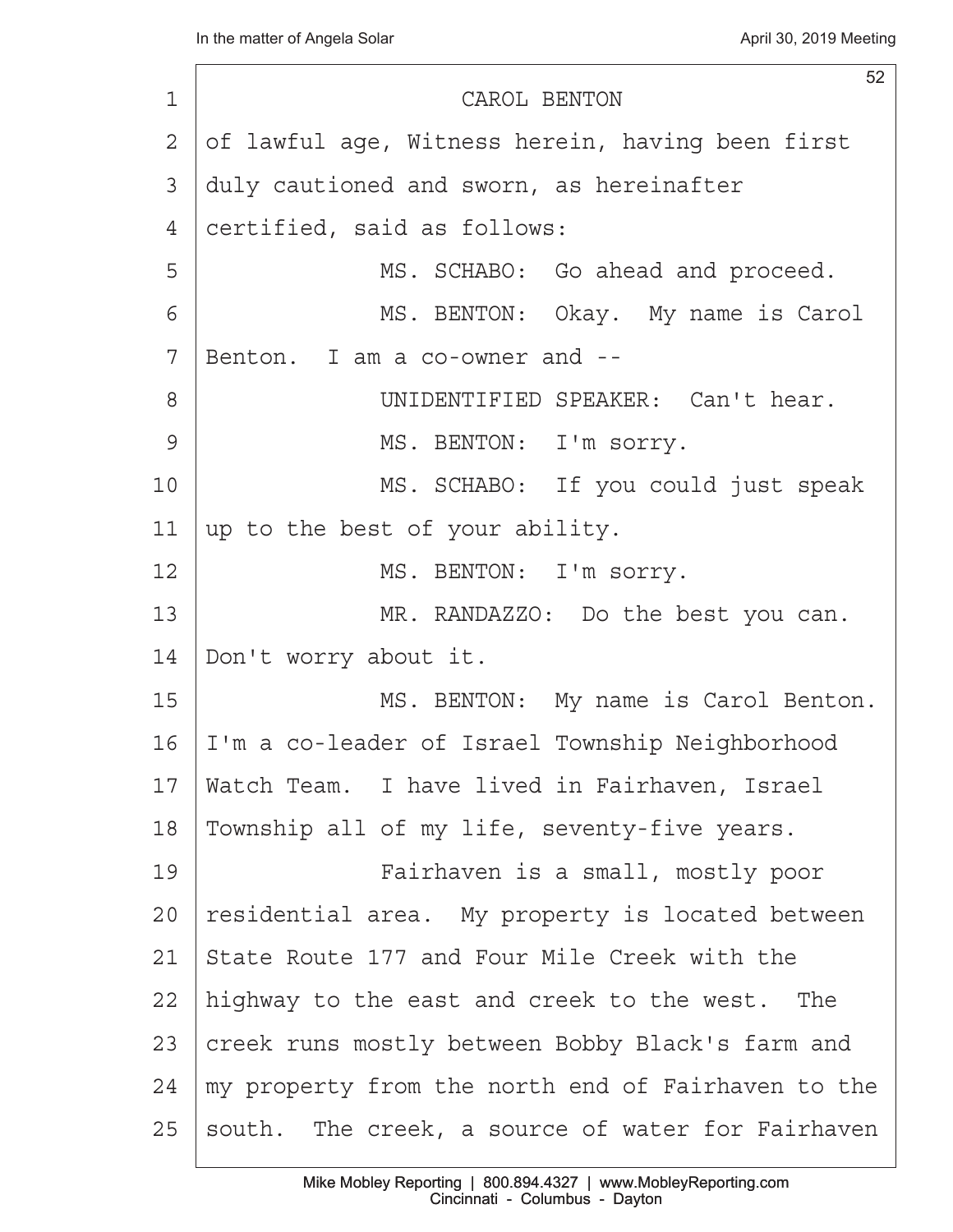I

|                 | 53                                                 |
|-----------------|----------------------------------------------------|
| 1               | and the homes along the creek, drains into Acton   |
| 2               | Lake at Hueston Woods State Park a few miles away. |
| 3               | Our water source in Fairhaven is well              |
| 4               | water, but some residents must haul water in on a  |
| 5               | regular basis due to unlimited water supply.       |
| 6               | Water supply is particularly a problem in the      |
| 7               | summer. We have floods, droughts, high winds,      |
| 8               | tornados, and we had Hurricane Ike 2008 which left |
| 9               | us without power for nearly nine to eleven days.   |
| 10 <sub>o</sub> | During the Hurricane Ike power outage the Hays     |
| 11              | family, who are local farmers, had to haul in one  |
| 12              | thousand gallons of water each day for their       |
| 13              | cattle. During this period everyone had to find    |
| 14              | their own water supply. Stores were closed as      |
| 15              | well as gas stations in nearby towns. People       |
| 16              | could not get bottled water to drink or well water |
| 17              | to bathe in. Some say they tried to get water at   |
| 18              | Hueston Woods State Park and were turned down      |
| 19              | because Hueston Woods said they needed their       |
| 20              | limited water supply for tourists.                 |
| 21              | In Fairhaven some of us have spent                 |
| 22              | money and our time working to clean up Four Mile   |
| 23              | Creek just so it will be safe and clear of         |
| 24              | dangerous objects and toxic chemicals. Floods and  |
| 25              | high winds cause Four Mile Creek to wash the       |
|                 |                                                    |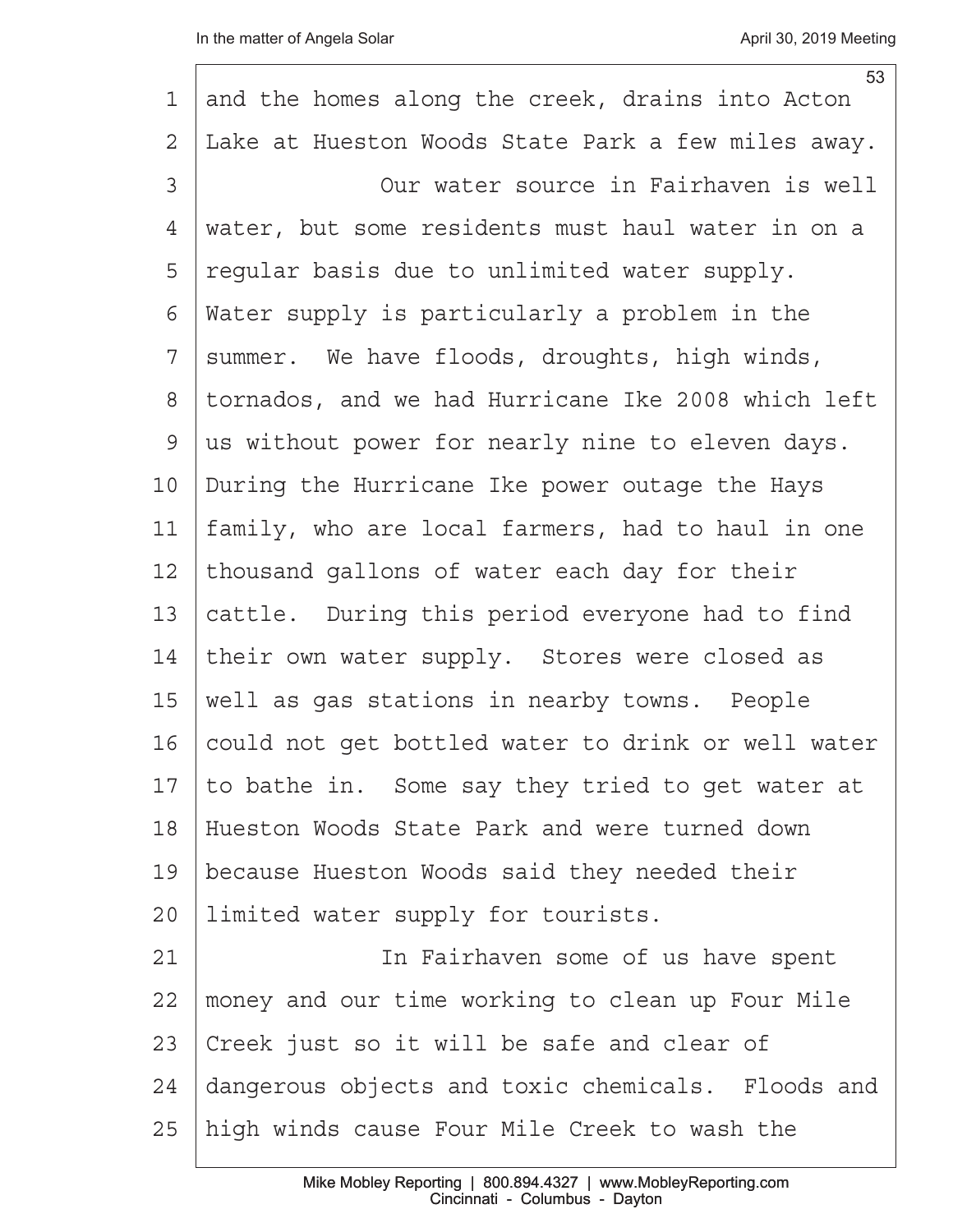|              | 54                                                 |
|--------------|----------------------------------------------------|
| 1            | debris down to Hueston Woods State Park where      |
| $\mathbf{2}$ | people swim, fish, hike, boat, bike. And of        |
| 3            | course, animals and water creatures of all sorts   |
| 4            | from Fairhaven to the lake all depend on the creek |
| 5            | water.                                             |
| 6            | The Hueston Woods State Park,                      |
| 7            | including the lodge, has piped in safe water from  |
| 8            | the Southwest Ohio Water Company during the past   |
| 9            | two years or so, but the lake and the sections of  |
| 10           | Four Mile Creek downstream from Fairhaven receive  |
| 11           | Fairhaven's water and debris. Any contaminants in  |
| 12           | the creek water will collect in the lake and creek |
| 13           | beds. What might start as a small risk can become  |
| 14           | a serious problem over time as concentrations      |
| 15           | increase in the creek bed, the lake bed, and the   |
| 16           | lake water. Given enough time, the health and      |
| 17           | safety of people, animals, and water creatures may |
| 18           | be impacted.                                       |
| 19           | I'm against the solar system until                 |
| 20           | they can prove and guarantee the following. The    |
| 21           | solar project, can they have their own source of   |
| 22           | water and not reduce our already limited water     |
| 23           | supply? Can they properly and safely take care of  |
| 24           | wastewater and any toxic waste at their expense on |
| 25           | their property? Can they quickly take care of any  |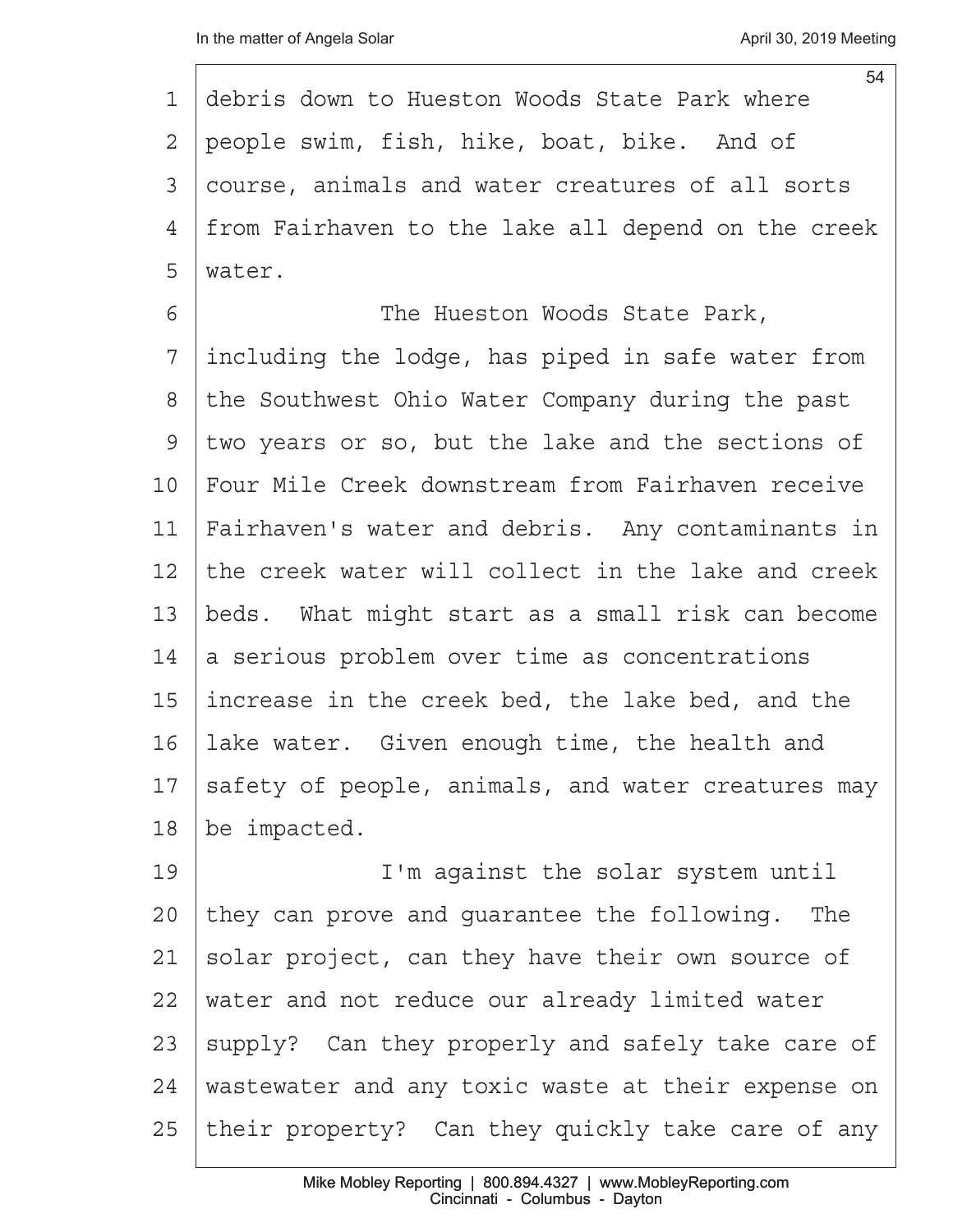| 1  | 55<br>damages from their facility to any of us and our |
|----|--------------------------------------------------------|
| 2  | properties, mainly health of people, animals,          |
| 3  | water, and land? Can they guarantee whoever owns       |
| 4  |                                                        |
|    | the property and contents will completely and          |
| 5  | safely rid the property of any eyesore buildings,      |
| 6  | equipment, and waste, and restore the land to its      |
| 7  | natural use? Can they guarantee our water supply       |
| 8  | will not be contaminated by any hazardous              |
| 9  | materials located on the site? What are the            |
| 10 | chemicals located on the site and what risk do         |
| 11 | they present? Can they guarantee the entire site       |
| 12 | will be restored to productive farmland after use?     |
| 13 | What chemicals might contaminate the land and          |
| 14 | enter our streams during rainstorms.                   |
| 15 | Remember, our farmers plow and raise                   |
| 16 | animals. Our low income people do not have money       |
| 17 | to fix someone else's mistakes. Water and land         |
| 18 | are valuable.                                          |
| 19 | Fairhaven is located along the east                    |
| 20 | bank of the Four Mile Creek and is a one hundred       |
| 21 | year plain -- floodplain. Fairhaven and the            |
| 22 | low-lying farmland along the creek flood every         |
| 23 | year, often more than once. Sometimes the rains        |
| 24 | come as a deluge and results in rapid flooding         |
| 25 | condition. Other times the rain comes as a steady      |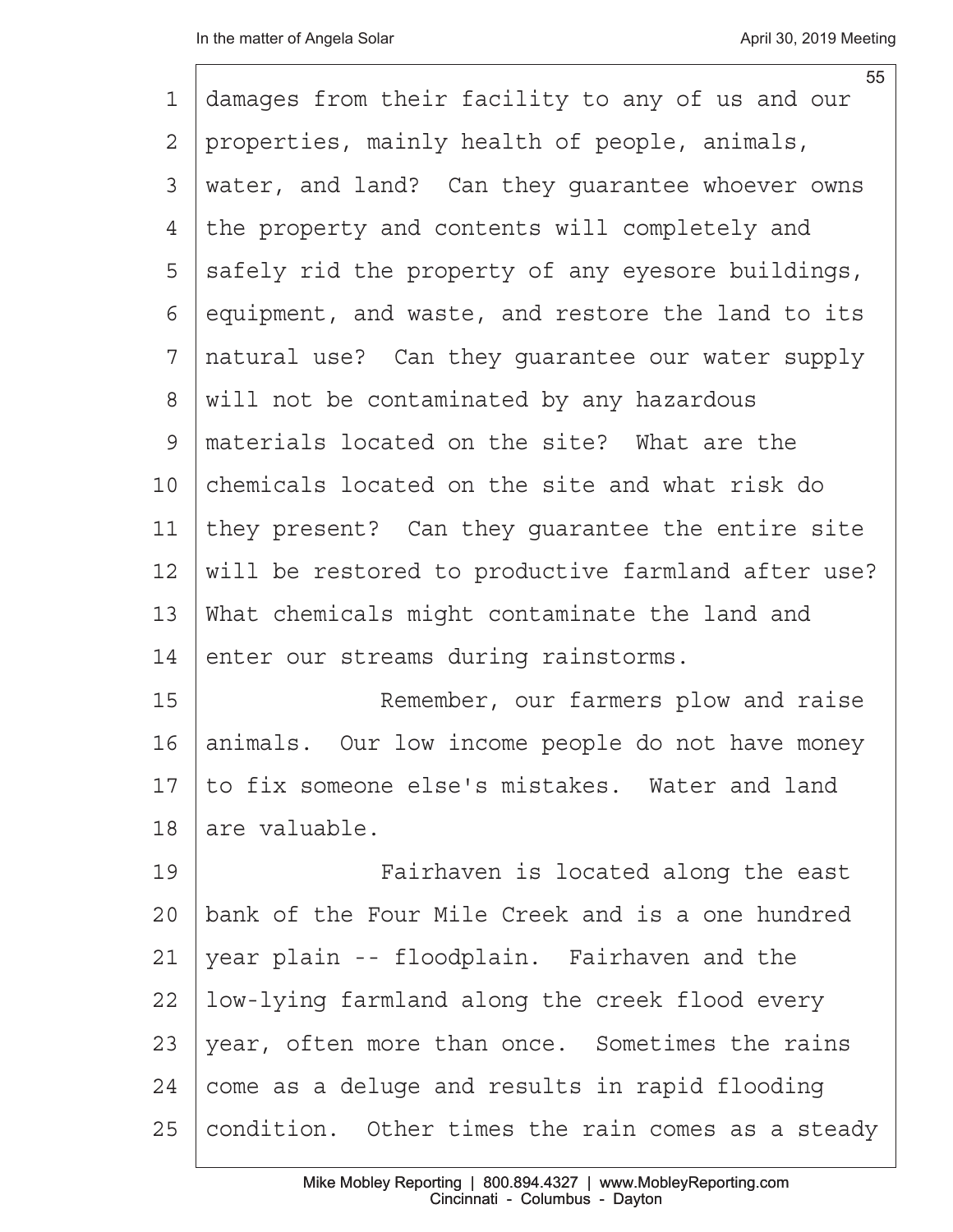| 1           | 56<br>rain spread over three to seven days resulting in |
|-------------|---------------------------------------------------------|
| 2           | gradual increase in flooding conditions.                |
| 3           | Flooding causes erosion of the                          |
| 4           | adjacent farmlands with debris being spread             |
| 5           | throughout the flooded areas. I have observed           |
| 6           | flood waters up to the white church and across the      |
| 7           | state highway at the south end of town.                 |
| 8           | Why is prime farmland being taken out                   |
| $\mathsf 9$ | of production? This is very fertile soil. How           |
| 10          | will the erosion of farmland and the deposit of         |
| 11          | debris be prevented from increasing above current       |
| 12          | levels? This project will undoubtedly increase          |
| 13          | the potential for flooding during at least some         |
| 14          | rainstorms. How will this project ensure the            |
| 15          | flooding of Fairhaven and the low-lying farmlands       |
| 16          | located along the Four Mile Creek will not              |
| 17          | increase during all rainstorm conditions?               |
| 18          | Thank you. Arica Hamilton.                              |
| 19          | UNIDENTIFIED SPEAKER: She's not here                    |
| 20          | right now.                                              |
| 21          | MS. SCHABO: Okay. Thank you.                            |
| 22          | Curtis Notestine.                                       |
| 23          | CURTIS NOTESTINE                                        |
| 24          | of lawful age, Witness herein, having been first        |
| 25          | duly cautioned and sworn, as hereinafter                |
|             |                                                         |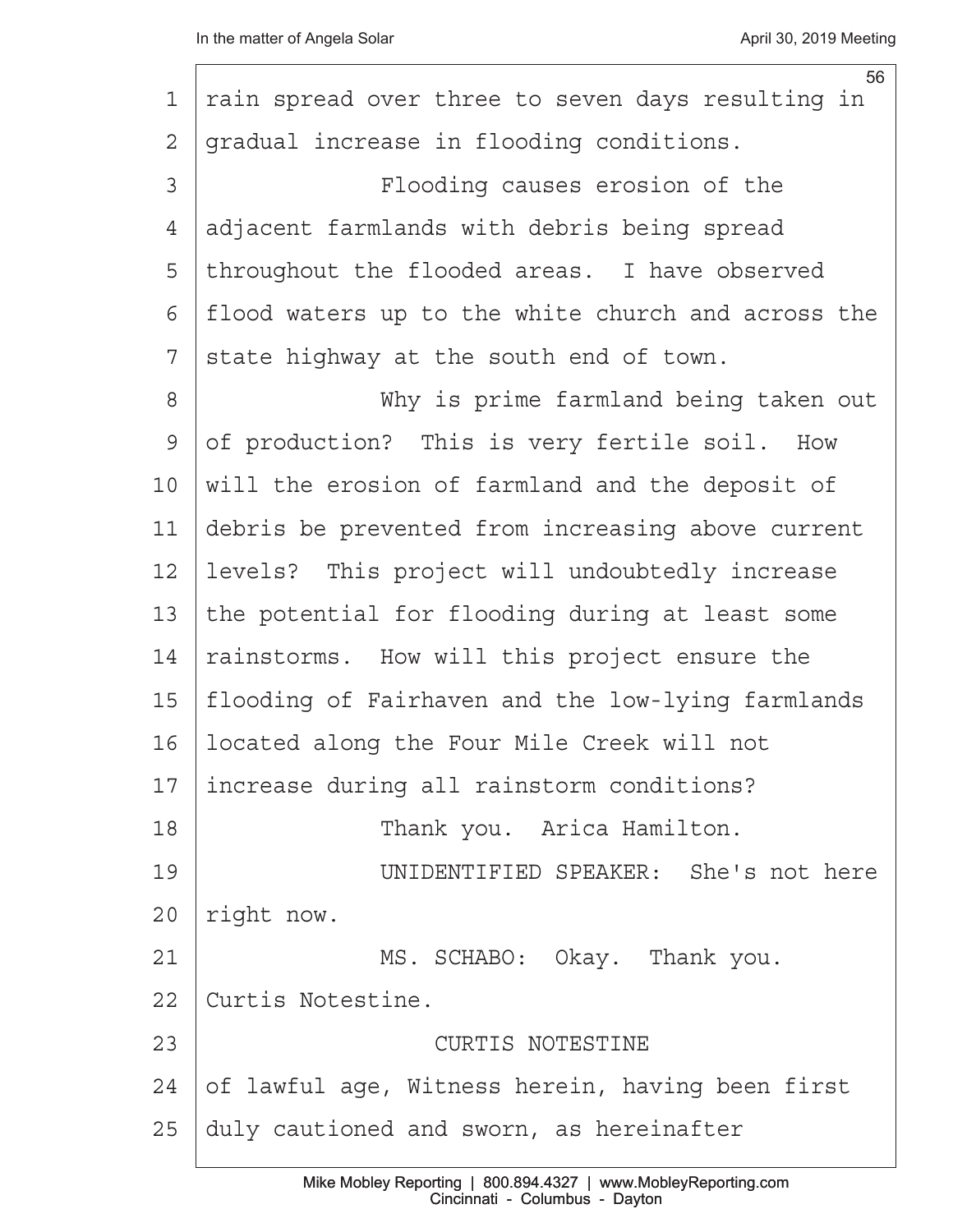| 1              | 57<br>certified, said as follows:                 |
|----------------|---------------------------------------------------|
| $\overline{2}$ | MR. NOTESTINE: My name is Curtis                  |
| 3              | Notestine. I live at 1852 Deerbrook Trail in      |
| 4              | Beavercreek, Ohio. I am a senior engineering      |
| 5              | consultant with a master's degree in computer     |
| 6              | engineering. I specialize in computer             |
| 7              | microelectronics, architecture, including silicon |
| 8              | systems and circuit design. And for the record,   |
| $\mathcal{G}$  | I'm not being paid for this testimony.            |
| 10             | Part of the Fourth Amendment to the               |
| 11             | U.S. Constitution infers a right to be secure in  |
| 12             | one's person and one's property. It is my opinion |
| 13             | that the construction and installation of solar   |
| 14             | panels on prime agricultural farmlands violates   |
| 15             | the Fourth Amendment rights of adjacent           |
| 16             | landowners. How can one be secure in his or her   |
| 17             | own property if others willfully disrupt the      |
| 18             | tranquility of the rural environment, potentially |
| 19             | contaminate the water and the soil, and create an |
| 20             | environment conducive to criminal activities such |
| 21             | as vandalism and theft?                           |
| 22             | Moreover, there will be inverters and             |
| 23             | substations throughout the project, all of which  |
| 24             | create an additional risk of fire. The College    |
| 25             | Corner Fire Department responds to fires in Dixon |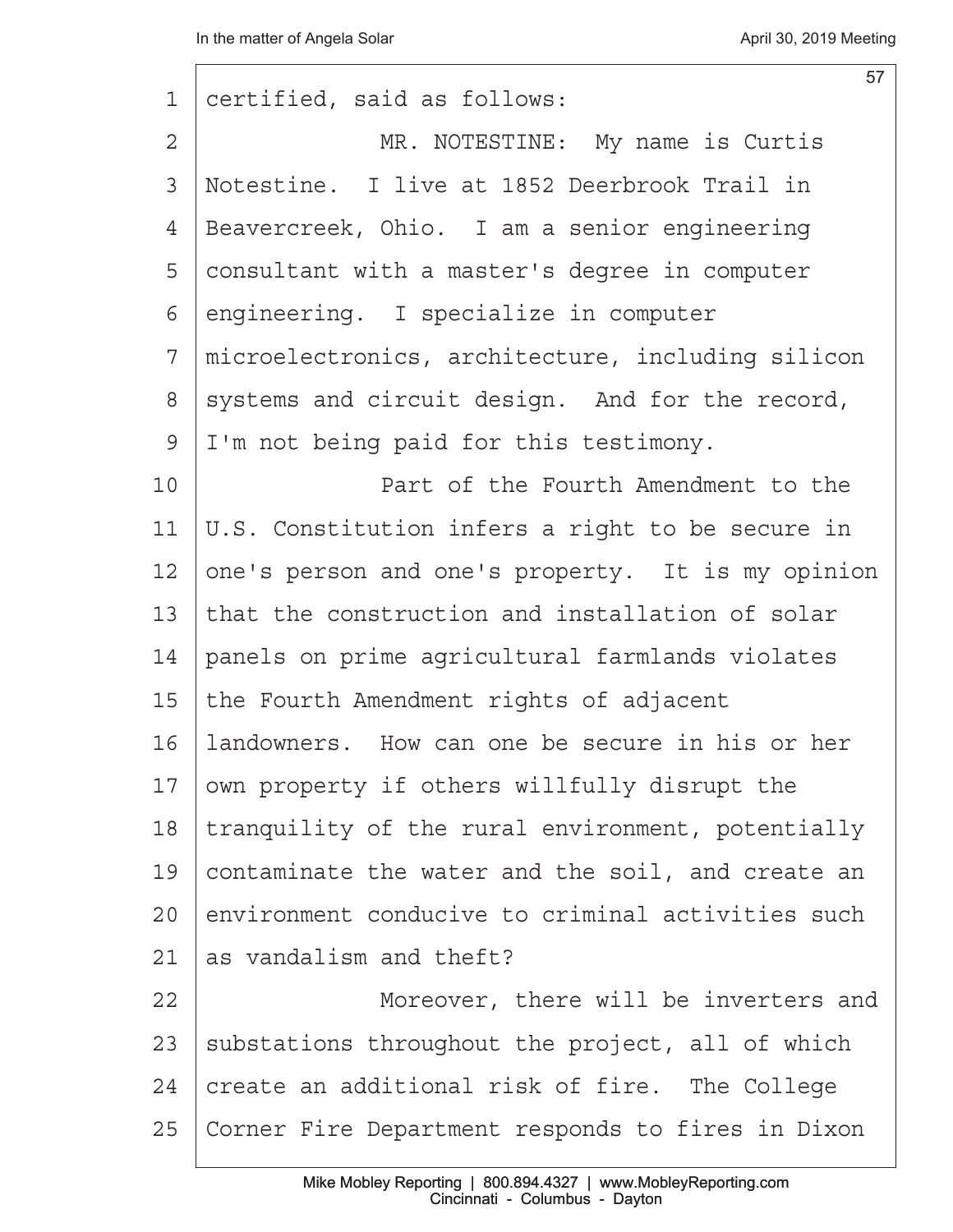| 1  | 58<br>and Israel Township and may not be equipped to |
|----|------------------------------------------------------|
| 2  | handle hazardous material that such a situation      |
| 3  | would produce. These hazardous materials include     |
| 4  | antimony, cadmium telluride, copper, gallium, and    |
| 5  | selenium. In addition, chemicals such as             |
| 6  | phosphorous, arsenic, and boron are used in          |
| 7  | silicon substrates. Again, how can landowners who    |
| 8  | live in close proximity to this project protect      |
| 9  | themselves.                                          |
| 10 | While supporters of this project like                |
| 11 | to assert their landowner's rights, they must        |
| 12 | realize that with all rights come a commensurate     |
| 13 | duty. No right is absolute or unfettered. Stated     |
| 14 | another way, your right to behave irresponsibly on   |
| 15 | your land ends when the results of your actions      |
| 16 | have damaged adjacent properties.                    |
| 17 | In summary, I oppose the installation                |
| 18 | of solar panels on agricultural land in any county   |
| 19 | of Ohio. Thank you.                                  |
| 20 | MS. SCHABO: Andrew Brooks.                           |
| 21 | <b>ANDREW BROOKS</b>                                 |
| 22 | of lawful age, Witness herein, having been first     |
| 23 | duly cautioned and sworn, as hereinafter             |
| 24 | certified, said as follows:                          |
| 25 | MR. BROOKS: My name is Andrew                        |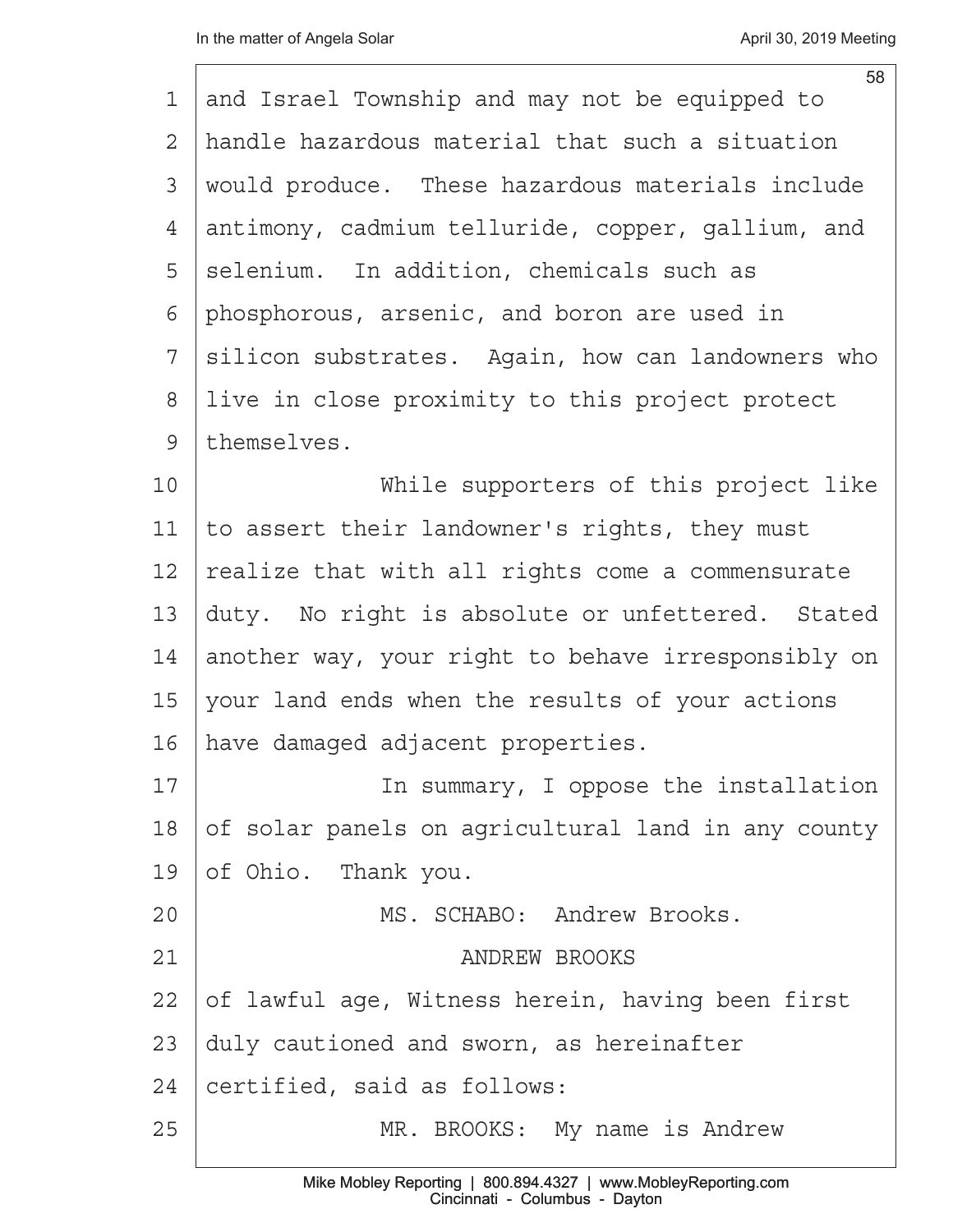| 1              | 59<br>Brooks. I live at 7380 Creek Road, Camden, Ohio. |
|----------------|--------------------------------------------------------|
| $\overline{2}$ | That's in Israel Township.                             |
| 3              | I've come today to talk a little bit                   |
| 4              | about the unhidden -- or I should say hidden           |
| 5              | truths about solar panels in particular. I've          |
| 6              | done some research. My FFA chapter in Eaton High       |
| 7              | School actually just participated in a state           |
| 8              | contest this past Saturday where we discussed the      |
| $\mathsf{S}$   | pros and cons of the solar panel facilities as a       |
| 10             | whole, and so I'm here today to address some           |
| 11             | concerns I have with solar panel production in         |
| 12             | particular.                                            |
| 13             | For one, I want to talk about                          |
| 14             | production waste. According to                         |
| 15             | environmentalprogress.org solar panels create          |
| 16             | three hundred times more toxic waste per unit than     |
| 17             | nuclear energy. Given the nasty stuff that             |
| $18\,$         | nuclear energy can produce, that is something that     |
| 19             | scares me as a citizen of this county.                 |
| 20             | Also I want to point out that silicon                  |
| 21             | tetrachloride is used in the production of solar       |
| 22             | panels. Silicon tetrachloride is a pretty nasty        |
| 23             | chemical. It can leave burns on your skin;             |
| 24             | pollutants in the air, which can cause lung            |
| 25             | disease and cancer; and if exposed to water            |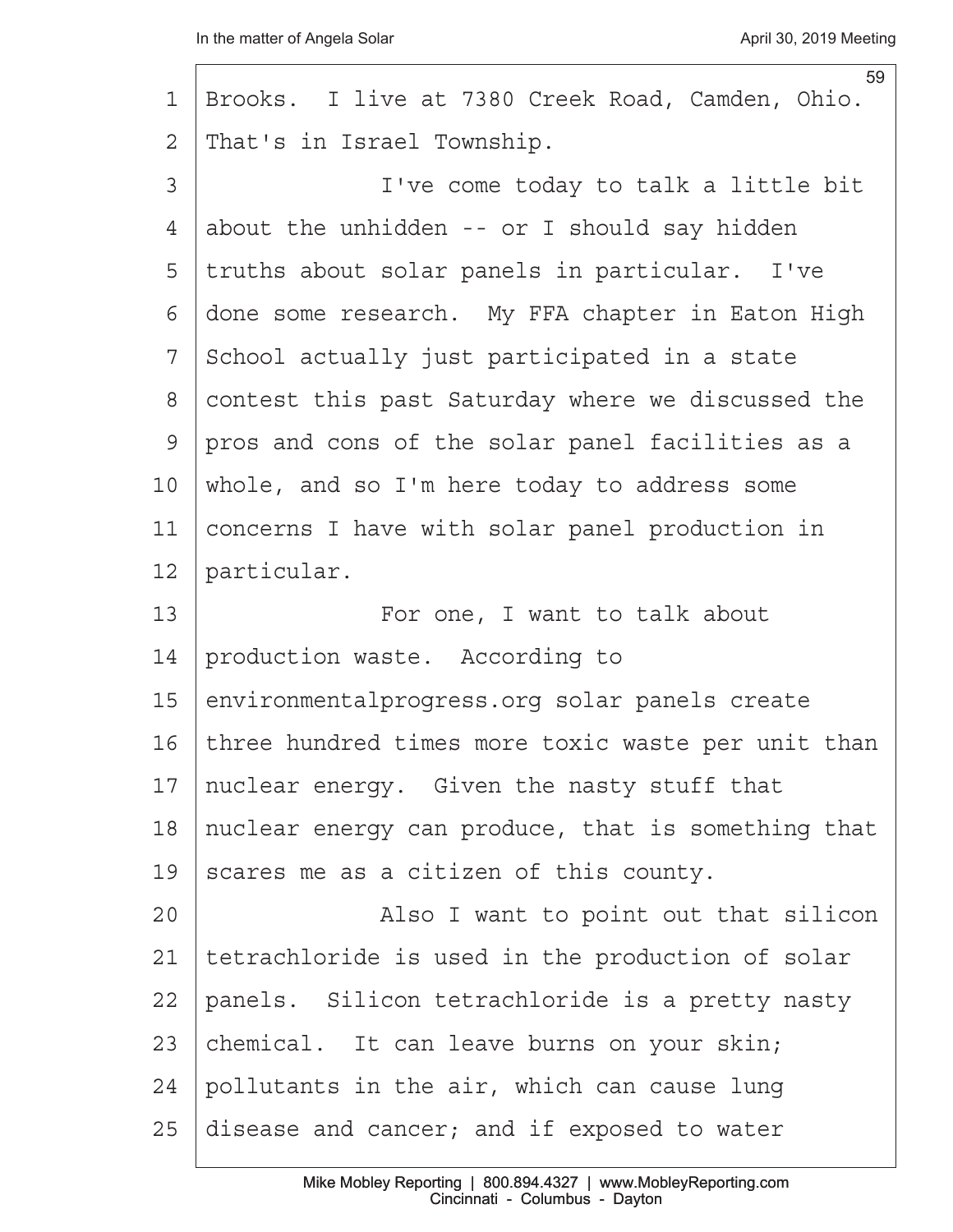| 1  | 60<br>creates hydrochloric acid, which is harmful to |
|----|------------------------------------------------------|
| 2  | both human and animal health. Unfortunately, the     |
| 3  | disposal of silicon tetrachloride and similar        |
| 4  | chemicals is very difficult. You can't just put      |
| 5  | it in a landfill because it leaches into good        |
| 6  | soil. You can't put it in the water because it       |
| 7  | destroys the water, and putting waste in water is    |
| 8  | bad to begin with.                                   |
| 9  | And, you know, when I hear that solar                |
| 10 | panels create three hundred times more toxic waste   |
| 11 | per unit than nuclear energy, that's three hundred   |
| 12 | times more places that we have to find somewhere     |
| 13 | to put this stuff. And as somebody who is            |
| 14 | concerned for the future of both the earth and       |
| 15 | agriculture, I don't -- I am not okay with just      |
| 16 | taking silicon tetrachloride and similar harmful     |
| 17 | chemicals and throwing them every which way we       |
| 18 | can.                                                 |
| 19 | Secondly, I want to talk about the                   |
| 20 | population. According to the United Nations          |
| 21 | Department of Economic and Social Affairs, the       |
| 22 | world population is projected to reach nine point    |
| 23 | eight billion by 2050 and eleven point two billion   |
| 24 | by 2100. Both of those dates theoretically could     |
| 25 | be within my lifetime, although I severely doubt     |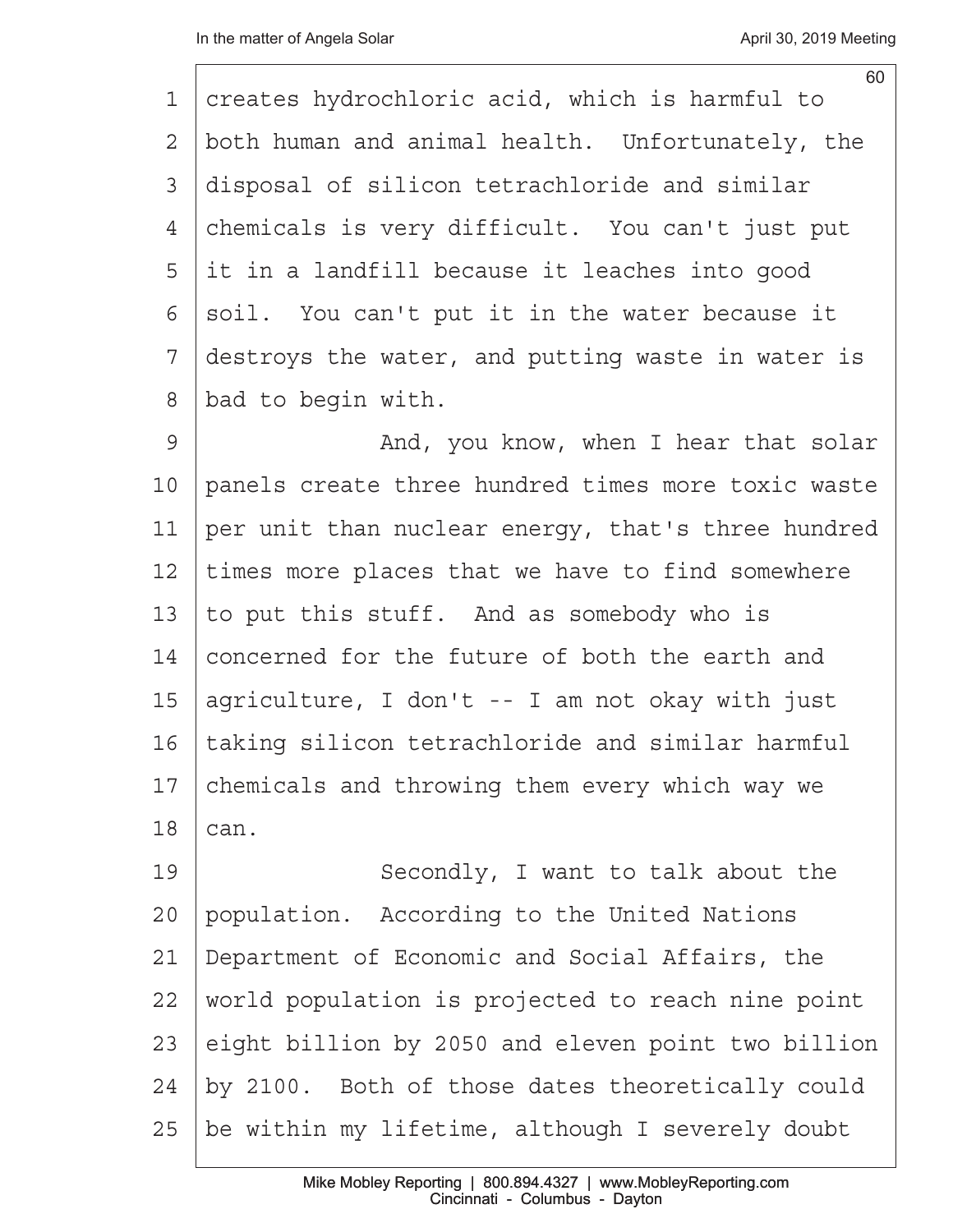|    | 61                                                 |
|----|----------------------------------------------------|
| 1  | I'll live to 2100. My kids will live to 2100 and   |
| 2  | so I have to think about them as well. Even        |
| 3  | though I don't have kids yet, you know, that's     |
| 4  | something that I have to consider. The fact of     |
| 5  | the matter is, we are projected to have to feed a  |
| 6  | lot of people within the next one hundred years.   |
| 7  | And, in fact, today I know that according to       |
| 8  | foodaidfoundation.org seven hundred and            |
| 9  | ninety-five million people in the world don't have |
| 10 | food -- enough food to lead a healthy, active      |
| 11 | life. That's about one in nine people in a rural   |
| 12 | population. That is a humongous number.            |
| 13 | And to me personally, people ask me,               |
| 14 | well, what about -- you know, what if we run out   |
| 15 | of energy. I would much rather live without        |
| 16 | energy than live without food because I need food  |
| 17 | to live and I don't need energy to live. I know    |
| 18 | for a fact because out where I live, when the      |
| 19 | power goes out, it's out for fourteen days, and    |
| 20 | I've made it this far so I think I'm going to keep |
| 21 | going.                                             |
| 22 | But anyway -- and so when I hear                   |
| 23 | those numbers, I think it's a little unfair to be  |
| 24 | even considering taking production ag use land and |
| 25 | using it for something else. And even if it        |
|    |                                                    |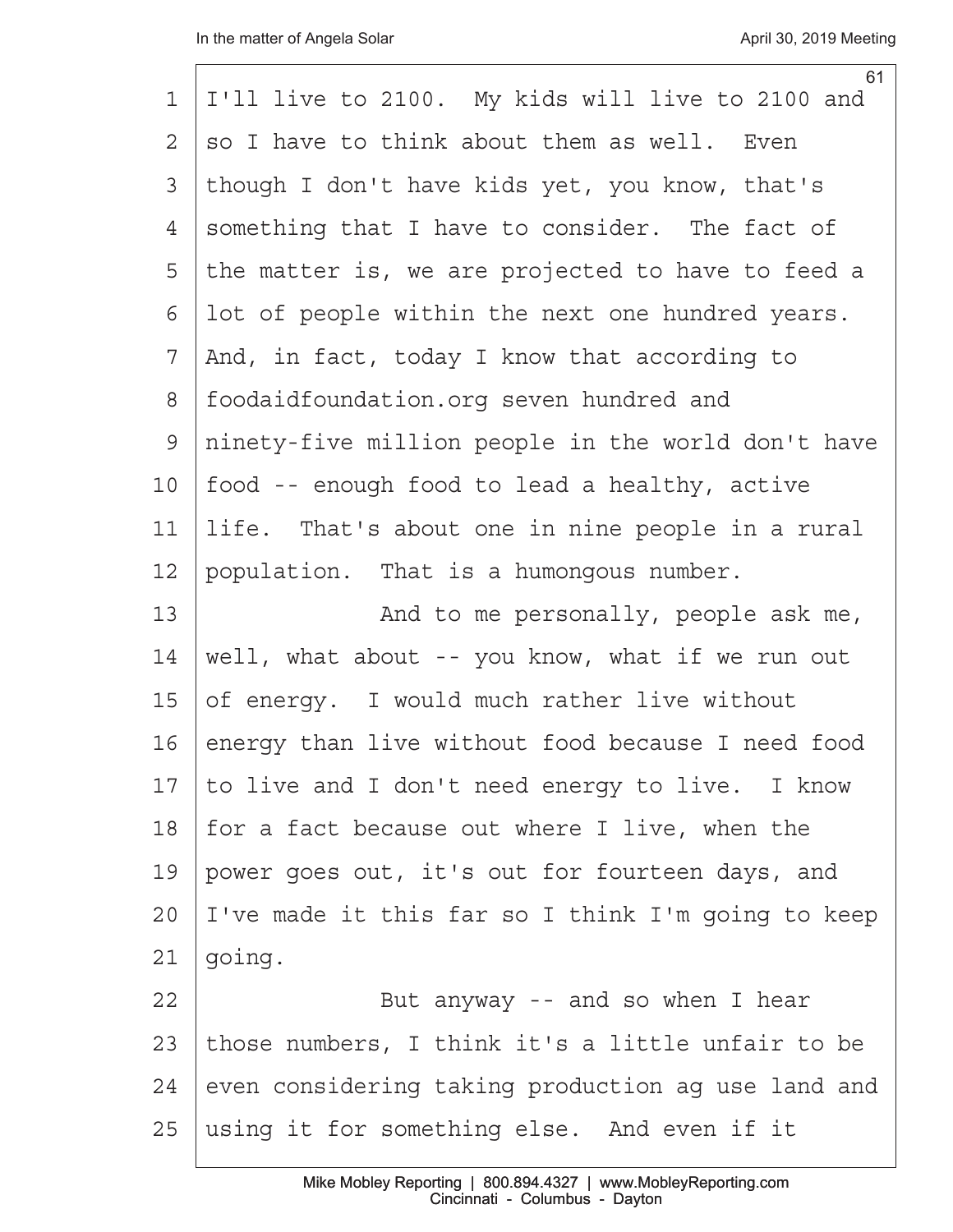62 1 doesn't, you know, poison the soil, even if we are 2 able to farm that, you know, these leases are for 3 Iong periods of time, and I don't know the exact 4 | number of years but I know it's a lot, and those  $5$  are good years of farming that are lost possibly 6 | forever.

7 a <sup>7</sup> <sup>2</sup> <sup>2</sup> And when I hear that we have to feed 8 Inine point eight billion people within the next 9 couple of decades, that's something that I really  $10$  want to focus on is the hunger aspect and not 11 | necessarily worry about energy right now. Don't 12  $\sqrt{q}$  qet me wrong, I think solar energy has great 13 potential to solve, you know, many of the world's 14  $|$  climate change issues. However, I think it's a 15· little too early in this technology's life-span to 16 | be putting them out on production ag use land.

17 | **I** have always suqqested finding 18 | nonproductive land to put solar panels on. Places 19 | like in the Appalachian part of Ohio, that land is 20 | unusable due to things such as fracking and strip 21 | mining but you can then use that land to produce  $22$  energy that already can't be farmed.

23 | Lastly I want to talk about property 24 | values. A study by the University of Texas, which 25 | was conducted in May of 2018, shows that the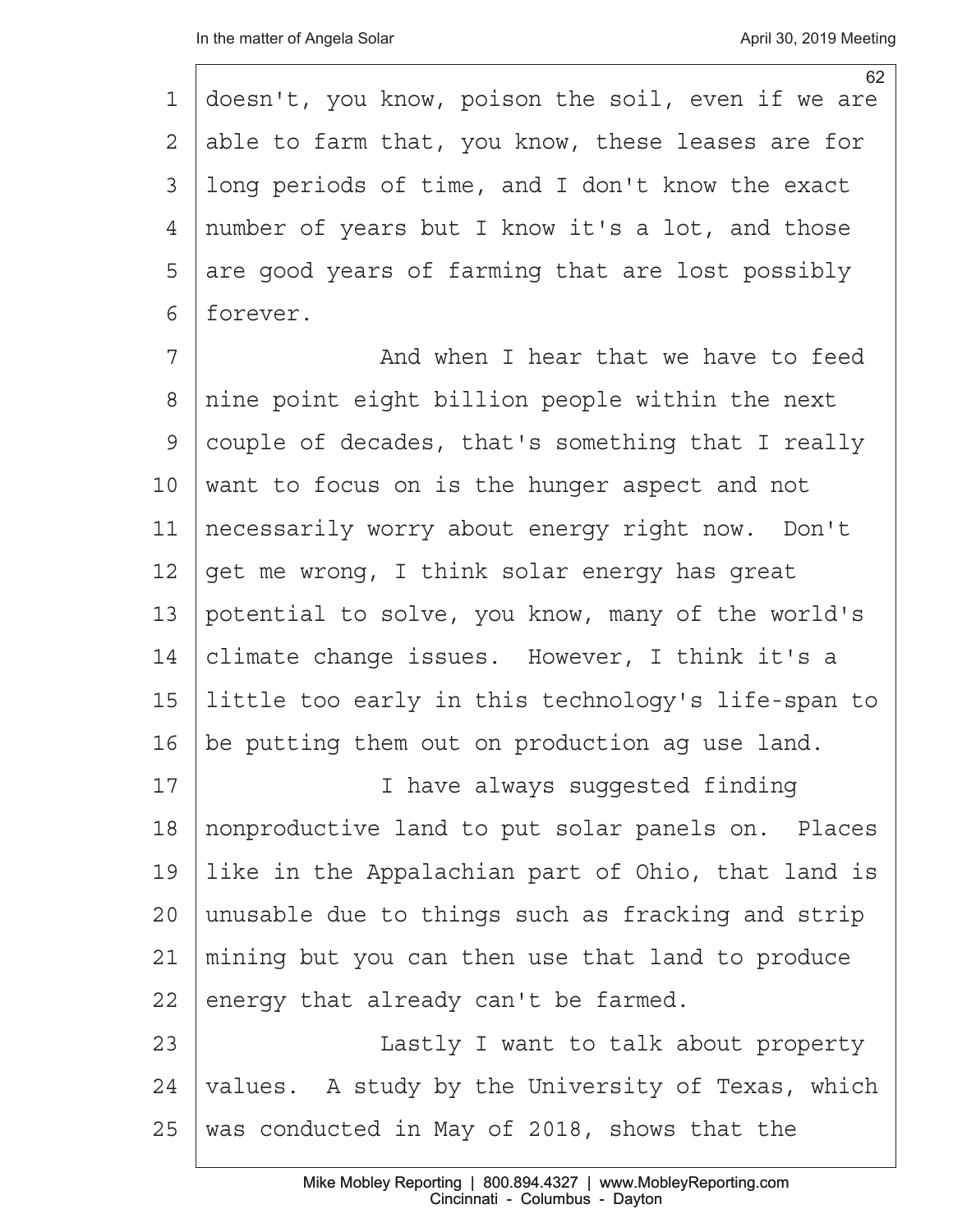|                | 63                                                 |
|----------------|----------------------------------------------------|
| 1              | installment of solar panels is statistically       |
| $\overline{2}$ | significant enough to prove that they lower        |
| 3              | property values. When you want to determine        |
| 4              | whether something is -- whether a variable has     |
| 5              | bearing on a change and another variable, you do   |
| 6              | in statistics what's called a statistical test or  |
| 7              | a statistical analysis. When something is          |
| 8              | statistically significant, that means that at the  |
| $\mathcal{G}$  | level you're testing for, it is -- it is proven to |
| 10             | have the effect of the change on the other         |
| 11             | variable.                                          |
| 12             | In this instance at the one percent                |
| 13             | level it was shown that installment of solar       |
| 14             | panels did decrease the property values of         |
| 15             | properties within three miles of the solar         |
| 16             | facility. The degree of decrease varied based on   |
| 17             | distance, but it was significant at the one        |
| 18             | percent level and in statistics that shows that it |
| 19             | is strongly proven, the evidence is highly         |
| 20             | correlating with the fact that that is the cause   |
| 21             | of those properties -- those property value        |
| 22             | declines.                                          |
| 23             | So in conclusion, I guess, I just --               |
| 24             | I don't think it is fair to be putting solar       |
| 25             | panels for say twenty-five or thirty years or      |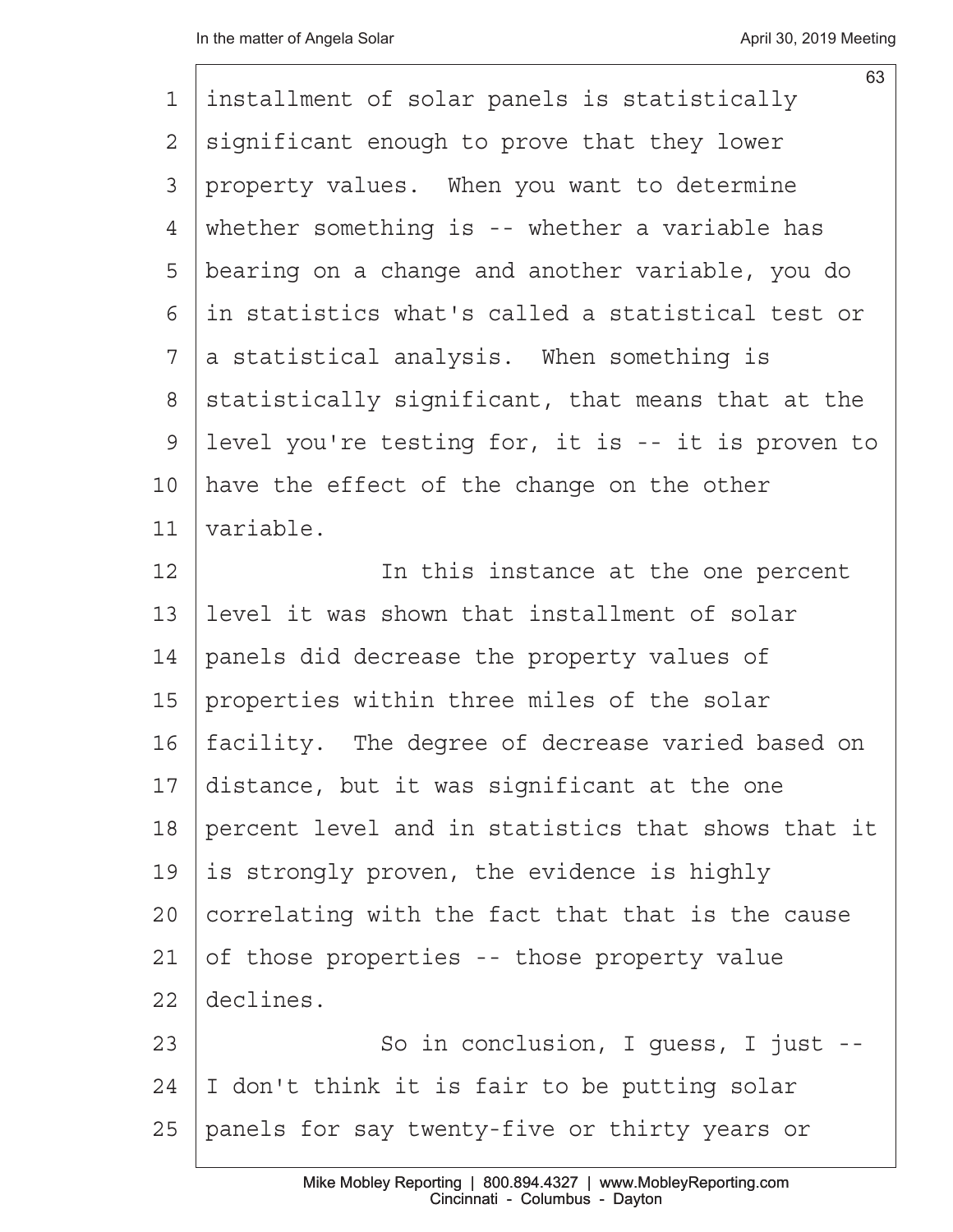| 1  | 64<br>however long it might be on production land when |
|----|--------------------------------------------------------|
| 2  | we have to be more worried about feeding people as     |
| 3  | opposed to making sure we can power our iPhones        |
| 4  | and watch TV.                                          |
| 5  | I also think that it's unfair to                       |
| 6  | people who have to live next to them, that even        |
| 7  | though they don't agree, you know, some people do      |
| 8  | not agree with this installment but yet they have      |
| 9  | to watch their property values go down, which also     |
| 10 | traps citizens if they want to move. It's very         |
| 11 | hard to sell a house when your property value is       |
| 12 | down.                                                  |
| 13 | I know my family in particular, we                     |
| 14 | are looking at moving into a new home within           |
| 15 | Preble County; but if these solar panels go in,        |
| 16 | which like I said, I live in Israel Township, if       |
| 17 | these solar panels go in, then it's going to be        |
| 18 | very hard to sell my home. I live on five acres        |
| 19 | of land. It's great land but it's going to be          |
| 20 | very hard to sell the home in which case I'm not       |
| 21 | going to be able to afford to buy a new home. So       |
| 22 | it's going to stick me where I'm at locationwise       |
| 23 | in Preble County. I love Preble County. It's a         |
| 24 | beautiful county, but where I'm at within Preble       |
| 25 | County, which is near Fairhaven, we've heard all       |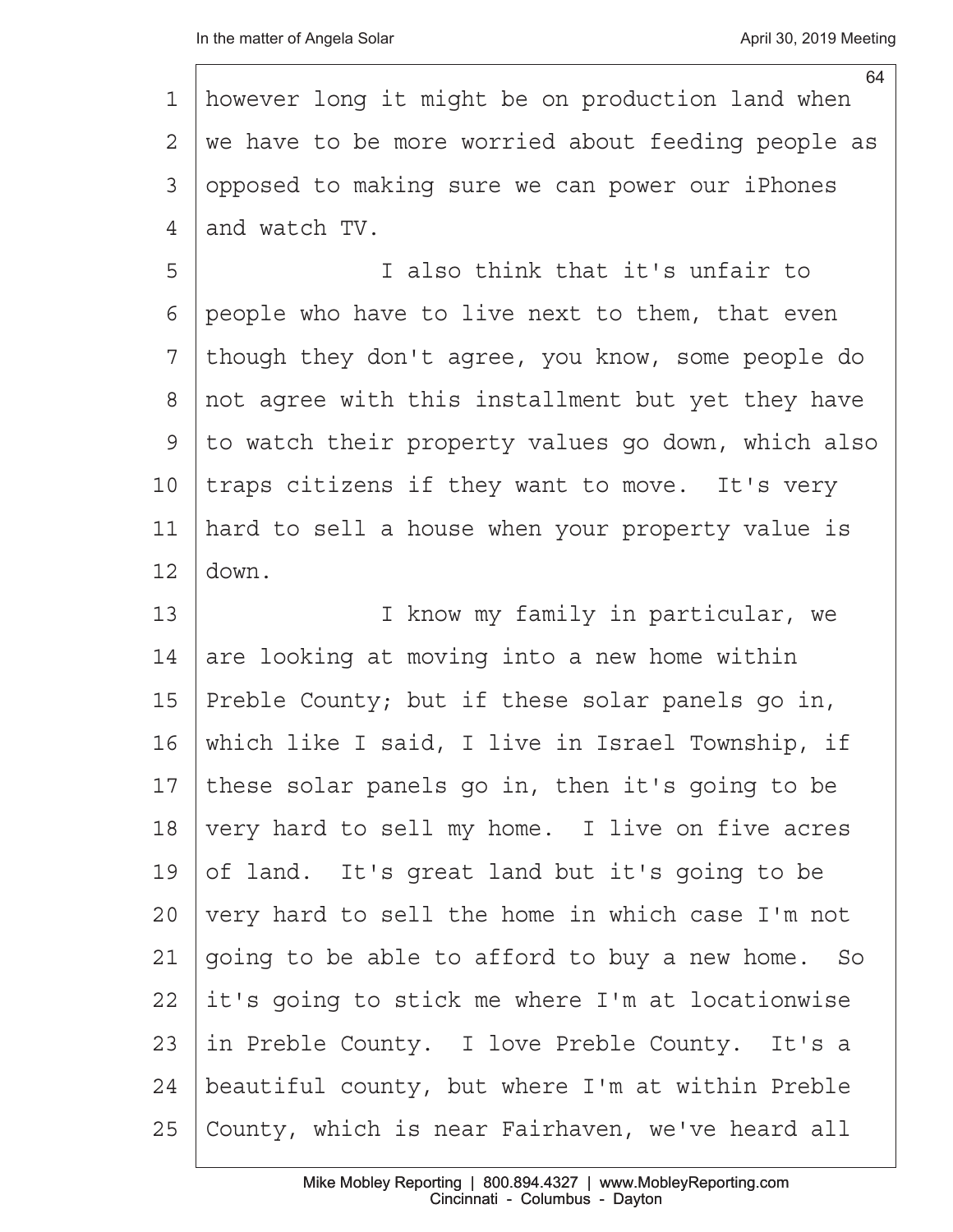|               | 65                                                 |
|---------------|----------------------------------------------------|
| 1             | the things about the crime near Fairhaven today,   |
| 2             | so I think you guys get the gist of why I want to  |
| 3             | scoot on out of there, it's going to leave me in a |
| 4             | position where I'm stuck in a potentially          |
| 5             | dangerous situation, and that's not something that |
| 6             | I'm looking to support.                            |
| 7             | Thank you.                                         |
| $8\,$         | MS. SCHABO: Thank you. Dorothy                     |
| $\mathcal{G}$ | Clippinger.                                        |
| 10            | DOROTHY CLIPPINGER                                 |
| 11            | of lawful age, Witness herein, having been first   |
| 12            | duly cautioned and sworn, as hereinafter           |
| 13            | certified, said as follows:                        |
| 14            | MS. CLIPPINGER: I am a resident of                 |
| 15            | Preble County and am a concerned citizen about     |
| 16            | higher taxes. My aunt lives in Israel Township     |
| 17            | and will be effected by Angelina.                  |
| 18            | MS. SCHABO: And if I could just stop               |
| 19            | you for a minute. If you could state where your    |
| 20            | address is, please.                                |
| 21            | MS. CLIPPINGER: Oh, it's 1050 Mann                 |
| 22            | Road, Eaton, Ohio, and that's Gasper Township.     |
| 23            | I am a farm girl. My family both on                |
| 24            | my father's side as well as my mother's side has   |
| 25            | farmed in Preble County for over a hundred years.  |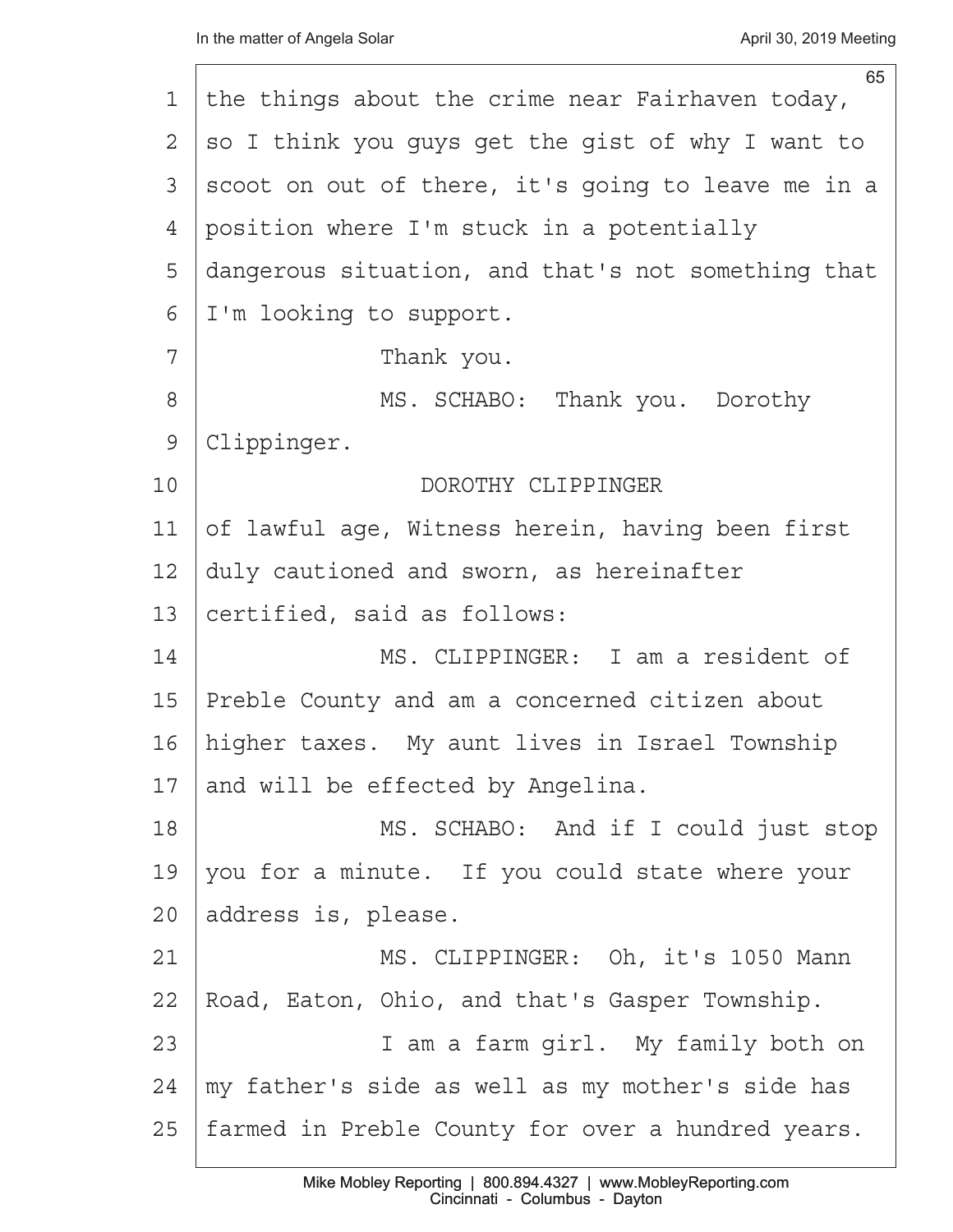|             | 66                                                 |
|-------------|----------------------------------------------------|
| 1           | For generations, we have faced drought, disease,   |
| 2           | weak markets, and many other factors that have     |
| 3           | threatened our livelihood. My family has always    |
| 4           | been able to survive those uncontrollable          |
| 5           | adversities and we continue to have a successful   |
| 6           | farming operation that can be passed to the next   |
| 7           | generation. Now my family's historic century farm  |
| 8           | is facing a new threat as Open Road Renewables     |
| $\mathsf 9$ | proposes to build large-scale solar facilities on  |
| 10          | top of our county's most productive farmland.      |
| 11          | As farmers who are concerned about                 |
| 12          | the future of our land, many of us in the          |
| 13          | community have attended countless meetings to      |
| 14          | learn about solar energy. We have learned more     |
| 15          | than we ever wanted to know, and it's time for the |
| 16          | rest of the our county to know the dirty details   |
| 17          | of this so-called clean energy. I'd like to share  |
| $18$        | just a few.                                        |
| 19          | By turning agricultural land into a                |
| 20          | solar facility, we will lose valuable, very        |
| 21          | limited, fertile, tillable acreage of farmland. I  |
| 22          | do not need to remind you that farmland is a       |
| 23          | nonrenewable resource. Solar companies will tell   |
| 24          | you the land can go back to agricultural, but even |
| 25          | Open Road Renewables admitted in a public meeting  |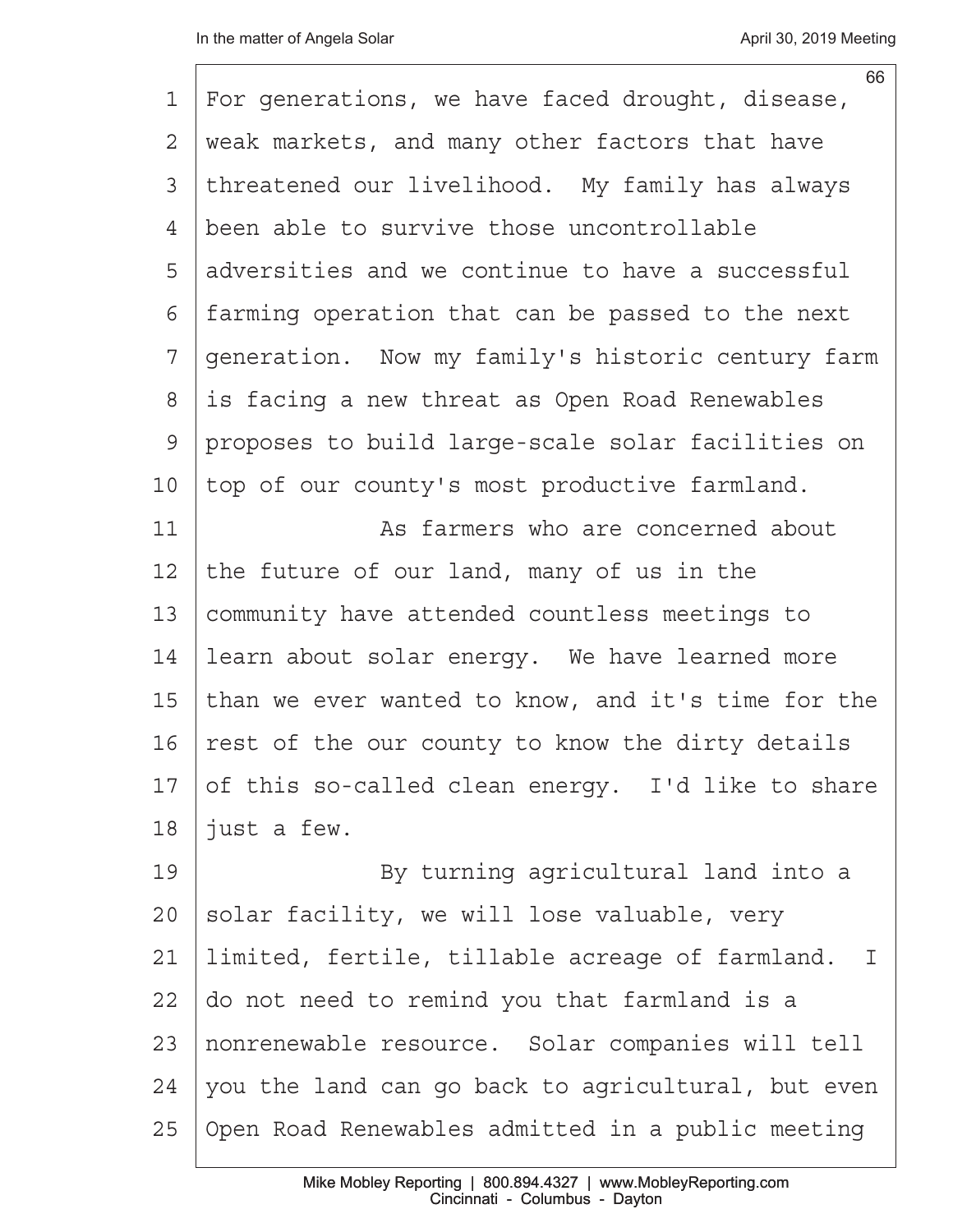|    | 67                                                 |
|----|----------------------------------------------------|
| 1  | at the courthouse on February 19th that they've    |
| 2  | never experienced a solar facility returning to    |
| 3  | farmland.                                          |
| 4  | Even though these farms with solar                 |
| 5  | panels will probably never return to feeding the   |
| 6  | world's population, the solar companies still      |
| 7  | consider the land agricultural use because they    |
| 8  | are, quote, unquote, harvesting the sun. They use  |
| 9  | the term, agriculture so zoning codes will not     |
| 10 | change. They are completely bypassing the local    |
| 11 | Zoning Board's authority. You or I can't add a     |
| 12 | porch or a garage on our land without approval     |
| 13 | from the Zoning Board but fifteen hundred acres of |
| 14 | land put into industrial use seems fine.           |
| 15 | Speaking of land, the property values              |
| 16 | of homes and land that would neighbor solar        |
| 17 | faculties will decrease in market value from       |
| 18 | thirty-eight to sixty-five percent. The solar      |
| 19 | panels are visually unappealing, but the           |
| 20 | protective nine foot chain-link fence with barbed  |
| 21 | wire surrounding the facility will be even less    |
| 22 | appealing. Very few people would buy a home next   |
| 23 | to a solar farm unless the property was really     |
| 24 | cheap.                                             |
| 25 | One may be willing to tolerate a                   |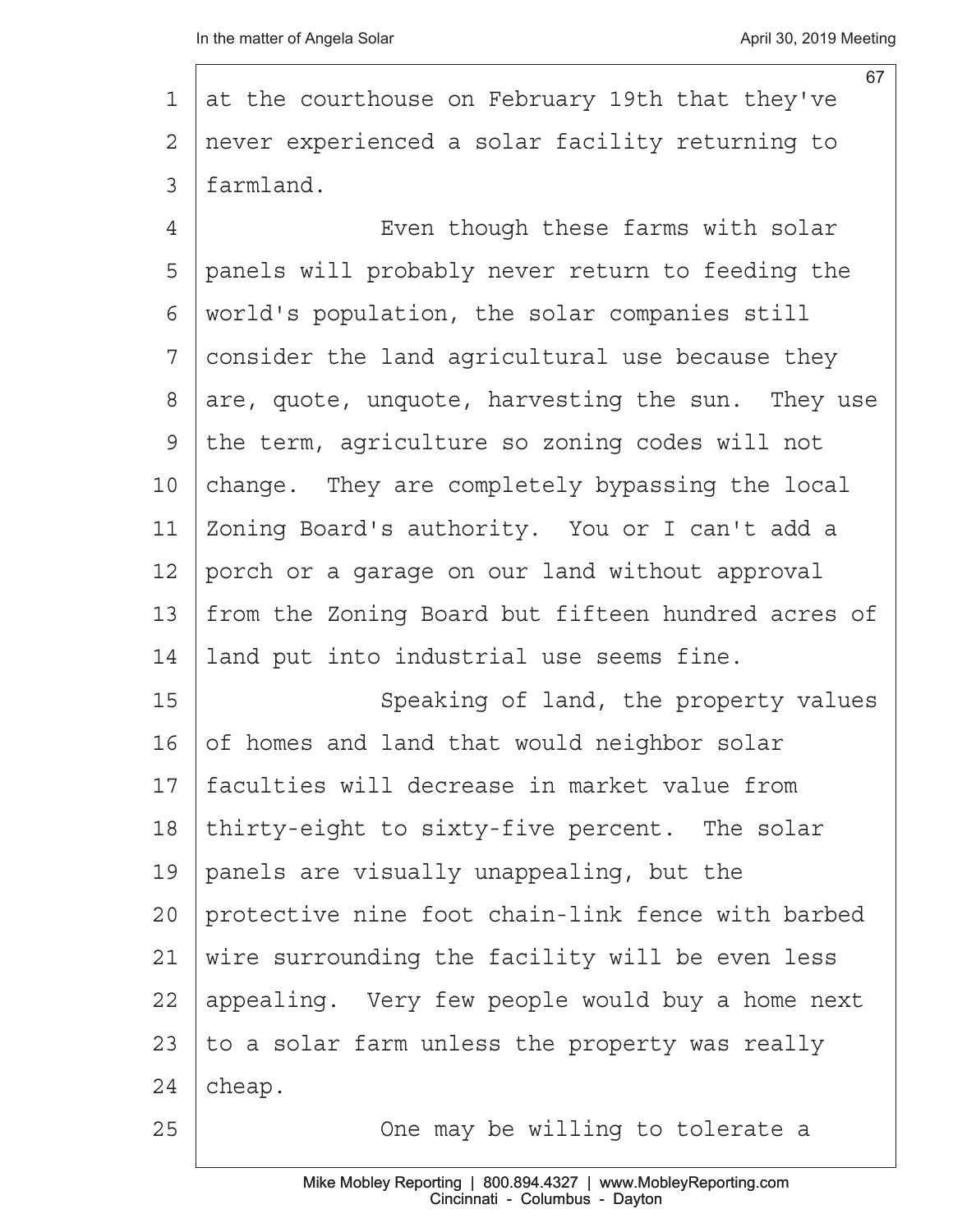|                | 68                                                 |
|----------------|----------------------------------------------------|
| $\mathbf 1$    | reduction of property value if solar energy would  |
| $\overline{2}$ | provide him or her with a reduced electric bill.   |
| 3              | However, the electric that will be generated with  |
| 4              | this facility will not stay in our community. It   |
| 5              | will be sent through electric lines to Chicago and |
| 6              | other out-of-state communities. So we won't see    |
| 7              | lower electric bills but surely our county will    |
| $\,8\,$        | get a substantial tax benefit, right?              |
| 9              | Open Road Renewables will tell you                 |
| 10             | our county will receive a large amount of money    |
| 11             | from these solar facilities, however, the amount   |
| 12             | they say our county will get changes as much as    |
| 13             | Ohio weather. And just like Ohio weather, it's     |
| 14             | not all that sunny. During the meeting at the      |
| 15             | courthouse in February, Open Road said the payment |
| 16             | would be one point seven million dollars each year |
| 17             | in lieu of taxes. Their application to the Ohio    |
| 18             | Power Siting Board states it would give the County |
| 19             | approximately seven hundred and fifty thousand     |
| 20             | dollars. But the latest OPSB summary report        |
| 21             | states the payment will be five hundred thousand   |
| 22             | dollars. No matter which of those three payments   |
| 23             | is accurate, the payment is stagnant for the next  |
| 24             | thirty to forty years. It will not increase with   |
| 25             | the cost of living or reflect changes in           |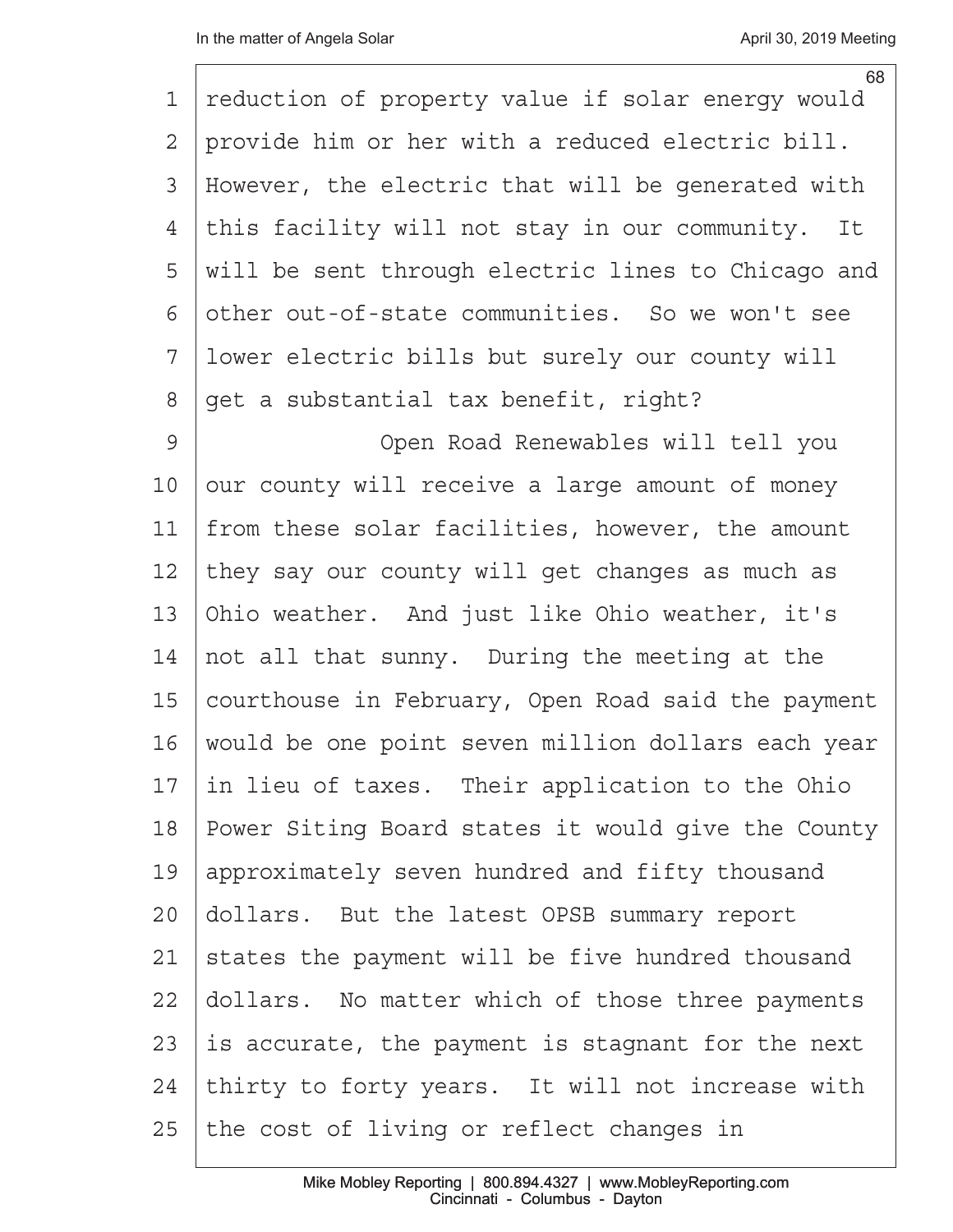| 1  | 69<br>inflation. Half a million dollars sounds good now |
|----|---------------------------------------------------------|
| 2  | but what will that be worth in forty years? I           |
| 3  | encourage you to speak to our County auditor to         |
| 4  | see how this lack of financial growth will affect       |
| 5  | the taxes for our townships and schools. Here's a       |
| 6  | hint, we'll be paying more.                             |
| 7  | Maybe we can pay more if the facility                   |
| 8  | will provide local jobs. Unfortunately, the             |
| 9  | majority of those jobs are temporary. The farms         |
| 10 | going out of production provide as many permanent       |
| 11 | jobs as the facility would. And there is no             |
| 12 | guarantee the solar company will hire locally.          |
| 13 | They are more likely to bring in their own              |
| 14 | out-of-state crew.                                      |
| 15 | Also, please consider that Open Road                    |
| 16 | Renewables is only an installer of this solar           |
| 17 | grid. They will not be running, operating, or           |
| 18 | even owning this complex. It will be sold to            |
| 19 | another person, group, or organization. Wouldn't        |
| 20 | it be nice to know who is in our neighborhood?          |
| 21 | Open Road will not tell us; but if their practices      |
| 22 | in Brown County are any indication, they will sell      |
| 23 | the power facility to foreign investors.                |
| 24 | Lastly, I want to mention how the                       |
| 25 | facility will affect farming. Farmers in Preble         |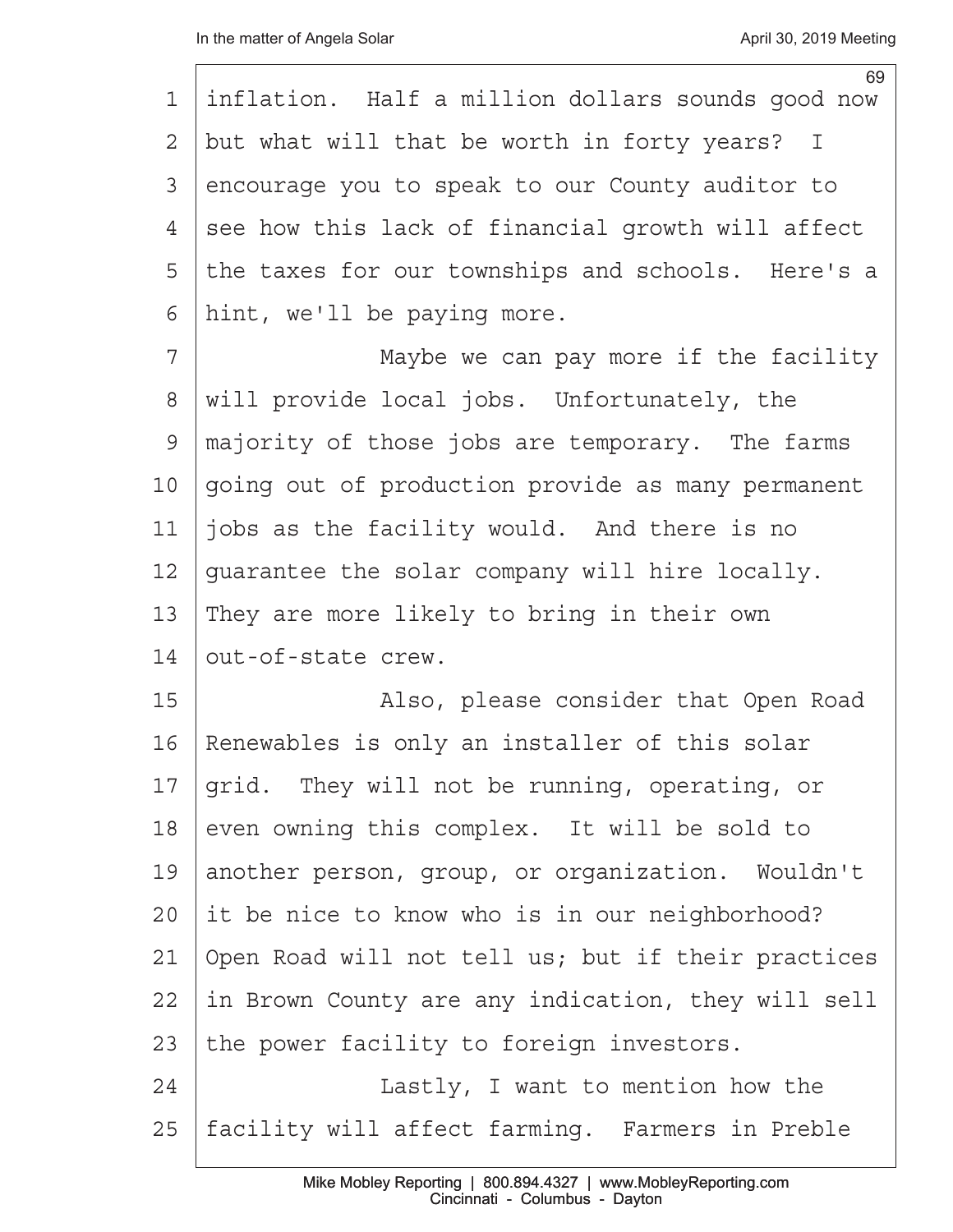|              | 70                                                |
|--------------|---------------------------------------------------|
| 1            | County rely heavily on field tile to control the  |
| $\mathbf{2}$ | runoff of the land. The solar company plans to    |
| 3            | set the legs of each solar panel ten feet deep    |
| 4            | into the ground, breaking drainage tiles. This    |
| 5            | could make adjacent land waterlogged or perhaps   |
| 6            | eroded. Either way, the land would not be         |
| 7            | farmable. This disruption could cause flooding to |
| 8            | creeks, ditches, yards, and basements as well.    |
| $\mathsf 9$  | Because Open Road is based in Texas, they may not |
| 10           | be informed of how important field tile is to     |
| 11           | Ohio's farmers.                                   |
| 12           | Also, according to a biologist at                 |
| 13           | ODNR, fencing off nearly one thousand acres of    |
| 14           | farmland will change the movement and feeding     |
| 15           | habits of the local wildlife. Not only will they  |
| 16           | feed off available fields, hurting crop yields,   |
| 17           | but deer, coyotes, turkeys, raccoons, mice, rats, |
| 18           | snakes, and other vermin will move onto nearby    |
| 19           | residential properties as well.                   |
| 20           | Before I conclude, it must be noted               |
| 21           | that Open Road's application requests permission  |
| 22           | to fracture ground when building the solar        |
| 23           | facility. Please take some time and investigate   |
| 24           | what fracking does to our environment. Is this    |
| 25           | something we want done to our local land?         |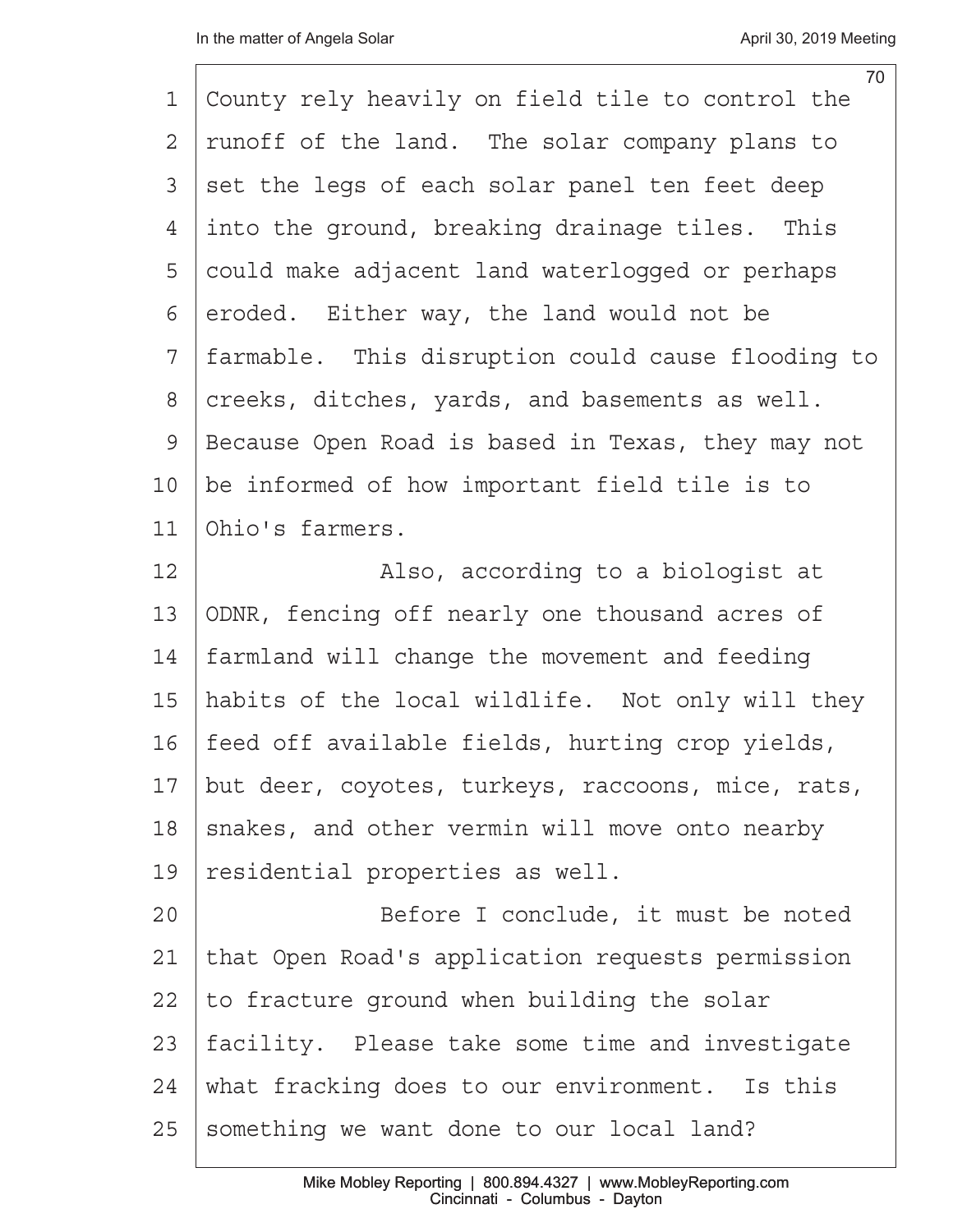| $\mathbf 1$ | 71<br>The proposed solar facility will cost        |
|-------------|----------------------------------------------------|
| 2           | this community natural resources, property values, |
| 3           | more taxes, jobs, and farm productivity. Our       |
| 4           | grandparents did not often have control of the     |
| 5           | factors against them. We have an opportunity to    |
| 6           | protect the land that has given so much to         |
| 7           | generations of our family. Is all of this worth    |
| 8           | the debt future generations will pay due to our    |
| 9           | negligence? It is not. We can't afford the         |
| 10          | price. Preble County farmland is our richest       |
| 11          | asset. Please make sure it stays just that, an     |
| 12          | agricultural resource.                             |
| 13          | Thank you.                                         |
| 14          | MS. SCHABO: Richard Giffen.                        |
| 15          | RICHARD GIFFEN                                     |
| 16          | of lawful age, Witness herein, having been first   |
| 17          | duly cautioned and sworn, as hereinafter           |
| 18          | certified, said as follows:                        |
| 19          | MS. SCHABO: Start with your name and               |
| 20          | your address for the record, please.               |
| 21          | MR. GIFFEN: My name is Richard                     |
| 22          | Giffen. My address is 5651 Trenton Road in         |
| 23          | Trenton. I own a farm that is considered to be     |
| 24          | part of the project.                               |
| 25          | When we looked at this project, we                 |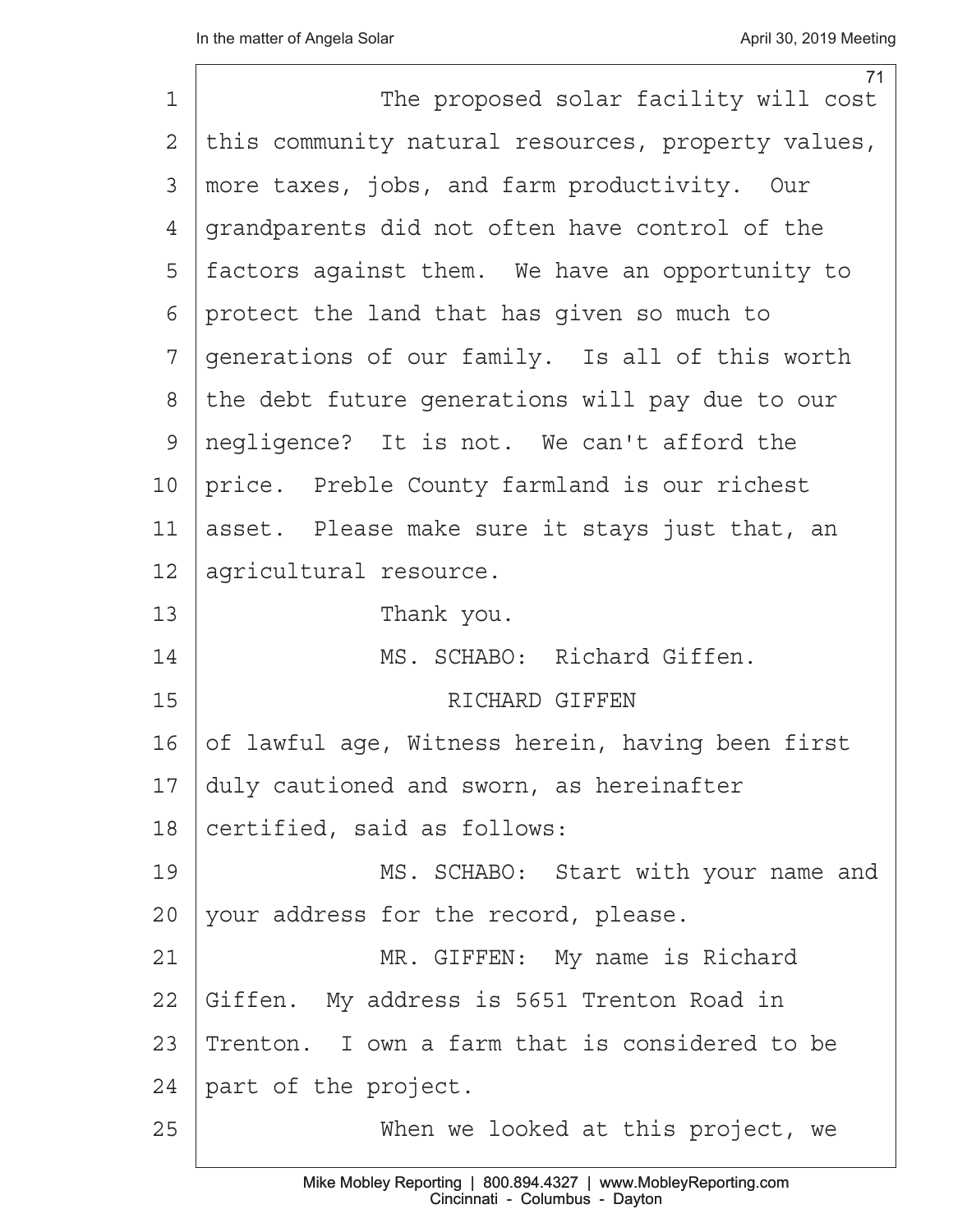|                | 72                                                 |
|----------------|----------------------------------------------------|
| 1              | didn't do -- my wife and I didn't decide this on   |
| $\overline{2}$ | our own. We went to the whole family. As old as    |
| 3              | we are, our kids and grandkids will be more        |
| 4              | affected by this than we will so we -- we spent a  |
| 5              | lot of time, an inordinate amount of time talking  |
| 6              | to them and discussing the pros and cons of        |
| 7              | whether we should do it or not. And as the         |
| 8              | younger generation, they're more accepting of the  |
| 9              | new technology than we are, and most of them were  |
| 10             | very in favor of it. So they convinced us that it  |
| 11             | was a good thing to do and mainly because of the   |
| 12             | new technology.                                    |
| 13             | Some of the things we felt as an                   |
| 14             | advantage, it did provide a consistent income,     |
| 15             | which in farming there seems to be inconsistencies |
| 16             | in income, and we felt like that was an            |
| 17             | opportunity to have consistent source of income.   |
| 18             | We feel like solar panel -- the means              |
| 19             | of converting sun to energy is not a whole lot     |
| 20             | different than it is raising corn or ethanol.      |
| 21             | They're very, very similar. So we felt like that   |
| 22             | getting into the solar business could be just as   |
| 23             | effective as raising corn and so --                |
| 24             | UNIDENTIFIED SPEAKER:                              |
| 25             | (Unintelligble.)                                   |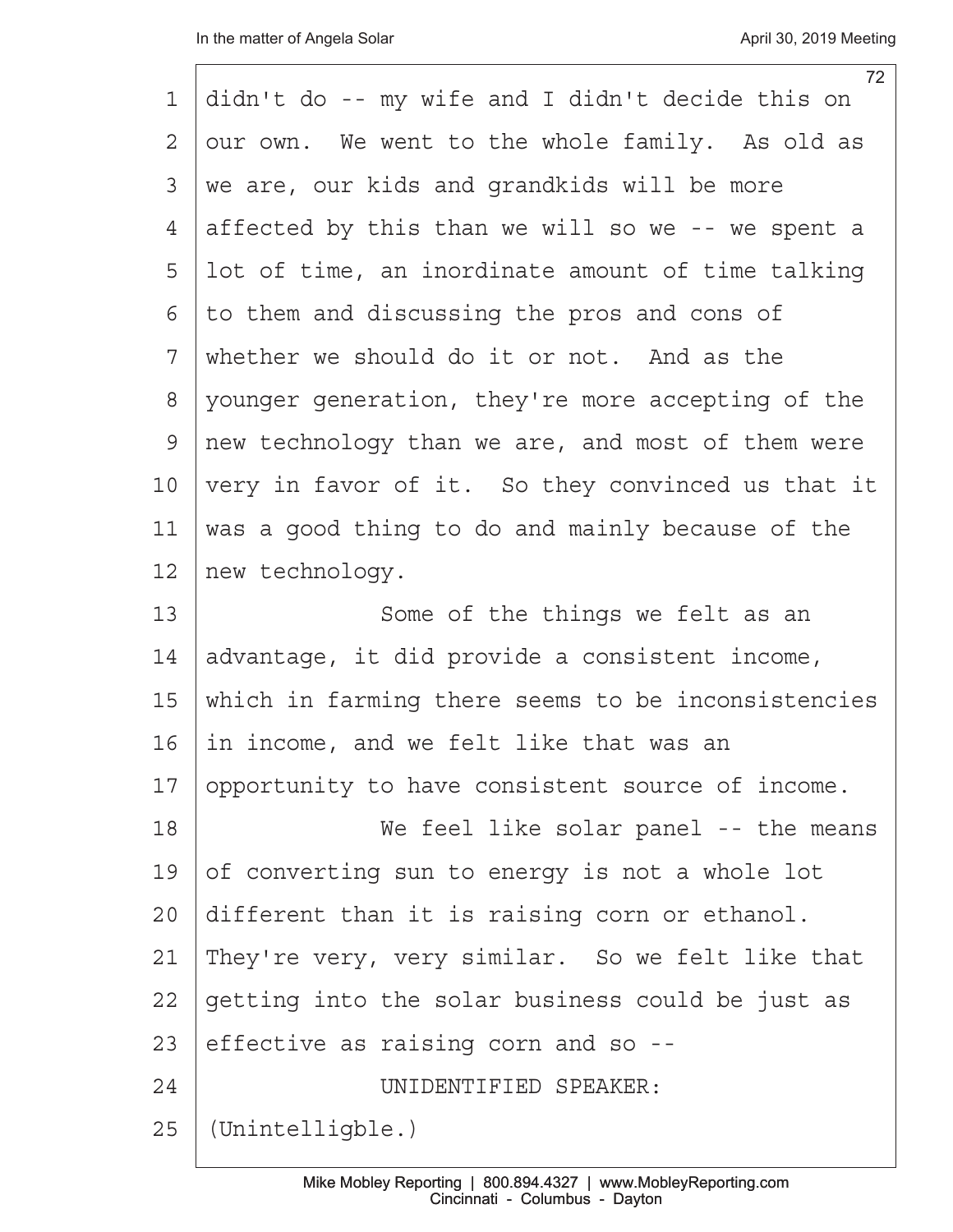$\Gamma$ 

| $\mathbf 1$    | 73<br>MS. SCHABO: Sir, please refrain from         |
|----------------|----------------------------------------------------|
| $\overline{2}$ | making comments.                                   |
| 3              | MR. GIFFEN: Some side notes that we                |
| 4              | thought were important. The increased tax dollars  |
| 5              | for school and local government we think is a      |
| 6              | great benefit, especially when you look at the     |
| 7              | fact that Preble County is an agricultural county. |
| $8\,$          | It has a difficult time sometimes generating tax   |
| $\mathsf 9$    | dollars because it's not commercial. So the        |
| 10             | landowners, they shoulder the total responsibility |
| 11             | for taxes. So we thought that that could help in   |
| 12             | our local area, our school district, which because |
| 13             | of the way the funding is for schools, they're     |
| 14             | always coming back and wanting a tax increase.     |
| 15             | We think it will provide -- be a                   |
| 16             | short-term business because in time, at the end of |
| 17             | the project, it can be revitalized as agricultural |
| 18             | land. We've been ensured of that. And we think     |
| 19             | that it's better than looking at some type of      |
| 20             | permanent development that would be long-term      |
| 21             | where that would or could not be returned to       |
| 22             | agricultural use, whether it be -- I can't imagine |
| 23             | a factory but something that would be permanent    |
| 24             | that would not be allowed to be back in a cropping |
| 25             | system.                                            |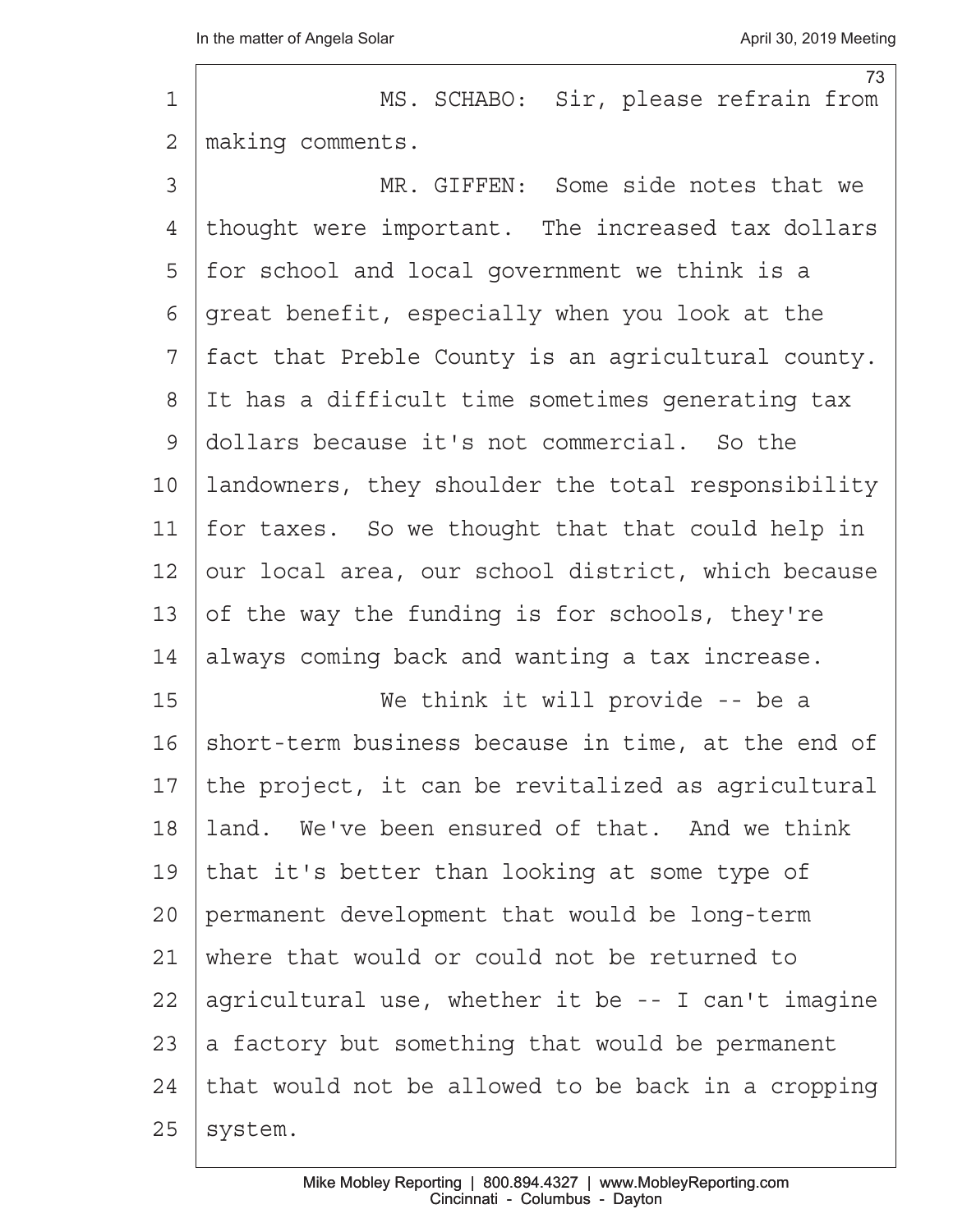| $\mathbf 1$   | 74<br>So some of those reasons are why we        |
|---------------|--------------------------------------------------|
| $\mathbf{2}$  | think it's a positive thing to go on with this   |
| 3             | project.                                         |
| 4             | MS. SCHABO: Thank you. Mike                      |
| 5             | Broermann.                                       |
| 6             | MIKE BROERMANN                                   |
| 7             | of lawful age, Witness herein, having been first |
| 8             | duly cautioned and sworn, as hereinafter         |
| $\mathcal{G}$ | certified, said as follows:                      |
| 10            | MR. BROERMANN: My name is Mike                   |
| 11            | Broermann. I live at 5569 State Route 725 West,  |
| 12            | Camden, Ohio, Israel Township.                   |
| 13            | My name is Mike Broermann and I'm                |
| 14            | here on behalf of the Broermann Family, LLC in   |
| 15            | support of the Angelina Solar project. Change is |
| 16            | the only constant in life is a quote from Greek  |
| 17            | philosopher Heraclitus. Change is a difficult    |
| 18            | concept for many people to deal with in life.    |
| 19            | People deal with change in many different ways.  |
| 20            | Some sit tight and do nothing, which it does not |
| 21            | seem to be the case here. Some people put their  |
| 22            | heads down, ignore the change, and just keep     |
| 23            | plugging away day-to-day. Some people panic and  |
| 24            | let their emotions override their normal logic.  |
| 25            | Some people acknowledge the change, face it head |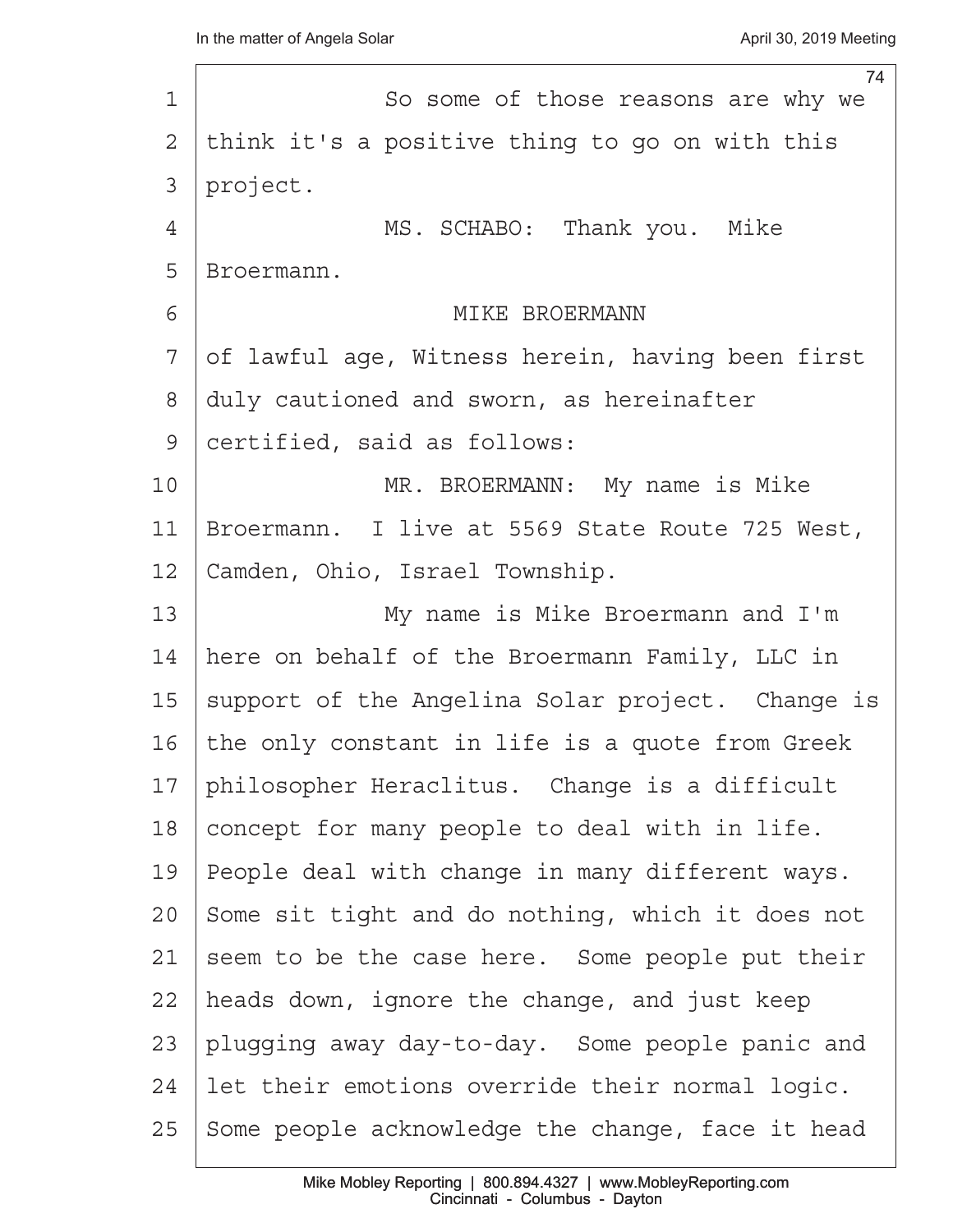| 1              | 75<br>on with positivity and due diligence for better |
|----------------|-------------------------------------------------------|
| $\overline{2}$ | outcomes in the end.                                  |
| 3              | As I look around the room, there are                  |
| 4              | not many of you that have sat around and done         |
| 5              | nothing or ignored the situation or the               |
| 6              | opportunity at hand. What I see around the room       |
| 7              | are numerous successful businessmen and women that    |
| 8              | did not get to that point by not changing their       |
| 9              | business in some way or another over the lifetime     |
| 10             | to make it more profitable or successful. You         |
| 11             | faced the change head on. I'm sure it was a           |
| 12             | difficult decision to make, a change to your          |
| 13             | business or operation, and it was probably not        |
| 14             | done overnight, as was the case with our decision     |
| 15             | to sign a contract with Angelina Solar project.       |
| 16             | Broermann Family, LLC spent many hours discussing     |
| 17             | this issue among family members, as well as           |
| 18             | numerous meetings with attorneys and farming          |
| 19             | organizations as well as with Open Road               |
| 20             | Renewables. We spent months in discussion and         |
| 21             | doing research before anything was ever signed.       |
| 22             | Broermann Family LLC also met with an                 |
| 23             | adjoining neighbor and agreed to move the proposed    |
| 24             | boundary line of the solar panels to accommodate      |
| 25             | the neighbor.                                         |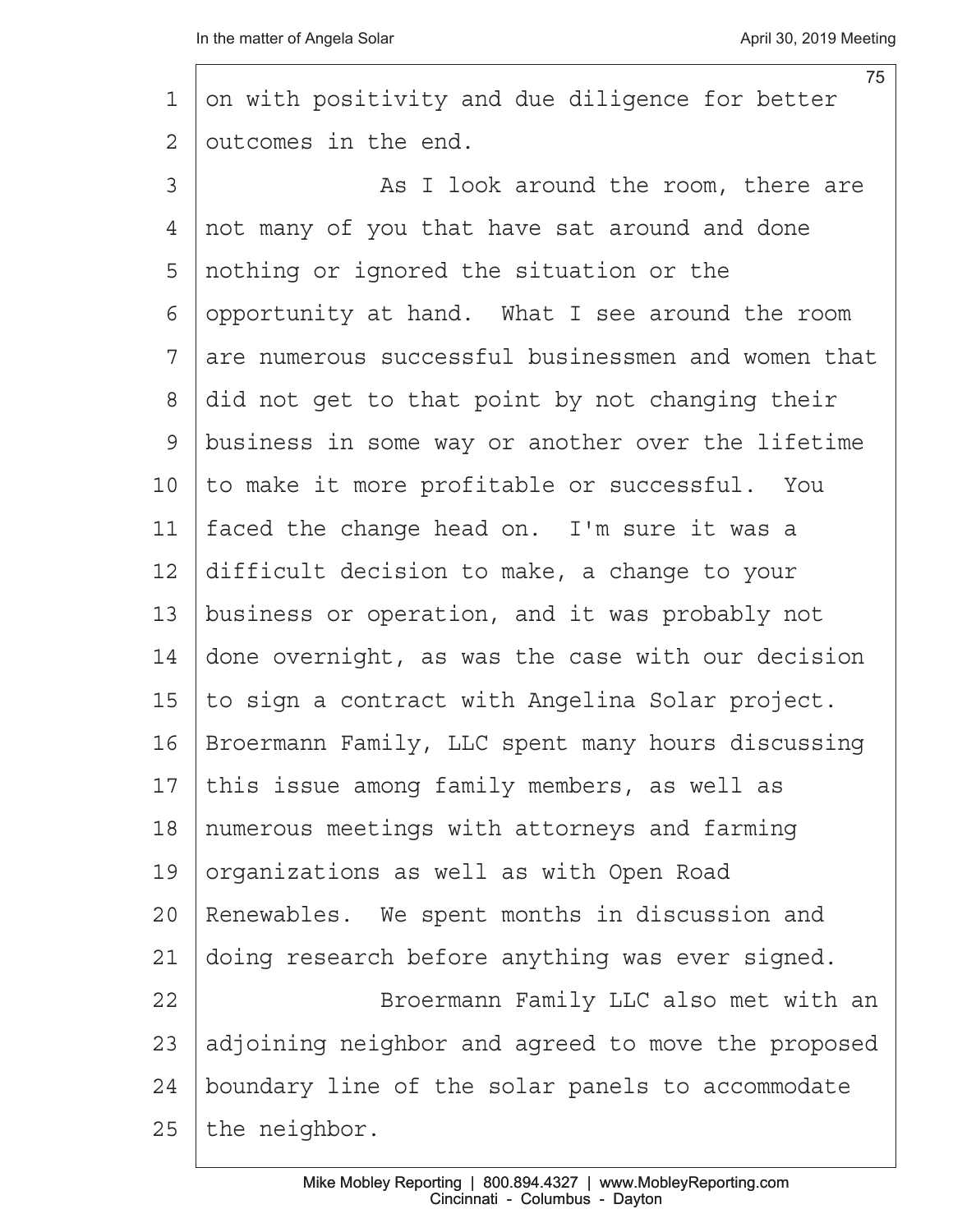|    | 76                                                |
|----|---------------------------------------------------|
| 1  | I know that tile, water runoff, and               |
| 2  | erosion are major concerns of ours as well as the |
| 3  | neighbor's. However, after all the hours of       |
| 4  | meeting with the attorneys and members of the     |
| 5  | Angelina Solar project Open Road Renewables, we   |
| 6  | feel we have done our due diligence to address    |
| 7  | these concerns in this matter.                    |
| 8  | As I stated before, I'm in favor of               |
| 9  | the Angelina Solar project because of the         |
| 10 | benefits, jobs, and tax dollars it will generate  |
| 11 | for Preble County, Israel Township, the schools,  |
| 12 | the roads, and the community.                     |
| 13 | Thank you.                                        |
| 14 | MS. SCHABO: Thank you. David                      |
| 15 | Giffen.                                           |
| 16 | DAVID GIFFEN                                      |
| 17 | of lawful age, Witness herein, having been first  |
| 18 | duly cautioned and sworn, as hereinafter          |
| 19 | certified, said as follows:                       |
| 20 | MS. SCHABO: Go ahead and proceed.                 |
| 21 | MR. GIFFEN: I'm David Giffen.<br>7352             |
| 22 | State Line Road, Camden, Ohio, Israel Township.   |
| 23 | Hello. I'm David Giffen. I am a                   |
| 24 | landowner in the Angelina solar project. My       |
| 25 | family and I feel that this solar project is a    |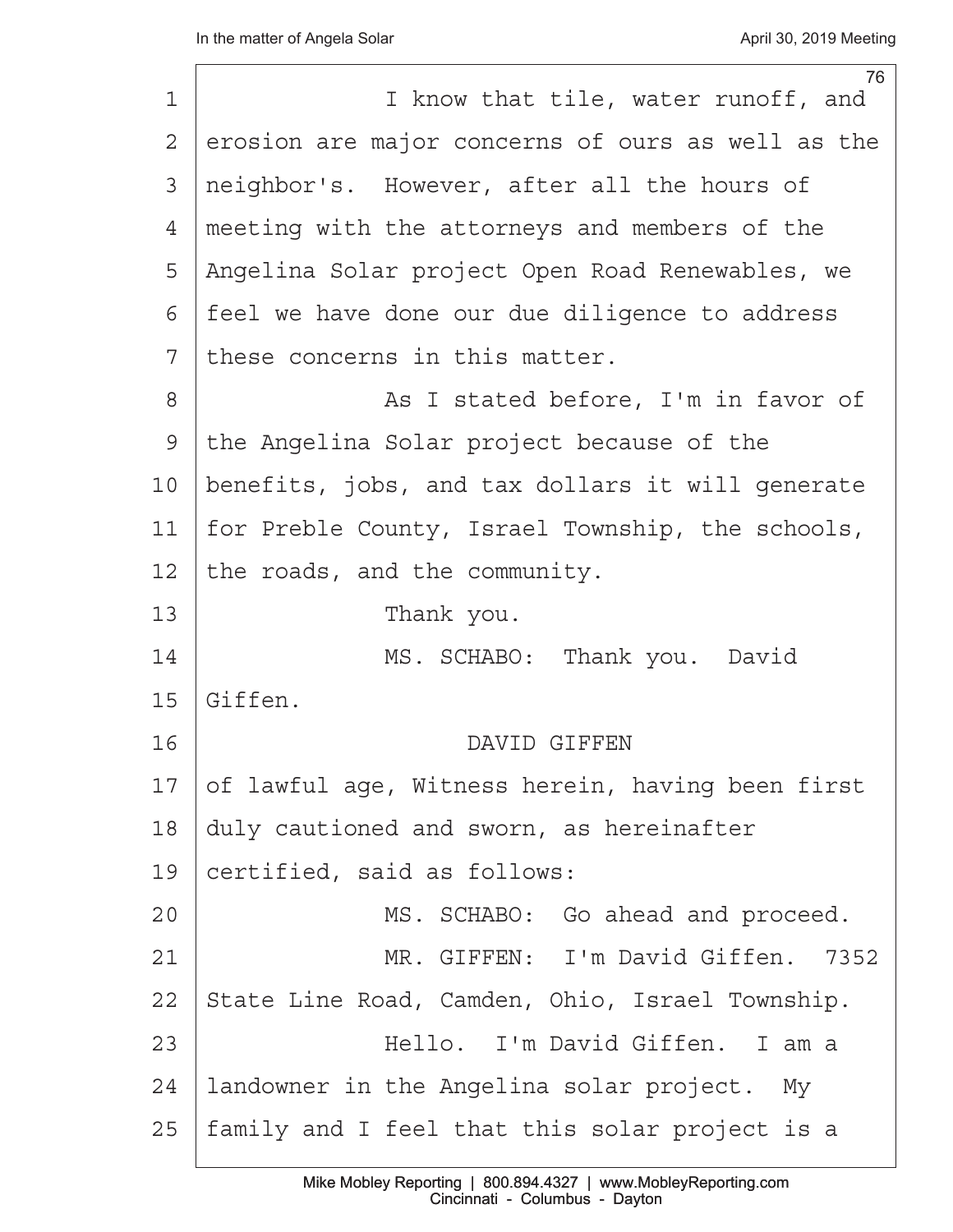|    | 77                                                 |
|----|----------------------------------------------------|
| 1  | great idea. It is a clean renewable source of      |
| 2  | energy. This is something our kids and our         |
| 3  | grandkids will need. This will definitely help to  |
| 4  | eliminate the carbon footprint. This is our        |
| 5  | future, our retirement, and our decision.          |
| 6  | Not only is it a clean renewable                   |
| 7  | energy, it also secures our financial future.      |
| 8  | Taxes projected to be paid by the solar farm       |
| 9  | operation will be multiples above the agricultural |
| 10 | use taxes on the land. This will be a great asset  |
| 11 | to the local schools, townships, County, and       |
| 12 | State.                                             |
| 13 | During all of our homework,                        |
| 14 | contacting lawyers and making sure our ground was  |
| 15 | protected, we had to take into consideration that  |
| 16 | we would live right in the hub of construction and |
| 17 | operation. We came to a realization that you get   |
| 18 | used to your surroundings.                         |
| 19 | My father said make the ground pay                 |
| 20 | for itself. The solar project is a stable income   |
| 21 | to ensure the ground does just that. To            |
| 22 | reiterate, the Giffen family is in favor of solar. |
| 23 | Thank you.                                         |
| 24 | MS. SCHABO: Thank you. Donna                       |
| 25 | Ridder.                                            |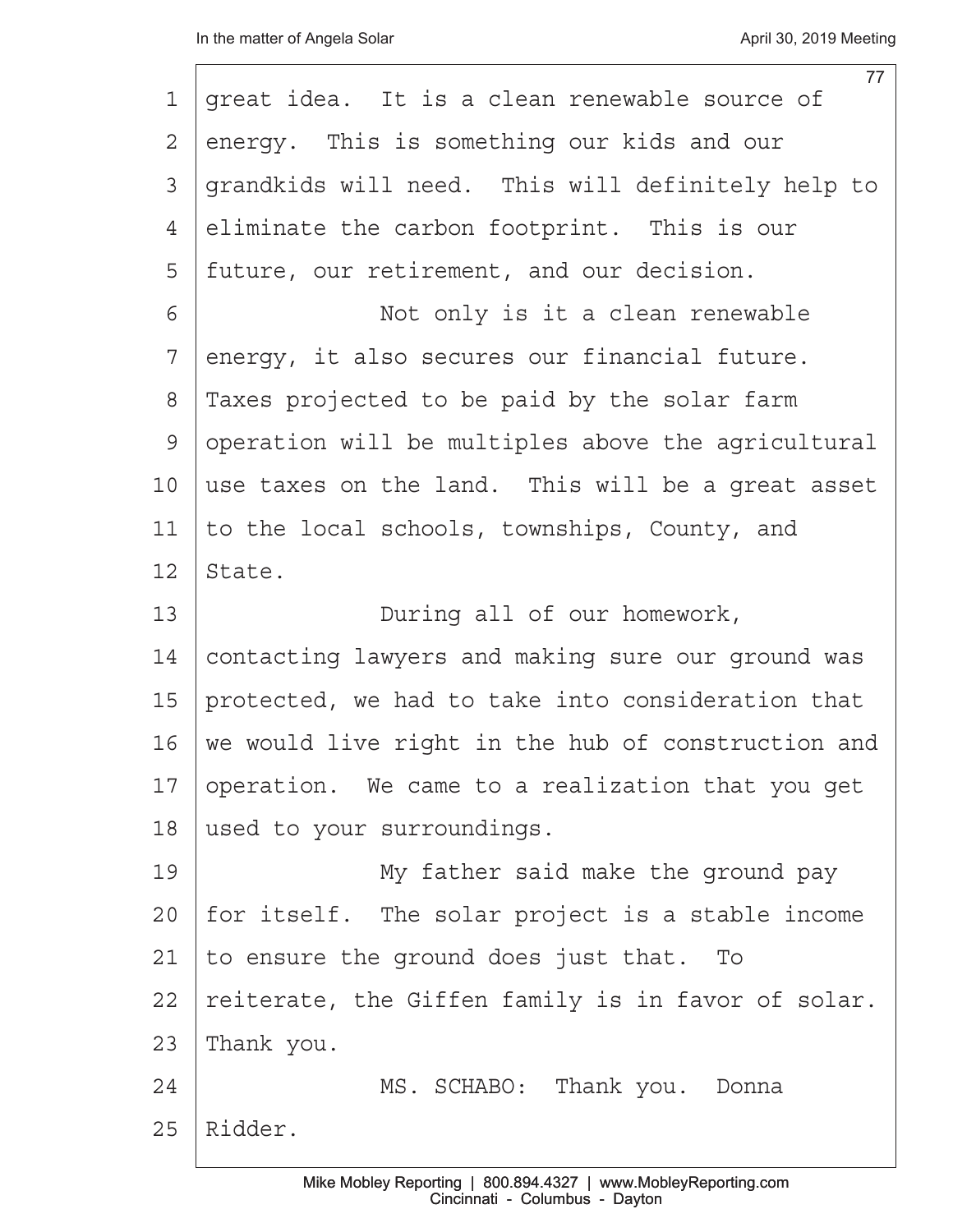| $\mathbf 1$ | 78<br>DONNA RIDDER                                 |
|-------------|----------------------------------------------------|
| 2           | of lawful age, Witness herein, having been first   |
| 3           | duly cautioned and sworn, as hereinafter           |
| 4           | certified, said as follows:                        |
| 5           | MS. RITTER: Donna Ridder, 5515                     |
| 6           | Taylor Blair Road, London, Ohio, that's in Madison |
| 7           | County, and I'm speaking on behalf of Broermann    |
| 8           | Family, LLC in Israel Township.                    |
| 9           | I support the Angelina Solar project               |
| 10          | in Preble County. Solar is a clean, safe           |
| 11          | renewable energy that will only benefit everyone   |
| 12          | involved. Many hours of research, meetings, and    |
| 13          | family involvement went into our decision to       |
| 14          | participate in this project. We feel it is a good  |
| 15          | business decision. Farming is a business, plain    |
| 16          | and simple. Solar is a good business decision.     |
| 17          | Business decisions are not always easy. The        |
| 18          | difficult ones never are. But after evaluating     |
| 19          | all the benefits and considering the               |
| 20          | disadvantages, the benefits far outweigh the       |
| 21          | disadvantages.                                     |
| 22          | Solar isn't dependent on market                    |
| 23          | fluctuations. There are few operating costs and    |
| 24          | minimal labor. Open Road will pay for the          |
| 25          | construction, maintenance, and decommissioning of  |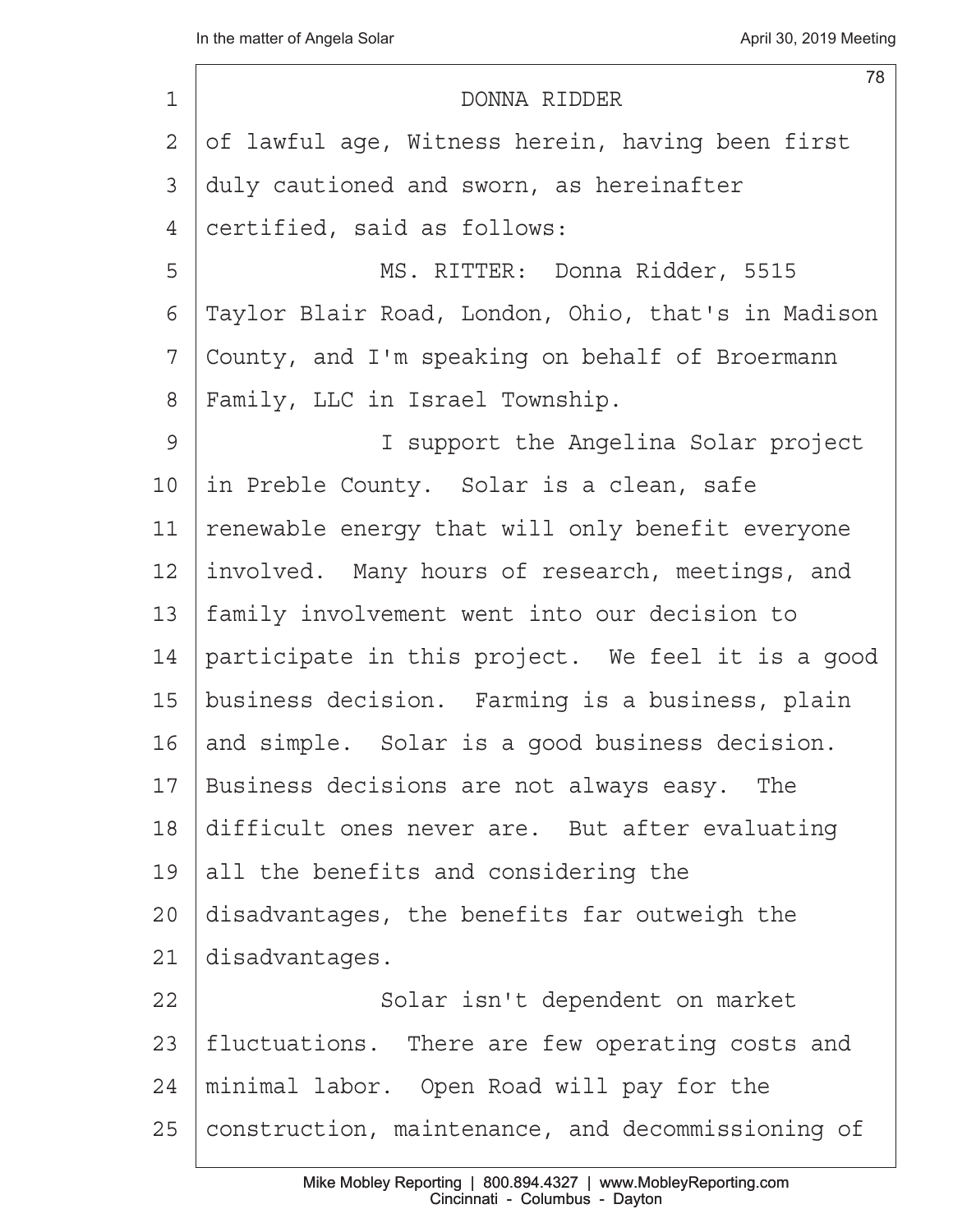|    | 79                                                 |
|----|----------------------------------------------------|
| 1  | the project. Again, those commitments are a part   |
| 2  | of good business decisions.                        |
| 3  | Solar will provide a stable,                       |
| 4  | long-term source of income and it will also        |
| 5  | preserve our land for potential future farming.    |
| 6  | Preble County can't ignore the enormous tax        |
| 7  | benefits solar projects will bring to the          |
| 8  | community. And for these reasons I support solar   |
| 9  | in Preble County.                                  |
| 10 | MS. SCHABO: Thank you. Fred Ridder.                |
| 11 | FRED RIDDER                                        |
| 12 | of lawful age, Witness herein, having been first   |
| 13 | duly cautioned and sworn, as hereinafter           |
| 14 | certified, said as follows:                        |
| 15 | MR. RIDDER: Good evening. My name                  |
| 16 | is Fred Ritter. My address is 5515 Taylor Blair    |
| 17 | Road, London, Ohio, Monroe Township. I'm here      |
| 18 | tonight to speak in support of the Broermann       |
| 19 | Family, LLC in Israel Township and here to support |
| 20 | the Angelina Solar project in Preble County.       |
| 21 | Solar is a clean renewable energy                  |
| 22 | that is easy on the land. Once it is installed     |
| 23 | there is very little maintenance that is required. |
| 24 | This project will bring many tax dollars into the  |
| 25 | community and is a win/win for both Preble County  |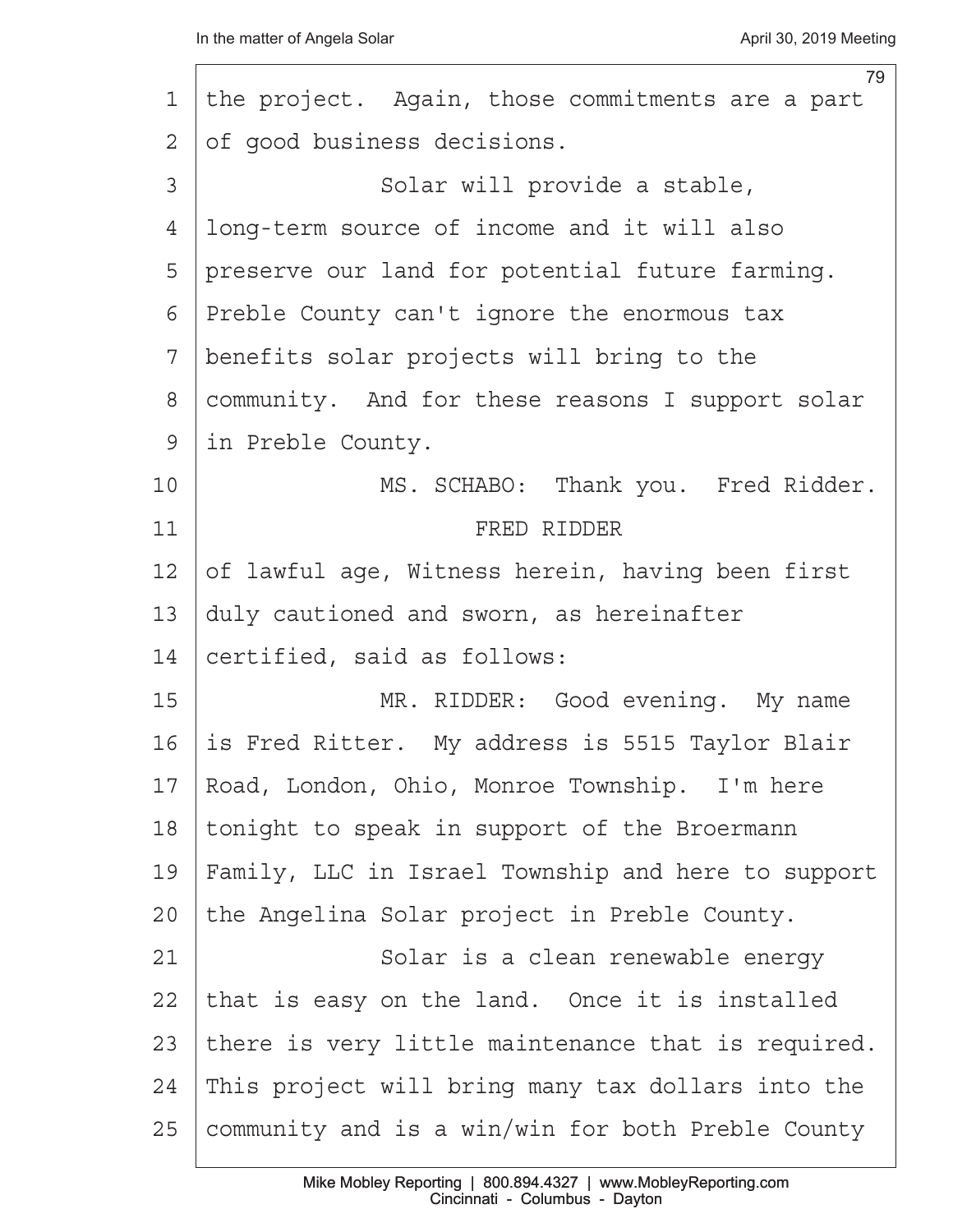| 1               | 80<br>and the farmers that have decided to move forward |
|-----------------|---------------------------------------------------------|
| 2               | with this project. Solar is a good decision for         |
| 3               | Preble County and I support it. I appreciate your       |
| 4               | time and attention.                                     |
| 5               | MS. SCHABO: Thank you.                                  |
| 6               | MR. RIDDER: Have a great evening.                       |
| 7               | MS. SCHABO: Tom McDonough.                              |
| $8\,$           | TOM MCDONOUGH                                           |
| 9               | of lawful age, Witness herein, having been first        |
| 10 <sub>o</sub> | duly cautioned and sworn, as hereinafter                |
| 11              | certified, said as follows:                             |
| 12              | MR. McDONOUGH: Hello, my name is Tom                    |
| 13              | McDonough, and I represent Old Sod. We own              |
| 14              | Talawanda Springs Waterworks in Israel Township.        |
| 15              | When I read the proposal, I                             |
| 16              | discovered a lot of gray areas I'd like to              |
| 17              | address, that being that this new project is built      |
| 18              | on the Great Miami Aquifer on the proposed site.        |
| 19              | This aquifer supplies water not only to the             |
| $20 \,$         | springs but all local wells, Southwestern Water,        |
| 21              | MillerCoors Brewery, which is near to my heart,         |
| 22              | seven adjoining counties.                               |
| 23              | Any so-called clean energy product                      |
| 24              | has the potential to contaminant millions of            |
| 25              | gallons of incredibly valuable water. Isn't it          |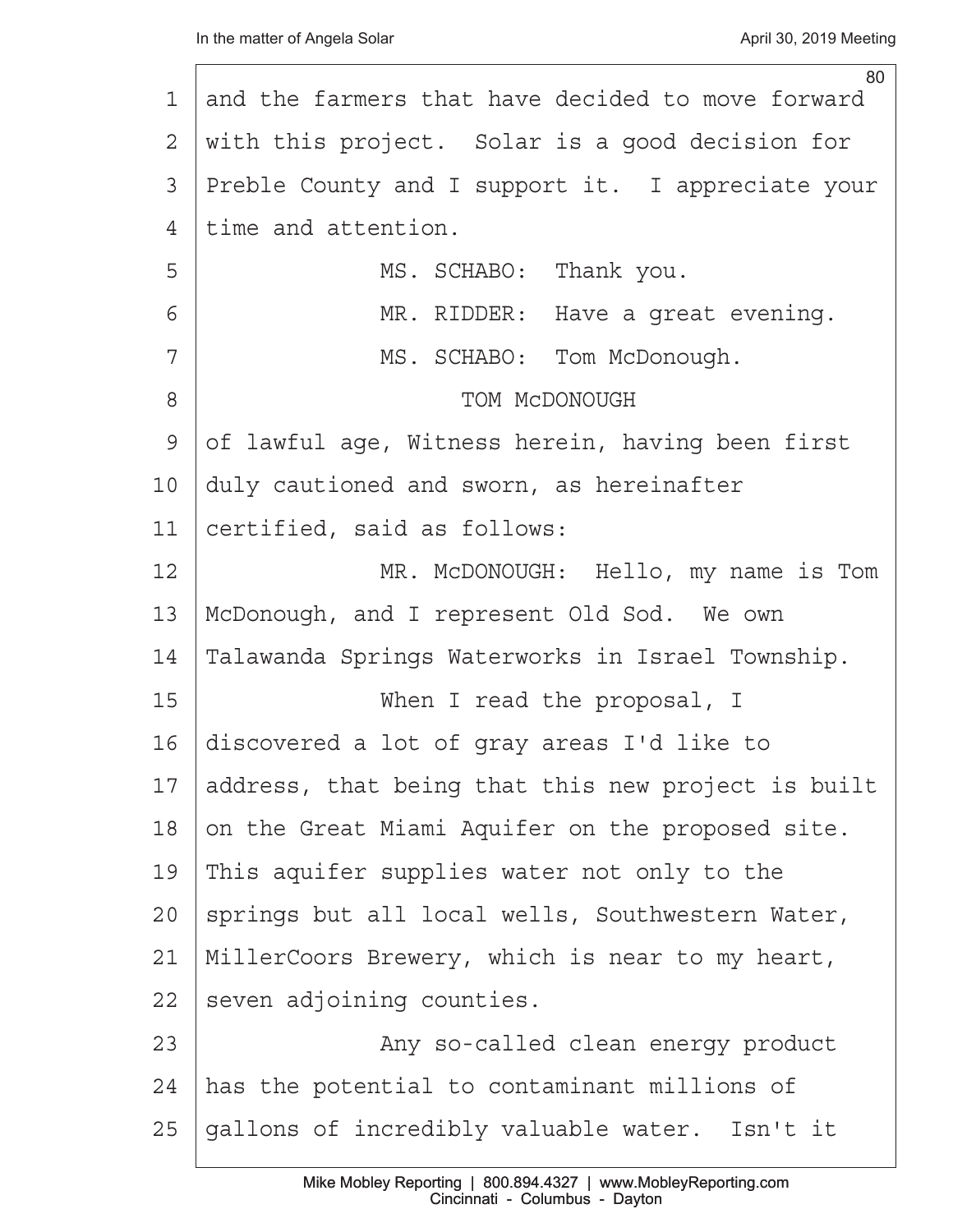| 1            | 81<br>true that millions of gallons of water will be |
|--------------|------------------------------------------------------|
| 2            | used at the proposed site to operate and clean the   |
| 3            | solar panels to keep them operating efficiently as   |
| 4            | dust needs to be removed? Isn't it true that         |
| 5            | solar farms are at best twenty-three percent         |
| 6            | efficient in converting solar to electricity?        |
| 7            | Isn't it true that the millions of gallons of        |
| 8            | water that will be used, and more importantly        |
| $\mathsf{S}$ | displaced, will end up on neighboring properties     |
| 10           | and farms?                                           |
| 11           | For example, if ten thousand gallons                 |
| 12           | are required per acre times the nine hundred acres   |
| 13           | of panels to be cleaned, that's ten thousand times   |
| 14           | nine -- that's ten thousand times nine hundred       |
| 15           | acres or nine million gallons once a month if they   |
| 16           | clean it once a month, or a hundred and eight        |
| 17           | million gallons a year. That's a lot of              |
| 18           | consumption problem and a lot of runoff problem.     |
| 19           | That's an extra hundred million gallons of water     |
| 20           | flowing into little Four Mile Creek.                 |
| 21           | And as a personal side bar I've got a                |
| 22           | hundred and thirty acre farm about two and a half    |
| 23           | miles down that creek which if these attorneys       |
| 24           | want to go look, it's flooded right now. More        |
| 25           | water is only going to be a detriment.               |
|              |                                                      |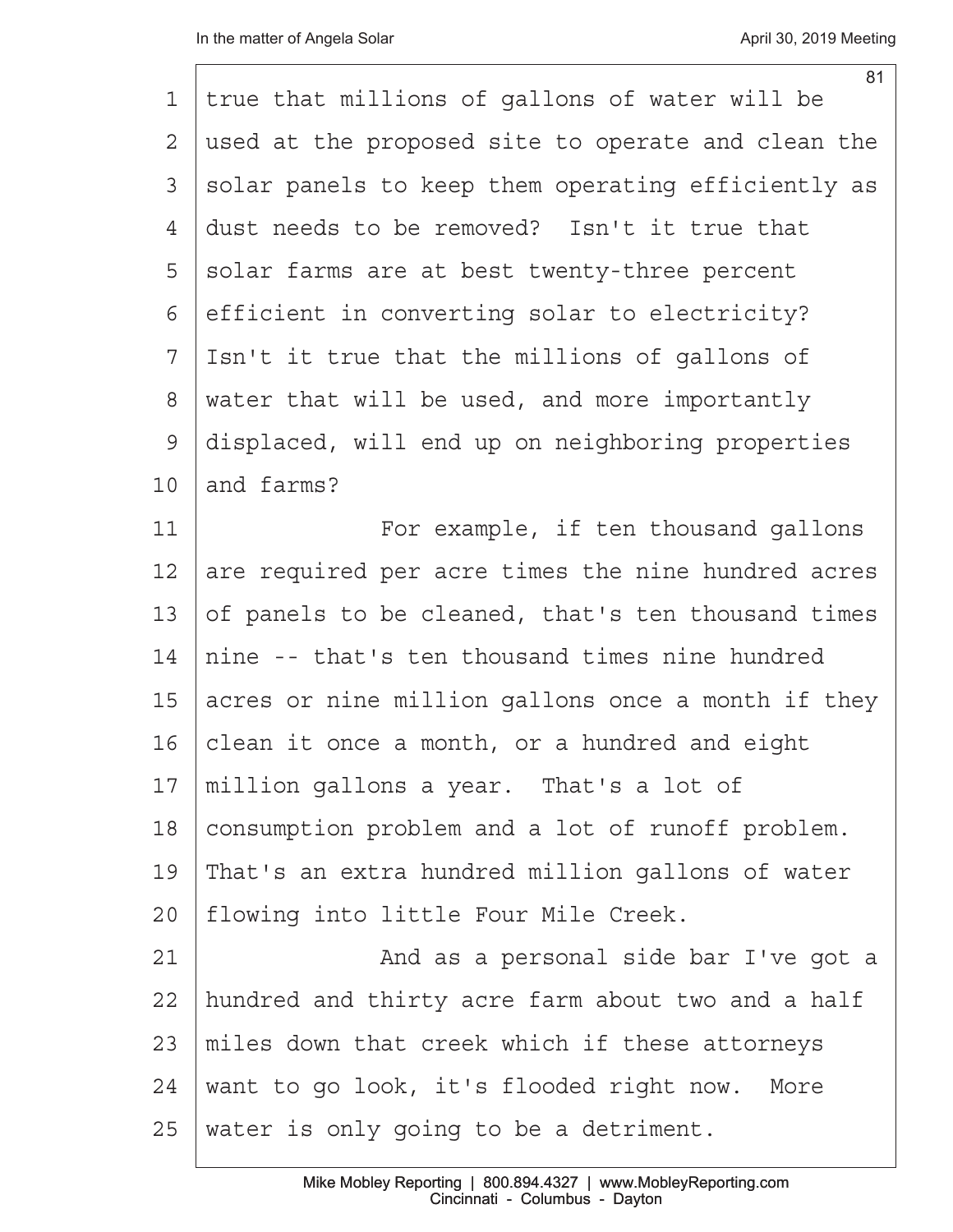| $\mathbf 1$    | 82<br>Also Talawanda Springs floods about          |
|----------------|----------------------------------------------------|
| $\overline{2}$ | once every ten years instead of once every three   |
| 3              | years. The home farm is on Junction Road in        |
| 4              | Israel Township. Big Four Mile Creek runs through  |
| 5              | that. All this water has to go to those two        |
| 6              | creeks which eventually leads into Hueston Woods   |
| 7              | Acton Lake where I worked when I was in school     |
| $8\,$          | here. And they have to dredge that every year      |
| $\mathsf 9$    | because of all the topsoil from my fields and my   |
| 10             | neighbor's fields that as it floods every year     |
| 11             | pick up all the soil and take it to Acton Lake.    |
| 12             | And as I said, this water has to go                |
| 13             | someplace. I mean, what effectively you're doing   |
| 14             | here is letting these people build a nine hundred  |
| 15             | acre parking lot. I'm fairly certain that solar    |
| 16             | panels do not absorb water. However, I know        |
| 17             | cornfields do.                                     |
| 18             | I would have assumed that the                      |
| 19             | Department of Natural Resources, Army Corps of     |
| 20             | Engineers, and the EPA would have researched these |
| 21             | concerns. Acton Lake probably was not contacted.   |
| 22             | I have no idea, but I'm sure they'd be interested  |
| 23             | in how much more water and topsoil they'll be      |
| 24             | receiving due to the runoff from this nine hundred |
| 25             | acre parking lot.                                  |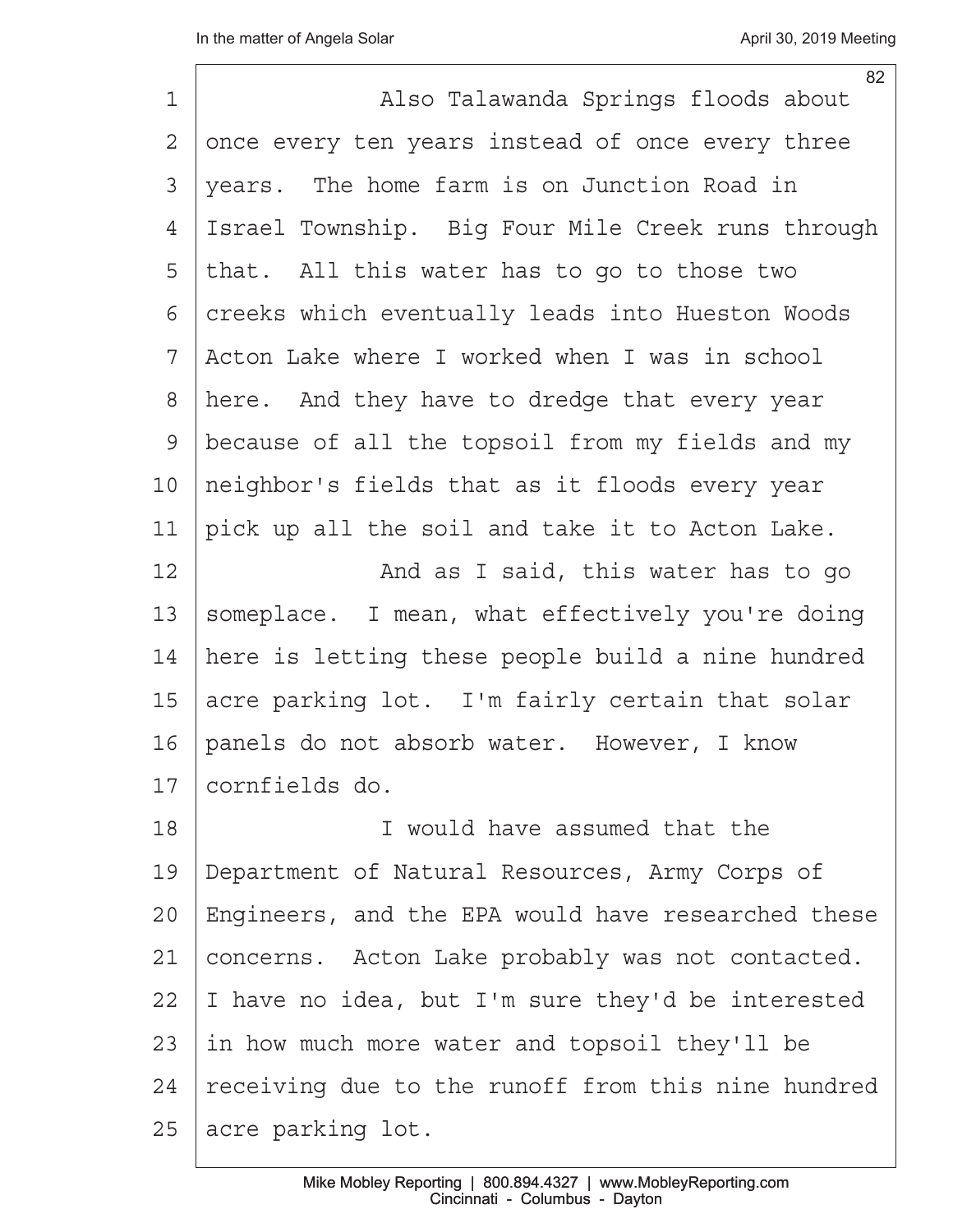|             | 83                                                 |
|-------------|----------------------------------------------------|
| $\mathbf 1$ | And it's already been cited several                |
| 2           | times about the toxic contamination. If it gets    |
| 3           | into this Great Miami Aquifer, it's going to       |
| 4           | contaminate thousands -- hundreds of thousands of  |
| 5           | jobs and people.                                   |
| 6           | I'm scratching my head about all the               |
| 7           | nonspecific statements made by the proposal. I've  |
| 8           | been in business for a long time and I've never    |
| 9           | heard so many proposals -- or maybes or probably   |
| 10          | or to be determined later. I'm not in a habit of   |
| 11          | signing blank checks. I hope you folks are not     |
| 12          | also. All these things should be brought out to    |
| 13          | open air before anything is signed.                |
| 14          | The bottom line is we are a farming                |
| 15          | community, and for the most part, we were kept in  |
| 16          | the dark about this proposal. I didn't know about  |
| 17          | it until my brother called.                        |
| 18          | There is no way without the                        |
| 19          | government subsidies and tax credit that the       |
| 20          | project survives. We all know it, these guys are   |
| 21          | in it for the tax dollars, that's their only       |
| 22          | motivation. I know a few people who will benefit   |
| 23          | financially in a tremendous way, as with the power |
| 24          | companies.                                         |
| 25          | But to sum it up, I think in order to              |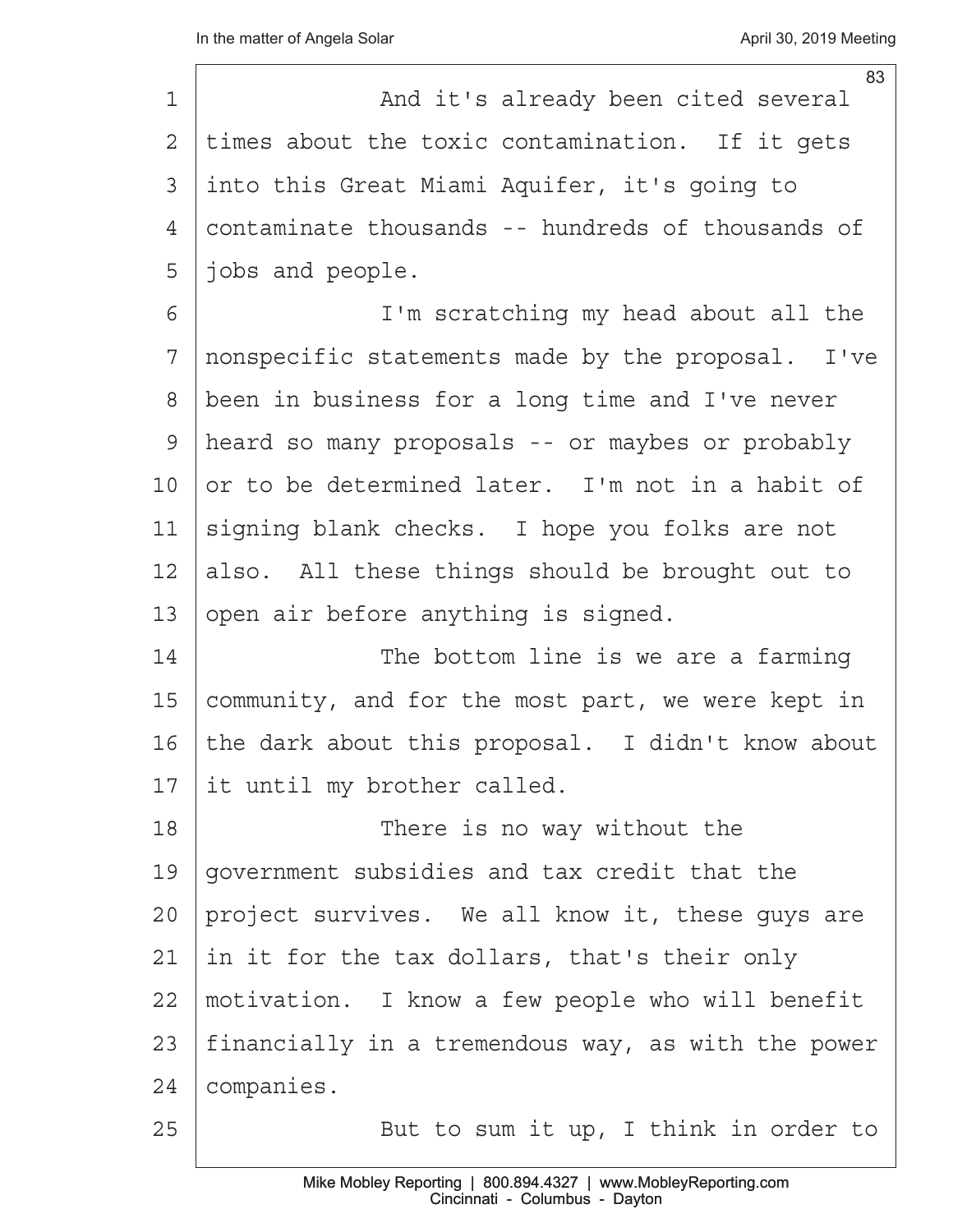$\Gamma$ 

|                | 84                                                 |
|----------------|----------------------------------------------------|
| 1              | make -- we're going green to make Uncle Sam go in  |
| $\overline{2}$ | the red. That's all I have.                        |
| 3              | MS. SCHABO: We currently have about                |
| 4              | eight people who have signed up, nine, so I don't  |
| 5              | forget Ms. Hamilton, and we've got about           |
| 6              | forty-five minutes before the fine folks at the    |
| 7              | fire department have a shift change and things     |
| 8              | could get a little hectic. I'm hoping that         |
| 9              | everyone will have an opportunity to say what they |
| 10             | would like the Power Siting Board to hear so I'll  |
| 11             | just ask that everyone be cognizant of the time.   |
| 12             | Yes, sir. Go ahead and stand up so I               |
| 13             | can see, maybe I'll hear you a little bit better.  |
| 14             | UNIDENTIFIED SPEAKER: People came to               |
| 15             | share their opinions and concerns and comments.    |
| 16             | Everybody here are presenters on both sides and    |
| 17             | all of the people have been respectful and people  |
| 18             | would like to share their opinions.                |
| 19             | MS. SCHABO: Absolutely, and I would                |
| 20             | like for everyone to have that opportunity. I      |
| 21             | $am - -$                                           |
| 22             | UNIDENTIFIED SPEAKER: Everyone is                  |
| 23             | being honest and this is frankly relevant.         |
| 24             | MS. SCHABO: I agree. Gary                          |
| 25             | Stahlheber.                                        |
|                |                                                    |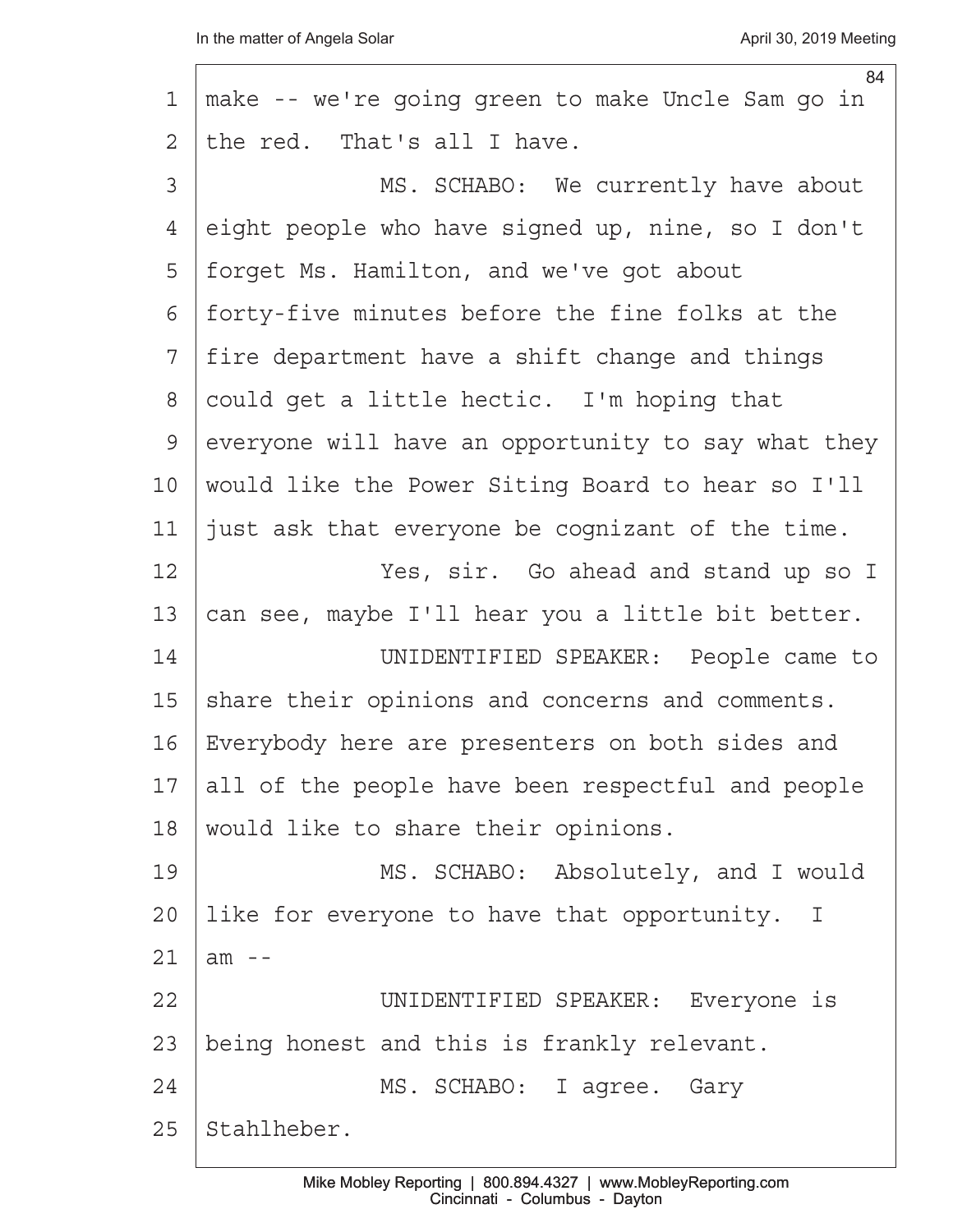| 1              | 85<br>MR. STAHLHEBER: That's me.                   |
|----------------|----------------------------------------------------|
| $\overline{2}$ | MS. SCHABO: Was I close?                           |
| 3              | MR. STAHLHEBER: Close.                             |
| 4              | GARY STAHLHEBER                                    |
| 5              | of lawful age, Witness herein, having been first   |
| 6              | duly cautioned and sworn, as hereinafter           |
| 7              | certified, said as follows:                        |
| 8              | MR. STAHLHEBER: Gary Stahlheber,                   |
| 9              | landowner involved in the project, Israel          |
| 10             | Township, and it's 7208 Eaton-Oxford Road.         |
| 11             | When I received the first letter from              |
| 12             | Open Road twenty-eight months ago, I gave it about |
| 13             | a one percent chance of happening. My next         |
| 14             | thought was it would be too good to be true for me |
| 15             | and for the County. You know what they say, if it  |
| 16             | looks too good -- if it looks too good to be true, |
| 17             | it's probably not true.                            |
| 18             | So for twenty-eight months I have                  |
| 19             | tried to find the bad side of this. I can't find   |
| 20             | it. I've talked to people who have had solar for   |
| 21             | six to eight years and everything is good and they |
| 22             | would like to have more.                           |
| 23             | Solar is big in China and Japan and                |
| 24             | Germany, also the states of California, North      |
| 25             | Carolina, and Arizona. I will never forget my dad  |
|                |                                                    |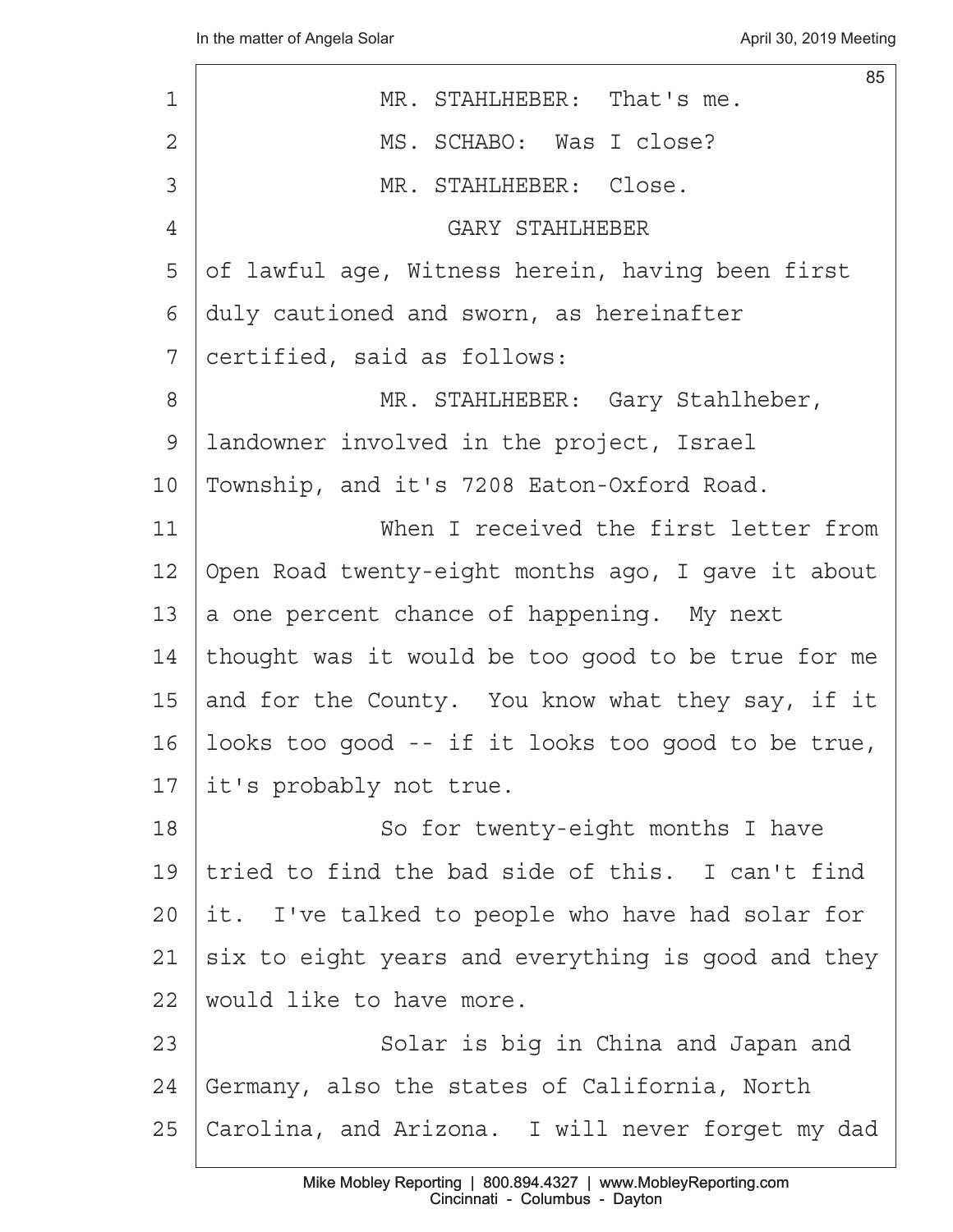|    | 86                                                 |
|----|----------------------------------------------------|
| 1  | telling me when a new thing comes along, you never |
| 2  | want to be first, but you don't want to be last.   |
| 3  | We sure aren't the first. If there was something   |
| 4  | bad about this, wouldn't we know it by now?        |
| 5  | Supposedly reliable sources say fifty              |
| 6  | percent of electric could come from wind and solar |
| 7  | by the year 2050. Let's take the solar before the  |
| 8  | ugly windmill people show up. And that's supposed  |
| 9  | to be ugly windmills, not ugly people.             |
| 10 | MR. RANDAZZO: Either one.                          |
| 11 | MR. STAHLHEBER: The land -- we all                 |
| 12 | care about the land. We're not selling the land,   |
| 13 | and I would never be doing this if I did not think |
| 14 | it would be farmed again.                          |
| 15 | I hope for good soil conditions when               |
| 16 | it's installed and again when it's cleaned up, but |
| 17 | even if it is wet, will it be much different than  |
| 18 | our last harvest?                                  |
| 19 | I have always been intrigued by our                |
| 20 | neighbors. So many families from counties to the   |
| 21 | south of us, they all sold family farms to         |
| 22 | developers to plaster houses all over them.        |
| 23 | Farmland gone forever, but I've never heard a bad  |
| 24 | word about them doing that. Why is this so         |
| 25 | different? Their land gone forever. This land, I   |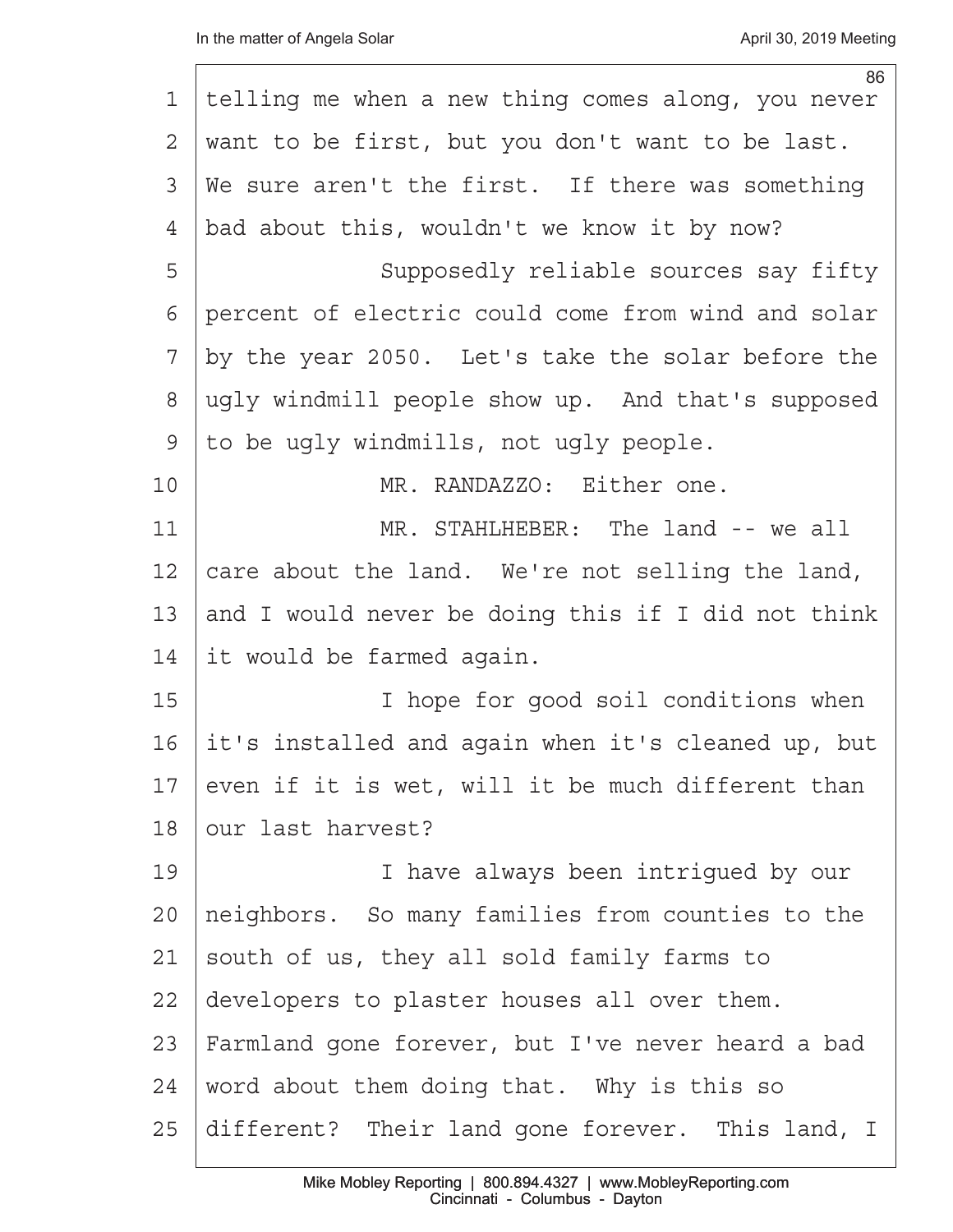$\Gamma$ 

| 1              | 87<br>think, will be farmed again.                 |
|----------------|----------------------------------------------------|
| $\overline{2}$ | There is, in my opinion, so much                   |
| 3              | misinformation here. I have been told solar        |
| 4              | panels are hazardous, and we heard that tonight,   |
| 5              | have to be shipped to third world countries to get |
| 6              | rid of. I called our landfill. They told me that   |
| 7              | they get shipped to Indianapolis, they get         |
| 8              | recycled, and they're eighty to ninety percent     |
| $\mathcal{G}$  | reused.                                            |
| 10             | I was told by one person the land                  |
| 11             | would be worthless and not grow anything after the |
| 12             | solar people were done. I don't believe that. I    |
| 13             | was told solar people would pour chemicals on the  |
| 14             | land. I don't believe that.                        |
| 15             | I'm going to stick my neck out a                   |
| 16             | little bit here, but in my opinion, there will be  |
| 17             | less chemicals, less erosion, and even less runoff |
| 18             | than any other ag land in the county. I even       |
| 19             | think neighboring farms will have less runoff with |
| 20             | panels and grass than they have now.               |
| 21             | There is talk about the neighboring                |
| 22             | properties losing value. I can tell you if I was   |
| 23             | looking for land in the neighborhood, it would     |
| 24             | make -- it would make no difference if it was next |
| 25             | to a solar panel farm. I can even think of a few   |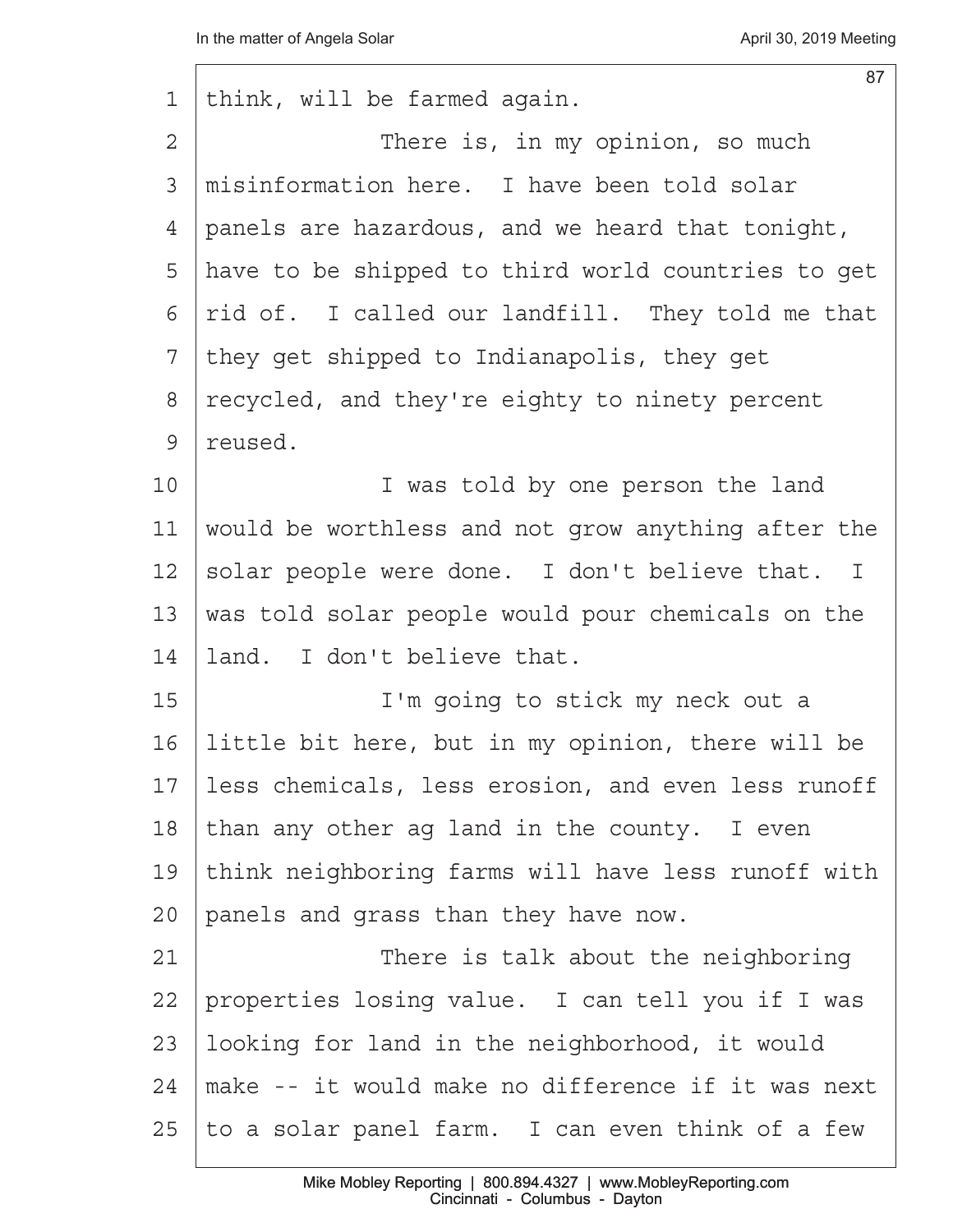| 1             | 88<br>advantages.                                 |
|---------------|---------------------------------------------------|
| 2             | From what I see and read, I like                  |
| 3             | solar. In closing, I truly believe this land will |
| 4             | be farmed again. It is not gone forever as many   |
| 5             | have suggested.                                   |
| 6             | Thank you.                                        |
| 7             | MS. SCHABO: Thank you. Shara                      |
| 8             | Ridenour. Mr. Conway is checking outside. No?     |
| $\mathcal{G}$ | Okay. I'll call the name again.                   |
| 10            | Rob Cross.                                        |
| 11            | ROB CROSS                                         |
| 12            | of lawful age, Witness herein, having been first  |
| 13            | duly cautioned and sworn, as hereinafter          |
| 14            | certified, said as follows:                       |
| 15            | MR. CROSS: I've heard a lot of                    |
| 16            | compelling arguments on both sides, both inside   |
| 17            | and -- inside here and then obviously outside. So |
| 18            | one note I think before I get started with my     |
| 19            | point is the State and the County can or should   |
| 20            | have done a better job at getting the facts and   |
| 21            | mitigation plans for like environmental concerns  |
| 22            | and things like that that have come up from these |
| 23            | solar panels and obviously a much better form of  |
| 24            | communication for that.                           |
| 25            | The reason I wanted to get up and                 |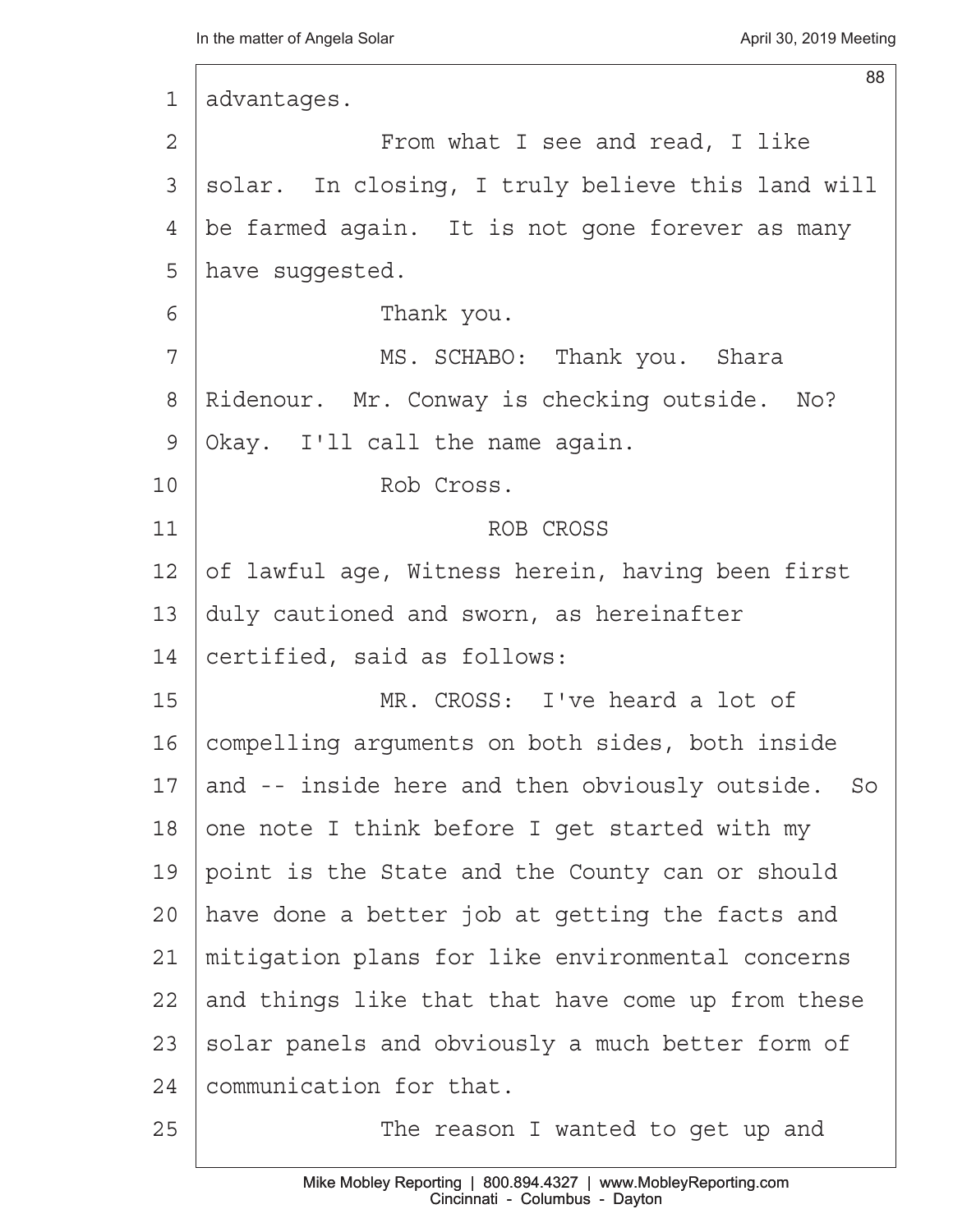| 1             | 89<br>speak was my dealings with power and utility |
|---------------|----------------------------------------------------|
| 2             | companies at my job. I am -- we had load shedding  |
| 3             | abilities where the grid would become overloaded   |
| 4             | all the time. Everybody thinks there's batteries   |
| 5             | and things like that. Well, there's power          |
| 6             | generation facilities trying to keep up with the   |
| 7             | demand, and that's, you know -- so every day you   |
| 8             | have coal-fired plants ramped up and down, nuclear |
| $\mathcal{G}$ | facilities, you have that happening.               |
| 10            | Well, another thing they have is                   |
| 11            | being able to take large energy consumers off the  |
| 12            | grid to keep those brownouts and blackouts from    |
| 13            | happening. And my point is with this, solar is a   |
| 14            | perfect solution for this. Its peak demand is      |
| 15            | during the day when your peak usage is. The        |
| 16            | highest it produces is during the peak part of the |
| 17            | day when those power outages and brownouts happen. |
| 18            | For the farmers, you hear -- you                   |
| 19            | know, this opens them up for another, I guess,     |
| 20            | commodity for production, you know, for produce    |
| 21            | that, you know, now they plant the seed and hope   |
| 22            | for good weather, you know, and they have          |
| 23            | fertilizer, diesel fuels, all these inputs and     |
| 24            | still have to depend on Mother Nature. This is a   |
| 25            | truly stable form of energy production, and it     |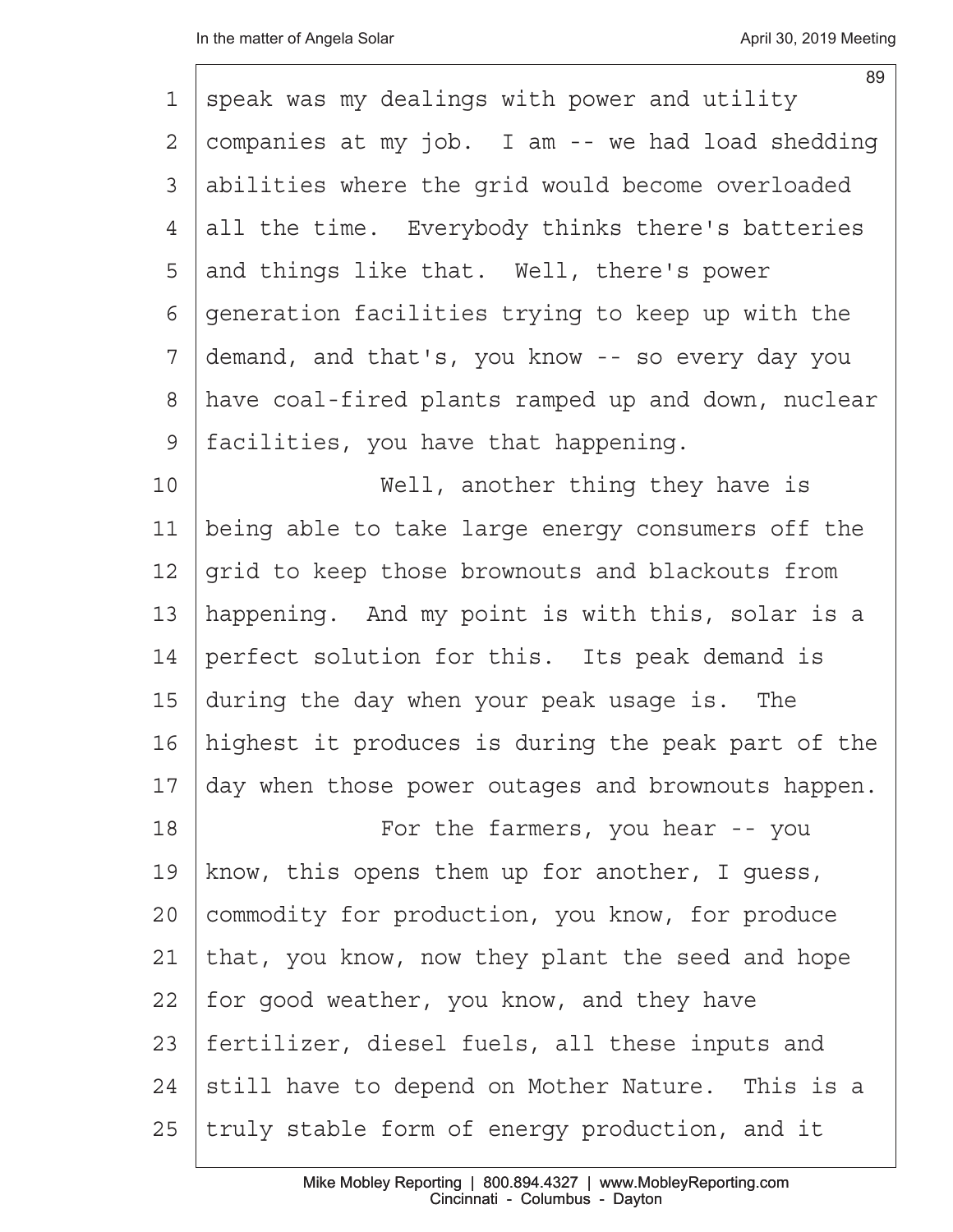90 1 opens them up for another commodity that they can 2 | participate in.  $\overline{3}$   $\overline{3}$   $\overline{1}$   $\overline{2}$   $\overline{1}$   $\overline{2}$   $\overline{1}$   $\overline{2}$   $\overline{1}$   $\overline{2}$   $\overline{1}$   $\overline{2}$   $\overline{1}$   $\overline{2}$   $\overline{1}$   $\overline{2}$   $\overline{1}$   $\overline{2}$   $\overline{1}$   $\overline{2}$   $\overline{1}$   $\overline{2}$   $\overline{1}$   $\overline{2}$   $\overline{$ 4 | MS. SCHABO: Thank you. 5 | UNIDENTIFIED SPEAKER: Where's he  $6$  | from? 7 | MR. CROSS: Where am I from? Somers 8 | Township. 9 | MS. SCHABO: Jason Baker. 10<sup>1</sup> · · · · · · · · · · · · · · · · · JASON BAKER 11  $\sigma$  lawful age, Witness herein, having been first  $12$  duly cautioned and sworn, as hereinafter 13 certified, said as follows: 14· · · · · · · ·MR. BAKER:· My name is Jason Baker.  $15$  I'm with the International Union of Operating 16 | Engineers, Local 18. I'm a business 17 | representative. Address is 3860 Towne Boulevard, 18 Franklin, Ohio. 19 | · · · · · · Good evening. My name is Jason 20  $\beta$  Baker, and I'm a business representative with the 21 Operating Engineers, Local 19. I'm here today to 22 | testify in support of the proposed Angelina solar 23 | farm project. 24 a contracter in the becoming a business 24 and the Prior to becoming a business 25 | representative with Local 18 I worked on a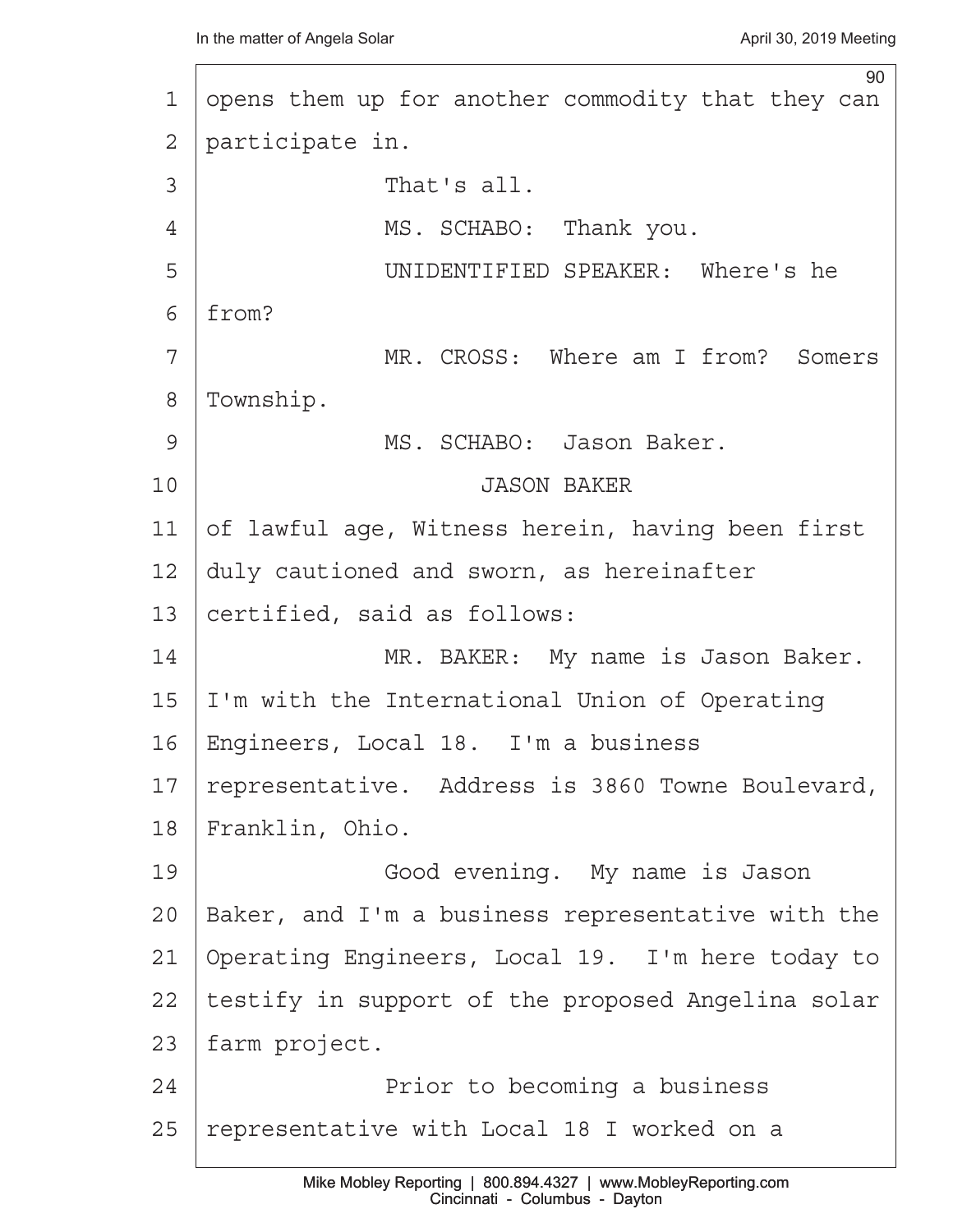|    | 91                                                 |
|----|----------------------------------------------------|
| 1  | numerous -- number of energy projects. The         |
| 2  | Angelina solar farm will put Local 18 Operating    |
| 3  | Engineers to work, and we are looking forward to   |
| 4  | working with Open Road Renewables on this project. |
| 5  | I urge the Board to join me in supporting the      |
| 6  | Angelina solar farm and approve this project.      |
| 7  | Thank you.                                         |
| 8  | MS. SCHABO: Paige Gabbard.                         |
| 9  | PAIGE GABBARD                                      |
| 10 | of lawful age, Witness herein, having been first   |
| 11 | duly cautioned and sworn, as hereinafter           |
| 12 | certified, said as follows:                        |
| 13 | MS. SCHABO: If you could start with                |
| 14 | your name and your address.                        |
| 15 | MS. GABBARD: Paige Gabbard, 4565                   |
| 16 | Northern Road, Somerville, Ohio, and I am in       |
| 17 | Gratis Township.                                   |
| 18 | MS. SCHABO: I'm sorry which?                       |
| 19 | MS. GABBARD: Gratis Township. I                    |
| 20 | would like to say, first of all, that I have       |
| 21 | extreme confidence in the individual property      |
| 22 | owners involved in the solar farming option. I     |
| 23 | have known several of them for over thirty-five    |
| 24 | years; but outside of that, the reason I trust     |
| 25 | their judgment is because they're going to         |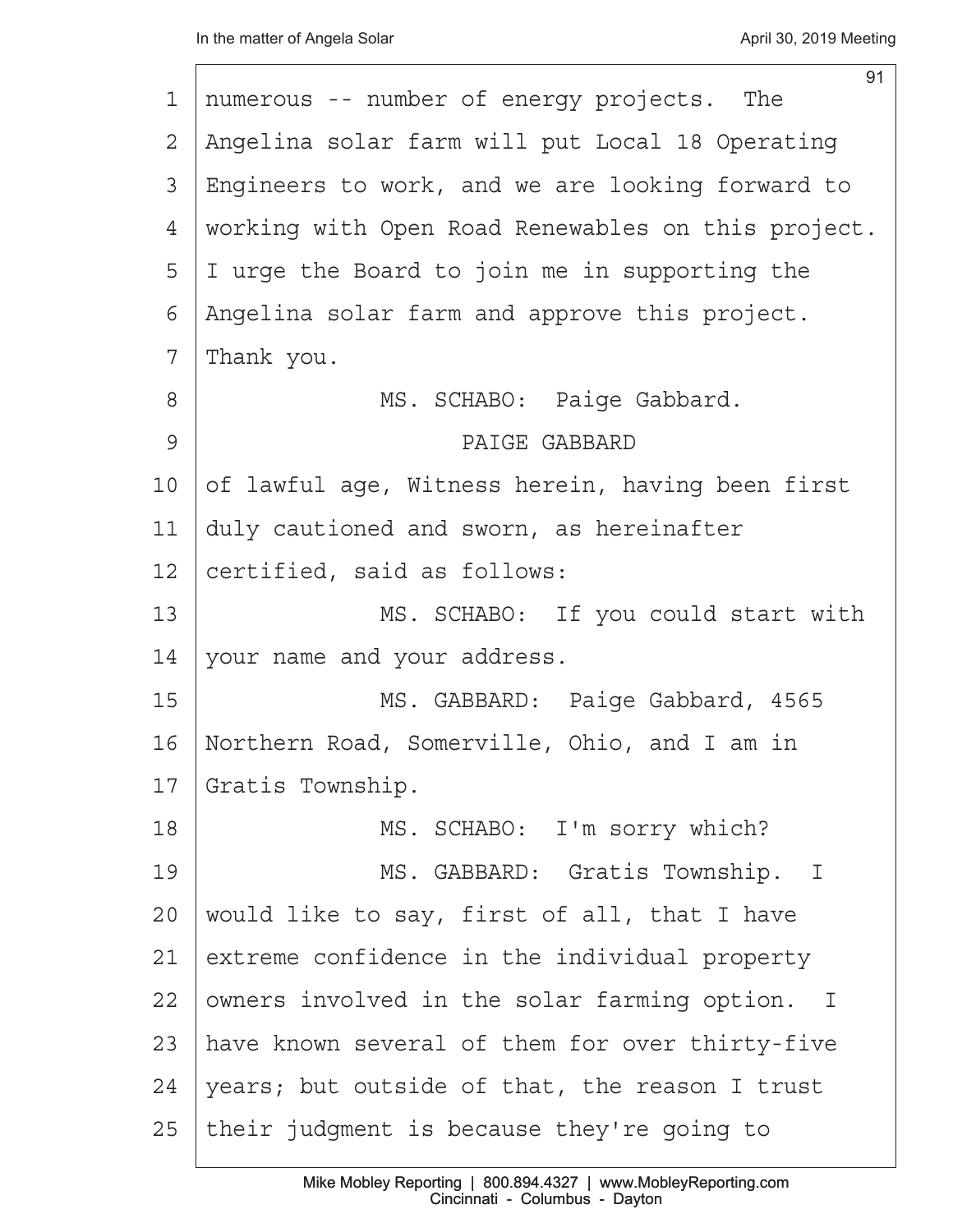|              | 92                                                 |
|--------------|----------------------------------------------------|
| 1            | continue to live, eat, work, play, and pray on the |
| $\mathbf{2}$ | same land in the same neighborhood as they always  |
| 3            | have. People will not defecate in their own        |
| 4            | habitat. If they thought that any of this was      |
| 5            | detrimental to themselves or the community, they   |
| 6            | would not be doing it.                             |
| 7            | They not only see it as a good option              |
| 8            | for themselves but a way to enhance the community  |
| 9            | also; unlike when property is sold, rezoned, and   |
| 10           | developed and the sellers move away and leave the  |
| 11           | fallout to their neighbors.                        |
| 12           | But the most concerning part of this               |
| 13           | for me is that when a property owner that is not   |
| 14           | doing anything illegal or immoral with that        |
| 15           | property to make an income for their families is   |
| 16           | confronted with angry mob mentality of rule.<br>We |
| 17           | all lose. This is not an HOA that you can deny a   |
| 18           | purple house when the rest are all beige. When we  |
| 19           | start to deny property owners of their right to    |
| $20 \,$      | use their property within legal limits, we all     |
| 21           | lose that right. You could be next.                |
| 22           | For instance, mob mentality could                  |
| 23           | argue that sunflower crops attract large amounts   |
| 24           | of birds and rodents that will overpopulate the    |
| 25           | area and bring disease to surrounding people and   |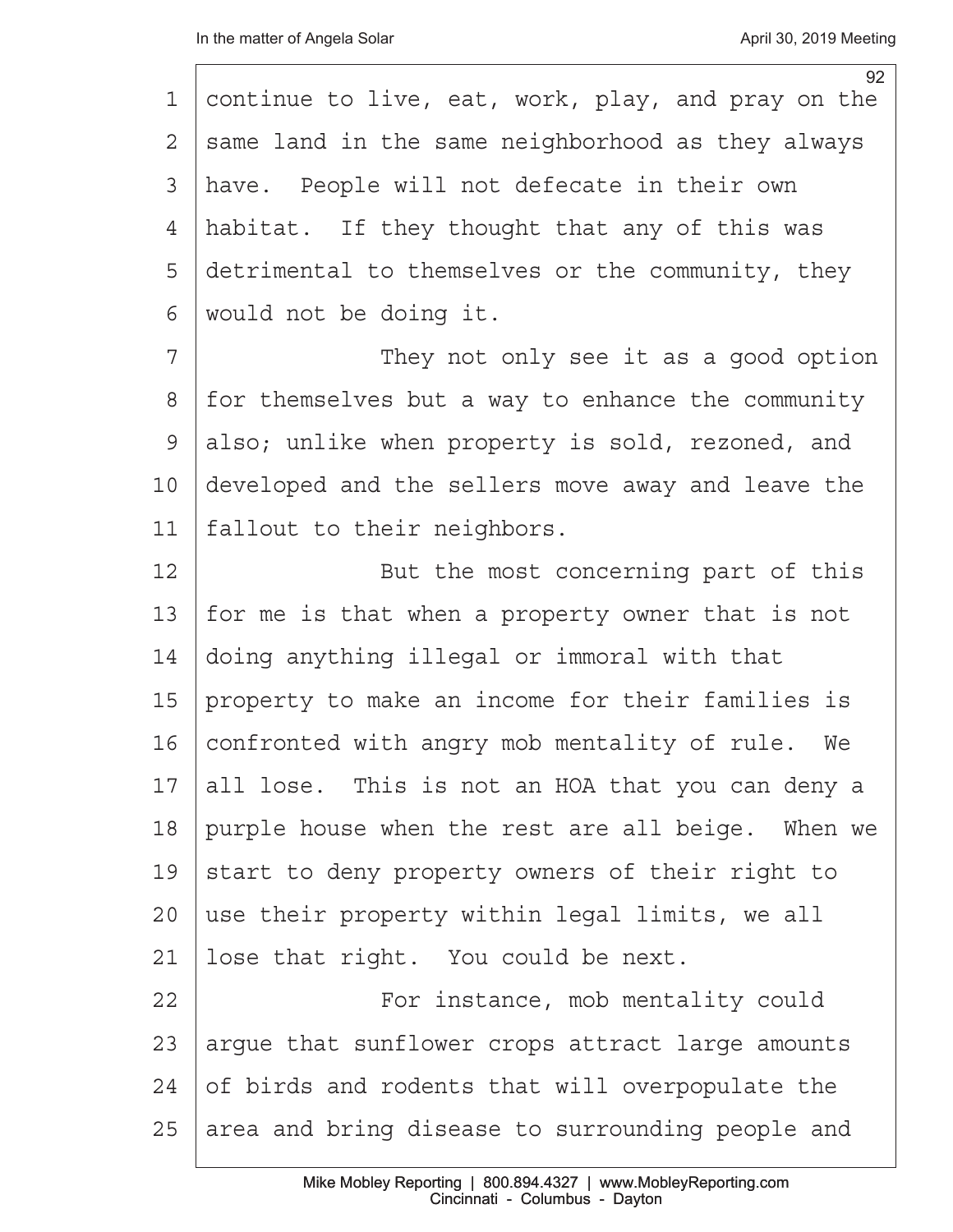|    | 93                                                 |
|----|----------------------------------------------------|
| 1  | animals. They will also destroy berries, gardens,  |
| 2  | and fruit trees in the surrounding properties.     |
| 3  | Another example would be your                      |
| 4  | neighbor wants to start an organic farm on some of |
| 5  | their land, but requlations say that chemicals     |
| 6  | cannot be applied within five to ten acres of the  |
| 7  | crop so they request a variance that you will not  |
| 8  | be able to apply chemicals to your crop within     |
| 9  | five to ten acres of the bordering property.       |
| 10 | Remember, if we set the precedent for              |
| 11 | angry mob legalism instead of laws, it can and     |
| 12 | will be used against you in the future. If you     |
| 13 | don't like or agree with the laws, put your        |
| 14 | efforts into working to change them. Do not use    |
| 15 | mob bullying, legal twisting, and social media     |
| 16 | manipulations to get your way. We will no longer   |
| 17 | live in a democracy and enjoy the freedoms that    |
| 18 | built this country.                                |
| 19 | MS. SCHABO: Thank you, Ms. Gabbard.                |
| 20 | Mark Partin.                                       |
| 21 | MARK PARTIN                                        |
| 22 | of lawful age, Witness herein, having been first   |
| 23 | duly cautioned and sworn, as hereinafter           |
| 24 | certified, said as follows:                        |
| 25 | MR. PARTIN: My name is Mark Partin.                |
|    |                                                    |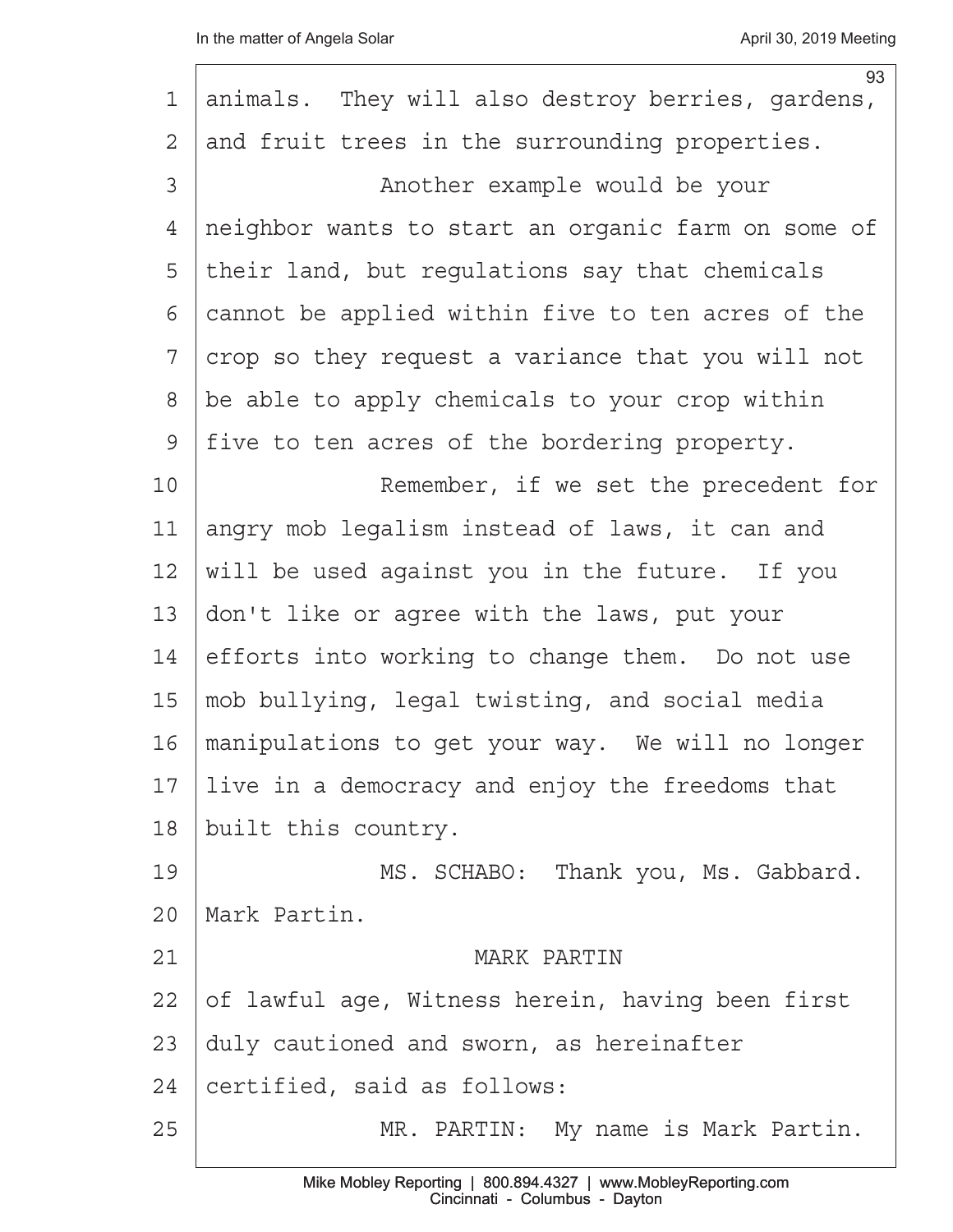| 1  | 94<br>My address is 1515 Hess road, Sardinia, Ohio, |
|----|-----------------------------------------------------|
| 2  | southern Highland County.                           |
| 3  | I'm here for three reasons this                     |
| 4  | evening. One, I've been asked by a friend, newly    |
| 5  | friend here, to speak as well as kind of back her   |
| 6  | community and put in a last word for mine. My       |
| 7  | community is involved in a thirty-four hundred      |
| 8  | acre project, and I sit at the northern peak. I     |
| 9  | can see about fifty to sixty percent if this goes   |
| 10 | through.                                            |
| 11 | Yeah, my life -- my life investment                 |
| 12 | currently is there for my kids, my grandkids, and   |
| 13 | as a gentleman spoke earlier that knows his stuff,  |
| 14 | we all know where the value of these adjacent       |
| 15 | properties are going.                               |
| 16 | I've been asked to speak, but                       |
| 17 | listening to this group behind me I don't know      |
| 18 | what I can add. They've done their homework.        |
| 19 | They're continuing to do their homework. They're    |
| 20 | spot on. So, in essence, I'm going to give you a    |
| 21 | little, hopefully, information on what I've been    |
| 22 | through, what my community has been through.        |
| 23 | Ladies and gentlemen I was asked by a               |
| 24 | friend to speak tonight due to that I have been     |
| 25 | through and still going through what this           |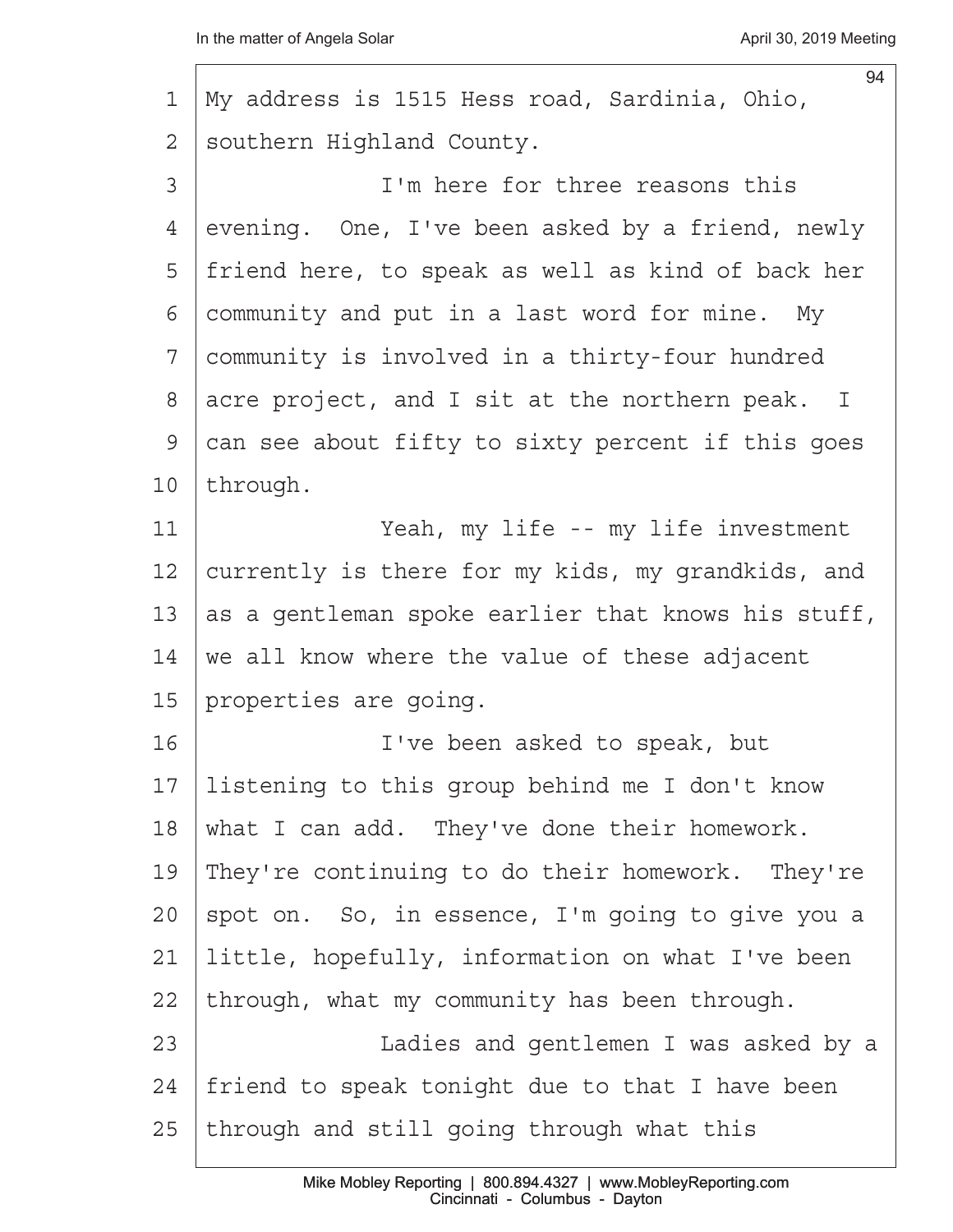|                | 95                                                |
|----------------|---------------------------------------------------|
| 1              | community is going through at this very moment.   |
| $\overline{2}$ | I'm going to highlight my experiences for you     |
| 3              | throughout a solar project and let you make your  |
| 4              | own judgment. However, I caution you to listen    |
| 5              | very carefully as I feel a major problem we face  |
| 6              | in this country is that the public has lost their |
| 7              | voice, their ability to influence or change       |
| $8\,$          | anything. We are being led by big money and       |
| $\mathcal{G}$  | people in high positions under what's right --    |
| 10             | under what's not right or wrong but by what's     |
| 11             | legal. We have Washington, D.C. in our back door. |
| 12             | I cannot physically cover all the                 |
| 13             | material as time will not allow. However,         |
| 14             | remember these few words or phrases, drain swamp, |
| 15             | collusion, and fake news.                         |
| 16             | September 17th, 2018 was the first                |
| 17             | public announcement in Highland County. After the |
| 18             | announcement the public began educating           |
| 19             | themselves. We learned landowners knew about the  |
| 20             | project since 2015. Landowners bought up other    |
| 21             | properties knowing they will flip it for          |
| 22             | substantial profit following approval of the      |
| 23             | project. Landowners went around offering six      |
| 24             | thousand knowing they will flip it for eleven     |
| 25             | thousand or twelve thousand upon approval of the  |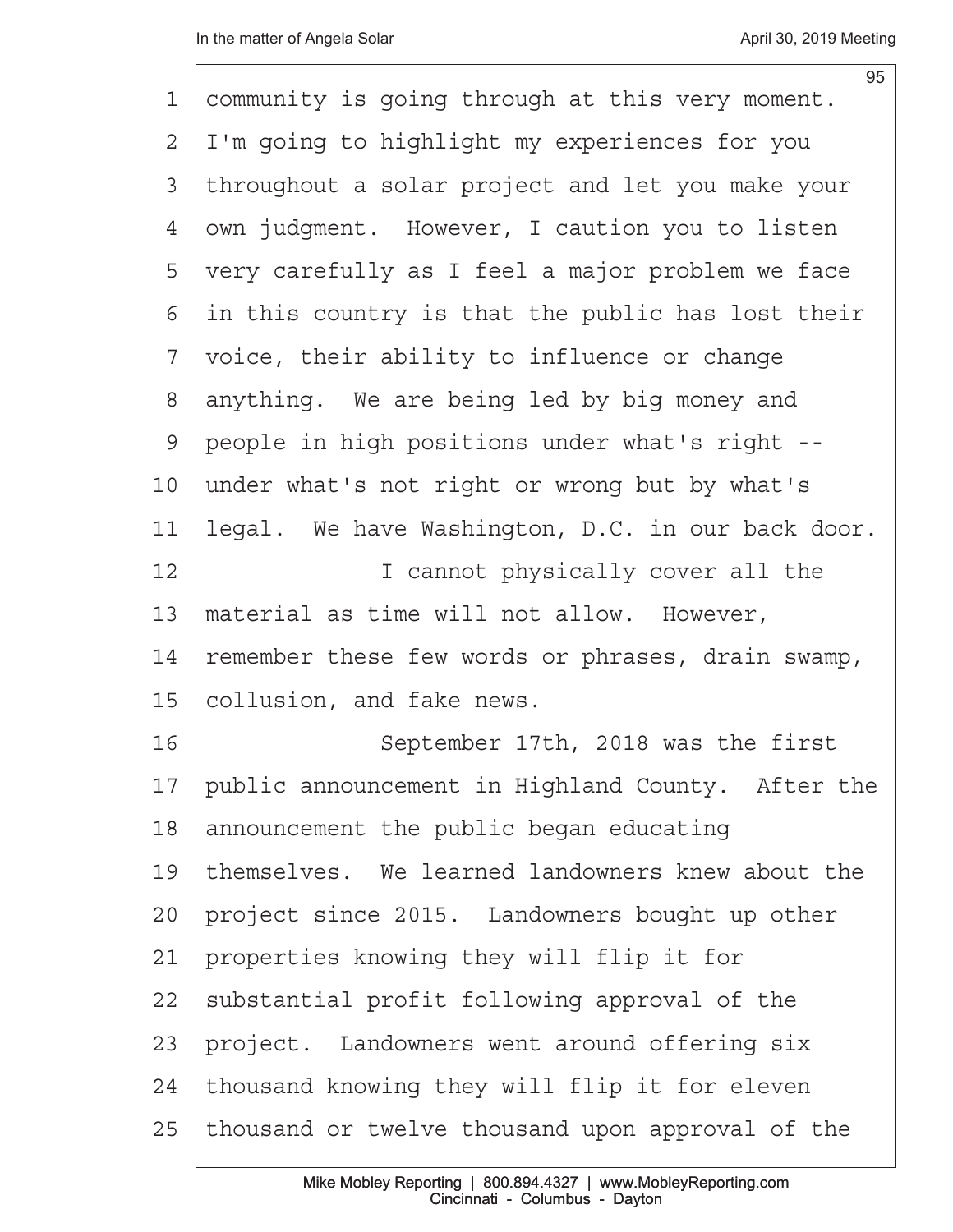|         | 96                                                 |
|---------|----------------------------------------------------|
| 1       | project; not offering to tell the public or        |
| 2       | landowner they are about to be taken.              |
| 3       | Landowners of Randolph property after              |
| 4       | three visits of harassing the public to sell their |
| 5       | land to them on numerous occasions, landowners     |
| 6       | telling the public that their land won't be worth  |
| 7       | anything if they don't sell to the solar project.  |
| $8\,$   | Reading of the paperwork filed by the              |
| 9       | solar company providing statistics on the PUCO     |
| $10 \,$ | website was a lot of work. It was misleading,      |
| 11      | inaccurate, incomplete, and false. We'd like to    |
| 12      | know who's following up with these reports.        |
| 13      | Nobody is yet to answer.                           |
| 14      | I filed to be able to sit in on a                  |
| 15      | judiciary hearing in Columbus but was ruled        |
| 16      | against because I was late and didn't have good    |
| 17      | enough reasoning, and the solar company was the    |
| 18      | only ones that contested my presence and it was    |
| 19      | honored.                                           |
| 20      | I will read my explanation. I                      |
| 21      | realize this filing is late and/or past the        |
| 22      | required admission date; however, coming from a    |
| 23      | farming community, as residents, we were ambushed  |
| 24      | by certified mail, people and/or companies from    |
| 25      | states away we knew nothing about, therefore, it   |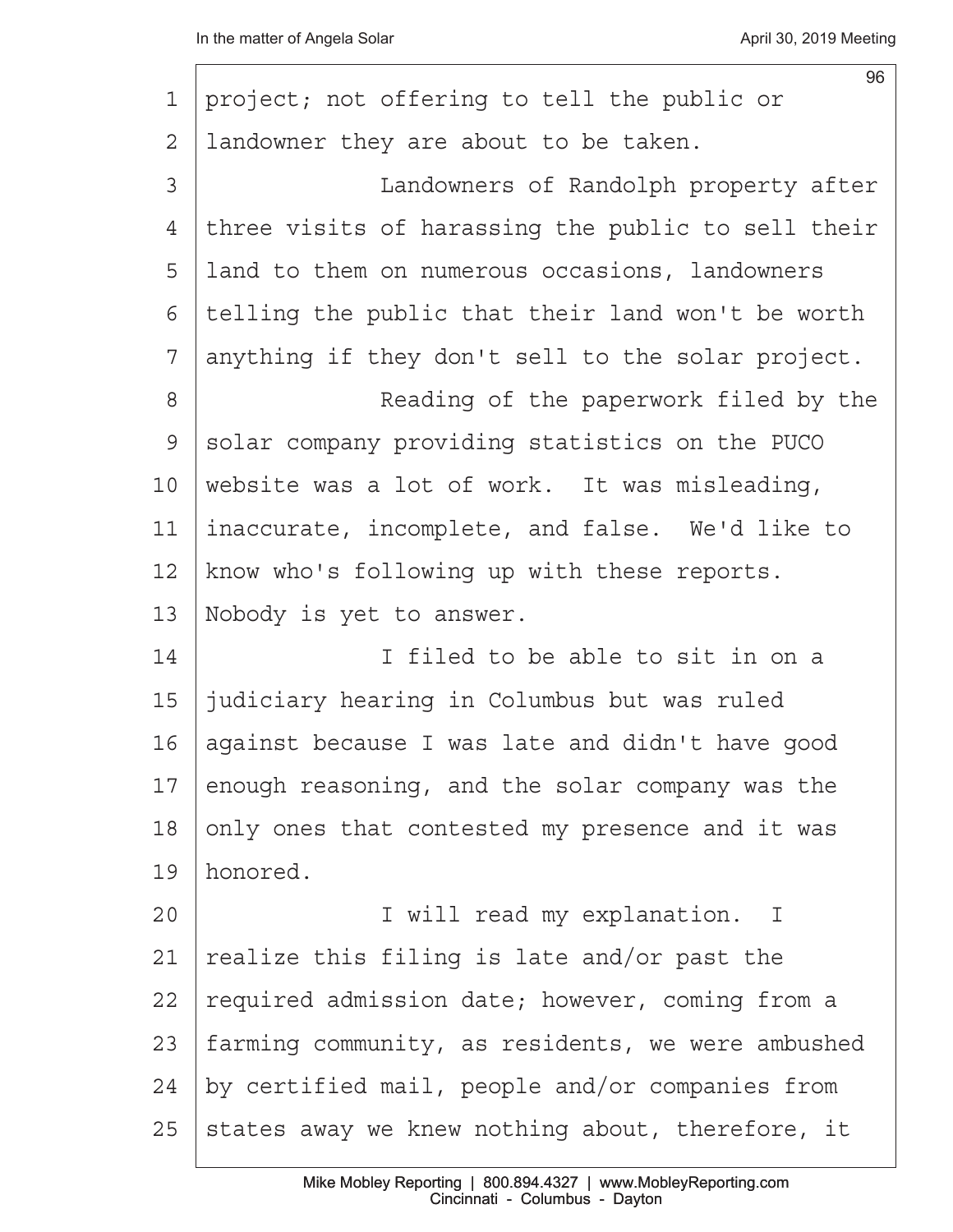| 1               | 97<br>took time, understanding, education, community |
|-----------------|------------------------------------------------------|
| $\overline{2}$  | involvement to grasp what was going on and the       |
| 3               | possibility of our environment changing              |
| 4               | dramatically. Keep in mind we have our daily         |
| 5               | lives that include jobs, children, and family, and   |
| 6               | finding time outside of our normal lives to          |
| 7               | investigate, educate, understand, and feel           |
| 8               | confident enough to talk in a manner that's          |
| 9               | accepted about the project or issue we've been       |
| 10 <sub>o</sub> | dealt was a challenge. We don't have the time        |
| 11              | those folks who are devoted or employed with the     |
| 12              | project, or as I understand, are in our community    |
| 13              | daily. I'd ask that you consider my petition in      |
| 14              | good faith and looking forward to a positive         |
| 15              | response. Apparently that was not a good enough      |
| 16              | response.                                            |
|                 |                                                      |

17 | Upon receiving my denial to appear in 18 | Columbus, I received my notice from the solar 19 | company ten days prior to receiving it from PUCO.  $20$  Who's running the show here? My denial letter  $21$  from the solar company was accompanied by all the 22 | newspaper articles they filed for proof of public 23 | notice. How many of you wake up every morning and  $24$  read the paper looking for a solar panel project 25 being built or go to the library or how about all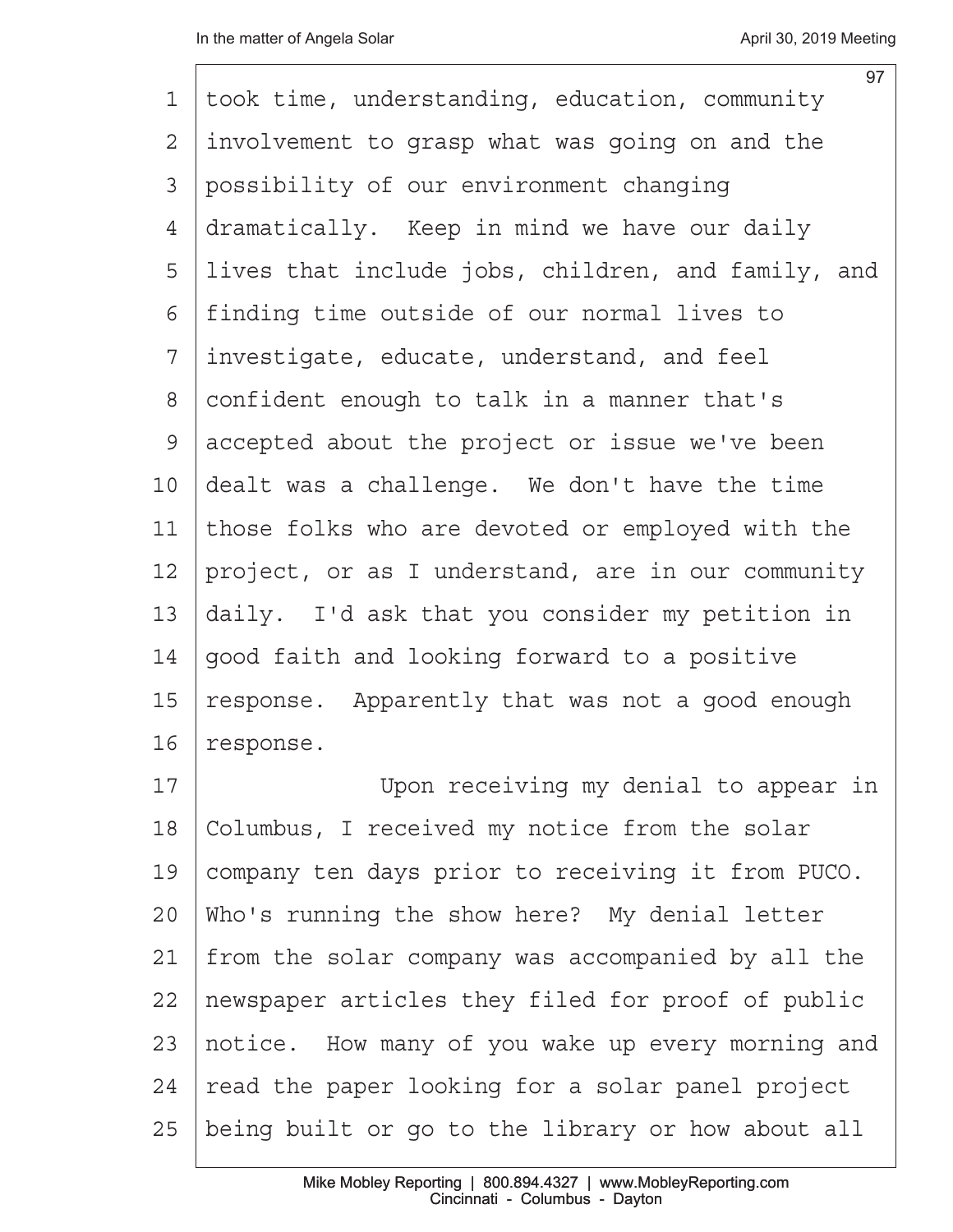| 1  | 98<br>those that are not familiar with the Internet, nor |
|----|----------------------------------------------------------|
| 2  | knows how to use it. If this is so great, then           |
|    |                                                          |
| 3  | why not send notifications like Walmart, Lowe's,         |
| 4  | Kohl's.                                                  |
| 5  | The solar company wants to meet with                     |
| 6  | me and make me feel good and go over issues that I       |
| 7  | might have. The vice president of project                |
| 8  | development of this solar company and her                |
| 9  | development associate met with me, and here's what       |
| 10 | came out of it.                                          |
| 11 | They told me they didn't buy houses.                     |
| 12 | They buy land. They paid one landowner an extra          |
| 13 | thousand dollars per acre to cover the cost of two       |
| 14 | houses. I was also told by the development               |
| 15 | associate that there's not a pile of money or            |
| 16 | government money supporting this project. The            |
| 17 | absolute best that still today I can't figure out        |
| 18 | how it's legal, the very people that were sent to        |
| 19 | talk to me about my concerns left my office that         |
| 20 | evening to visit with the landowners and told them       |
| 21 | everything about our conversation. How do I know?        |
| 22 | It comes out in the testimony given at the local         |
| 23 | hearing. Collusion.                                      |
| 24 | Upon arrival -- March 19th, 2019,                        |
| 25 | local hearing. Upon arrival, no one to check in          |
|    |                                                          |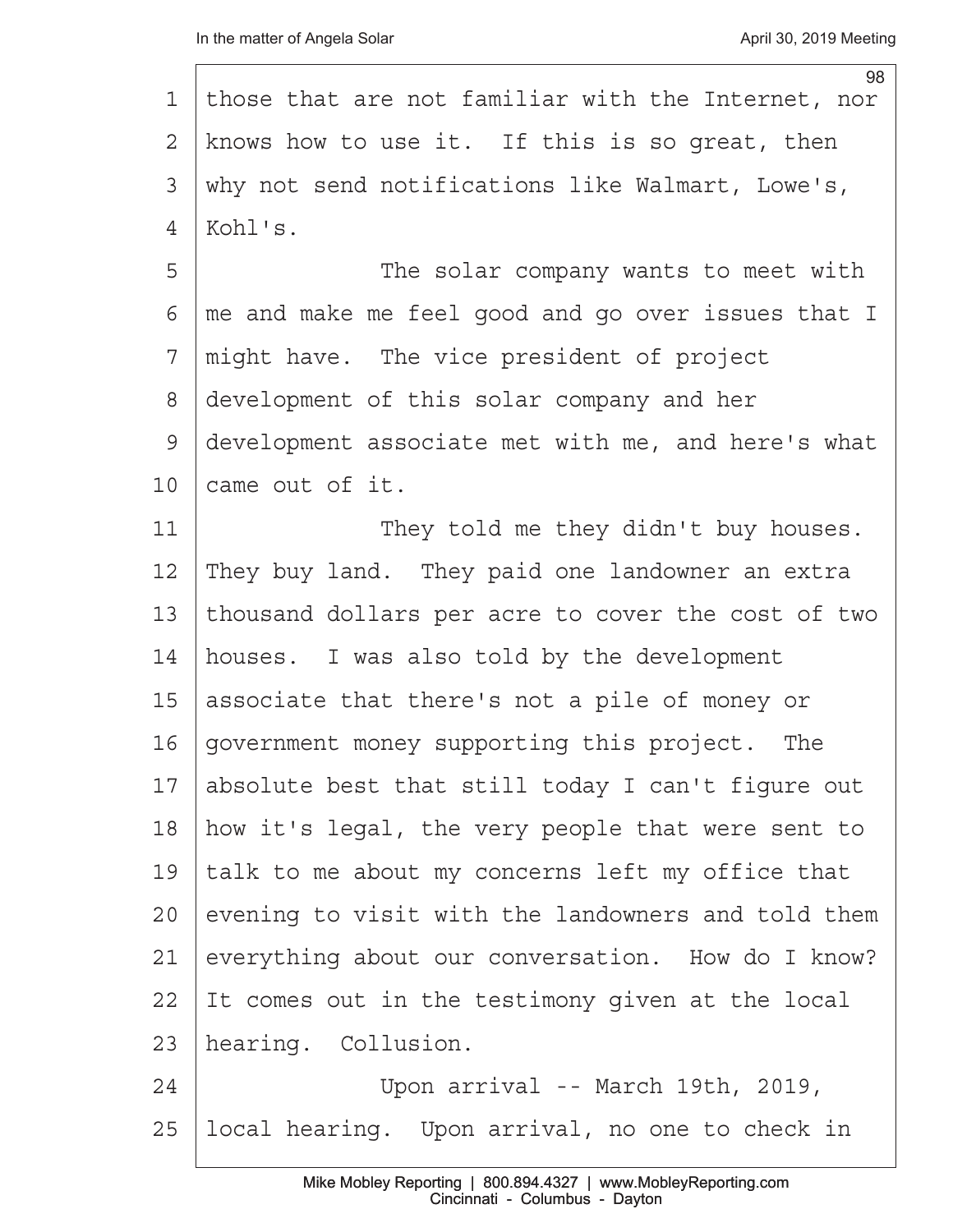|               | 99                                                 |
|---------------|----------------------------------------------------|
| 1             | those who wanted to speak. When announcement was   |
| 2             | made to sign in to speak, it was like a herd of    |
| 3             | cattle racing to the trough. Not that I            |
| 4             | understood why at the moment but later figured out |
| 5             | in the upcoming speakers. Those who were for the   |
| 6             | project and had an obvious monetary value in the   |
| 7             | approval of the project were lining up so that     |
| 8             | they could use all the time allotted for the       |
| $\mathcal{G}$ | meeting, pushing those who were against hoping     |
| 10            | they wouldn't get to speak. The second and third   |
| 11            | speakers, one of the major landowners, took up     |
| 12            | approximately forty minutes talking about nothing  |
| 13            | but the history of their ground dating back to the |
| 14            | 1800s. No mention of the solar panel project       |
| 15            | until the last twenty seconds of how good it would |
| 16            | be in the area.                                    |
| 17            | As far as the evening goes for the                 |

18 almost first hour and a half of the hearing, it 19 | was primarily relatives of primary landowners and 20 those who are working for the primary landowners. 21 | I spoke up at the end of the third speaker, 22 respecting their time rather than to be rude and 23 interrupt in the middle, to express the rules and  $24$  the quidelines that was passed out to those who 25 | were speaking and that was, if you wish to make a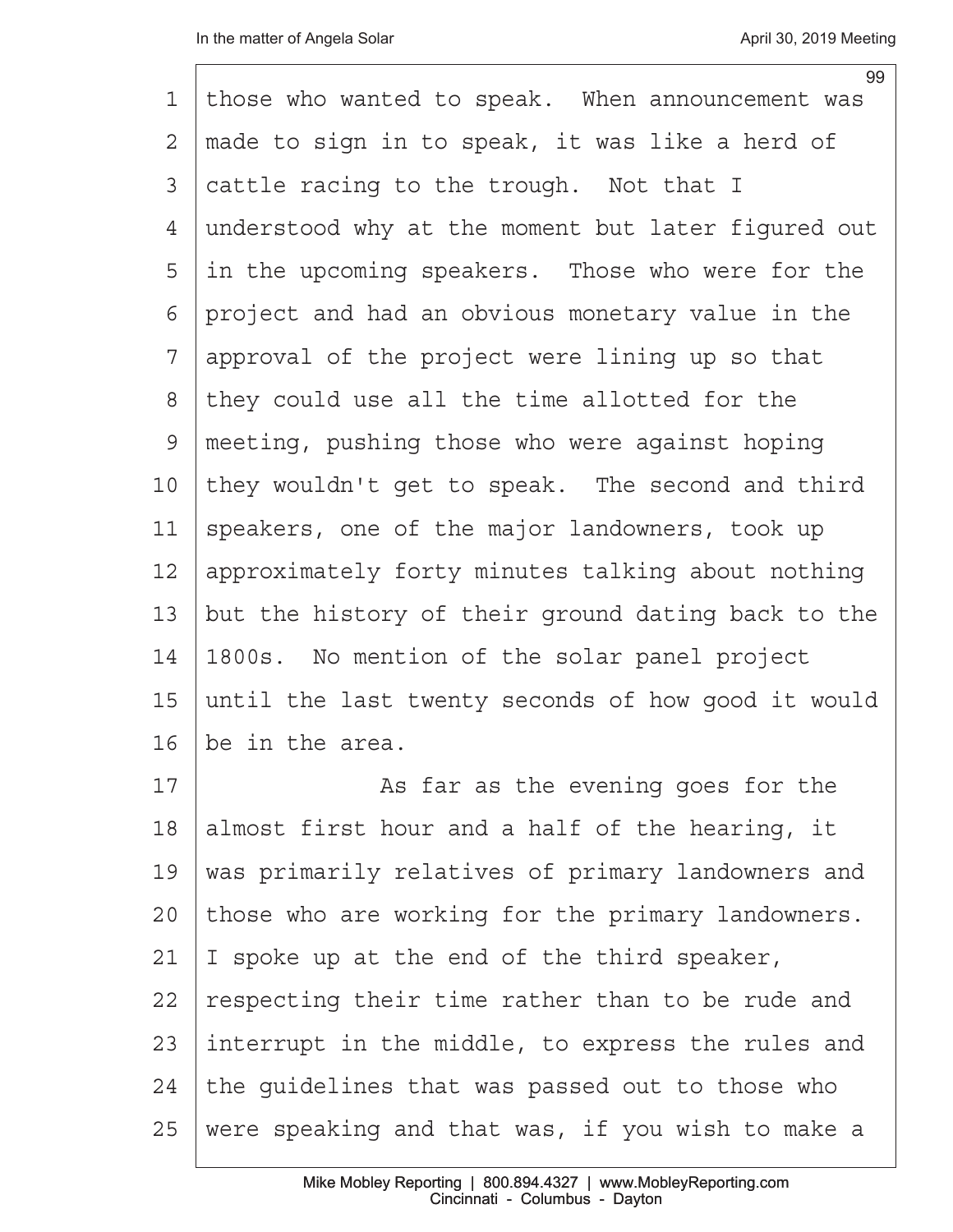100 1 statement, please focus on your testimony on the  $2$  issues in the case, not forty minutes of family 3 | history.

4 a sthe evening went on, no one was 5 asked to shorten their time or even bothered by  $6$  how much time they were taking other than myself;  $7$  even though I asked in the beginning of my speech 8 | to understand I was speaking for two hundred and  $9$  seventy-five people that had signed a petition. I 10 | took twenty-four minutes for two hundred and 11 seventy-five people, not forty minutes for two. I 12  $\vert$  just figured this was payback for mentioning the  $13$  rules.

14 To sum up, the local hearing numbers, 15 the only ones who spoke in favor of the project 16 | were primarily those who had a financial gain of  $17$  some sort in this project. However, those 18 primarily speaking against it are those who are 19 exposed to a financial loss, who have invested in 20 their properties and homes for the future of their  $21$  | kids and grandkids that will now be devalued.  $22$  | I've heard a lot of people saying that will not 23 | happen. Well, tell me how many people are looking 24 | for a home near a solar panel project. Apparently 25· not within three miles.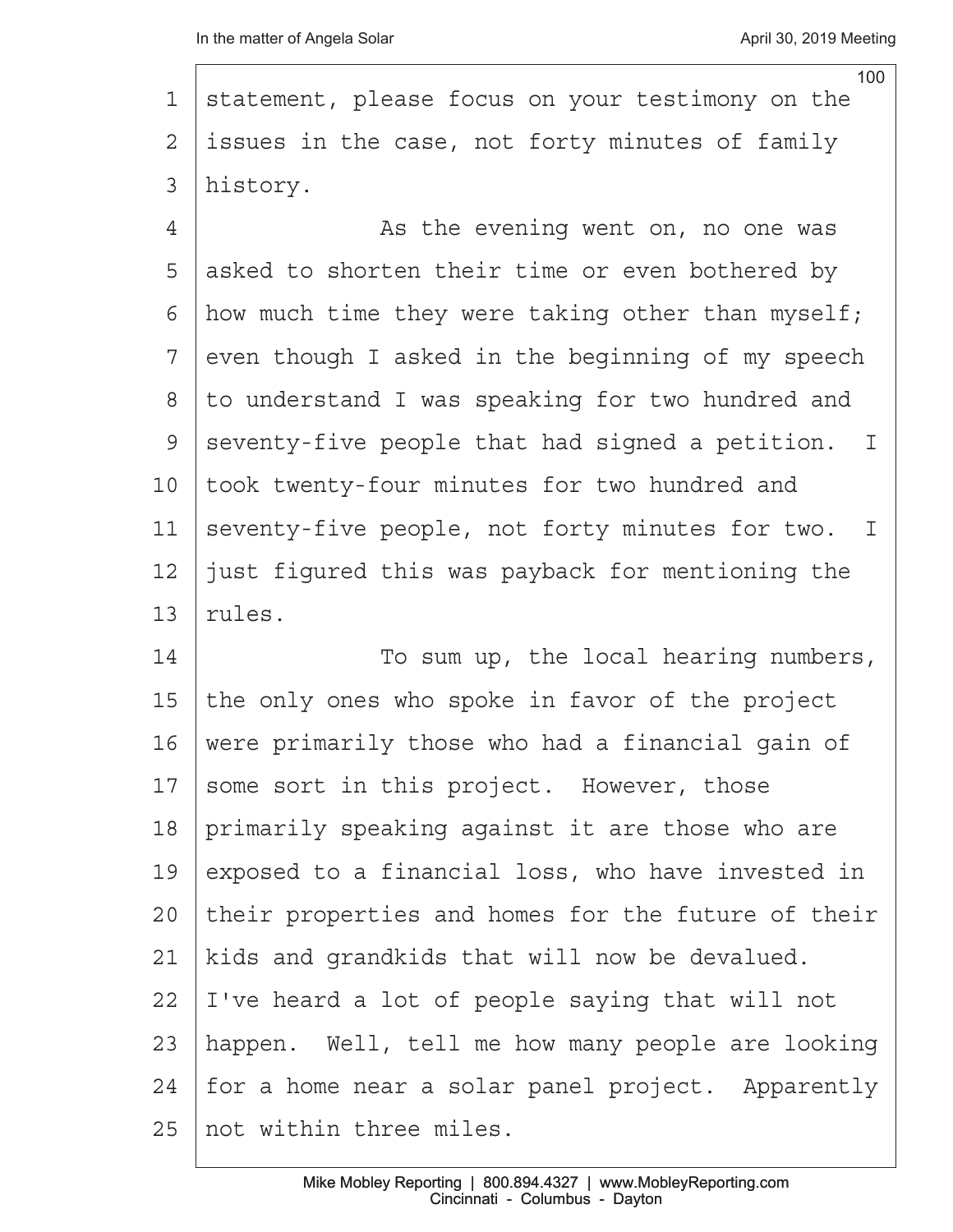| 1  | 101<br>The following day a local citizen of        |
|----|----------------------------------------------------|
| 2  | the area, retired professional wrote into PUCO and |
| 3  | explained the very unprofessional way in which     |
|    |                                                    |
| 4  | this meeting was conducted with so-called          |
| 5  | professionals, and the response given in just a    |
| 6  | few short sentences was sorry you had a bad        |
| 7  | experience.                                        |
| 8  | The local paper announces that there               |
| 9  | was thirty people who spoke. Twenty-two was for,   |
| 10 | while eight was against. If you do the math,       |
| 11 | calculate the family members and the employees and |
| 12 | the landowners, the local paper largely            |
| 13 | misrepresented the obvious results of the evening, |
| 14 | not to mention I represented two hundred and       |
| 15 | seventy-five people who was against the project.   |
| 16 | The local paper didn't print the same              |
| 17 | thing that was on the Internet either. No mention  |
| 18 | of two hundred and seventy-five people that were   |
| 19 | against in the physical write-up. They mentioned   |
| 20 | that I said there was improprieties in our         |
| 21 | petition. The definition of improprieties is       |
| 22 | failure to observe standards or show due honesty.  |
| 23 | That was wrong. We mentioned that there was        |
| 24 | duplicate signatures and wanted anyone who was     |
| 25 | listening to understand we were aware and did not  |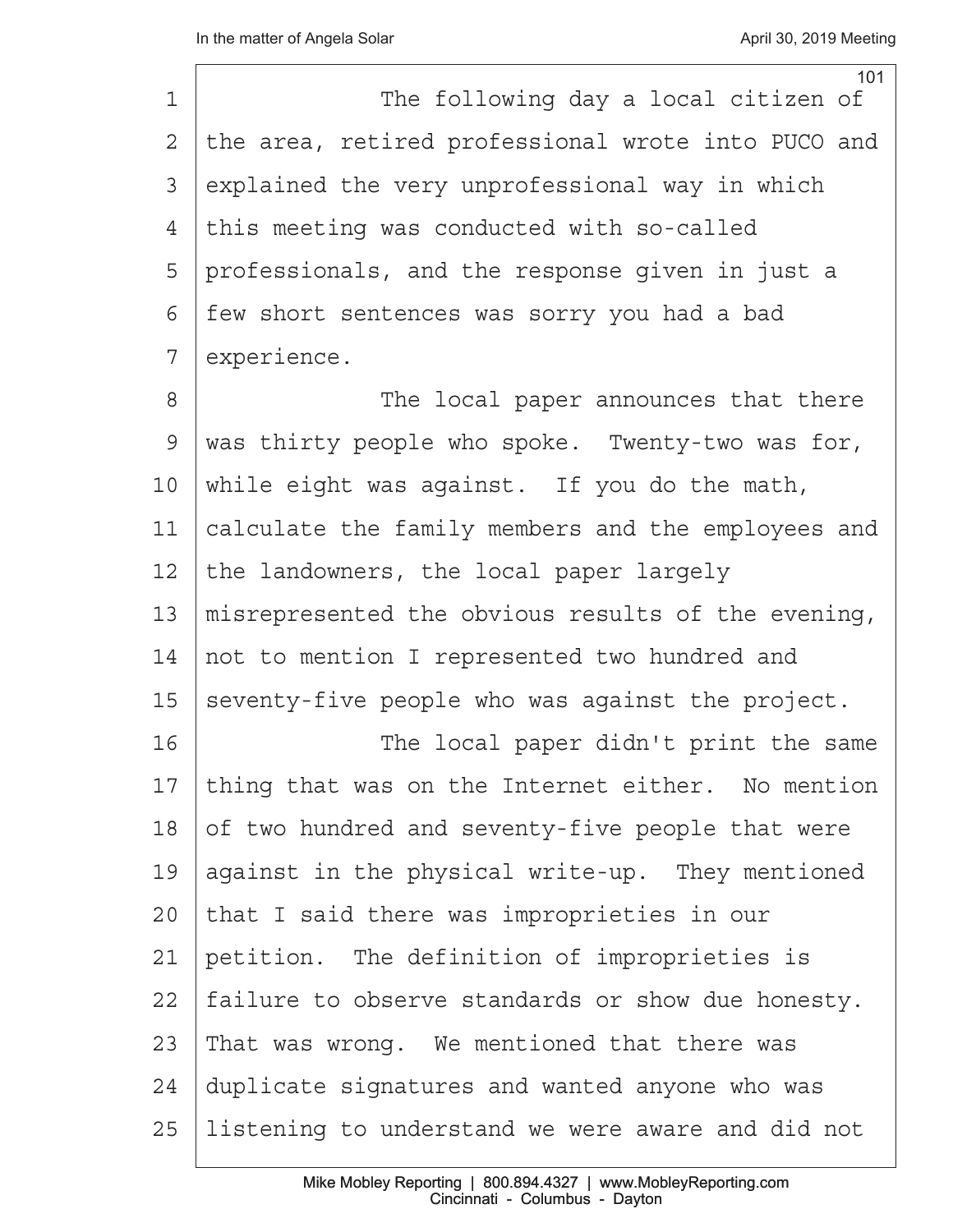|              | 102                                                |
|--------------|----------------------------------------------------|
| 1            | count them in the overall count so no one could    |
| $\mathbf{2}$ | accuse us of misleading any information, unlike    |
| 3            | the local paper has. As I've mentioned, fake       |
| 4            | news.                                              |
| 5            | Currently I want to share a brief                  |
| 6            | financial conversation with you before I conclude. |
| 7            | This project I've been speaking about is supposed  |
| $8\,$        | to bring so much money to the community. If        |
| 9            | approved, the property taxes stop, no money        |
| 10           | changes hands until the project is built and       |
| 11           | running, which could be two to three years.        |
| 12           | Currently all the money supposedly                 |
| 13           | going to the schools, well, that will cause the    |
| 14           | State to hold back their existing funds once they  |
| 15           | start getting funds from the solar project. So     |
| 16           | there's no gains here.                             |
| 17           | In conclusion, we are waiting on a                 |
| 18           | decision but still today there has been no public  |
| 19           | official or representative of any kind that has    |
| 20           | spoke or reached out to your community to even     |
| 21           | discuss the matter. We have tried contacting the   |
| 22           | governor; still waiting a response. We have asked  |
| 23           | for the County commissioners to reach out, along   |
| 24           | with local township trustees, our County auditor,  |
| 25           | some cases some folks have stopped communicating   |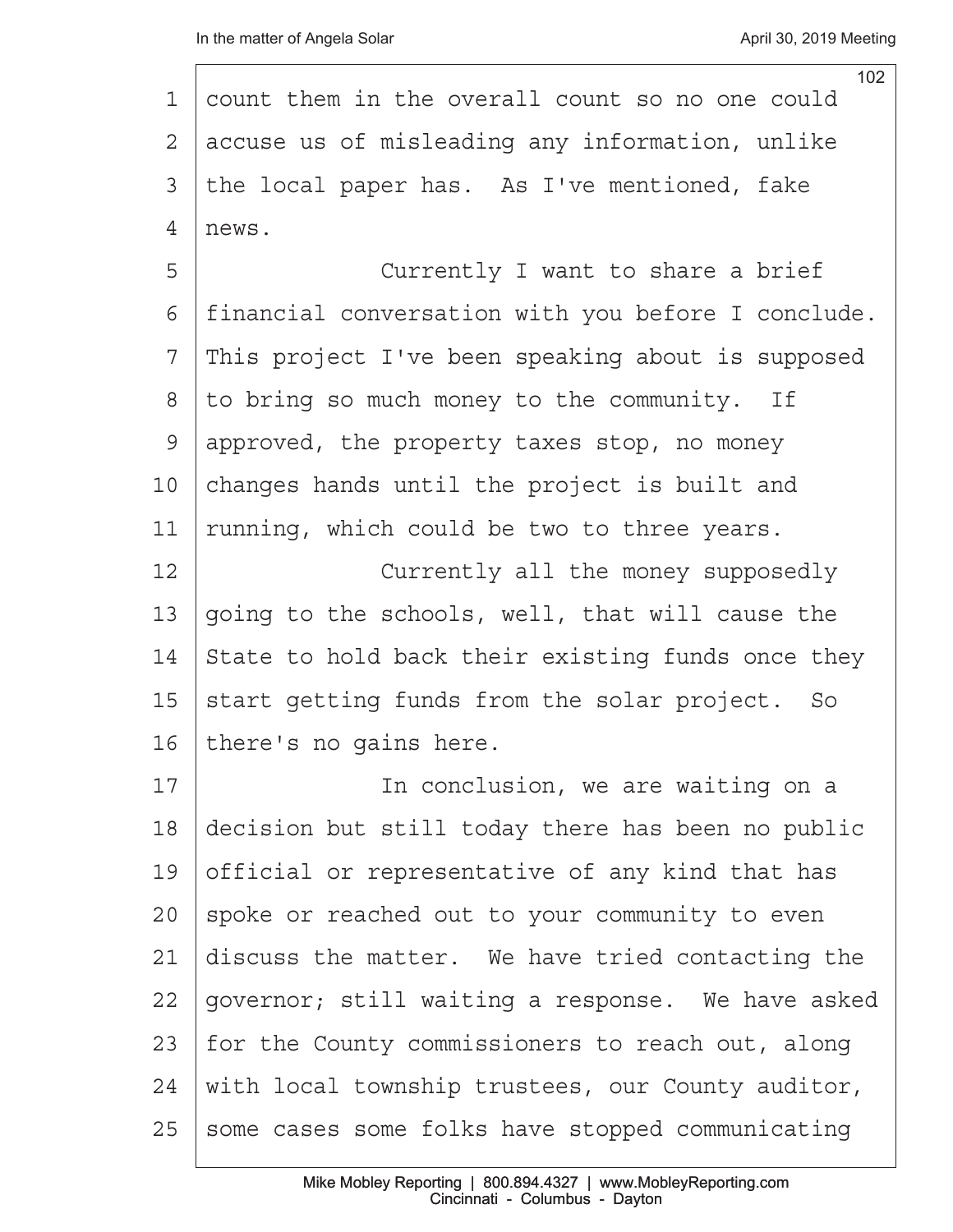|                | 103                                                |
|----------------|----------------------------------------------------|
| 1              | with us, ignoring e-mails and messages. I suppose  |
| 2              | you only hear from these folks when election time  |
| 3              | comes around.                                      |
| $\overline{4}$ | As citizens who apparently don't have              |
| 5              | a voice, we ask that anyone listening to at least  |
| 6              | hear this. We understand that the world is         |
| 7              | changing. We are not necessarily against the       |
| 8              | solar projects. We are primarily against the way   |
| 9              | they are being conducted, secretly, privately,     |
| 10             | financially, and without involvement of the        |
| 11             | public. We ask that you just slow down, look at    |
| 12             | this from a reasonable perspective, and look at    |
| 13             | the land across the state or this country and make |
| 14             | a strategic decision based on people of this       |
| 15             | country and a state that ranks somewhere between   |
| 16             | thirty-three and forty-eight in the most sunlight. |
| 17             | Haven't we learned from the failed                 |
| 18             | gas line projects or failed ethanol plants, all of |
| 19             | which are government funded like these solar       |
| 20             | projects. You can't tell me there isn't a better   |
| 21             | position across this land for these projects that  |
| 22             | don't affect people in a financial manner. They    |
| 23             | are and are destroying families and relationships  |
| 24             | all over money.                                    |
| 25             | Right now it's just a financial race               |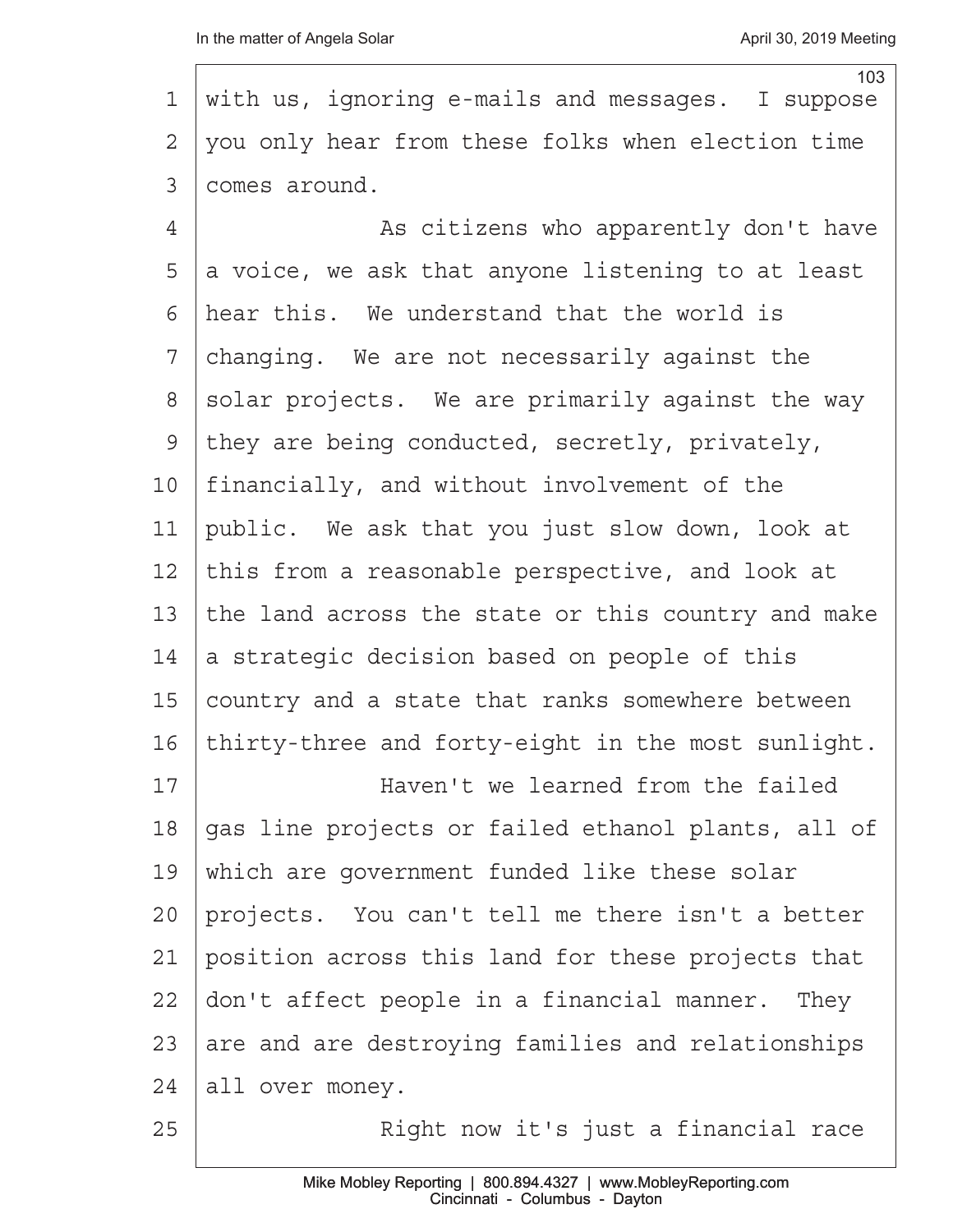| 104                                                |
|----------------------------------------------------|
| to get our taxpayer dollars by the year 2020. So   |
| it's like a bull in a China shop. What it doesn't  |
| break gets dumped on. And yes, I'm against the     |
| project, and it's time to drain the swamp.         |
| MS. SCHABO: Jim Broermann. Don                     |
| Jackson.                                           |
| UNIDENTIFIED SPEAKER: We can't hear                |
| back here.                                         |
| MS. SCHABO: The first name I said                  |
| was Jim Broermann. Okay. Sorry.                    |
| JIM BROERMANN                                      |
| of lawful age, Witness herein, having been first   |
| duly cautioned and sworn, as hereinafter           |
| certified, said as follows:                        |
| MR. BROERMANN: My name is Jim                      |
| Broermann, address is 10300 Riverwalk Lane,        |
| Loveland, Ohio. I'm here in support of the         |
| Angelina farm and the Broermann, LLC located in    |
| Israel Township.                                   |
| I want to share my thoughts on why I               |
| believe the Angelina Solar project is right to do. |
| Temperatures in the U.S. and the world are rising. |
| Average winter temperatures in America have        |
| increased one degree since 1970. Northern states,  |
| Alaska, Minnesota, Vermont, and Wisconsin have     |
|                                                    |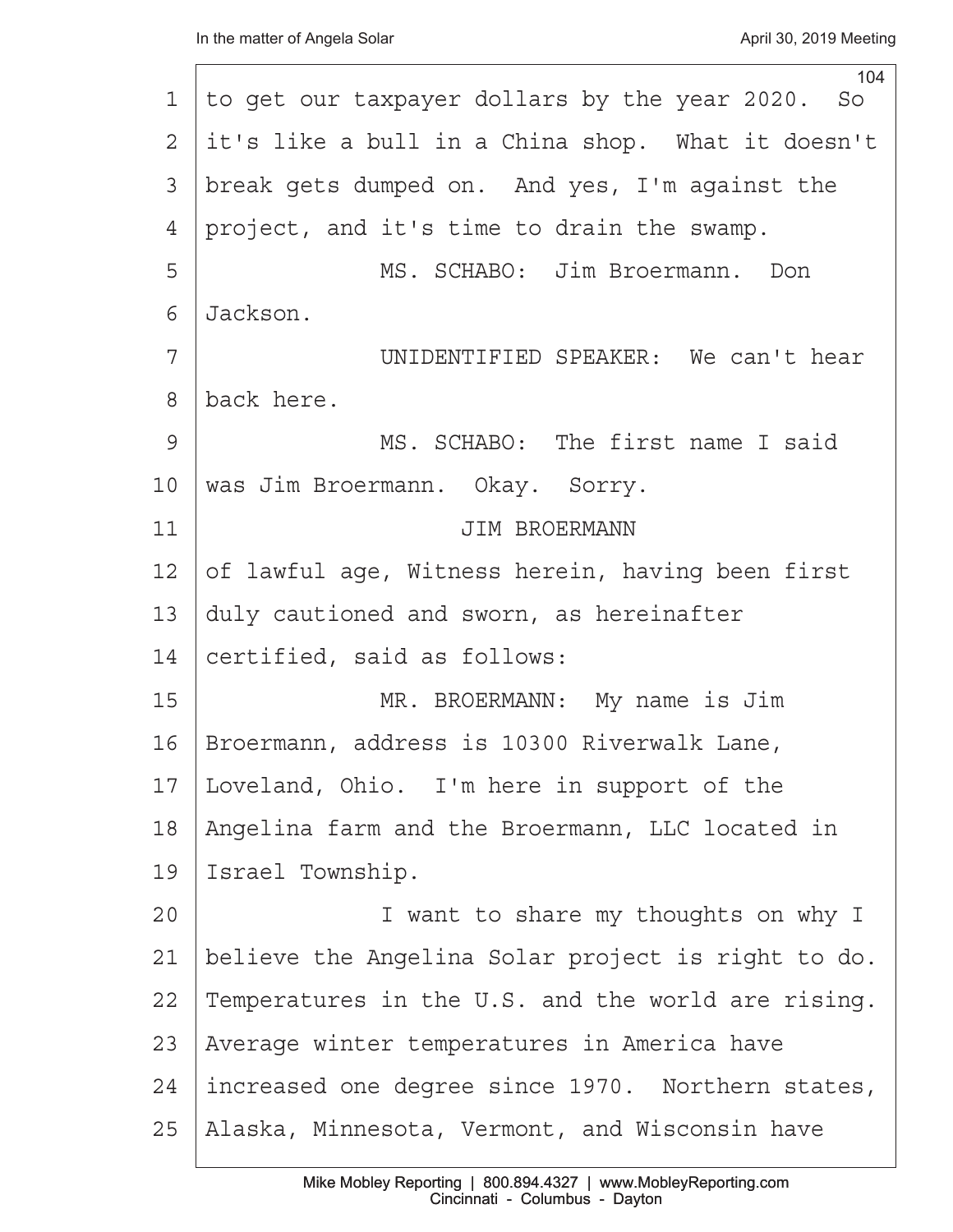|             | 105                                                |
|-------------|----------------------------------------------------|
| $\mathbf 1$ | increased five degrees. The snow pack in the       |
| 2           | Rocky Mountains has reduced thirty percent in the  |
| 3           | last century. Globally only eight of the           |
| 4           | twenty-one winter Olympic host sites would be cold |
| 5           | enough to host another winter Olympics by 2100.    |
| 6           | That's eighty years from now.                      |
| 7           | Don't believe those numbers? Turn on               |
| 8           | the news. There's regular reports about            |
| 9           | devastation and lives lost to torrential rains,    |
| 10          | floods, tornados, arctic blasts, and fires fueled  |
| 11          | by droughts.                                       |
| 12          | My family and I lived in Iowa for                  |
| 13          | five and a half years. I've driven across Iowa on  |
| 14          | vacation and kids' sporting events. I've driven    |
| 15          | back home to Ohio, across Illinois and Indiana to  |
| 16          | visit family and friend. During that time I        |
| 17          | witnessed construction of the wind farms in all    |
| 18          | those states. That got me thinking that wind and   |
| 19          | solar power are things that will enable us to      |
| 20          | start reversing this global warming trend, reduce  |
| 21          | our reliability on fossil fuels, and do so with no |
| 22          | pollution.                                         |
| 23          | The solar projects in Preble County                |
| 24          | and the wind farms I've seen won't solve the       |
| 25          | problem by theirselves, but they're certainly a    |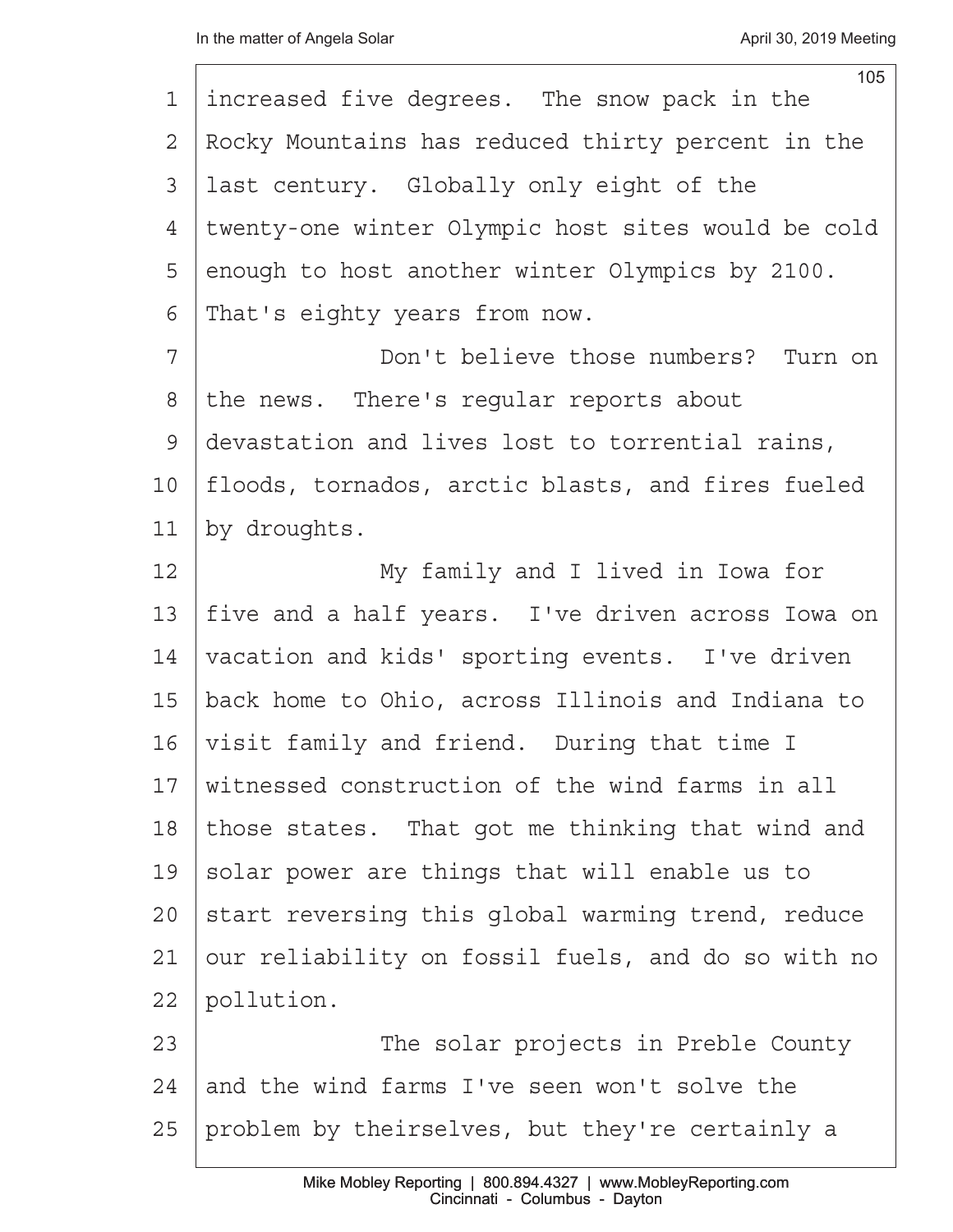|    | 106                                                |
|----|----------------------------------------------------|
| 1  | step in the right direction and something we can   |
| 2  | do to start making a difference.                   |
| 3  | Additional tax revenue for the county              |
| 4  | further supports my position because all residents |
| 5  | will benefit from the dollars to put toward        |
| 6  | schools, roads, and other county programs for      |
| 7  | those in need. These projects will allow Preble    |
| 8  | County to declare not only are we feeding America, |
| 9  | but we're powering America with renewable          |
| 10 | environmentally friendly energy.                   |
| 11 | Thank you.                                         |
| 12 | MS. SCHABO: Thank you. Don Jackson.                |
| 13 | DON JACKSON                                        |
| 14 | of lawful age, Witness herein, having been first   |
| 15 | duly cautioned and sworn, as hereinafter           |
| 16 | certified, said as follows:                        |
| 17 | MS. SCHABO: If you could start with                |
| 18 | your name and your address, please.                |
| 19 | MR. JACKSON: My name is Don Jackson,               |
| 20 | 8584 State Route 725 West, Camden, Ohio. I'm one   |
| 21 | of the landowners in this project.                 |
| 22 | When they first come to us -- when we              |
| 23 | first got the letter and they come to us and       |
| 24 | talked about this project, like some other things, |
| 25 | you know, we were kind of skeptical about it.      |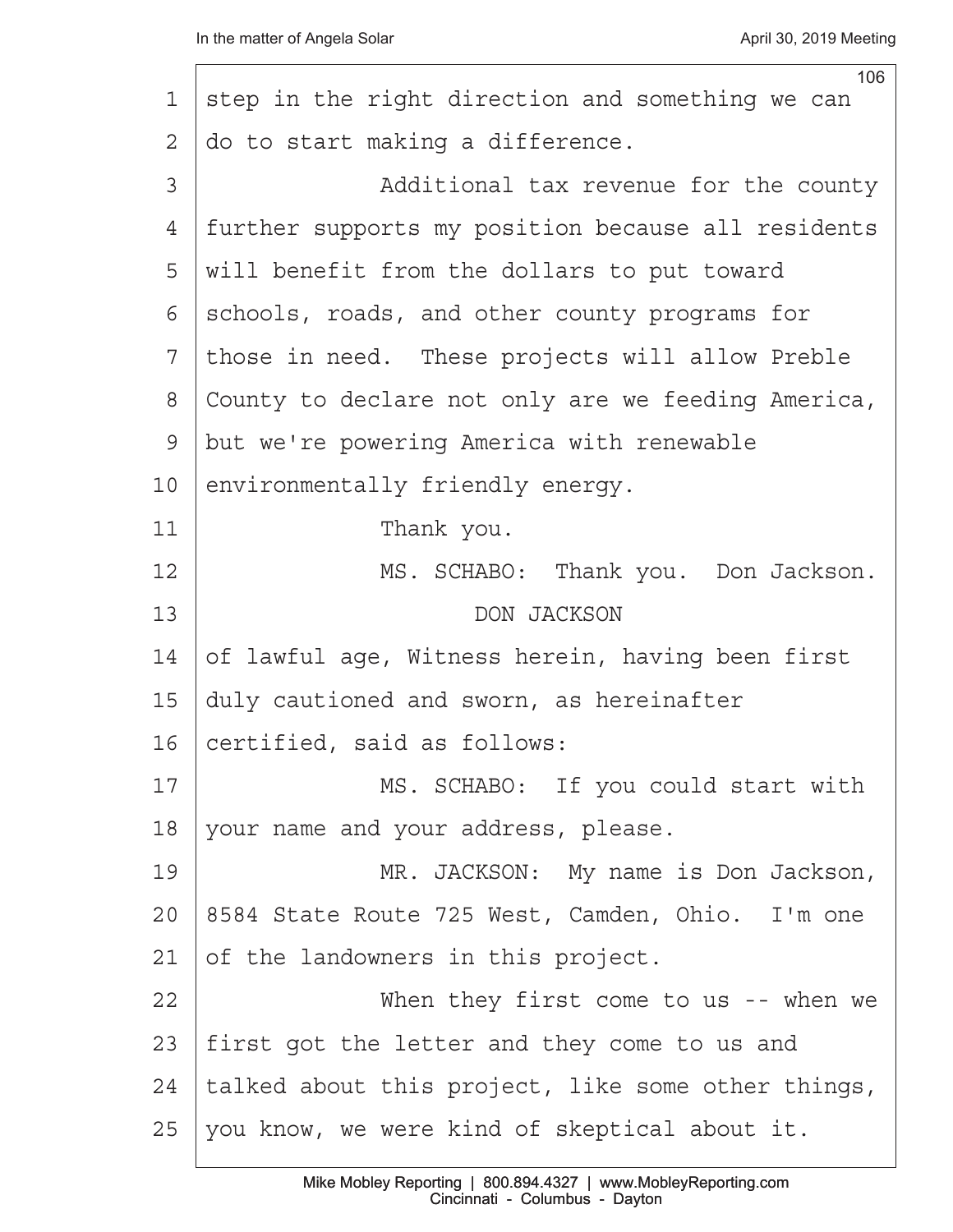| 1             | 107<br>Yeah, they threw big money at you, but that wasn't |
|---------------|-----------------------------------------------------------|
| 2             | what we were looking at. We were very skeptical           |
| 3             | of it. As a matter of fact, they were kind of             |
| 4             | shocked that we wouldn't sign on the dotted line          |
| 5             | right away. But we did have -- we kind of got             |
| 6             | together as a group. We thought a better group --         |
| 7             | you know, you get more people thinking about it,          |
| 8             | we could come up with more questions and walk             |
| $\mathcal{G}$ | through the process. We had several meetings over         |
| 10            | several months. We brought speakers in. We                |
| 11            | actually brought the Farm Bureau in and got their         |
| 12            | side. We asked them questions, and we even asked          |
| 13            | them if they thought this was a viable project for        |
| 14            | the farm ground to be going into, and they said           |
| 15            | yes, it was.                                              |
| 16            | It was brought up about erosion and                       |
| 17            | chemicals. My feeling is when you put the solar           |
| 18            | panels in, it will be grass underneath them.              |
| 19            | Actually, it's going to be less erosion. It's             |
| 20            | going to be less chemicals put on the ground.             |
| 21            | You're going to have less chemicals in soils going        |
| 22            | into streams and the water in the lake at Hueston         |
| 23            | Woods.                                                    |
| 24            | I know we are a rural county -- rural                     |
| 25            | community, that farmland -- farm economy isn't            |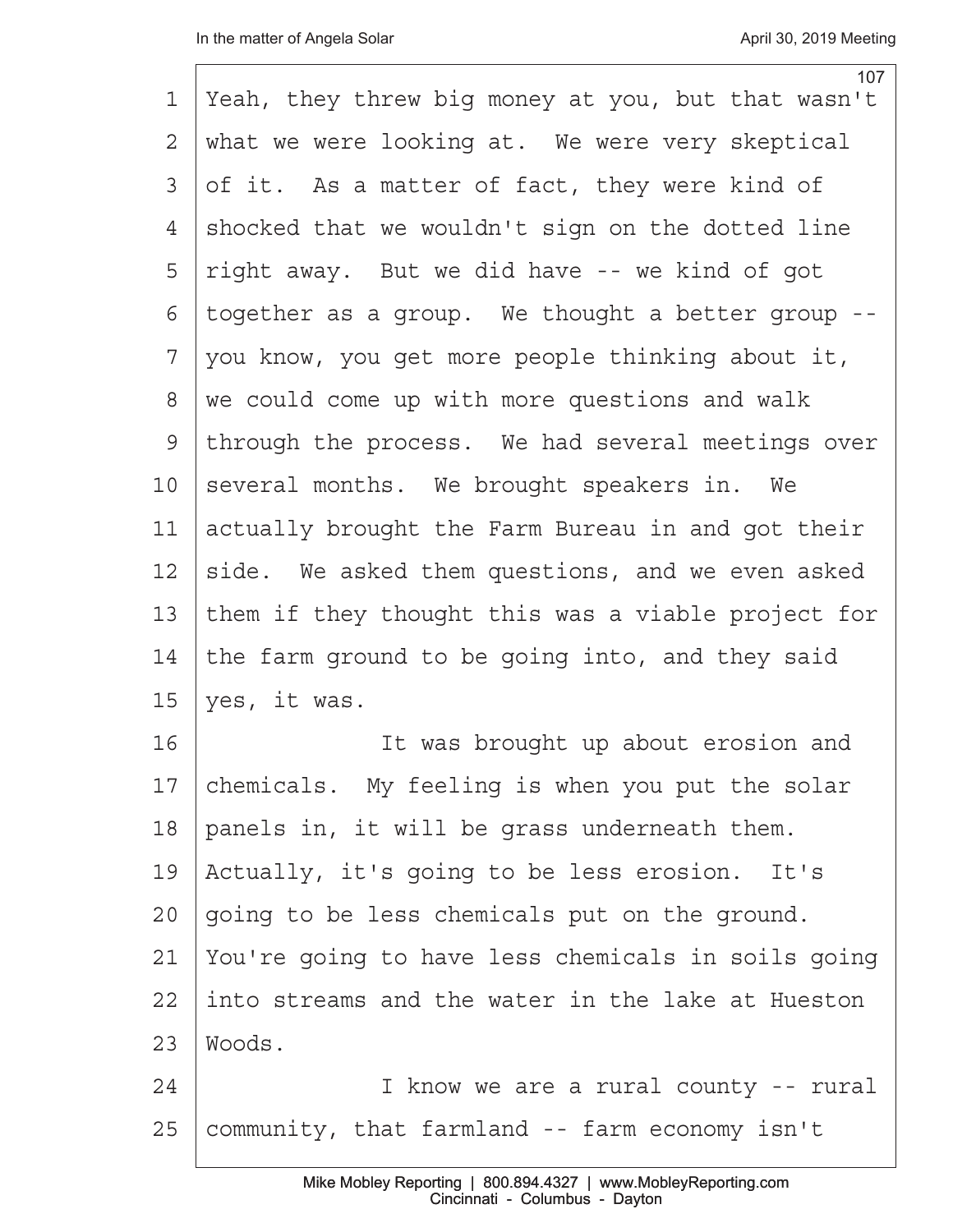| 108<br>always going to be enough to support it. This is |
|---------------------------------------------------------|
| another industry coming in to help support the          |
| county as far as tax base.                              |
| I just -- I think this is a viable                      |
| project. I know I've heard a lot of people say,         |
| well, you know, we believe you should be able to        |
| do whatever you want with your ground but just not      |
| this project so -- we've heard that several times.      |
| So I just want to let you know I'm in favor of the      |
| project.                                                |
| Thanks.                                                 |
| MS. SCHABO: Thank you. Arica                            |
| Hamilton.                                               |
| ARICA HAMILTON                                          |
| of lawful age, Witness herein, having been first        |
| duly cautioned and sworn, as hereinafter                |
| certified, said as follows:                             |
| MS. SCHABO: If you'll start with                        |
| your name and address, please.                          |
| THE HAMILTON: My name is Arica                          |
| Hamilton. My address is 1731 West Consolidated          |
| Road, Eaton, Ohio, and I'm from Washington              |
| Township.                                               |
| MS. SCHABO: Thank you.                                  |
| MS. HAMILTON: One of my favorite                        |
|                                                         |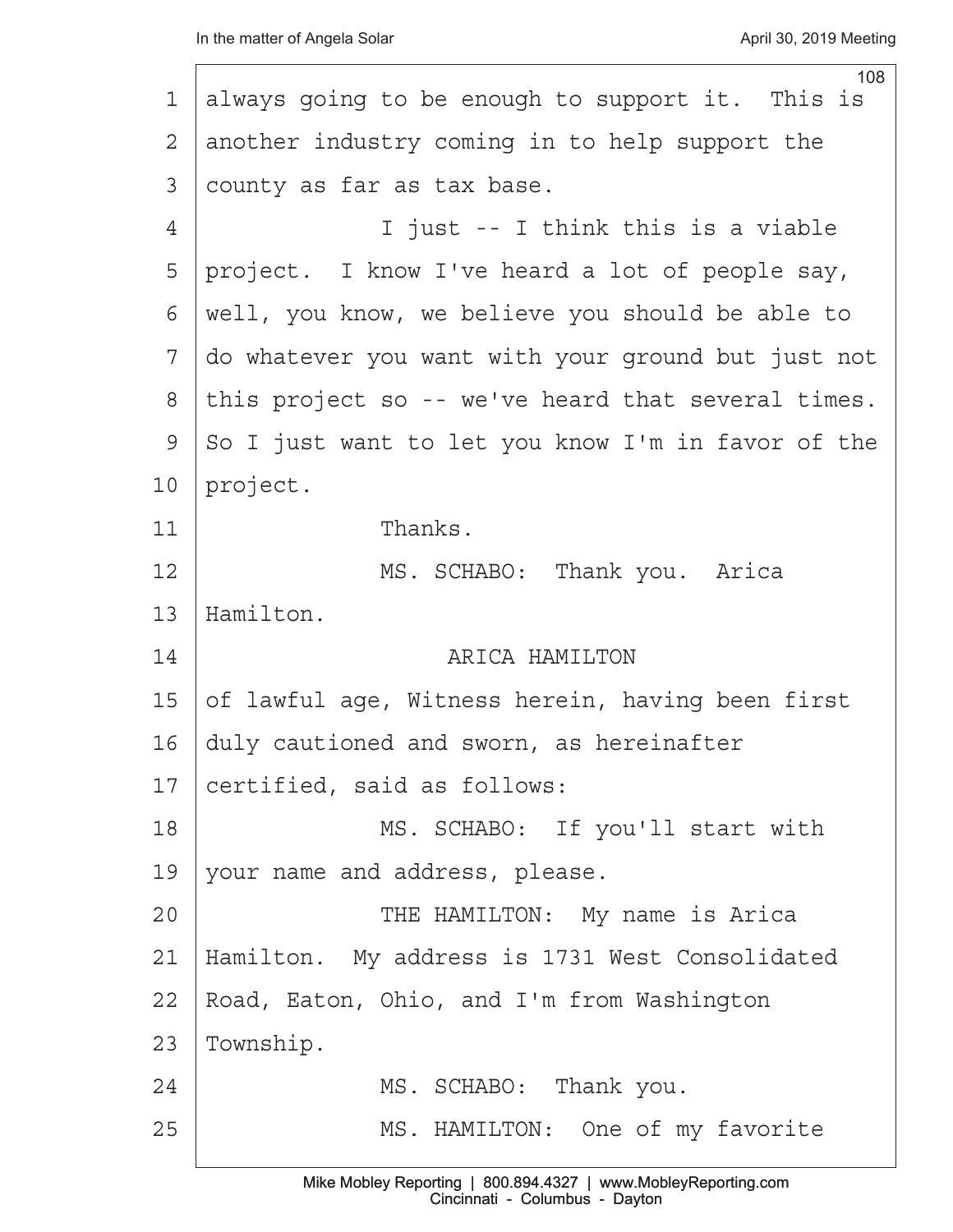| 1             | 109<br>things to do in the summer is to take a drive down |
|---------------|-----------------------------------------------------------|
| 2             | a country road, windows down, sunshine in my face,        |
| 3             | wind in my hair and enjoying the scenery. Seeing          |
| 4             | the perfectly aligned rows of tall, green stalks          |
| 5             | of corn are one of my favorite sights. I have             |
| 6             | fond memories of riding in the combine with my            |
| 7             | grandpa, running through rows and rows of corn            |
| 8             | with my cousins, and eventually learning more             |
| $\mathcal{G}$ | about agriculture in my ag class. However, corn           |
| 10            | and other crops could soon be traded for solar            |
| 11            | power plants.                                             |
| 12            | So why solar energy? Well, solar                          |
| 13            | energy is energy from the sun that is converted           |
| 14            | into thermal or electrical energy. Solar energy           |
| 15            | has grown in popularity due to its potential              |
| 16            | impact on the reduction of greenhouse gases.              |
| 17            | As we know, greenhouse gas emissions                      |
| 18            | comes from burning fossil fuels. We burn fossil           |
| 19            | fuels when we operate vehicles, heat our homes,           |
| 20            | and use electricity. Solar energy helps combat            |
| 21            | climate change because it creates clean and               |
| 22            | renewable power.                                          |
| 23            | Through my research I have found that                     |
| 24            | in general, solar energy is a great thing.                |
| 25            | However, putting solar power plants on                    |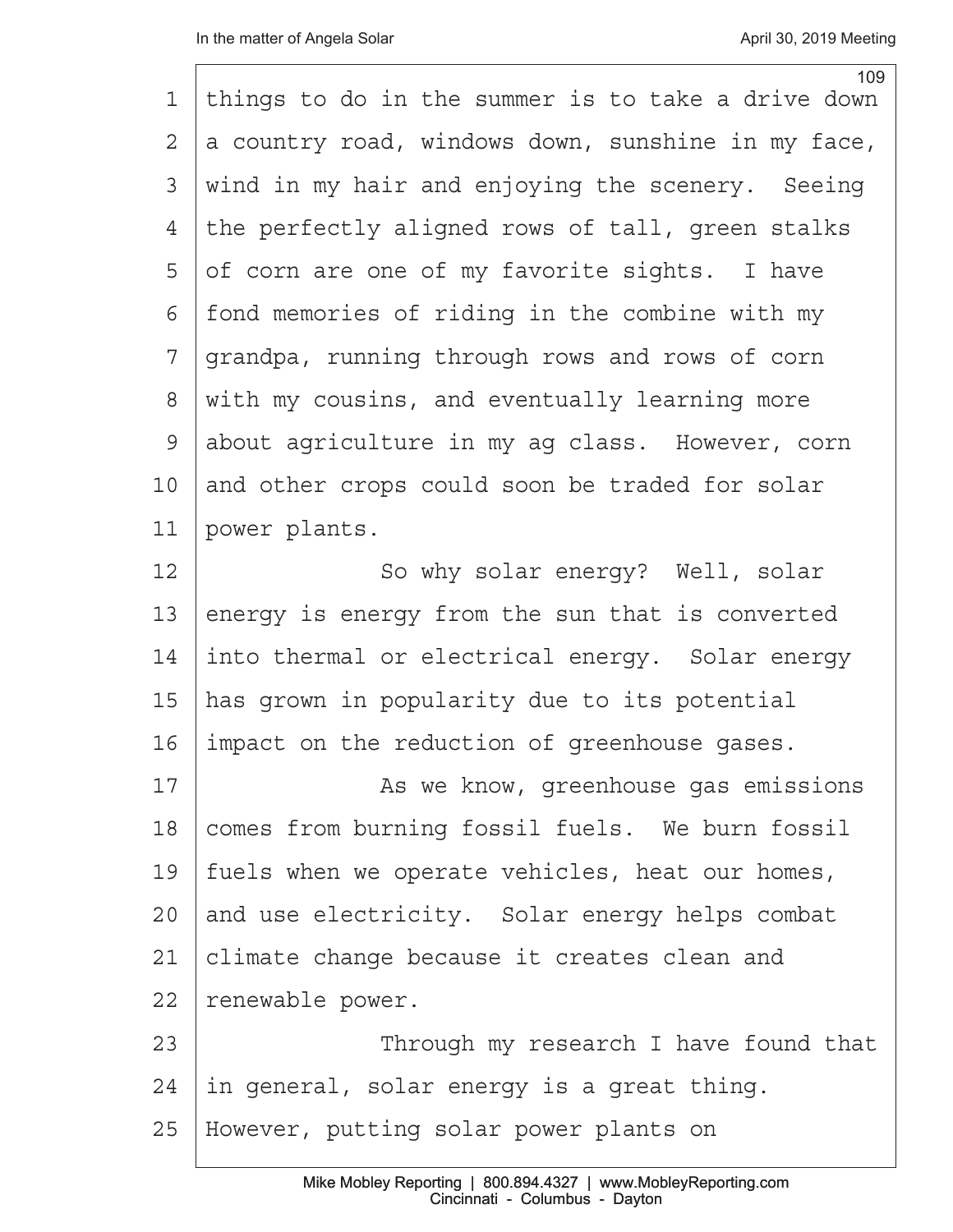|               | 110                                                |
|---------------|----------------------------------------------------|
| 1             | agricultural land is not. We must halt the         |
| 2             | installment of solar power plants in rural         |
| 3             | communities like Preble County due to their        |
| 4             | effects on the environment, the value of our       |
| 5             | agricultural land, and their effect on property    |
| 6             | values.                                            |
| 7             | To begin, solar farms do, in fact,                 |
| 8             | harm our environment. One aspect of their          |
| $\mathcal{G}$ | environmental impact is their use of toxic         |
| 10            | chemicals during production. A solar panel is      |
| 11            | made up of multiple photovoltaic cells.            |
| 12            | Manufacturing these cells uses toxic chemicals     |
| 13            | such as hydrochloric acid, sulfuric acid, nitric   |
| 14            | acid, trichloroethane.                             |
| 15            | There's also the possibility for                   |
| 16            | environmental contamination if any equipment were  |
| 17            | improperly disposed of upon decommissioning or if  |
| 18            | damaged while in service on the farmland. This     |
| 19            | contamination could affect surface and groundwater |
| 20            | in the surrounding area.                           |
| 21            | This brings up another point of how                |
| 22            | solar power plants are not good for the            |
| 23            | environment. The manufacturers of these solar      |
| 24            | panels are responsible for their disposal once     |
| 25            | they're to be decommissioned. As of now, many      |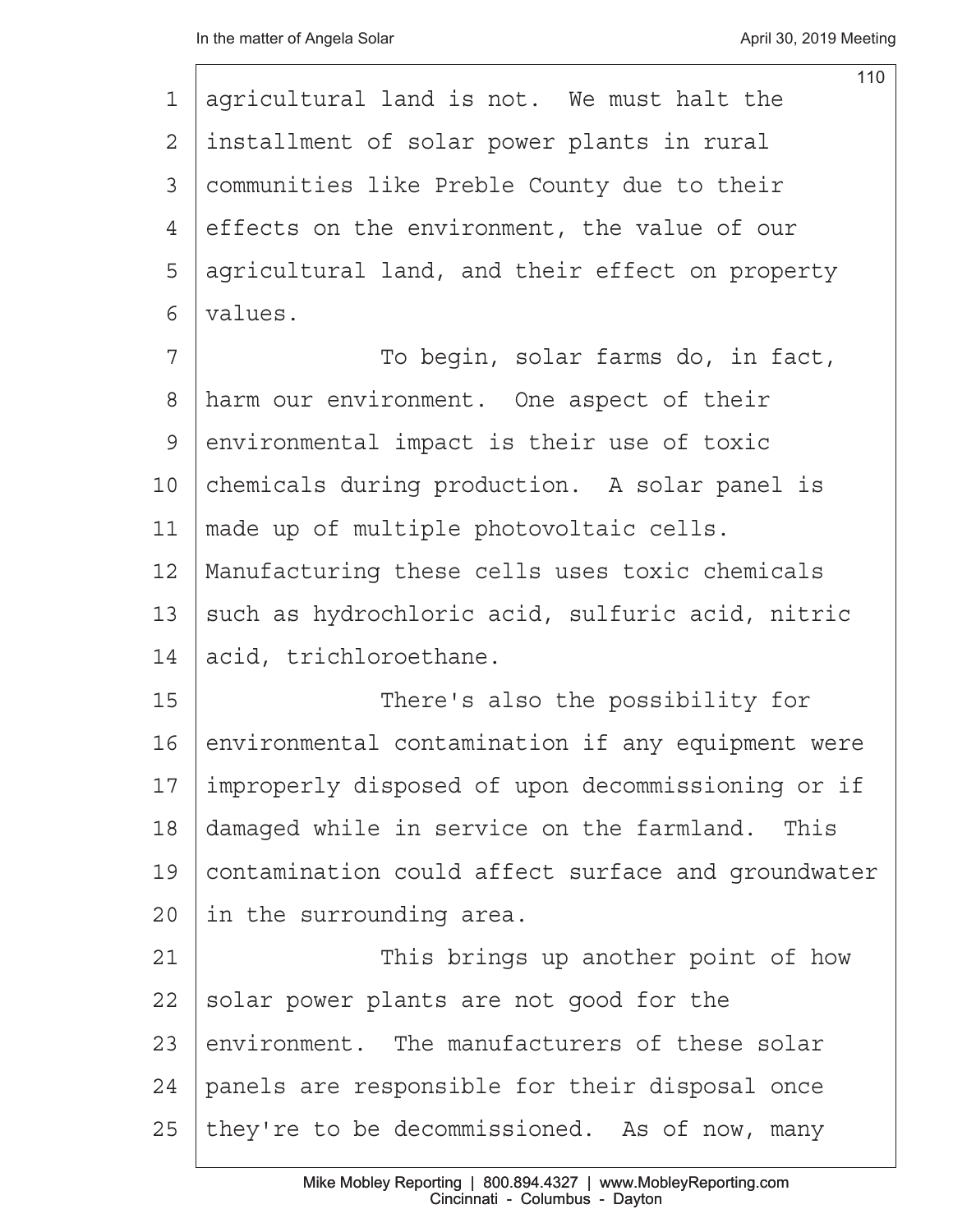|                | 111                                                |
|----------------|----------------------------------------------------|
| 1              | solar panels end up in landfills at the end of     |
| $\overline{2}$ | their lifecycle. The researchers with the          |
| 3              | Electric Power Research Institute did a study on   |
| 4              | solar panels and concluded that the disposal in    |
| 5              | reqular landfills is not recommended in case       |
| 6              | panels break and cause toxic materials to leak     |
| 7              | into the soil. Disposal is a major issue.          |
| $8\,$          | A final aspect of their impact                     |
| $\mathcal{G}$  | environmentally is that solar farms can pose an    |
| 10             | extreme cost for some wildlife. The seven foot     |
| 11             | tall fences to be placed around the solar farms    |
| 12             | coming into my own community would take away the   |
| 13             | habitat of local animals. Deer, coyote, fox, and   |
| 14             | a number of other animals will lose area for       |
| 15             | grazing and finding food.                          |
| 16             | Not only do these facilities take                  |
| 17             | away habitats, but they can also affect a bird's   |
| 18             | migration. Many birds migrate to survive, and      |
| 19             | like all electrical generating facilities, solar   |
| 20             | power plants produce a magnetic field. These       |
| 21             | magnetic fields can interfere with a bird's        |
| 22             | ability to see the earth's magnetic field which    |
| 23             | gives them a sense of direction when migrating.    |
| 24             | This is particularly concerning to many members of |
| 25             | my community due to the many birds that migrate to |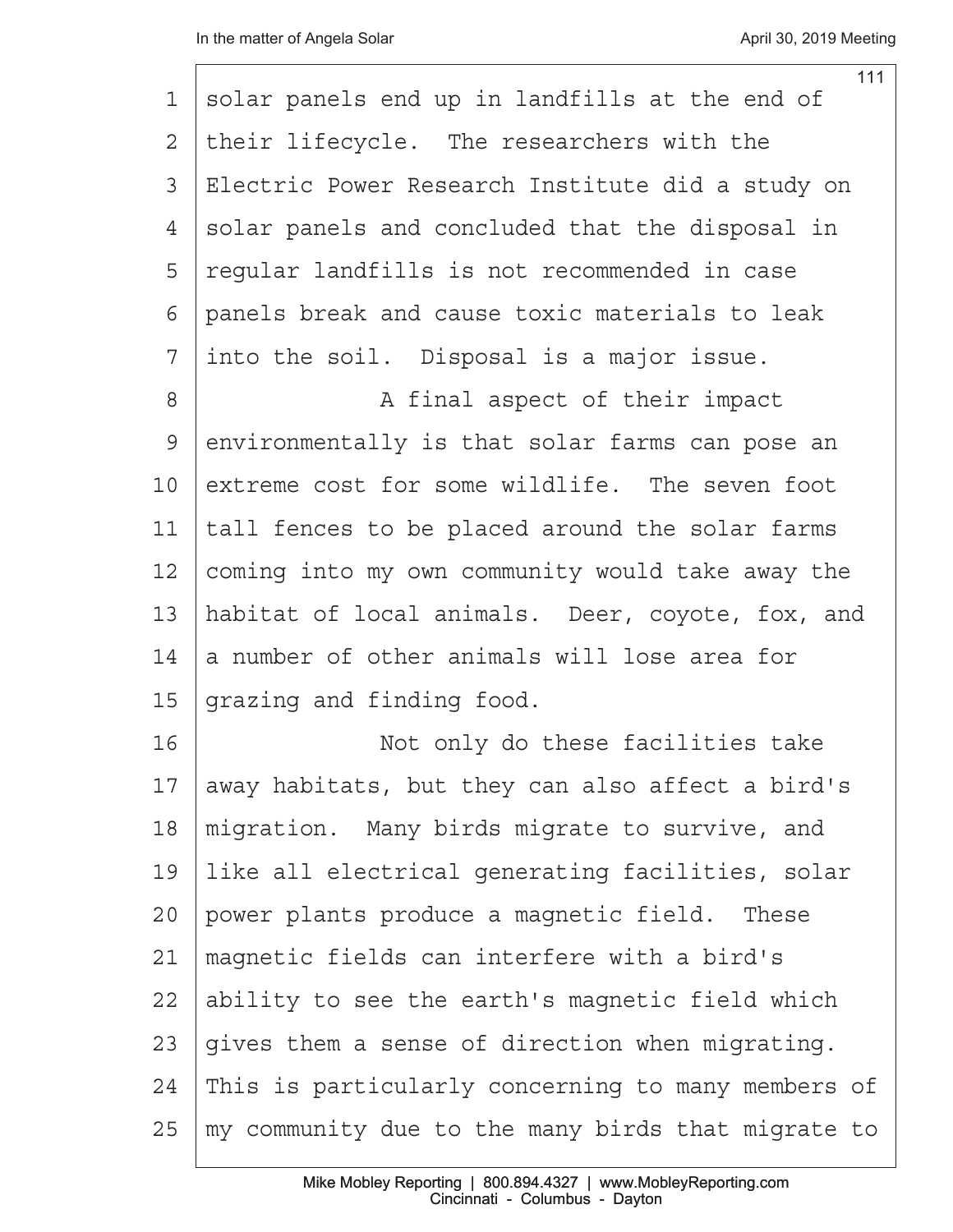$\Gamma$ 

| 1       | 112<br>Hueston Woods, a state park in my area.     |
|---------|----------------------------------------------------|
| 2       | So are the environmental risks worth               |
| 3       | the hassle? Do the environmental pros outweigh     |
| 4       | the cons? The answer is no. We mustn't allow       |
| 5       | solar power facilities to be put on agricultural   |
| 6       | land and in my community simply because it's not   |
| 7       | worth the risk.                                    |
| 8       | Others disagree and say that farmland              |
| 9       | is the best place for solar power plants because   |
| 10      | the land is already flat and cleared. However,     |
| 11      | the construction of solar facilities on any area   |
| 12      | of land requires clearing and grading which        |
| 13      | results in soil compaction, potential changes of   |
| 14      | drainage channels, and increased runoff and        |
| 15      | erosion.                                           |
| 16      | Energy -- our farmland is far too                  |
| 17      | important for our future to allow it to become a   |
| 18      | solar farm. Experts say that by 2050 we'll have    |
| 19      | to feed two billion more people, an estimated nine |
| $20 \,$ | billion people total. A recent study found that    |
| 21      | crop yields, which are agricultural outputs,       |
| 22      | haven't been rising at a sufficient pace to meet   |
| 23      | this projected demand of nine billion people by    |
| 24      | 2050. There will be a large demand for food with   |
| 25      | little supply. Taking up farmland for solar power  |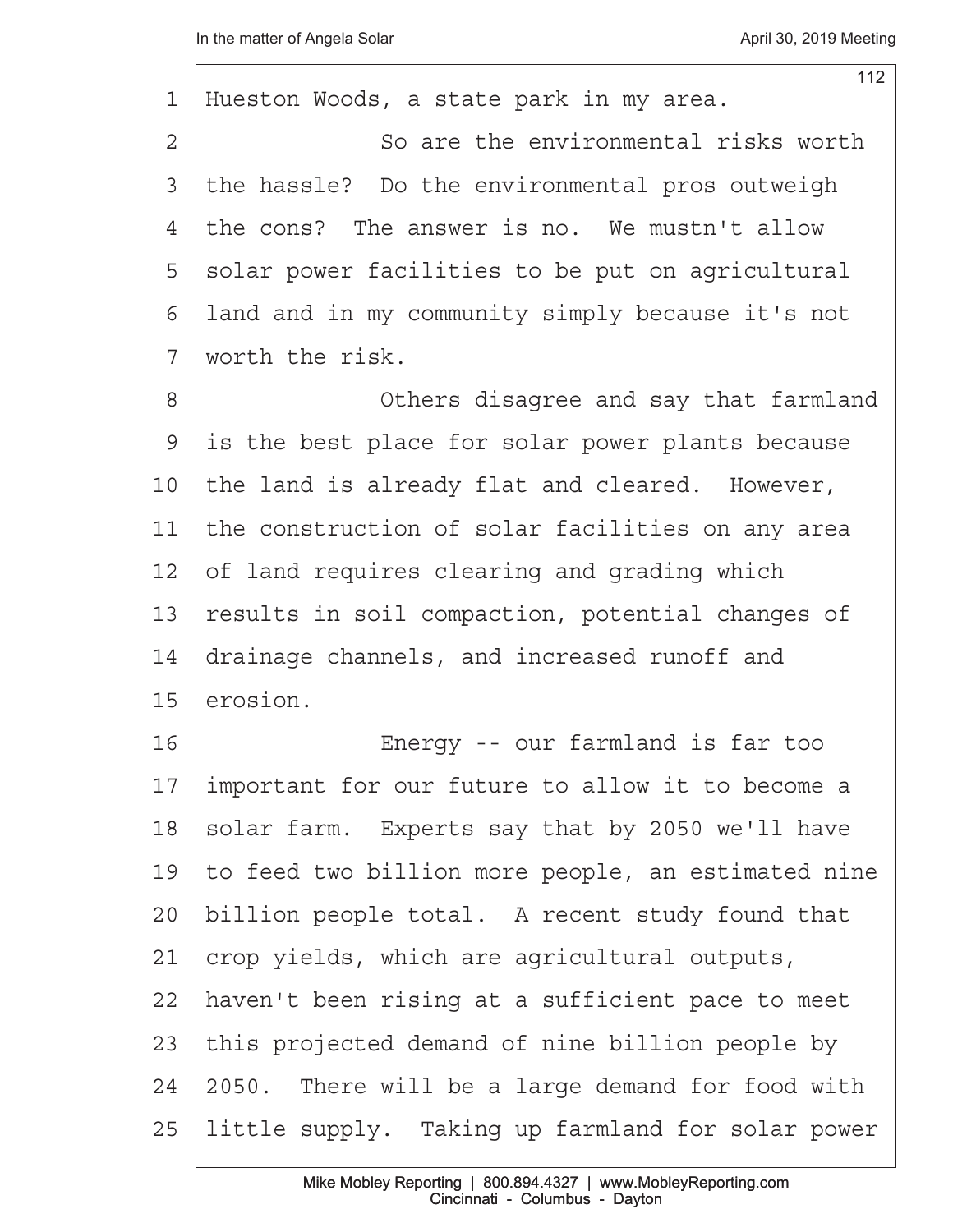Г

| 1               | 113<br>will only progress this problem. Our farmland |
|-----------------|------------------------------------------------------|
| 2               | needs to be valued and put to better use than for    |
| 3               | solar farms.                                         |
| 4               | Recently the Oregon Land Conservation                |
| 5               | and Development Commission voted to put a            |
| 6               | statewide rule to no longer allow the construction   |
| 7               | of solar power plants on soils that are determined   |
| 8               | as Class 1, Class 2, prime, or unique soils unless   |
| $\mathcal{G}$   | a solar developer can determine a dual use, such     |
| 10 <sub>o</sub> | as bee keeping. They put a value on their            |
| 11              | farmland and so should we. We need to follow in      |
| 12              | their footsteps and regulate the construction of     |
| 13              | solar farms in rural communities. We must learn      |
| 14              | to value our agricultural land.                      |
| 15              | Let's stop and think. Would you buy                  |
| 16              | the home or the property surrounded by seven foot    |
| 17              | tall fencing and is enclosed by a solar farm?        |
| 18              | This is a problem that a particular family in my     |
| 19              | community is facing. They built a house five         |
| 20              | years ago on seventeen acres of land they            |
| 21              | purchased. Recently their neighbor who owns the      |
| 22              | adjoining land has leased his farmland to the        |
| 23              | private company developing these solar farms. I'm    |
| 24              | sure it's safe to say that no one wants to live or   |
| 25              | even buy a house surrounded by these solar panels.   |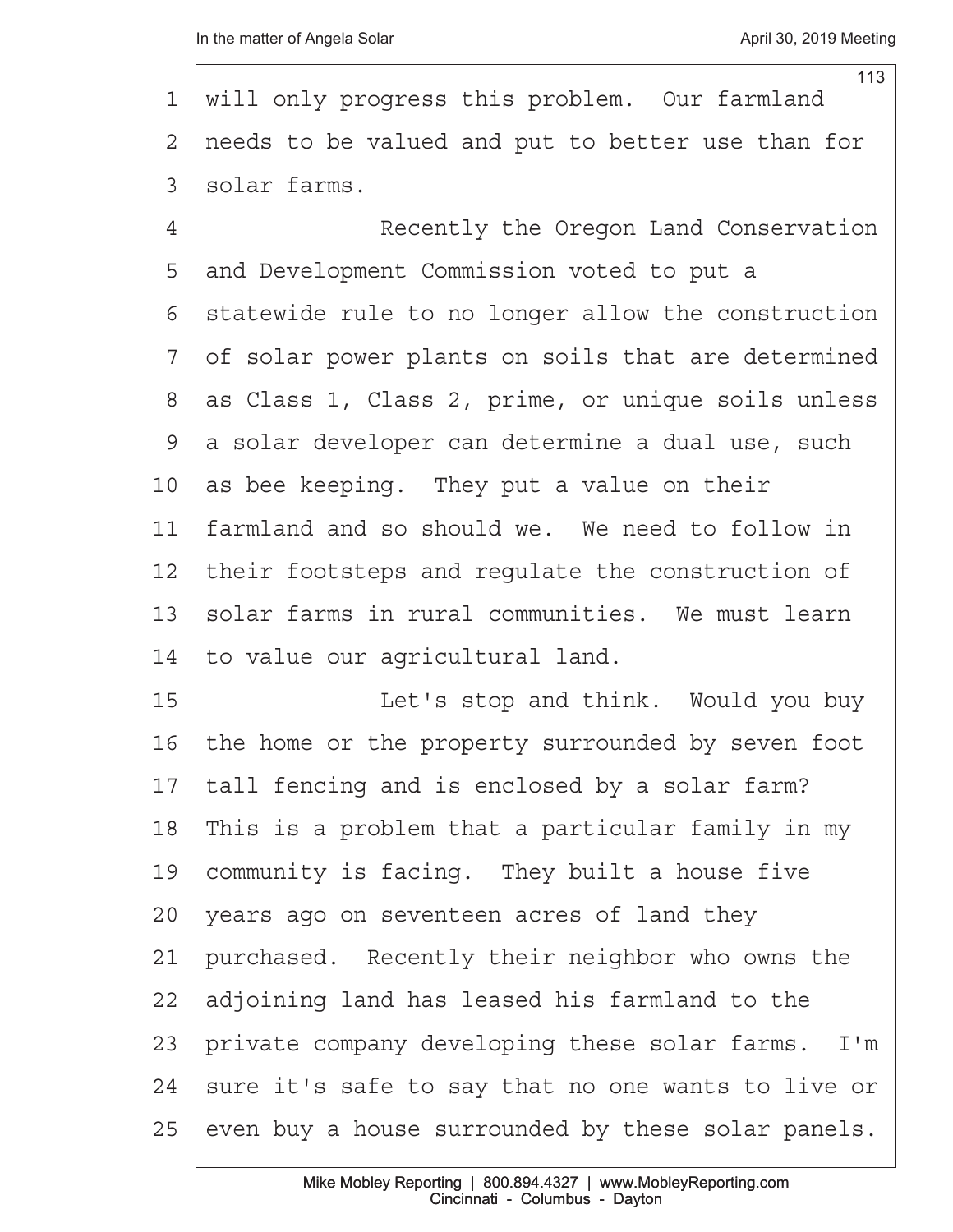| $\mathbf 1$    | 114<br>To conclude, we must stop solar farms       |
|----------------|----------------------------------------------------|
| $\overline{2}$ | from being put on agricultural land. They          |
| 3              | negatively affect our environment through their    |
| 4              | use of toxic chemicals in production and the event |
| 5              |                                                    |
|                | of decommissioning and the disruption of local     |
| 6              | wildlife. Our farmland is far too valuable to be   |
| 7              | wasting it on solar farms. Too many families can   |
| 8              | suffer the financial loss caused by the location   |
| 9              | of these solar facilities. I know I would much     |
| 10             | rather see rows and rows of corn rather than rows  |
| 11             | and rows of solar panels. How about you?           |
| 12             | MS. SCHABO: Shara Ridenour. Those                  |
| 13             | are all the names that I have of folks that have   |
| 14             | signed up and, with the exception of Ms. Ridenour, |
| 15             | have testified.                                    |
| 16             | Is there anyone here that did not                  |
| 17             | sign up to testify but would like to give their    |
| 18             | statement to the Board?                            |
| 19             | MR. WYATT: Yeah, I would.                          |
| 20             | MS. SCHABO: Come on up, sir.                       |
| 21             | Slightly different instructions since              |
| 22             | we don't have your name on paper. When I ask you   |
| 23             | to introduce yourself, if you would actually spell |
| 24             | it out for me as well.                             |
| 25             | MR. WYATT: Okay.                                   |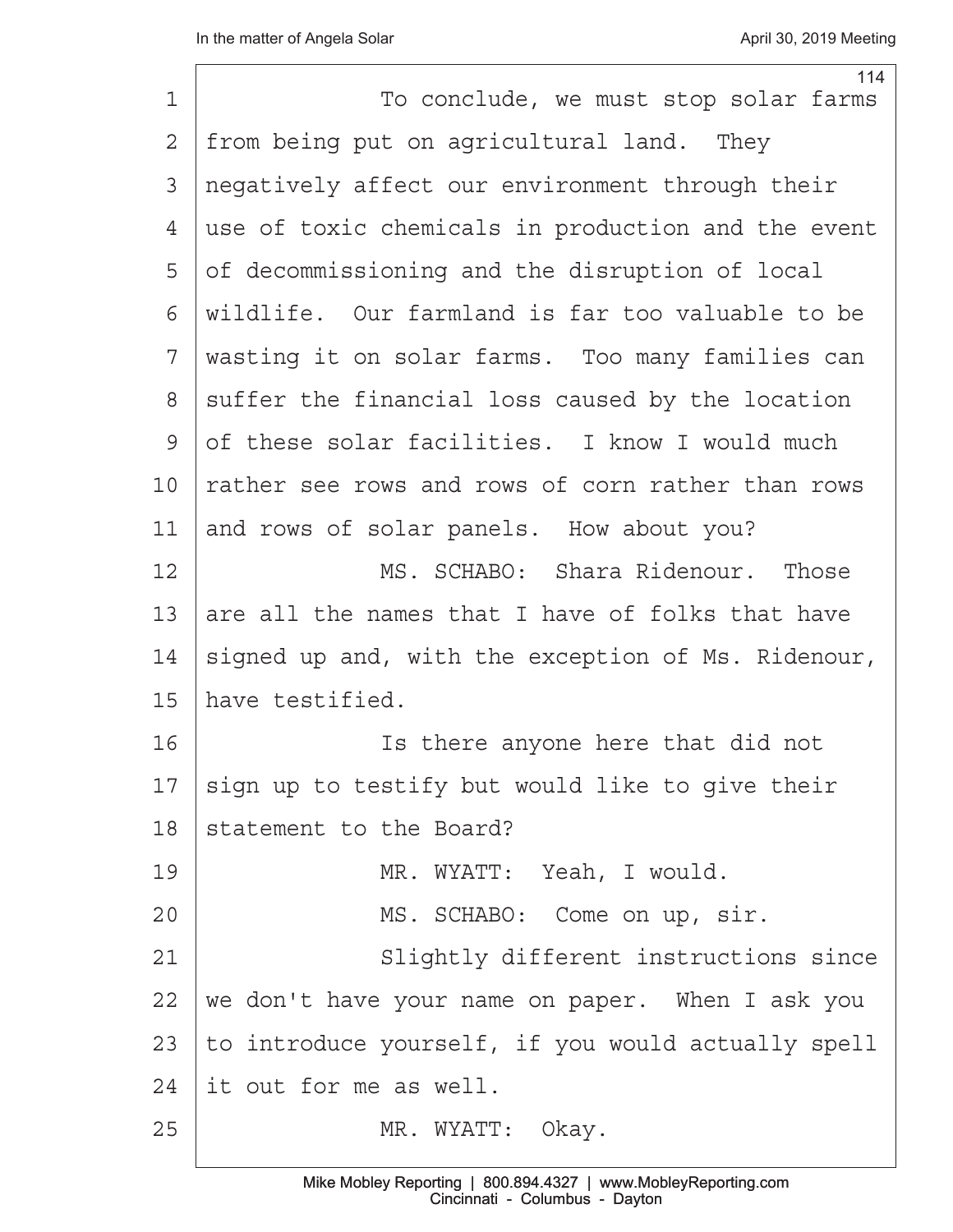|         | 115                                               |
|---------|---------------------------------------------------|
| 1       | STEPHEN WYATT                                     |
| 2       | of lawful age, Witness herein, having been first  |
| 3       | duly cautioned and sworn, as hereinafter          |
| 4       | certified, said as follows:                       |
| 5       | MS. SCHABO: Go ahead and start.                   |
| 6       | MR. WYATT: My name is Stephen Wyatt,              |
| 7       | STEPHEN, WYATT.                                   |
| 8       | MS. SCHABO: And your address, sir?                |
| 9       | MR. WYATT: 6625 South Snowden Road,               |
| 10      | Liberty, Indiana.                                 |
| 11      | MS. SCHABO: Okay. Go ahead and                    |
| 12      | proceed.                                          |
| 13      | MR. WYATT: My county is adjacent to               |
| 14      | this one, and from what I'm seeing is the         |
| 15      | undermining and the corruption.                   |
| 16      | My son just bought a property here in             |
| 17      | Preble County. The County knew that this was      |
| 18      | going on. They did not tell him, nor did they     |
| 19      | tell the loan people or him and the adjacent      |
| $20 \,$ | neighbors. Then he had problems with one of the   |
| 21      | neighbors that leased part of the land and wanted |
| 22      | to lease more of it or whatever the situation was |
| 23      | until he found out that it was going to be        |
| 24      | surrounded by solar panels.                       |
| 25      | It's his first purchased home, and to             |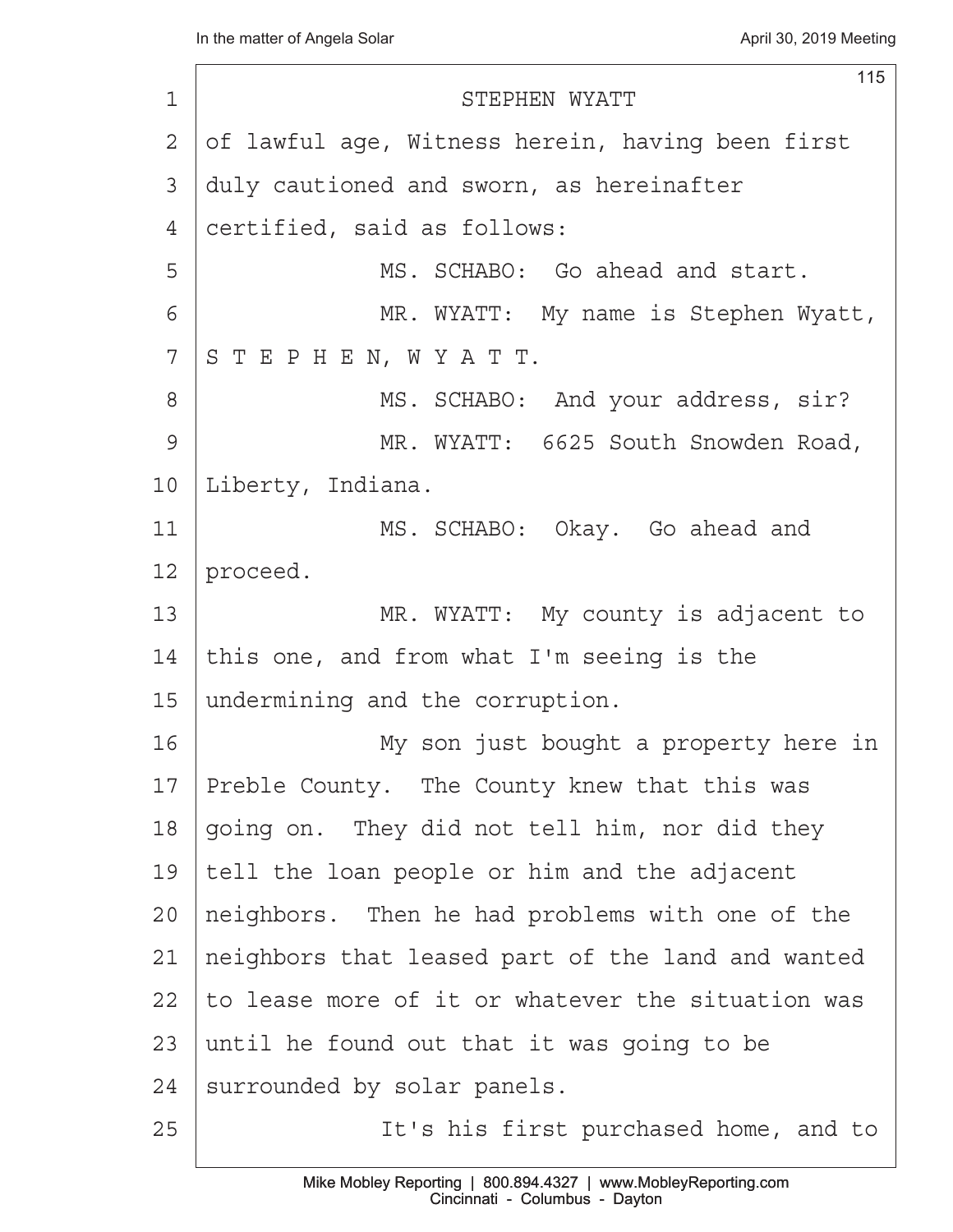| 1  | 116                                                |
|----|----------------------------------------------------|
|    | sit there and do somebody like that on their first |
| 2  | home just disgusts me. I've owned several          |
| 3  | properties several states away. I've never in my   |
| 4  | life ever been treated like that.                  |
| 5  | I'm also a truck driver. I haul a                  |
| 6  | lot of this so-called renewable energy. All the    |
| 7  | windmill farms here north and south, I've hauled   |
| 8  | the materials to them. It was my job. I was told   |
| 9  | the same thing, that those properties would stay   |
| 10 | in farmland if ever it failed, and that they would |
| 11 | create jobs and taxes and all the craziness that   |
| 12 | comes along with it. It did not. I know these      |
| 13 | people, and to sit here and tell people that this  |
| 14 | land will be done with taxes going to schools and  |
| 15 | everything else is a crop of crap.                 |
| 16 | Ohio just passed a twenty-six --                   |
| 17 | twenty cent tax increase on fuel. I buy a lot of   |
| 18 | my fuel in Ohio. I know for a fact that twenty     |
| 19 | years ago they done the same thing and said that   |
| 20 | it would fix the roads. The infrastructure of      |
| 21 | Ohio, Indiana, Michigan sucks. None of the taxes   |
| 22 | are done to it. I spend big money in taxes         |
| 23 | trucking across this country, and to sit here and  |
| 24 | say that, you know, everybody is going to benefit  |
| 25 | from them is a crock.                              |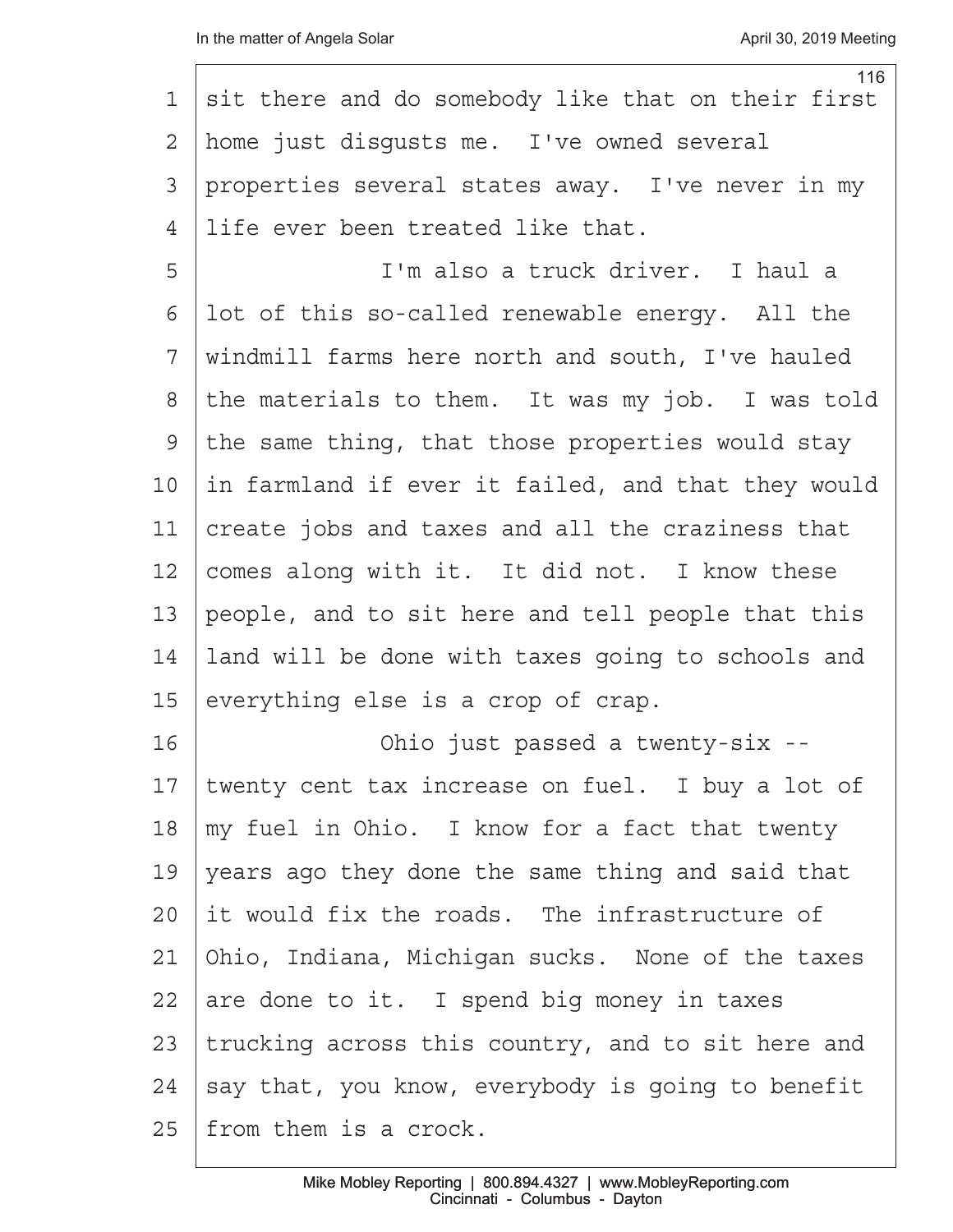|         | 117                                               |
|---------|---------------------------------------------------|
| 1       | So that being said, my son, who is                |
| 2       | here today, got shafted because the County        |
| 3       | officials didn't bleed out the information that   |
| 4       | they should have. And I hope the rest of you that |
| 5       | vote know how to get rid of that problem. Get rid |
| 6       | of the trash.                                     |
| 7       | UNIDENTIFIED SPEAKER: Drain the                   |
| 8       | swamp.                                            |
| 9       | UNIDENTIFIED SPEAKER: Drain the                   |
| 10      | swamp.                                            |
| 11      | MS. SCHABO: Are there any other                   |
| 12      | citizens who would like to testify? One more call |
| 13      | for Ms. Ridenour.                                 |
| 14      | Seeing no one, I would like to thank              |
| 15      | everyone for coming here this evening. This will  |
| 16      | conclude tonight's public hearing. It will be     |
| 17      | submitted to the -- on the record for the Board's |
| 18      | consideration.                                    |
| 19      | Again, there is an adjudicatory                   |
| $20 \,$ | hearing scheduled in Columbus on May 14th         |
| 21      | currently.                                        |
| 22      | The staff and I will be here for a                |
| 23      | little bit to be able to answer any questions you |
| 24      | might have about the process, but for now -- oh,  |
| 25      | if you did not have the opportunity to or you     |
|         |                                                   |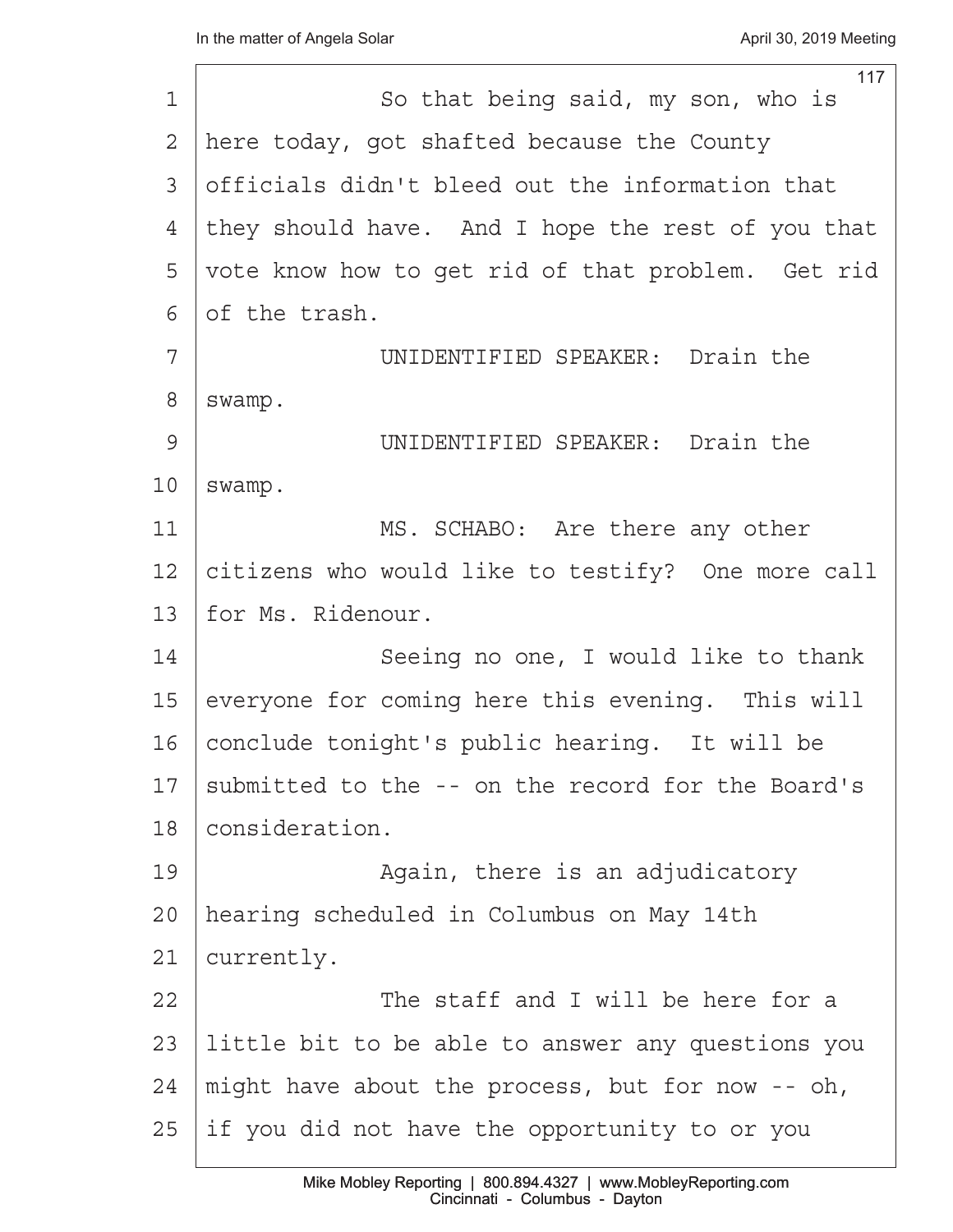| 1              | 118<br>chose not to testify this evening, you can file a |
|----------------|----------------------------------------------------------|
| $\mathbf{2}$   | public comment to the docket, again, just going up       |
| 3              | to that search bar on the docking page.                  |
| $\overline{4}$ | Thank you very much. Have a good                         |
| 5              | evening. We're adjourned.                                |
| 6              | (Thereupon, the meeting was concluded                    |
| 7              | at 8:25 p.m.)                                            |
| $\,8\,$        |                                                          |
| $\mathcal{G}$  |                                                          |
| $10$           |                                                          |
| 11             |                                                          |
| 12             |                                                          |
| 13             |                                                          |
| 14             |                                                          |
| 15             |                                                          |
| 16             |                                                          |
| 17             |                                                          |
| 18             |                                                          |
| 19             |                                                          |
| 20             |                                                          |
| 21             |                                                          |
| 22             |                                                          |
| 23             |                                                          |
| 24             |                                                          |
| 25             |                                                          |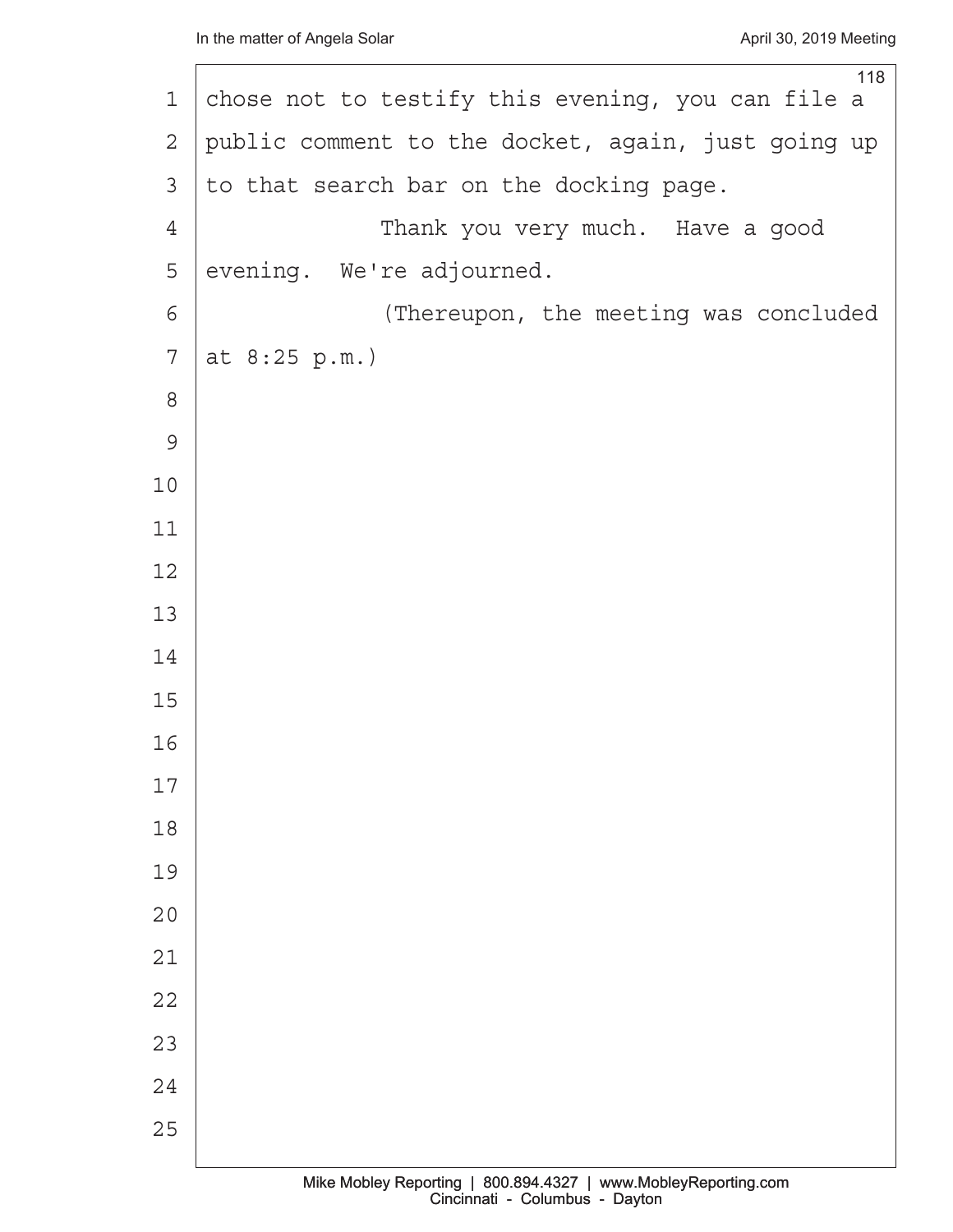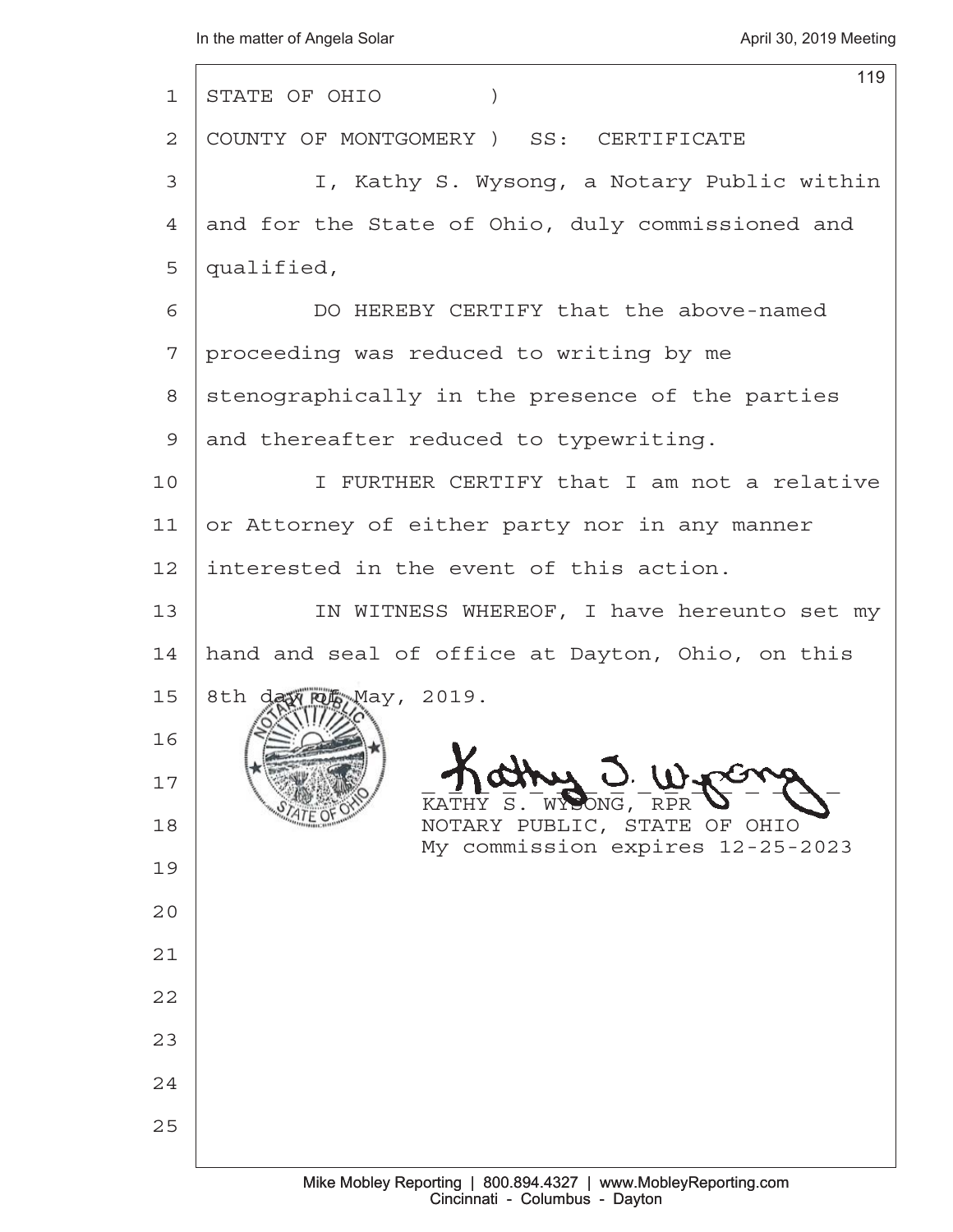$\overline{\phantom{a}}$ 

|                                | 3860 90:17                    | accommodate 11:21                                    | <b>affected</b> 28:21 72:4                           |
|--------------------------------|-------------------------------|------------------------------------------------------|------------------------------------------------------|
| 1                              | 3rd 6:22                      | 75:24                                                | afford 36:13 64:21 71:9                              |
| 1113:8                         |                               | accompanied 97:21                                    | afraid $14:24$                                       |
| 10300 104:16                   | 4                             | accompanying 26:13                                   | ag 61:24 62:16 87:18                                 |
| 1050 32:18 65:21               | 43215 4:18                    | accuracy 9:13                                        | 109:9                                                |
| 12/31/16 42:21                 | 4565 91:15                    | accurate 68:23                                       | age 10:20 17:16 19:20<br>22:4 24:8 32:14 38:25       |
| 12th $7:15$                    | 4655 40:1                     | accurately 9:10                                      | 39:22 47:15 52:2 56:24                               |
| <b>14th</b> $7:25$             | 49.9 7:7                      | accuse 102:2                                         | 58:22 65:11 71:16 74:7<br>76:17 78:2 79:12 80:9 85:5 |
| 1515 94:1                      |                               | acid 60:1 110:13,14                                  | 88:12 90:11 91:10 93:22                              |
| <b>15th 8:19</b>               | 5                             | acknowledge 74:25                                    | 104:12 106:14 108:15                                 |
| 1731 108:21                    |                               | acre 81:12,22 82:15,25<br>94:8 98:13                 | agency 2:20 34:9                                     |
| 177 47:22 52:21                | <b>50s</b> 11:7               | acreage 66:21                                        | agree 25:4 31:13 64:7,8<br>84:24 93:13               |
| <b>17th</b> 95:16              | 52 4:17                       | <b>acres</b> 13:9 25:3 33:3 36:12                    | agreed 75:23                                         |
| 18 90:16,25 91:2               | 5515 78:5 79:16               | 64:18 67:13 70:13 81:12,                             | agricultural 13:8 25:1.15.                           |
| 18-1578-EL-BGN 7:10            | 5569 74:11                    | 15 93:6,9 113:20                                     | 16 26:10,13,22 57:14                                 |
| 18-1579-EL-BGN 2:3             | 5651 71:22                    | action $6:10$                                        | 58:18 66:19,24 67:7 71:12<br>73:7,17,22 77:9 110:1,5 |
| <b>1800s</b> 99:14             | 7                             | actions 58:15                                        | 112:5,21 113:14 114:2                                |
| 1852 57:3                      |                               | active 48:5 49:1 61:10                               | agriculture 40:15 60:15                              |
| 19 90:21                       | <b>7208 85:10</b>             | activities 57:20                                     | 67:9 109:9                                           |
| 1970 104:24                    | 725 39:4 74:11 106:20         | activity 29:11                                       | ahead 11:2 17:23 24:15<br>48:1 52:5 76:20 84:12      |
| 1975 28:4                      | 7352 76:21                    | Acton 53:1 82:7,11,21                                | <b>air</b> 26:15 59:24 83:13                         |
| 199 22:11                      | 7380 59:1                     | actual 6:16                                          | air-conditioning 48:13                               |
| <b>19th</b> 45:19 67:1 98:24   | 7683 47:21                    | add 15:18,23 67:11 94:18                             | ajar $50:17$                                         |
| 1st $25:13$                    | 7:00 38:13                    | addition 58:5                                        | <b>Alamo</b> 7:7,14                                  |
|                                |                               | additional 57:24 106:3                               | $alarm$ 33:25                                        |
| $\overline{2}$                 | 8                             | address 9:22 17:1,10,20<br>19:24 22:8 24:12 32:12    | alarming 15:9                                        |
|                                | 8584 106:20                   | 38:3 47:19 59:10 65:20                               | <b>Alaska</b> 104:25                                 |
| 2 113:8                        | 8709 39:4                     | 71:20.22 76:6 79:16 80:17<br>90:17 91:14 94:1 104:16 | Alexandria 20:1                                      |
| 2008 27:21 53:8                | 88374 11:1                    | 106:18 108:19.21                                     | aligned 109:4                                        |
| 2015 95:20                     |                               | adjacent 33:24 56:4 57:15                            | allotted 99:8                                        |
| 2017 25:13 47:4                | A                             | 58:16 70:5 94:14                                     | allowance 43:2                                       |
| 2018 6:22 33:11 62:25<br>95:16 | abandoned 50:8 51:18,19       | <b>adjoining</b> 75:23 80:22<br>113:22               | allowed 21:4 73:24                                   |
| 2019 30:5 98:24                | aberrate 24:25                | administrative 2:9 7:18                              | alternatives 13:11                                   |
| 2020 104:1                     | <b>abilities 89:3</b>         | admission 96:22                                      | <b>aluminum</b> 15:11,19,24                          |
| 2042 17:21                     | <b>ability</b> 4:4 52:11 95:7 | admitted 66:25                                       | ambushed 96:23                                       |
| <b>2050</b> 34:11 60:23 86:7   | 111:22                        | adopted 25:12                                        | <b>Amendment</b> 18:1 57:10,                         |
| 112:18,24                      | absolute 58:13 98:17          | advantage 35:9 72:14                                 | 15                                                   |
| 2100 60:24 61:1 105:5          | Absolutely 84:19              | advantages 88:1                                      | <b>America</b> 104:23 106:8,9                        |
| <b>280</b> 4:25                | absorb $82:16$                | adversities 66:5                                     | America's 35:8                                       |
| <b>2nd</b> 18:25               | absorbed 33:19                | advice 48:23                                         | <b>amount</b> $28:8,9,11,31:2$                       |
|                                | abundance 31:17               | aesthetics 26:14                                     | 34:7 51:6 68:10,11 72:5                              |
| 3                              | acceptable 16:4               | <b>Affairs 60:21</b>                                 | amounts $92:23$                                      |
| <b>31</b> 30:5                 | accepted 97:9                 | <b>affect</b> 28:16 29:6 30:10,                      | analysis 63:7                                        |
| <b>3239</b> 20:1               | accepting 72:8                | 17,25 31:1 69:4,25 103:22                            | <b>and/or</b> 36:24 48:16 96:21,<br>24               |
| 352 24:13                      | access 51:7                   | 110:19 111:17 114:3                                  | Andrew 3:24 58:20,21,25                              |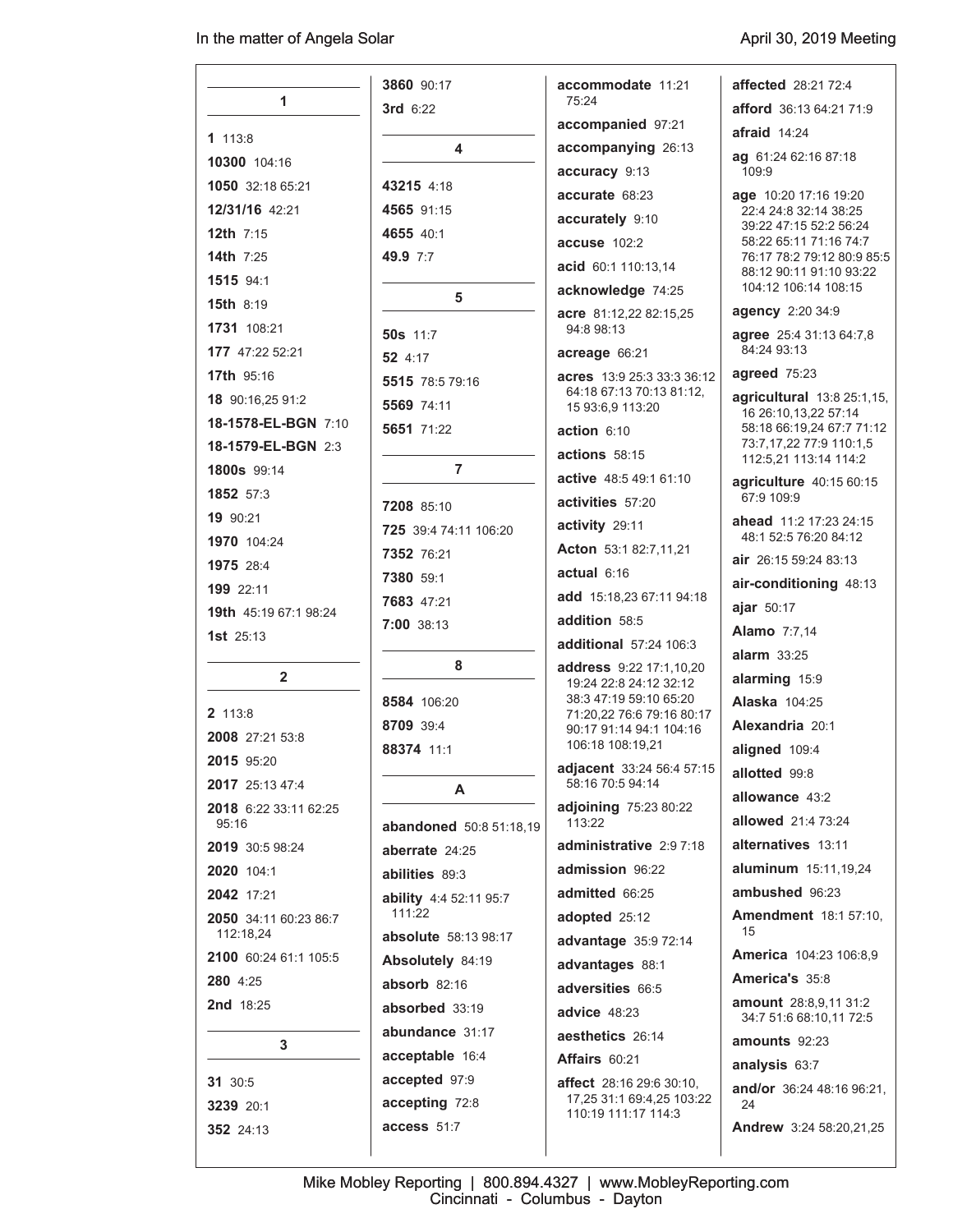| <b>Angelina</b> 2:5 4:4,15 6:22,                           | areas 12:23 13:4 14:7                                  | <b>bad</b> 46:2 60:8 85:19 86:4,                        | betrayed 22:22                                      |
|------------------------------------------------------------|--------------------------------------------------------|---------------------------------------------------------|-----------------------------------------------------|
| 23,25 7:5,21 24:23 28:17<br>31:15.20 32:2 33:24 39:8       | 26:8,9,19,20 56:5 80:16                                | 23 101:6                                                | big 17:5 45:18 82:4 85:23                           |
| 40:4 41:8 47:8,11 65:17<br>74:15 75:15 76:5,9,24 78:9      | argue $92:23$                                          | <b>baiting</b> $15:13$                                  | 95:8 107:1                                          |
| 79:20 90:22 91:2,6 104:18,                                 | arguments 88:16                                        | <b>Baker</b> 90:9,10,14,20                              | bike $54.2$                                         |
| 21                                                         | Arica 56:18 108:12.14.20                               | <b>balance</b> 16:17 25:23                              | <b>bill 68:2</b>                                    |
| Angelina's 8:14 34:20                                      | <b>Arizona</b> 12:4 85:25                              | <b>bald</b> $30:22$                                     | <b>billion</b> $60.2362.8112.19$<br>20,23           |
| angry 92:16 93:11                                          | <b>Army 82:19</b>                                      | <b>ball</b> 45:23                                       | bills $68:7$                                        |
| animal $60:2$                                              | <b>Arnold</b> 4:22,23 5:2                              | <b>bank</b> 12:17 55:20                                 | biologist $70:12$                                   |
| <b>animals</b> 54:3,17 55:2,16                             | arrival 98:24,25                                       | <b>bankrupt</b> 21:9 36:6                               | $bird$ 29:25                                        |
| 93:1 111:13,14                                             | <b>arrived</b> 9:14 43:22                              | <b>bar</b> $41:581:21$                                  | bird's 111:17,21                                    |
| <b>Anna 24:20</b>                                          | arrogantly 35:2                                        | <b>barbed</b> $67:20$                                   | <b>birds</b> $30.1892.24111.18$ ,                   |
| announcement 95:17,18<br>99:1                              | arsenic 58:6                                           | <b>Barry</b> 47:13,14,21 48:2                           | 25                                                  |
| announces 101:8                                            | <b>article</b> 18:25 33:12                             | <b>base</b> 108:3                                       | <b>bit</b> 40.6 59:3 84:13 87:16                    |
| <b>answers</b> 14:5,11                                     | articles 97:22                                         | baseball 45:23                                          | <b>Black's 52:23</b>                                |
| anticipate 37:20                                           | aspect 7:23 62:10 110:8<br>111:8                       | <b>based</b> 2:24 7:11 32:22<br>50:21 63:16 70:9 103:14 | blackouts 89:12                                     |
| antimony 34:14 58:4                                        | <b>assert</b> 58:11                                    | basements 70:8                                          | <b>Blair</b> 78:6 79:16                             |
| Antioch 22:11                                              | assessment 14:8                                        | basically 45:14                                         | <b>blank</b> $83:11$                                |
| anymore 15:2                                               | asset 71:11 77:10                                      | <b>basis</b> $53:5$                                     | <b>blasts</b> $105:10$                              |
| Appalachian 62:19                                          | assigned 2:2,10                                        | <b>bathe</b> 53:17                                      | <b>Board</b> 2:2,12,19,24 3:20                      |
| apparently 10:9 97:15                                      | associate 98:9.15                                      | <b>batteries</b> 89:4                                   | 6.21 7:25 8:4,16,18,22 9:6<br>10:14 11:4 32:1 33:23 |
| 100:24 103:4                                               | assumed 82:18                                          | battery 12:17                                           | 40:23 41:3 67:13 68:18                              |
| appealing 67:22                                            | assumptions 33:14                                      | Beamreach 36:4                                          | 84:10 91:5 114:18                                   |
| appearances 4:13                                           | attendance 34:19                                       | beans $11:12$                                           | <b>Board's 2:9 4:2 7:1 8:23</b><br>67:11            |
| applicant 6:24                                             | attended 66:13                                         | bearing 63:5                                            | <b>boat</b> $54:2$                                  |
| application $2:56:21,25$                                   | attention $17:980:4$                                   | <b>beautiful</b> 30:22 31:16                            | <b>boats</b> $48:14$                                |
| 8:14 33:23 68:17 70:21                                     | attorney 5:20                                          | 64:24                                                   | <b>Bobby 52:23</b>                                  |
| applied 93:6                                               | attorneys 75:18 76:4                                   | beauty $26:2$                                           | <b>body</b> 30:20                                   |
| apply 93:8                                                 | 81:23                                                  | Beavercreek 57:4                                        | <b>bonds</b> $44:13$                                |
| appointed 2:16                                             | attract 92:23                                          | <b>bed</b> $54:15$                                      | bordering 93:9                                      |
| appreciates 10:14                                          | <b>auditor</b> 18:20 41:23 69:3                        | <b>beds</b> 54:13                                       | <b>boron</b> 58:6                                   |
| appreciation 38:11                                         | 102:24                                                 | <b>bee</b> $113:10$                                     | bothered 100:5                                      |
| approval 7:1 67:12 95:22,<br>25 99:7                       | <b>auditor's 41:3,25</b>                               | began $95:18$                                           | <b>bottled</b> $53:16$                              |
| approve 42:3 91:6                                          | aunt 65:16                                             | <b>begin</b> 9:18 10:15,24 17:20                        | <b>bottom</b> $83:14$                               |
| approved 102:9                                             | <b>Austin 23:2</b>                                     | 60:8 110:7                                              | bought 95:20                                        |
| approximately 68:19                                        | authority 51:9 67:11                                   | beginning 100:7                                         | Boulevard 90:17                                     |
| 99:12                                                      | authorize 51:10                                        | <b>begins</b> 29:19 30:9                                | boundaries 16:14                                    |
| <b>April 8:19</b>                                          | Average 104:23                                         | behalf 4:13,15 39:7 74:14<br>78:7                       | boundary 75:24                                      |
| aquifer 26:18 80:18,19                                     | awarded 13:17                                          | behave $58:14$                                          | box $8:5$                                           |
| 83:3                                                       | <b>aware</b> 101:25                                    | <b>beige</b> 92:18                                      | brainwashed 23:12                                   |
| aquifers 20:15                                             |                                                        | <b>benefit</b> 23:9 39:10 68:8                          | breach $19:14$                                      |
| architecture 57:7                                          | в                                                      | 73:6 78:11 83:22 106:5                                  | <b>break</b> $43.22,23$ $45.21,25$                  |
| <b>arctic</b> 105:10                                       | <b>back</b> 21:6,7,17,22 28:5                          | <b>benefits</b> 26:14 76:10                             | 46:3 104:3 111:6                                    |
| area 11:16 15:16,18,23<br>16:10 20:4 25:1,5 29:16          | 66.24 73:14,24 94:5 95:11<br>99:13 102:14 104:8 105:15 | 78:19,20 79:7                                           | <b>breaking</b> 14:24 70:4                          |
| 31:6,16 39:17 40:8,10 48:6                                 | backhoes 13:3                                          | <b>Benton</b> 51:23,24,25 52:1,                         | <b>breaks</b> $35:24$                               |
| 52:20 73:12 92:25 99:16<br>101:2 110:20 111:14<br>112:1,11 | <b>backs</b> 35:20                                     | 6,7,9,12,15<br>berries 93:1                             | Brewery 80:21                                       |
|                                                            |                                                        |                                                         |                                                     |

Mike Mobley Reporting | 800.894.4327 | www.MobleyReporting.com Cincinnati - Columbus - Dayton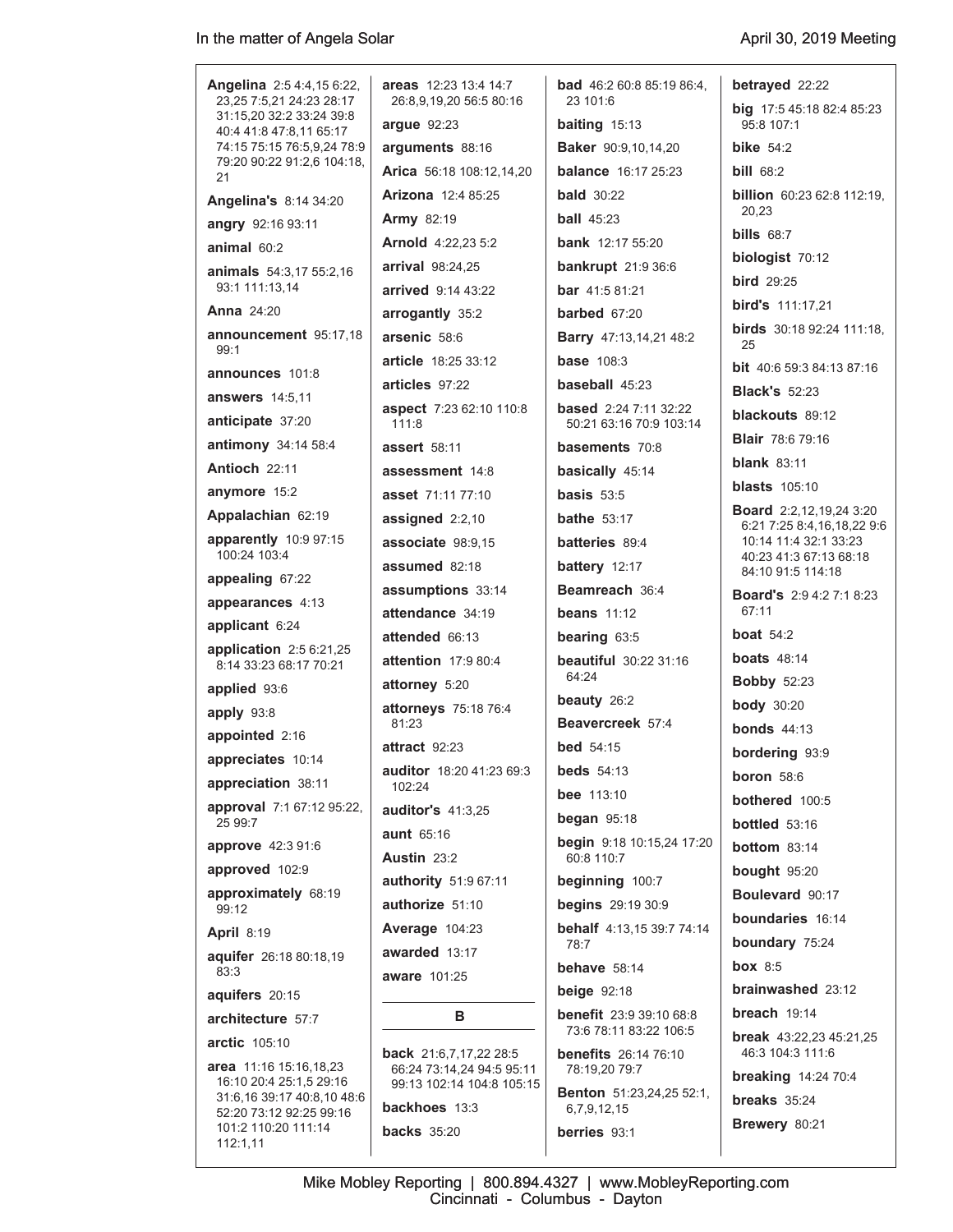| <b>brick</b> $47:8$                                          | bypassing 67:10                                 | 39:1.23 47:16 52:3 56:25                                | choice $49:3$                                    |
|--------------------------------------------------------------|-------------------------------------------------|---------------------------------------------------------|--------------------------------------------------|
| <b>bright</b> 27:18 29:15                                    |                                                 | 58:23 65:12 71:17 74:8<br>76:18 78:3 79:13 80:10        | chopping 48:11                                   |
| <b>bring</b> 69:13 79:7,24 92:25                             | C                                               | 85:6 88:13 90:12 91:11                                  | Christian 23:7                                   |
| 102.8                                                        | cable $14:23$                                   | 93:23 104:13 106:15<br>108:16                           | church $56:6$                                    |
| Bringing 15:9                                                | cadmium 33:15 34:14                             | <b>CAUV 44:21</b>                                       | circuit 57:8                                     |
| <b>brings</b> 12:19 110:21                                   | 58:4                                            | cell $14:9$                                             | cited 83:1                                       |
| <b>Broermann</b> 38:17,18,19,<br>22,24 39:3,4,6,20 74:5,6,   | cake 41:18                                      | cells 110:11,12                                         | citizen 59:19 65:15 101:1                        |
| 10,11,13,14 75:16,22 78:7<br>79:18 104:5,10,11,15,16,        | calculate 101:11                                | census 31:7                                             | citizens 5:17 6:9 64:10                          |
| 18                                                           | California 85:24                                | center $49:24$                                          | 103:4                                            |
| <b>broken</b> 27:25 48:12 50:17                              | call 3:10 9:24 14:22 23:2<br>29:10,11 45:2 88:9 | centers $50:3$                                          | city 23:1 44:17<br>clapping 37:10                |
| <b>Brooks</b> 58:20,21,25 59:1                               | called 41:18 63:6 83:17                         | century 66:7 105:3                                      | class 109:9 113:8                                |
| <b>brother</b> $83:17$                                       | 87:6                                            | certificate 2:6                                         | clean 27:24 29:24 31:18                          |
| brought 83:12 107:10,11,                                     | calling 9:18 10:16 23:16                        | certified 10:22 17:18                                   | 33:10 36:15,22 37:1 53:22                        |
| 16                                                           | calls $45:13$                                   | 19:22 22:6 24:10 32:16<br>39:2,24 47:17 52:4 57:1       | 66:17 77:1,6 78:10 79:21<br>80:23 81:2,16 109:21 |
| <b>Brown 69:22</b>                                           | Camden 20:15 59:1 74:12                         | 58:24 65:13 71:18 74:9                                  | cleaned 29:25 81:13                              |
| brownouts $89:12,17$                                         | 76:22 106:20<br>cameras 29:14 48:18             | 76:19 78:4 79:14 80:11<br>85:7 88:14 90:13 91:12        | 86:16                                            |
| buckling 50:17<br>buffers $26:19$                            |                                                 | 93:24 96:24 104:14 106:16<br>108:17                     | cleanest 32:24                                   |
|                                                              | camping 26:8 31:12<br>cancer 59:25              | chain-link $67:20$                                      | cleaning 36:11                                   |
| <b>build</b> 11:11,17,18 12:3,16<br>15:17.22 32:21 42:8 66:9 |                                                 | chairman 2:11,13,17,18                                  | cleansing 26:3                                   |
| 82:14                                                        | capability 2:6                                  | 3:18 4:23                                               | clear $44:550:653:23$                            |
| <b>builder</b> 30:7                                          | capacity 3:22 7:16 25:25<br>captioned 2:4       | challenge 97:10                                         | clearance 50:13,21 51:1,                         |
| <b>building</b> 3:21 70:22                                   |                                                 | chance 12:8 85:13                                       | 2, 3, 4, 9, 10, 11, 15                           |
| <b>buildings</b> 27:12 50:13,23<br>55:5                      | car 48:10<br>carbon $77:4$                      | change 62:14 63:5,10                                    | cleared $112:10$                                 |
|                                                              |                                                 | 67:10 70:14 74:15,17,19,<br>22,25 75:11,12 84:7 93:14   | clearing 50:11 112:12                            |
| <b>built</b> 14:13 18:21 80:17<br>93:18 97:25 102:10 113:19  | carcinogenic 33:15                              | 95:7 109:21                                             | climate 62:14 109:21                             |
| <b>bull</b> $104:2$                                          | <b>card</b> 14:21                               | changed 8:10 42:16                                      | Clippinger 32:3,13,17,18<br>65:9,10,14,21        |
| bullet $25:16$                                               | care 28:24 36:23 39:13<br>54:23,25 86:12        | changing 75:8 97:3 103:7                                | close 14:4 25:19 58:8                            |
| bullying 93:15                                               | carefully 95:5                                  | channels 112:14                                         | 85:2,3                                           |
| bunch 46:5                                                   | Carol 51:22 52:1,6,15                           | chapter 59.6                                            | $closed$ 53:14                                   |
| <b>Bureau</b> 4:20,25 107:11                                 | Carolina 35:17 85:25                            | charge $7:18$                                           | closed-door 19:14                                |
| <b>burg</b> $15:15$                                          | carrying 23:24                                  | cheap $67:24$                                           | closing 88:3                                     |
| <b>burn</b> 109:18                                           | cars 48:14                                      | check 98:25                                             | co-leader 48:3 52:16                             |
| burning 109:18                                               | <b>case</b> $2:37:9,11,19,238:6$                | checking 88:8                                           | <b>co-owner</b> 52:7                             |
| <b>burns</b> 59:23                                           | 13 9:5 64:20 74:21 75:14<br>100:2 111:5         | checks 83:11                                            | coal 13:15                                       |
| burnt $48.9$                                                 | cases 8:3 102:25                                | Chelsea 24:5,7,13,17                                    | coal-fired 89:8                                  |
| <b>Burton 51:23</b>                                          | cash 35:21                                      | chemical 50:23 59:23                                    | coalition 11:13                                  |
| burying 20:9                                                 | catastrophic 28:3                               | chemicals 30:1 50:25                                    | codes $67:9$                                     |
| <b>business</b> 14:21 72:22                                  |                                                 | 53:24 55:10,13 58:5 60:4,<br>17 87:13,17 93:5,8 107:17, | cognisant 10:11                                  |
| 73:16 75:9,13 78:15,16,17                                    | categories 36:20                                | 20,21 110:10,12 114:4                                   | cognizant 84:11                                  |
| 79:2 83:8 90:16,20,24                                        | category 3:13                                   | cherish 18:16                                           | cold 105:4                                       |
| businesses 43:24                                             | cattle 11:12 53:13 99:3                         | cherished 25:18                                         | collect 23:15 54:12                              |
| businessmen 75:7                                             | caused $114:8$                                  | Chicago 68:5                                            | collects 31:2                                    |
| <b>Butler</b> 3:20,24 45:9                                   | causing 14:20                                   | children 50:15 97:5                                     | College 57:24                                    |
| <b>buy</b> $15.864:2167:22$<br>98:11,12 113:15,25            | caution 95:4                                    | <b>China</b> 28.6 85:23 104:2                           | collusion 95:15 98:23                            |
|                                                              | cautioned 10:21 17:17<br>19:21 22:5 24:9 32:15  | Chinese 34:3                                            | <b>Columbus</b> 4:17 5:1 7:25                    |
|                                                              |                                                 |                                                         |                                                  |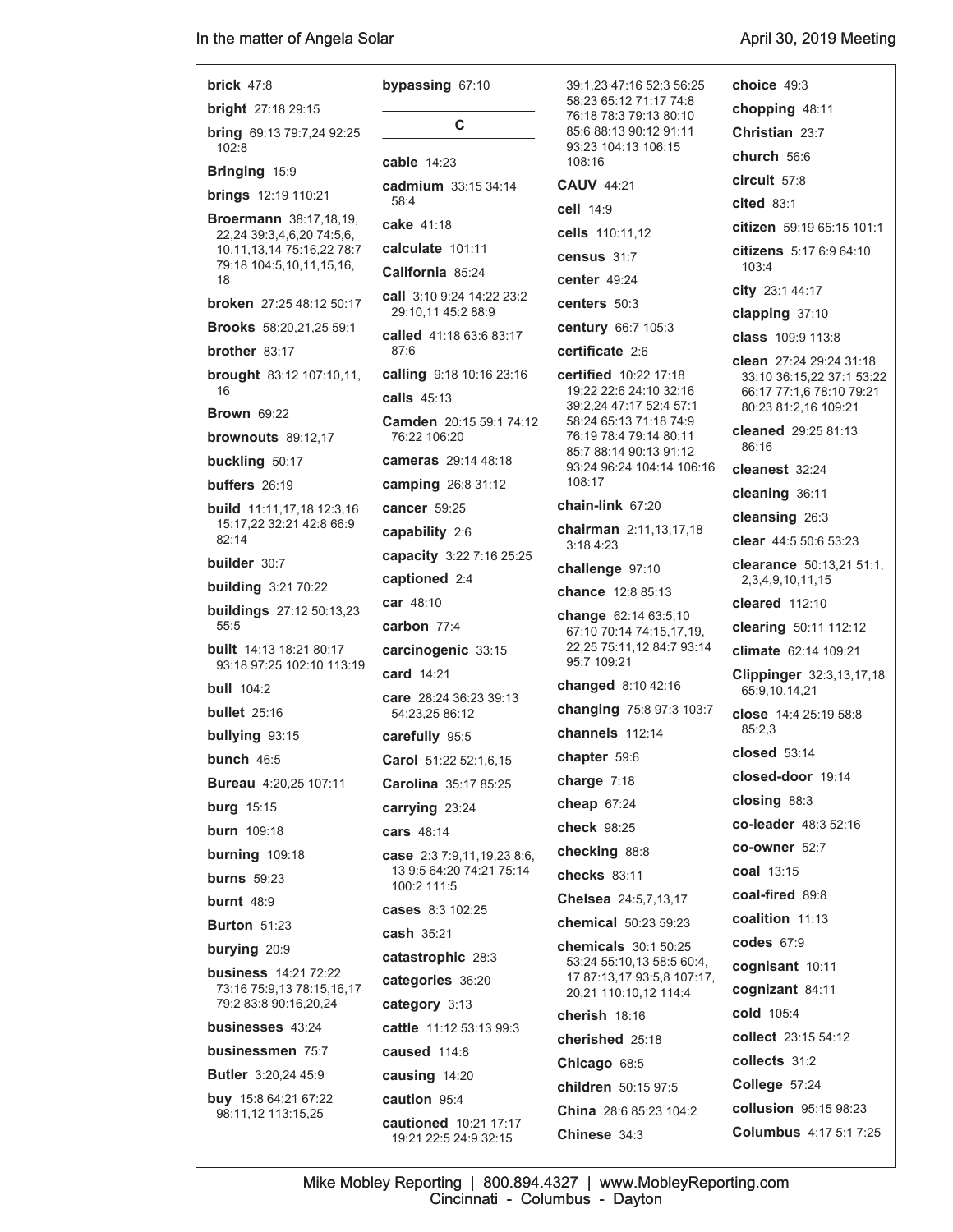| 40:24 96:15 97:18                                             | concept 74:18                                                          |  |  |
|---------------------------------------------------------------|------------------------------------------------------------------------|--|--|
| combat 109:20                                                 | concern 13:22 15:4 20:7                                                |  |  |
| combine 109:6                                                 | <b>concerned</b> 5:16 16:24                                            |  |  |
| <b>commence</b> 7:24 17:6                                     | 18:14 20:19 28:14 49:15<br>60:14 65:15 66:11                           |  |  |
| commensurate 58:12                                            | <b>concerns</b> 17:11 20:6                                             |  |  |
| <b>comment</b> 2:13 7:6                                       | 51:19 59:11 76:2.7 82:21<br>84:15 88:21 98:19                          |  |  |
| <b>comments</b> 3:15 7:21 8:2.<br>12 9:10 73:2 84:15          | <b>conclude</b> 70:20 102:6<br>114.1                                   |  |  |
| commercial 73:9                                               | <b>concluded</b> 36:18 111:4                                           |  |  |
| commission 2:17 5:9<br>40:7 47:5 113:5                        | conclusion 63:23 102:17                                                |  |  |
| commissioner 40:7                                             | condition 30:13 55:25                                                  |  |  |
| <b>commissioners</b> 5:8 13:6                                 | conditions 56:2,17 86:15                                               |  |  |
| 18:19 19:10 21:3 25:13<br>36:13 42:3,4,7,23 43:3,21           | conducive 57:20                                                        |  |  |
| 44:1 47:6 102:23                                              | conduct $2.10$                                                         |  |  |
| commitments 79:1                                              | <b>conducted</b> 62:25 101:4                                           |  |  |
| <b>commodity</b> 89:20 90:1                                   | 103:9                                                                  |  |  |
| common 15:1 24:25                                             | conducting 2:20                                                        |  |  |
| communicating 102:25                                          | confidence 91:21                                                       |  |  |
| communication 88:24                                           | confident 97:8                                                         |  |  |
| communities $68.6110.3$                                       | conflicts 25:14                                                        |  |  |
| 113:13                                                        | confronted 14:19 92:16                                                 |  |  |
| <b>community</b> 16:4 26:21,25<br>29:3 30:23,25 31:25 39:10   | confused 7:6                                                           |  |  |
| 66:13 68:4 71:2 76:12                                         | confusing 41:20,22                                                     |  |  |
| 79:8.25 83:15 92:5.8 94:6.<br>7,22 95:1 96:23 97:1,12         | cons 59:9 72:6 112:4                                                   |  |  |
| 102:8,20 107:25 111:12,25<br>112:6 113:19                     | Conservation 113.4                                                     |  |  |
| compaction 112:13                                             | consideration 4:11 7:9<br>17:11 27:14 77:15                            |  |  |
| <b>companies</b> 21:9 35:6,7,9,<br>22 36:2.4 66:23 67:6 83:24 | considered 9:6 25:7<br>34:24 71:23                                     |  |  |
| 89:2 96:24                                                    | consistent 72:14,17                                                    |  |  |
| <b>company</b> 18:9 19:8 34:19<br>35:18 36:7 54:8 69:12 70:2  | Consolidated 108:21                                                    |  |  |
| 96:9,17 97:19,21 98:5,8                                       | constant 74:16                                                         |  |  |
| 113:23                                                        | constitute 19:14                                                       |  |  |
| compared 13:14                                                | Constitution 57:11                                                     |  |  |
| compelled 19:8                                                | <b>construct</b> 7:1 12:4                                              |  |  |
| compelling 88:16                                              | <b>constructed</b> 12:24 13:2                                          |  |  |
| compensate 20:23                                              | constructing 11:15                                                     |  |  |
| complaints 14:22                                              | construction 12:13 14:14                                               |  |  |
| completely 27:16 33:16<br>55:4 67:10                          | 15:1,12 16:8 18:10 30:9<br>57:13 77:16 78:25 105:17<br>112:11 113:6,12 |  |  |
| complex 69:18                                                 | consultant 57:5                                                        |  |  |
| comply 51:1                                                   | consumer 25:20                                                         |  |  |
| components 50:1                                               | consumers 89:11                                                        |  |  |
| comprehensive 25:10<br>45:11                                  | consumption 81:18                                                      |  |  |
| computer 46:6 57:5,6                                          | <b>contacted</b> 31:8 82:21                                            |  |  |
| concentrations 54:14                                          | contacting 77:14 102:21                                                |  |  |
|                                                               |                                                                        |  |  |

| contained 49:20                             | cou                      |
|---------------------------------------------|--------------------------|
| contaminant 80:24                           | 13 <sub>1</sub><br>19    |
| contaminants 54:11                          | 25:                      |
| contaminate 55:13 57:19                     | 30:                      |
| 83:4                                        | 34:<br>7,1               |
| <b>contaminated</b> 18:12                   | 42:                      |
| 28:23 55:8                                  | 54<br>51.                |
| <b>contamination</b> 83:2<br>110:16,19      | 23,<br>68:               |
| contents 19:6 55:4                          | 71:<br>78:               |
| contest 59:8                                | 85                       |
| contested 96:18                             | 95:<br>10                |
| continue 27:7 66:5 92:1                     | 11(                      |
| <b>continuing</b> 94:19                     | cou                      |
| <b>contract</b> 18:10 75:15                 | cou                      |
| contractors 13:18                           | cou                      |
| contracts 19:6                              | cou                      |
| contrary 33:14                              | cou                      |
| <b>contributes</b> 25:20,23                 | <b>COV</b>               |
| <b>control</b> 15:16 26:17 46:5.            | 95:                      |
| 11, 13, 15 70: 1 71: 4                      | coy                      |
| conversation 98:21<br>102:6                 | coy                      |
| converted 109:13                            | crar                     |
| <b>converting 72:19 81:6</b>                | crea                     |
| convinced 72:10                             | 60:                      |
|                                             | crea                     |
| <b>Conway</b> 3:24,25 88:8                  | crea                     |
| cooperate 22:21                             | crea                     |
| cooperative 49:10                           | crea                     |
| copper 15:10,19,24 34:14<br>48:11,12 58:4   | cred<br>cre <sub>6</sub> |
| copy 9:12 32:12                             | 52:                      |
| corn 11:12 72:20,23<br>109:5,7,9 114:10     | 54:<br>56:               |
| corner 8:6 57:25                            | cree                     |
| <b>cornfields</b> 82:17                     | <b>crev</b>              |
| <b>Corps 82:19</b>                          | crin<br>16:              |
| <b>correlating 63:20</b>                    | crin                     |
| cost 25:19 44:15 68:25<br>71:1 98:13 111:10 | crin                     |
| costs 51:5 78:23                            | crite                    |
| counsel 42:1                                | cro                      |
| <b>count</b> 102:1                          | crop                     |
| <b>counties</b> 80:22 86:20                 | cro                      |
| countless 66:13                             | Cro                      |
| countries 35:8,10 87:5                      | <b>cros</b>              |
|                                             | 28:                      |

**country** 93:18 95:6 103:13,15 109:2

**county** 5:7,8,10,17 7:4,8 13:6,20 16:18,20 18:11,18, 19 19:10 21:3 22:17 24:24 25:10,13 27:21 28:8,9 30:18 31:24 32:22 33:1,20 34:21 36:11,13 39:14 40:3, 7,11,14,16,17,18 41:3,23 42:14,25 43:23,24,25 44:1, 5 45:7,8,9 48:23 49:12 51:13 58:18 59:19 64:15, 23,24,25 65:15,25 66:16 68:7,10,12,18 69:3,22 70:1 71:10 73:7 76:11 77:11 78:7,10 79:6,9,20,25 80:3 85:15 87:18 88:19 94:2 95:17 102:23,24 105:23 106:3,6,8 107:24 108:3  $0:3$ **county's** 35:3 66:10 **couple** 4:8 38:21 62:9 **court** 9:3,9,20 32:9 **courthouse** 67:1 68:15 **cousins** 109:8 **cover** 29:20 49:11 51:4 95:12 98:13 **coyote** 31:7 111:13 **coyotes** 70:17 **crap** 22:16 **create** 57:19,24 59:15  $:10$ **created** 36:10 **creates** 60:1 109:21 **creating** 50:14 **creatures** 54:3,17 **credit** 30:4 83:19 **creek** 23:20,24 24:2,21 52:21,22,23,25 53:1,23,25 54:4,10,12,15 55:20,22 56:16 59:1 81:20,23 82:4 **creeks** 70:8 82:6

**crew** 14:14 69:14

**crime** 15:6,8,13,18,23 :7 48:6 65:1

**criminal** 57:20

**criminals** 16:2

**eria** 2:25

**crop** 70:16 93:7,8 112:21

**cropping** 73:24

**crops** 29:20 92:23 109:10

**Cross** 88:10,11,15 90:7

**cross-contaminated** 28:18

**cross-examine** 6:15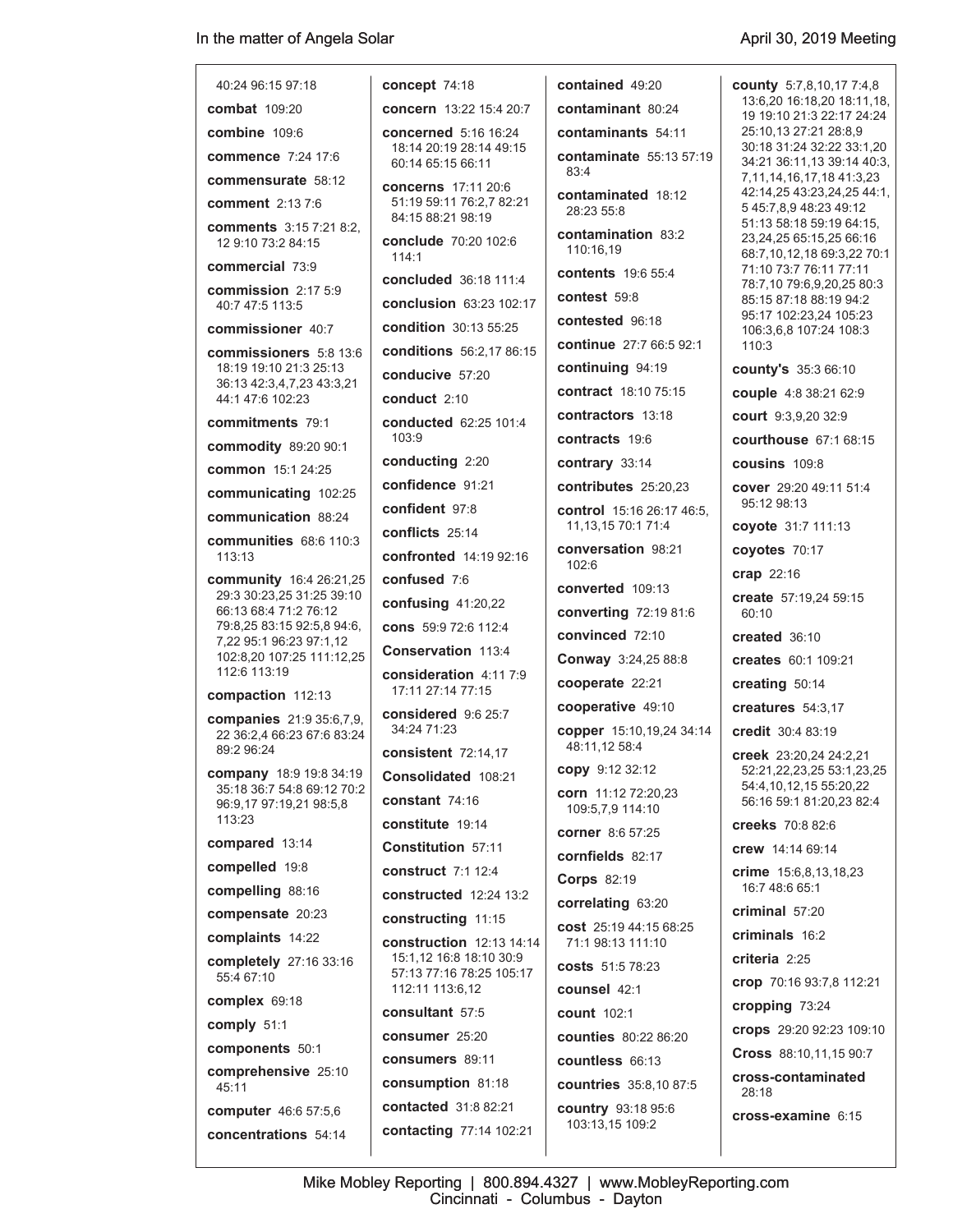## In the matter of Angela Solar

J

**disrupt** 57:17

| current 25:12 56:11                            | decisions 40:24 78:17                            | devastation 105:9                                               |  |
|------------------------------------------------|--------------------------------------------------|-----------------------------------------------------------------|--|
| <b>Curtis</b> 56.22,23 57:2                    | 79:2                                             | developed 92:10                                                 |  |
| <b>cut</b> 48:19 49:22                         | declare 106:8                                    | developer 30:7 113:9                                            |  |
| $cycle$ 10:6                                   | declines 63:22                                   | developers 86:22                                                |  |
|                                                | decommissioned 35:8<br>110:25                    | developing 113:23                                               |  |
| D<br>D.C. 95:11                                | decommissioning 36:9<br>78:25 110:17 114:5       | development 24:22<br>25:11,14 45:14,15 73:20<br>98:8,9,14 113:5 |  |
| dad 85:25                                      | <b>decrease</b> 16:25 18:22                      | devoted 97:11                                                   |  |
| daily 97:4,13                                  | 29:1,22 63:14,16 67:17                           | Dewine 2:16                                                     |  |
| <b>Dale 4:23</b>                               | deep 70:3                                        | dictated 21:2                                                   |  |
| damage 14:20 20:9 34:6                         | deer 31:6 70:17 111:13                           | dies $42:6$                                                     |  |
| 48:10 49:7                                     | Deerbrook 57:3                                   | $discel$ 89:23                                                  |  |
| damaged 28:15 33:19                            | defecate 92:3                                    | <b>difference</b> 51:13 87:24                                   |  |
| 58:16 110:18                                   | definition 101:21                                | 106:2                                                           |  |
| damages 55:1<br><b>damn</b> 15:3               | degree 57:5 63:16 104:24<br>degrees 105:1        | <b>difficult</b> 60:4 73:8 74:17<br>75:12 78:18                 |  |
| dangerous 53:24 65:5                           | deluge 55:24                                     | diligence 33:2 75:1 76:6                                        |  |
| Dare 10:17,19,25 11:3,5                        | demand 89:7,14 112:23,                           | diminished 18:12                                                |  |
| <b>dark</b> 83:16                              | 24                                               | direct $6:6$                                                    |  |
| <b>data</b> 14:7                               | democracy 93:17                                  | direction 106:1 111:23                                          |  |
| <b>date</b> 8:2 96:22                          | denial 97:17,20                                  | directly 42:25                                                  |  |
| deny 32:1 42:5,7 47:11<br><b>dated</b> 18:25   |                                                  | director $3:234:24$                                             |  |
| dates 8:9 60:24                                | 92:17,19                                         | dirty 36:24 66:16                                               |  |
| dating 99:13                                   | department $2:1044:23$<br>49:9 57:25 60:21 82:19 | disadvantages 78:20,21                                          |  |
| David 46:1 76:14, 16, 21, 23                   | 84:7                                             | disagree 11:14 112:8                                            |  |
| <b>day</b> 12:5,6 27:18,19 41:20,              | depend 18.4 54:4 89:24                           | disappear 14:13                                                 |  |
| 21 53:12 89:7,15,17 101:1                      | dependent 78:22                                  | disappointed 22:22                                              |  |
| <b>day-to-day</b> 74:23                        | deposit 56:10                                    | discarded 28:6                                                  |  |
| daylight 27:19                                 | deputies 36:14 49:11                             | disclose 19:9.13                                                |  |
| days 11:25 12:1 27:17<br>53:9 56:1 61:19 97:19 | desecrate 36:25                                  | discourage 25:14                                                |  |
| Dayton 41:4                                    | desert-type 13:4                                 | discovered 80:16                                                |  |
| dead 30:21                                     | design 57:8                                      | discretionary 42:23                                             |  |
| deal 36:11 39:17 74:18,19                      | destroy 93:1                                     | discuss 102:21                                                  |  |
| dealings 89:1                                  | destroyed 12:22 48:21                            | discussed 59:8                                                  |  |
| deals $21:7$                                   | destroying 103:23                                | discussing $72:675:16$                                          |  |
| <b>dealt</b> 97:10                             | destroys 60:7                                    | discussion $22:245:2$                                           |  |
| <b>debris</b> 27:22 29:20.25                   | $detail$ 35:15                                   | 75:20                                                           |  |
| 54:1,11 56:4,11                                | details 66:16                                    | disease 59:25 66:1 92:25                                        |  |
| <b>debt</b> 71:8                               | deteriorating 13:24                              | disingenuous 45:3                                               |  |
| decades 34:6 62:9                              | determination 8:24 9:1,7                         | dispatched 46:14                                                |  |
| <b>December</b> 6:22 30:5                      | determine 63:3 113:9                             | displaced 81:9                                                  |  |
| decide 9:23 72:1                               | determined 83:10 113:7                           | disposal 34:5 60:3 110:24<br>111:4,7                            |  |
| <b>decided</b> 7:11 11:10 80:1                 | detriment 81:25                                  | dispose 34:20                                                   |  |
| <b>decision</b> 2:24 32:1 75:12,               | detrimental 92:5                                 | disposed 34:23 51:3                                             |  |
| 14 77:5 78:13,15,16 80:2<br>102:18 103:14      | devalued 100:21                                  | 110:17                                                          |  |
|                                                | devastating 28:10                                |                                                                 |  |

**disruption** 70:7 114:5 **distance** 15:15 63:17 **district** 5:9 40:9,11 44:16 73:12 **districts** 29:5 **disturb** 21:20 29:17 **ditch** 12:21 **ditches** 70:8 **dive** 30:20 **Dixon** 5:10 7:3 11:6 12:7 34:1 57:25 **docket** 8:2,20 **docketing** 8:5 **dollar** 21:5 **dollars** 21:11 23:14 41:14 42:14,17,22,25 43:5,15 68:16,20,22 69:1 73:4,9 76:10 79:24 83:21 98:13 104:1 106:5 **Don** 104:5 106:12,13,19 **Donna** 77:24 78:1,5 **door** 21:7 43:12 95:11 **doors** 48:12 50:17 **Dorothy** 65:8,10 **dotted** 107:4 **doubt** 11:20 60:25 **Doug** 21:1 **downhill** 20:15 **downstream** 54:10 **drain** 95:14 104:4 **drainage** 12:21,23 13:4 20:7,13 26:18 70:4 112:14 **drains** 53:1 **dramatically** 97:4 **dredge** 82:8 **drilling** 20:8 **drink** 53:16 **drinking** 28:21 34:2 **drive** 31:11 109:1 **driven** 36:23 105:13,14 **droppings** 30:1 **drought** 66:1 **droughts** 53:7 105:11 **drug** 15:15 **drugs** 15:8,9 **dual** 113:9

 $\overline{\phantom{a}}$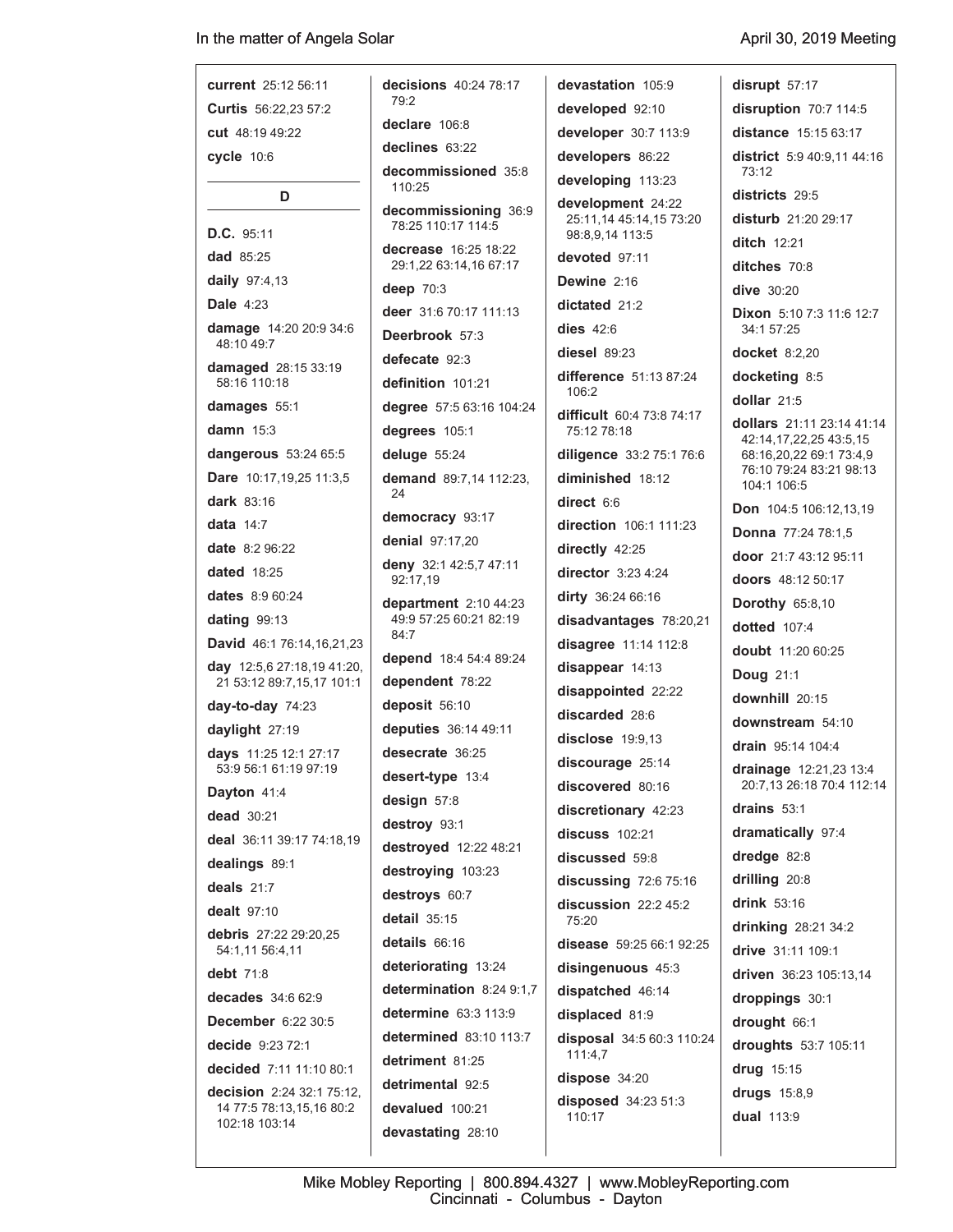**due** 3:21 29:8 33:1 50:17 53:5 62:20 71:8 75:1 76:6 82:24 94:24 101:22 109:15 110:3 111:25 **duly** 10:21 17:17 19:21 22:5 24:9 32:15 39:1,23 47:16 52:3 56:25 58:23 65:12 71:17 74:8 76:18 78:3 79:13 80:10 85:6 88:13 90:12 91:11 93:23 104:13 106:15 108:16 **dumped** 104:3 **duplicate** 101:24 **dust** 29:20 81:4 **duty** 58:13 **E e-mail** 42:1 **e-mails** 103:1 **eagle** 30:22 **earlier** 45:12 94:13 **early** 62:15 **earth** 60:14 **earth's** 111:22 **east** 4:17 40:18 52:22 55:19 **easy** 34:8 78:17 79:22 **eat** 92:1 **eating** 41:18 **Eaton** 11:1 17:22 22:11 24:14,23 32:18 44:17 59:6 65:22 108:22 **Eaton-oxford** 85:10 **Ecklin** 35:18 **economic** 22:25 25:10 60:21 **economy** 25:20 107:25 **ecosystem** 14:1 **educate** 97:7 **educating** 95:18 **education** 97:1 **effect** 26:3 63:10 110:5 **effected** 65:17 **effective** 27:9,20 72:23 **effectively** 82:13 **effectiveness** 27:11 **effects** 13:23 26:5 36:21, 22 110:4 **efficiency** 27:8,13,17 29:21 **efficient** 13:14 81:6 111:19 112:16 91:3

**efficiently** 81:3 **effort** 48:24 49:2 **efforts** 93:14 **eighteen** 36:12 **eighty** 3:4 7:2 87:8 105:6 **elected** 19:10 **election** 103:2 **electric** 3:2,11,12 7:3 12:17 34:22 68:2,3,5,7 86:6 111:3 **electrical** 50:3 109:14 **electricity** 13:25 46:7 81:6 109:20 **element** 15:6,13 **eleven** 53:9 60:23 95:24 **eliminate** 77:4 **Elisar** 3:22 **else's** 55:17 **emergency** 45:18 **emissions** 109:17 **emotions** 74:24 **employ** 43:25 **employed** 97:11 **employees** 101:11 **EMS** 46:24 **enable** 105:19 **enclosed** 113:17 **encourage** 69:3 **end** 10:1 50:24 51:12 52:24 56:7 73:16 75:2 81:9 99:21 111:1 **endangered** 30:22 **ends** 58:15 **energies** 33:6 **energy** 4:24 11:20,23,24 12:9,10,15 13:12 16:17 23:5,16 27:3,4 32:23,24 33:9 34:9 35:25 36:5,19 40:20,21 41:9 43:17 59:17, 18 60:11 61:15,16,17 62:11,12,22 66:14,17 68:1 72:19 77:2,7 78:11 79:21 80:23 89:11,25 91:1 106:10 109:12,13,14,20,24 **engineer** 5:11 **engineering** 57:4,6 **Engineers** 82:20 90:16,21

**enhance** 92:8 **enhanced** 26:15 **enjoy** 31:10,12 93:17 **enjoying** 109:3 **enormous** 79:6 **ensure** 56:14 77:21 **ensured** 73:18 **enter** 8:6 50:2 55:14 **entering** 13:2 **entire** 49:11 55:11 **entities** 43:14 44:7 **entries** 41:6 **environment** 23:13 26:3 34:6 39:11 49:19,25 57:18, 20 70:24 97:3 110:4,8,23 114:3 **environmental** 2:6 26:14 33:7 51:19 88:21 110:9,16  $112.23$ **environmentally** 106:10 111:9 **environmentalprogress .org** 59:15 **EPA** 82:20 **equally** 17:25 **equipment** 35:9 49:21 50:23 55:6 110:16 **equipped** 58:1 **eroded** 70:6 **erosion** 39:11 56:3,10 76:2 87:17 107:16,19 112:15 **essence** 94:20 **establishments** 15:20,25 **estate** 18:22,24 19:2 **estimated** 112:19 **estimates** 34:9 **ethanol** 72:20 103:18 **evaluating** 78:18 **evening** 2:1,21 4:21 5:5 7:6,21 9:4 24:16 79:15 80:6 90:19 94:4 98:20 99:17 100:4 101:13 **evening's** 5:14 8:11 **event** 114:4 **events** 49:8 105:14 **eventually** 29:2 82:6 109:8 **everyday** 29:25 **evidence** 6:15 7:11 63:19

**evidentiary** 7:24 **exact** 62:3 **examine** 41:22 **examining** 41:24 **exception** 114:14 **excess** 3:12 20:11 **excited** 43:21 **excluded** 21:6 **exempt** 29:2,6,8 41:17 **exempted** 19:2 42:19,20 **exemption** 42:4,5,7 **exercise** 33:1 **exist** 42:20 **existing** 14:7 28:15 45:15  $102.14$ **exotic** 49:21 **expense** 19:16 54:24 **expensive** 15:10 **experience** 11:25 14:16 28:3 101:7 **experienced** 27:21 28:9  $67.2$ **experiences** 50:22 95:2 **expert** 34:3 **Experts** 112:18 **expire** 30:4 **explained** 101:3 **explanation** 96:20 **export** 25:24 **exposed** 28:22 59:25 100:19 **express** 18:2 99:23 **extent** 16:7,22 **extra** 81:19 98:12 **extreme** 91:21 111:10 **extremely** 30:21 **eyes** 21:5 **eyesore** 55:5 **F face** 9:20 45:12 74:25 95:5 109:2

**faced** 66:1 75:11

**facilities** 3:11 18:21 25:8 32:22 36:9 59:9 66:9 68:11 89:6,9 111:16,19 112:5,11  $114.9$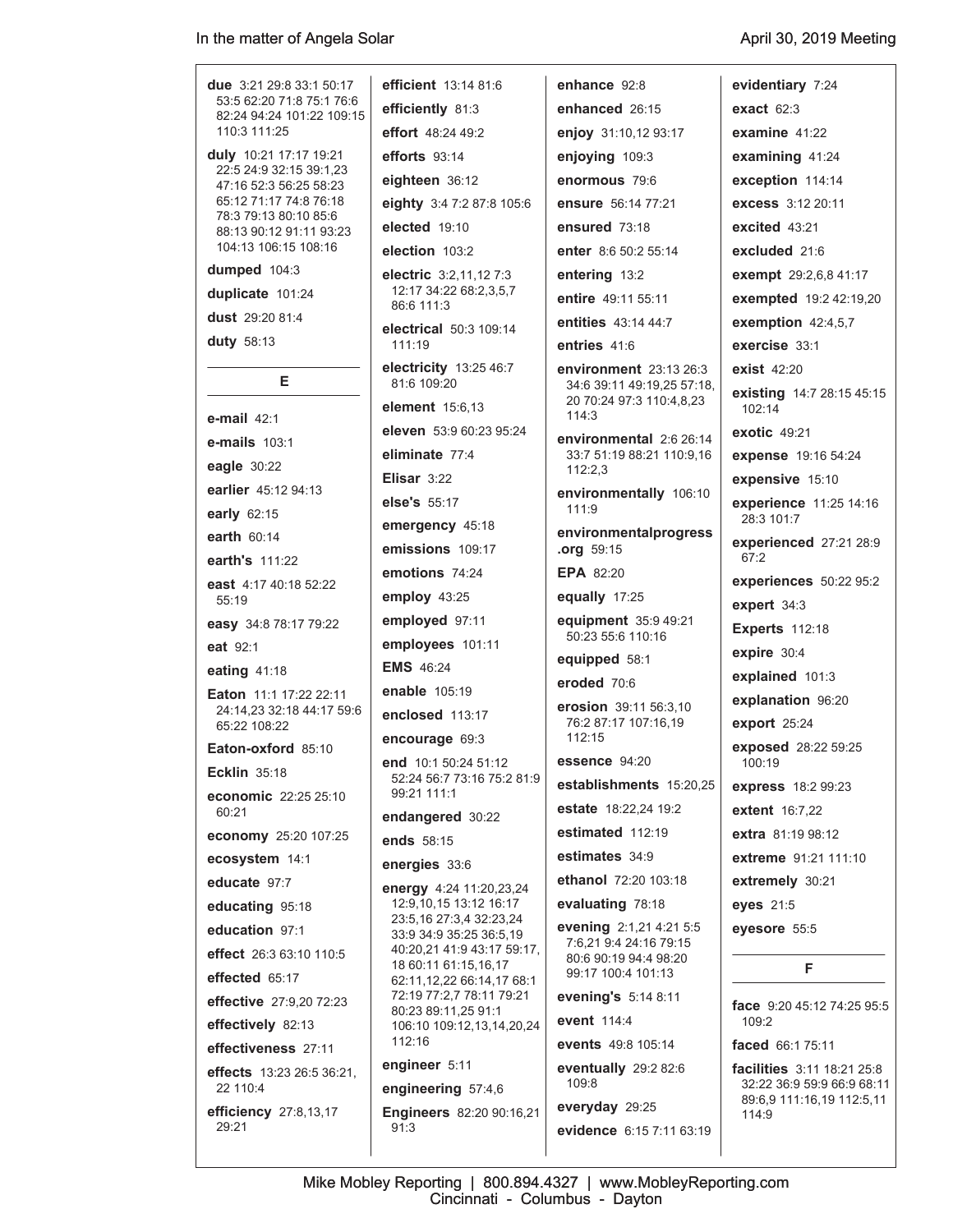| <b>facility</b> 7:3 8:17 18:7,10                         | 53:11 55:15 66:11 69:25                                               | fifty 3:3,13 23:21 40:22               | <b>fond</b> 109:6                                    |
|----------------------------------------------------------|-----------------------------------------------------------------------|----------------------------------------|------------------------------------------------------|
| 24:23 25:2 33:24 39:8<br>49:17 55:1 63:16 66:20          | 70:11 80:1 89:18                                                      | 41:6 50:14 68:19 86:5 94:9             | food 25:19,24,25 61:10,16                            |
| 67:2,21 68:4 69:7,11,23,25<br>70:23 71:1                 | farming 11:7 27:6 45:5,6<br>62:5 66:6 69:25 72:15                     | fifty-two $24:19$<br>fights $48:10$    | 111:15 112:24                                        |
| facing 66:8 113:19                                       | 75:18 78:15 79:5 83:14<br>91:22 96:23                                 | figure 98:17                           | foodaidfoundation.org<br>61:8                        |
| fact $16:3,12:33:25:61:4,7$ ,                            | <b>farmland</b> 18:6 25:6 26:22                                       | figured 99:4 100:12                    | fools $21:5$                                         |
| 18 63:20 73:7 107:3 110:7<br><b>factors</b> 66:2 71:5    | 31:16 33:4 45:13 51:17<br>55:12,22 56:8,10 66:10,21,                  | filed 5:18 6:21 8:19 96:8,<br>14 97:22 | foot 23:21 67:20 111:10<br>113:16                    |
| factory 73:23                                            | 22 67:3 70:14 71:10 86:23<br>107:25 110:18 112:8,16,25                | filing 96:21                           | footprint 77:4                                       |
| <b>facts</b> 88:20                                       | 113:1,11,22 114:6                                                     | filtering 26:5                         | footsteps 113:12                                     |
| faculties 67:17                                          | farmlands 56:4,15 57:14                                               | <b>final</b> $8:249:711:8$             | <b>Forbes</b> 33:11                                  |
| <b>fail</b> $11:14$                                      | <b>farms</b> $16:242:3:22.25$                                         | <b>finally</b> 19:4 42:6               | foreign 69:23                                        |
| <b>failed</b> 103:17,18                                  | 28:13 45:3 67:4 69:9 81:5,<br>10 86:21 87:19 105:17,24                | <b>financial</b> 18:13 69:4 77:7       | forever 62:6 86:23,25                                |
| <b>failure</b> 19:13 101:22                              | 110:7 111:9,11 113:3,13,<br>23 114:1,7                                | 100:16,19 102:6 103:22,25              | 88:4                                                 |
| <b>fair</b> $14:8$ 16:16 29:4 47:2                       | faster 37:6 38:10                                                     | 114:8                                  | forget 84:5 85:25                                    |
| 63:24                                                    | father $77:19$                                                        | financially 83:23 103:10               | <b>form</b> $23:1588:2389:25$                        |
| Fairhaven 15:5,7,13<br>47:22 48:3 50:8 52:17,19,         | father's $65:24$                                                      | find 36:15 53:13 60:12<br>85:19        | formed $48:23$                                       |
| 24,25 53:3,21 54:4,10                                    | <b>favor</b> 39:8 72:10 76:8                                          | finding 62:17 97:6 111:15              | forthcoming 17:2                                     |
| 55:19,21 56:15 64:25 65:1                                | 77:22 100:15 108:9                                                    | fine 67:14 84:6                        | forty 50:14 68:24 69:2<br>99:12 100:2.11             |
| Fairhaven's 54:11                                        | <b>favorite</b> 108:25 109:5                                          | finish $9:17$                          | forty-eight 103:16                                   |
| fairly $82:15$                                           | <b>February</b> 25:13 34:17                                           | finished 10:5                          | forty-five 84:6                                      |
| <b>faith</b> $23:797:14$                                 | 42:1 45:19 67:1 68:15                                                 | <b>fire</b> $21:2046:2457:24,25$       | forty-two 40:14                                      |
| <b>fake</b> $95:15$ 102:3                                | <b>federal</b> 21:11 23:15 35:22<br>51:1,5                            | 84:7                                   | <b>forward</b> 3:14 9:18 13:20                       |
| <b>fall</b> 36:19                                        | feed 27:5,7 61:5 62:7                                                 | <b>fires</b> $57:25$ 105:10            | 80:1 91:3 97:14                                      |
| fallout 92:11                                            | 70:16 112:19                                                          | firm $4:16$                            | fossil 105:21 109:18                                 |
| <b>false</b> 96:11                                       | feeding 64:2 67:5 70:14<br>106:8                                      | fish $54:2$                            | <b>found</b> 7:20 42:15 48:17<br>50:12 109:23 112:20 |
| <b>familiar</b> 98:1                                     | feel 13:16,21 14:12 15:17,                                            | fishing 26:8                           | fourteen 61:19                                       |
| <b>families</b> 86:20 92:15<br>103:23 114:7              | 22 16:15 20:25 72:18 76:6.                                            | fit $16:13$                            | Fourth 57:10,15                                      |
| <b>family</b> 11:6 20:2 24:19                            | 25 78:14 95:5 97:7 98:6                                               | fix $46:955:17$                        | fox $111:13$                                         |
| 31:11,12 39:16 45:5 53:11<br>64:13 65:23 66:3 71:7 72:2  | feeling $107:17$                                                      | <b>fixed</b> $44:10,12$                | fracking 62:20 70:24                                 |
| 74:14 75:16,17,22 76:25                                  | feet 70:3                                                             | <b>flat</b> 112:10                     | fracture 70:22                                       |
| 77:22 78:8,13 79:19 86:21<br>97:5 100:2 101:11 105:12,   | felt 33:1 72:13,16,21                                                 | flies $45:12$                          | fragments 33:17                                      |
| 16 113:18                                                | <b>fence</b> 48:19 67:20                                              | flip $95:21,24$                        | Franklin 90:18                                       |
| family's 66:7                                            | fences 48:17 111:11                                                   | flood 28:16 55:22 56:6                 | frankly $84:23$                                      |
| <b>farm</b> $4:20,25$ 12:16 23:4,                        | fencing 70:13 113:17                                                  | flooded 28:10,13 56:5<br>81:24         | <b>Fred</b> 79:10,11,16                              |
| 18 24:19 28:19 31:1 40:9<br>44:25 45:1.2 49:1 52:23      | fertile 56:9 66:21<br>fertilizer 89:23                                | flooding 28:7 55:24 56:2,              | <b>free</b> 50:11                                    |
| 62:2 65:23 66:7 67:23                                    | <b>FFA 59:6</b>                                                       | 3, 13, 15 70: 7                        | freedoms 93:17                                       |
| 71:3,23 77:8 81:22 82:3<br>87:25 90:23 91:2,6 93:4       |                                                                       | floodplain 55:21                       | frequent 48:10                                       |
| 104:18 107:11,14,25<br>112:18 113:17                     | fiber-optic 14:17<br>field 11:15 13:2 28:11,15                        | floods 53:7,24 82:1,10<br>105:10       | fresh $25:18$                                        |
| farm-associated 26:6                                     | 29:19 36:16 70:1,10                                                   | flowing 81:20                          | friend 94:4,5,24 105:16                              |
| farmable 70:7                                            | 111:20,22                                                             | fluctuations 78:23                     | friendly 106:10                                      |
| farmed 62:22 65:25 86:14                                 | <b>fields</b> $11.11, 15$ $12.3, 9, 14$ ,<br>24 13:21 14:2,8,13 15:1, | <b>focus</b> $62:10$ $100:1$           | friends 11:4                                         |
| 87:1 88:4                                                | 12, 14, 17, 22 16: 1, 9 20: 20                                        | <b>folks</b> 83:11 84:6 97:11          | <b>front</b> $2:255:249:16$                          |
| <b>farmer</b> 22:17 24:18                                | 27:23 28:10 70:16 82:9,10<br>111:21                                   | 102:25 103:2 114:13                    | frown $13:1$                                         |
| <b>farmers</b> $12:25$ 13:1 20:3<br>22:19,22 29:19 31:14 | fifteen $67:13$                                                       | follow 36:8 113:11                     | fruit $93:2$                                         |
|                                                          |                                                                       |                                        |                                                      |

Mike Mobley Reporting | 800.894.4327 | www.MobleyReporting.com Cincinnati - Columbus - Dayton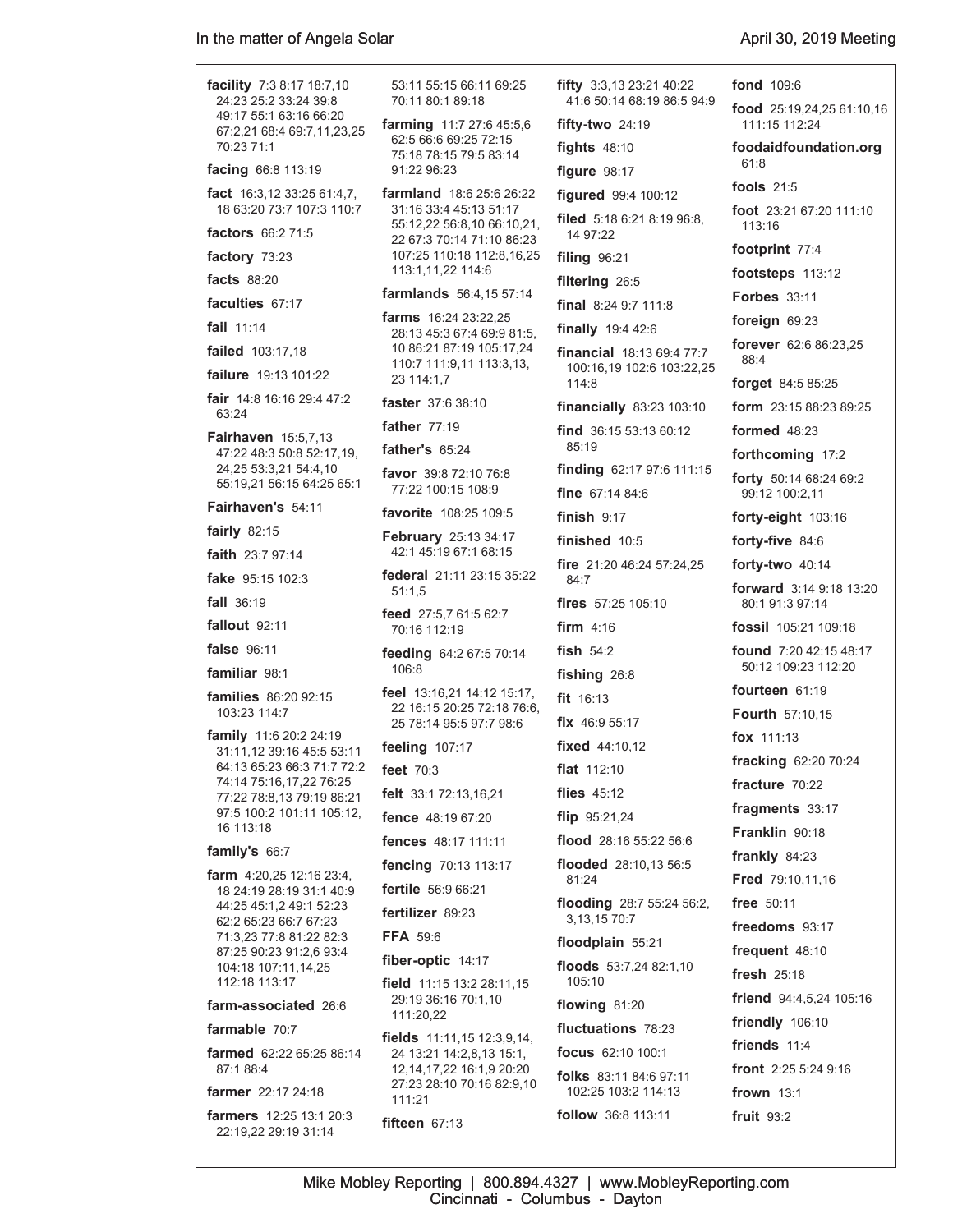| fuel 48:14 | Germany 85:24 |  |
|------------|---------------|--|

**fueled** 105:10 **fuels** 89:23 105:21 109:18, 19

**fund** 21:11 43:1,6

**funded** 103:19

**funding** 16:2 73:13

**funds** 50:9 51:4,7,11,15 102:14,15

**future** 25:25 27:6 60:14 66:12 71:8 77:5,7 79:5 93:12 100:20 112:17

### **G**

**Gabbard** 91:8,9,15,19 93:19

**gain** 18:14 35:11 100:16

**gaining** 19:15

**gains** 102:16

**gallium** 34:15 58:4

**gallons** 53:12 80:25 81:1, 7,11,15,17,19

**garage** 67:12

**gardens** 93:1

**Gary** 84:24 85:4,8

**gas** 13:14 53:15 103:18 109:17

**gases** 109:16

**Gasper** 7:8 12:7 17:22 20:3 24:17,21 32:10,11 65:22

**gather** 2:23

**gave** 85:12

**Gay** 4:17

**general** 4:1 42:25 43:6 109:24

**generally** 4:10 49:6

**generate** 76:10

**generated** 68:3

**generating** 3:11 7:3 73:8 111:19

**generation** 3:2,12 66:7 72:8 89:6 **generations** 11:7 66:1

71:7,8

**generators** 48:13

**gentleman** 94:13

**gentlemen** 94:23 **German** 33:12

 73:3 76:15,16,21,23 77:22 **gigantic** 43:22 **girl** 65:23 **gist** 65:2 **give** 9:12 14:7 15:3 22:9 24:11 37:7,19 38:10,15,16 43:23 47:19 68:18 94:20 114:17 **giving** 37:5 38:2 43:21 **glass** 34:12,13 **global** 105:20

**Giffen** 71:14,15,21,22

**Globally** 105:3

**gloomy** 11:25

**goals** 22:20

**God** 20:21 23:8

**golf** 45:23

**good** 2:1 11:11,17 23:13 24:16 27:2,6 30:2 39:9,10, 13,16,17 41:20,21 60:5 62:5 69:1 72:11 78:14,16 79:2,15 80:2 85:14,16,21 86:15 89:22 90:19 92:7 96:16 97:14,15 98:6 99:15 110:22

**government** 4:25 16:2 35:21 40:25 73:5 83:19 98:16 103:19

**government's** 13:17

**government-created** 35:19

**government-supported** 36:2

**governor** 2:16 102:22 **GPS** 14:10

**grading** 112:12

**gradual** 56:2

**grand** 48:9 49:6

**grandkids** 72:3 77:3 94:12 100:21

**grandpa** 109:7 **grandparents** 71:4 **granted** 5:19 15:20 16:4 **grasp** 97:2 **grass** 87:20 107:18

**grasses** 39:12 **Gratis** 91:17,19 **gray** 80:16 **grazing** 111:15 **great** 15:4 62:12 64:19 73:6 77:1,10 80:6,18 83:3 98:2 109:24 **great-grandparents**

 24:20 **greatly** 16:11

**greed** 22:23 36:25

**Greek** 74:16

**green** 22:15 23:16 32:23 33:10 35:12 36:5,20 84:1 109:4

**greenhouse** 109:16,17

**grid** 12:11 69:17 89:3,12

**ground** 12:16 20:8,20,24 23:18 24:1 70:4,22 77:14, 19,21 99:13 107:14,20 108:7

**groundwater** 33:20 110:19

**group** 5:24,25 6:2,11,13, 14 17:10 69:19 94:17 107:6

**groups** 44:10

**grow** 11:11 45:3 87:11

**growing** 11:21 26:4 45:4

**grown** 109:15 **growth** 69:4

**grubbing** 23:11

**guarantee** 54:20 55:3,7, 11 69:12

**guess** 63:23 89:19

**guests** 11:5 **guidelines** 51:2 99:24

**gullable** 21:4

**gunfire** 48:10 **guys** 22:15 65:2 83:20

## **H**

**habit** 83:10 **habitat** 31:18 92:4 111:13 **habitats** 26:7 111:17 **habits** 70:15 **hail** 45:24 **hailstorm** 46:3 **hair** 109:3 **half** 20:4 69:1 81:22 99:18 105:13 **halt** 110:1 **Hamilton** 56:18 84:5 108:13,14,20,21,25

Mike Mobley Reporting | 800.894.4327 | www.MobleyReporting.com Cincinnati - Columbus - Dayton

**hand** 10:18 41:13 75:6

**handed** 14:20

**handful** 19:9

**handle** 27:4 58:2

**hands** 102:10

**happen** 16:1 27:24 28:2, 13 42:2 46:3,4 89:17 100:23

**happened** 30:22

**happening** 85:13 89:9,13

**harassing** 96:4

**hard** 17:7 35:5 45:7 64:11, 18,20

**hardworking** 24:18

**harm** 22:19 23:18 28:19 110:8

**harmful** 60:1,16

**harvest** 13:11 22:21 23:7 29:18 86:18

**harvesting** 23:5 29:19 67:8

**hassle** 112:3

**haul** 53:4,11

**Hays** 53:10

**hazardous** 13:24 28:17 34:25 35:11 50:25 55:8 58:2,3 87:4

**head** 42:10 74:25 75:11 83:6

**heads** 74:22

**health** 16:16 23:9 50:15 54:16 55:2 60:2

**healthy** 39:14 61:10

**hear** 6:23 21:18,21 37:24 52:8 60:9 61:22 62:7 84:10,13 89:18 103:2,6  $104.7$ 

**heard** 18:17 32:6 46:19 64:25 83:9 86:23 87:4 88:15 100:22 108:5,8

**hearing** 2:2,11,20 5:15 6:8,16,21 7:14,22,24 8:7,9, 12 9:2 96:15 98:23,25 99:18 100:14 **hearings** 2:22 **heart** 80:21 **heat** 109:19 **heated** 30:14 **heavily** 70:1 **hectic** 84:8

**Heggs** 17:14,15,21,24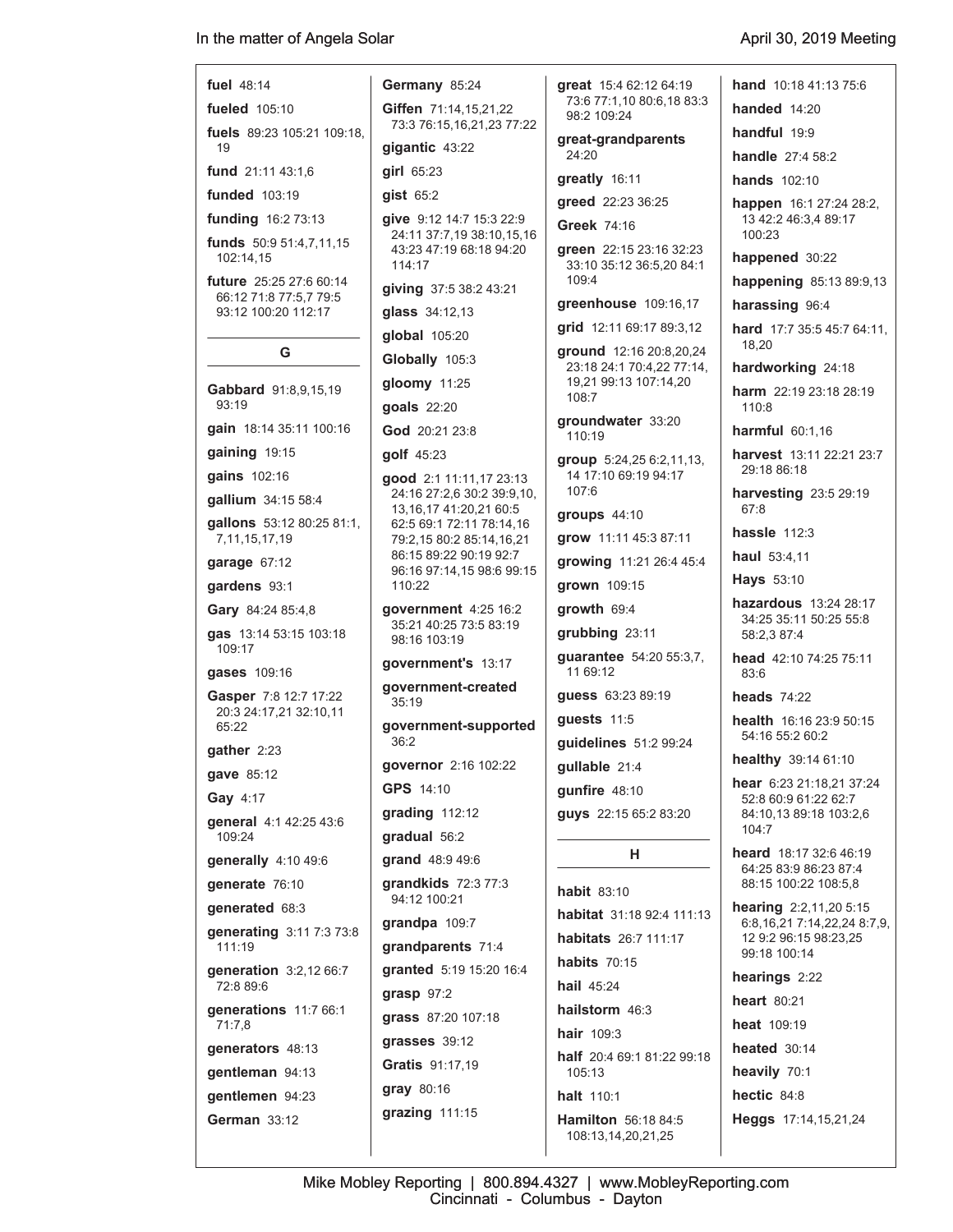| held $7:15$                                              | hoping 18:9 84:8 99:9                                    | <b>impact</b> 6.6 31:21,23                                   | installed 14:18 79:22                                          |
|----------------------------------------------------------|----------------------------------------------------------|--------------------------------------------------------------|----------------------------------------------------------------|
| helps 2:23 109:20                                        | <b>host</b> $105:4.5$                                    | 109:16 110:9 111:8                                           | 86:16                                                          |
| Heraclitus 74:17                                         | <b>hour</b> 99:18                                        | impacted 54:18                                               | installer 69:16                                                |
| <b>Herbert 35:18</b>                                     | <b>hours</b> 12.6 27:19 75:16                            | <b>important</b> 3:15,16 11:9<br>17:25 70:10 73:4 112:17     | installment 63:1,13 64:8<br>110:2                              |
| herd $99:2$                                              | 76:3 78:12                                               | importantly 19:13 81:8                                       | <b>instance</b> 63:12 92:22                                    |
| hereinafter 10:21 17:17                                  | house 64:11 92:18<br>113:19,25                           | imposed 40:12                                                | <b>Institute</b> 33:13 34:23                                   |
| 19:21 22:5 24:9 32:15<br>39:1.23 47:16 52:3 56:25        | houses 48:9,11 50:16                                     | improperly 110:17                                            | 111:3                                                          |
| 58:23 65:12 71:17 74:8<br>76:18 78:3 79:13 80:10         | 86:22 98:11,14                                           | improprieties 101:20,21                                      | <b>instructions</b> 114:21                                     |
| 85:6 88:13 90:12 91:11                                   | hub $77:16$                                              | inaccurate 96:11                                             | insufficient 48:18                                             |
| 93:23 104:13 106:15<br>108:16                            | <b>Hueston</b> $31:9,1953:2,18$<br>19 54:1,6 82:6 107:22 | incidents 48.8                                               | <b>insult</b> 23:6 45:6                                        |
| Herling 4:6,7                                            | 112:1                                                    | <b>include</b> 58:3 97:5                                     | insulting 23:17                                                |
| Herring 21:1                                             | huge 17:1 34:7 35:24                                     | including 26:14 54:7 57:7                                    | integrity 26:16                                                |
| <b>Hess</b> 94:1                                         | human $60:2$                                             | <b>income</b> 18:12 25:21 55:16                              | intelligence 23:6 35:3                                         |
| hidden 49:23 59:4                                        | humans $34:15$                                           | 72:14.16.17 77:20 79:4<br>92:15                              | intent $6:8$                                                   |
| <b>hiding 19:12</b>                                      | humongous 61:12                                          | incomplete 96:11                                             | <b>interested</b> 7:13 30:3 40:2<br>82:22                      |
| high 5:1 25:3,19 48:6 53:7,                              | <b>hundred</b> 25:3 36:12 41:13                          | inconsistencies 72:15                                        | interesting 21:10                                              |
| 25 59 6 95 9                                             | 42:13 43:4 55:20 59:16<br>60:10,11 61:6,8 65:25          | incorporated 9:4                                             | <b>interfere</b> 14:9 111:21                                   |
| higher $65:16$                                           | 67:13 68:19,21 81:12,14,                                 | <b>increase</b> 16:21 18:23 34:5                             | <b>International 34:9 90:15</b>                                |
| highest $89:16$                                          | 16, 19, 22 82: 14, 24 94: 7<br>100:8,10 101:14,18        | 54:15 56:2,12,17 68:24                                       | <b>Internet</b> 98:1 101:17                                    |
| <b>Highland</b> 94:2 95:17                               | hundreds 83:4                                            | 73:14                                                        | <b>interrupt</b> 14:9 99:23                                    |
| highlight 95:2                                           | hunger 62:10                                             | <b>increased</b> 49:16 73:4<br>104:24 105:1 112:14           | intervene $5:186:3$                                            |
| highly 63:19                                             | <b>hunt</b> 31:6                                         | <b>increasing 11:19 15:9</b>                                 | <b>intervened</b> 5:4 6:10,13,14                               |
| highway 52:22 56:7                                       | hunters 30:24                                            | 56:11                                                        | 8:13                                                           |
| hike $54:2$                                              | <b>hunting</b> 26:9 31:2,5                               | incredibly 80:25                                             | <b>intrigued</b> 42:6 86:19                                    |
| hint $69:6$                                              | Hurricane 53:8,10                                        | indexed 51:6                                                 | introduce 114:23                                               |
| <b>hire</b> 69:12                                        | hurricane-like 27:22                                     | <b>Indiana</b> 40:16 105:15                                  | introduction 9:17                                              |
| historic 66:7                                            | hurting 70:16                                            | Indianapolis 87:7                                            | invasion 12:16                                                 |
| history 99:13 100:3                                      | husband $24:18$                                          | indication 69:22                                             | <b>inverters</b> 57:22                                         |
| <b>HOA 92:17</b>                                         | <b>hydrochloric</b> 60:1 110:13                          | indium $34:14$                                               | <b>invested</b> 100:19                                         |
| Hoffman 41:25                                            | hydrological 26:16                                       | individual 91:21                                             | investigate 70:23 97:7                                         |
| hold 102:14                                              |                                                          | individuals 49:14 50:4                                       | investigation 8:19                                             |
| holes $20:9$                                             | П                                                        | industrial 67:14                                             | investment 94:11                                               |
| <b>home</b> $64:14,18,20,21$<br>67:22 82:3 100:24 105:15 | <b>idea</b> 11:11 13:7 77:1 82:22                        | <b>industry</b> 11:21 13:9 33:3<br>35:15,16,19 36:2,24 108:2 | <b>investors</b> 35:23 69:23                                   |
| 113:16                                                   | <b>ideas</b> 17:11                                       | <b>infers</b> 57:11                                          | <b>involved</b> 49:14 78:12 85:9<br>91:22 94:7                 |
| <b>homes</b> 28:10 50:7 53:1<br>67:16 100:20 109:19      | identify 33:22 38:1                                      | <b>inflation</b> 51:7 69:1                                   | involvement 39:15 78:13                                        |
| <b>homework</b> 77:13 94:18,                             | ignorance 36:24                                          | influence 95:7                                               | 97:2 103:10                                                    |
| 19                                                       | ignorant 35:1                                            | information 2:23 17:2                                        | <b>lowa</b> 105:12,13                                          |
| <b>honest 84:23</b>                                      | ignore 74:22 79:6                                        | 19:9 25:9 33:5,7 35:1<br>94:21 102:2                         | iphones 64:3                                                   |
| <b>honesty</b> 101:22                                    | ignoring 103:1                                           | informed 70:10                                               | irresponsible 14:25                                            |
| Honor 4:15,22,23 11:3<br>32:4 37:9                       | <b>Ike</b> 53:8,10                                       | injured 30:21                                                | irresponsibly 58:14                                            |
| honored 96:19                                            | illegal 92:14                                            | inordinate 72:5                                              | <b>Isabelle</b> 17:14,15,21                                    |
| hook $21:4$                                              | Illinois 105:15                                          | inputs 89:23                                                 | <b>Israel</b> 5:10 7:3 12:7 15:5<br>20:3 33:25 39:5 47:24 48:3 |
|                                                          | imagine 73:22                                            | inside 6:2 44:9 88:16,17                                     | 52:16,17 58:1 59:2 64:16                                       |
| hope 83:11 86:15 89:21                                   | immoral 92:14                                            | installation 57:13 58:17                                     | 65:16 74:12 76:11,22 78:8<br>79:19 80:14 82:4 85:9             |
|                                                          |                                                          |                                                              |                                                                |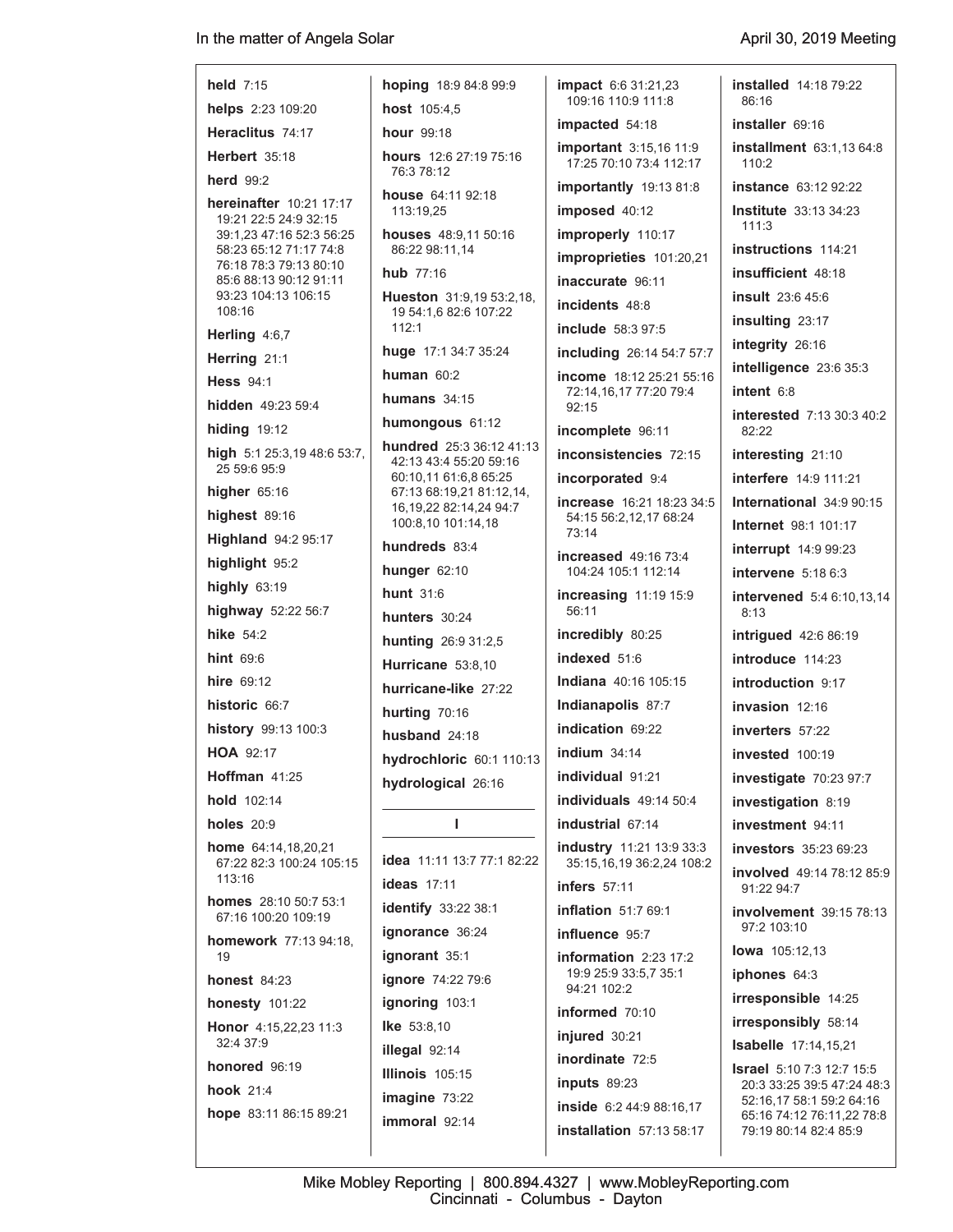| 104:19                                                | 5                                                                                   | <b>lawful</b> 10:20 17:16 19:20                       | lifecycle 111:2                            |
|-------------------------------------------------------|-------------------------------------------------------------------------------------|-------------------------------------------------------|--------------------------------------------|
| <b>issue</b> 13:5 17:1 45:18                          | kinds $24:3$                                                                        | 22:4 24:8 32:14 38:25<br>39:22 47:15 52:2 56:24       | lifelong 11:5                              |
| 75:17 97:9 111:7                                      | knew 47:6 95:19 96:25                                                               | 58:22 65:11 71:16 74:7                                | lifespan 16:19                             |
| <b>issues</b> 20:7 49:16,25<br>50:15 62:14 98:6 100:2 | knocked 48:13                                                                       | 76:17 78:2 79:12 80:9 85:5<br>88:12 90:11 91:10 93:22 | lifestyle 27:1                             |
| <b>items</b> 50:24 51:2,6                             | knowing 17:25 21:10                                                                 | 104:12 106:14 108:15                                  | <b>lifetime</b> 60:25 75:9                 |
|                                                       | 95:21,24                                                                            | lawlessness 49:13                                     | Light $41:4$                               |
| J                                                     | <b>Kohker</b> 3:24,25                                                               | laws 93:11,13                                         | lighting $48:18,20$                        |
|                                                       | <b>Kohl's 98:4</b>                                                                  | lawyers 77:14                                         | <b>lights</b> 29:15                        |
| <b>Jackson</b> 104:6 106:12.13.<br>19                 |                                                                                     | leach $34:25$                                         | limited 53:20 54:22                        |
| <b>Jacob</b> 24:18                                    | L                                                                                   | leaches 60:5                                          | limits 92:20                               |
|                                                       | labor 78:24                                                                         | leaching 20:20                                        | lines 12:18,21,25 1                        |
| <b>Jacob's 24:20</b>                                  | lack $69:4$                                                                         | lead 33:15 34:14 61:10                                | 68:5                                       |
| Jane 39:20,21,25                                      |                                                                                     |                                                       | $\lim_{99:7}$                              |
| Japan $85:23$                                         | Ladies $94:23$                                                                      | leads $82:6$                                          |                                            |
| Jason 90:9,10,14,19                                   | lake 53:2 54:4,9,12,15,16                                                           | leak 111:6                                            | liquid $26:10$                             |
|                                                       | 82:7,11,21 107:22                                                                   | leakage $13:25$                                       | list 10:1                                  |
| Jeff 10:16,19,25 11:5                                 | <b>land</b> 3:1,9 11:8,9 16:13,16                                                   | learn 17:6 66:14 113:13                               | listed 6:2                                 |
| <b>Jerdon</b> 47:13,14,21,24<br>48:2                  | 19:1 21:2 25:4,7,11,16<br>27:6,10,13 29:1,5,8 30:2                                  | learned 32:20 35:15                                   | listen $95.4$                              |
| $JIII$ 3:24                                           | 36:25 45:11 55:3,6,13,17<br>58:15,18 61:24 62:16,18,                                | 41:23.24 66:14 95:19<br>103:17                        | listening 44:194:1<br>101:25 103:5         |
| $Jim$ 104:5,10,11,15                                  | 19,21 64:1,19 66:12,19,24                                                           | learning 19:6 109:8                                   | live 10:9 14:4,17 24                       |
| Jimmy 19:17,18,19,25<br>20:2                          | 67:7,12,14,15,16 70:2,5,6,<br>25 71:6 73:18 77:10 79:5.<br>22 86:11,12,25 87:10,14, | <b>leased</b> 113:22                                  | 32:18 37:12 38:2 39<br>40:1.8 48:3 57:3 58 |
| <b>job</b> 14:19 25:21 88:20 89:2                     | 18,23 88:3 92:2 93:5 96:5,                                                          | leases $62:2$                                         | 61:1,15,16,17,18 64                        |
| <b>jobs</b> $46.969.8.9.1171.3$                       | 6 98:12 103:13,21 110:1,5<br>1126 10 12 1131 1120                                   | leasing 19:1                                          | 18 74:11 77:16 92:1<br>113.24              |

**jobs** 46:9 69:8,9,11 71:3 76:10 83:5 97:5

**join** 91:5

**joining** 28:19

**Jordan** 20:1

**journalists** 33:4

**judge** 2:9 7:18

**judgment** 91:25 95:4

**judicatory** 6:16

**judiciary** 96:15

**Judy** 39:7

**Junction** 82:3 **June** 7:15

# **K**

**Kathryn** 5:6 32:3,13,17 **keeping** 51:16 113:10 **Ketterman** 40:1 **kids** 61:1,3 72:3 77:2 94:12 100:21 **kids'** 105:14

**Kimball** 19:17,18,19,25 20:2 21:15 22:3,10,11,13

**kind** 31:17 37:10 43:23 94:5 102:19 106:25 107:3, **landfill** 34:21 60:5 87:6 **landfills** 34:24 35:5 111:1, 5

112:6,10,12 113:4,14,20,

 22 114:2 **land's** 18:15

**landowner** 16:12 18:5,11 76:24 85:9 96:2 98:12

**landowner's** 58:11

**landowners** 16:10 18:17 19:1,10 31:14 44:20 57:16 58:7 73:10 95:19,20,23 96:3,5 98:20 99:11,19,20 101:12 106:21

**Lane** 104:16

**Lanier** 40:2

**large** 18:5 68:10 89:11 92:23 112:24

**large-scale** 66:9

**largely** 101:12

**larger** 7:19

**Lastly** 35:14 62:23 69:24

**late** 17:8 96:16,21

**latest** 68:20

**law** 2:9 4:16 7:18 16:14 42:16 43:1

**leave** 30:9 35:14 59:23 65:3 92:10

**leaving** 27:22 28:10 29:3 30:20

**led** 33:9 95:8

**Lee** 38:17

**left** 27:24 36:10 53:8 98:19

**legal** 2:10 92:20 93:15 95:11 98:18

**legalism** 93:11

**legally** 51:10

**legislative** 3:22

**legs** 70:3

**letter** 85:11 97:20 106:23 **letting** 82:14

**level** 3:8 41:1,9,10 63:9, 13,18

**levels** 56:12

**library** 97:25

**licenses** 31:3

**lieu** 41:11 68:17

**life** 25:17 26:22 50:24 52:18 61:11 74:16,18 94:11

**life-span** 62:15

**limited** 53:20 54:22 66:21 **lines** 12:18,21,25 14:17,23 **listening** 44:1 94:17 **24:17** 39:4 58:8 59:1 64:6,16, 18 17:17

**lived** 11:8 52:17 105:12

**livelihood** 11:9 66:3

**lives** 65:16 97:5,6 105:9

**livestock** 20:18,23 28:22 34:16

**living** 45:5 68:25

**LLC** 2:5 4:15 5:17 6:22 74:14 75:16,22 78:8 79:19 104:18

**load** 49:24 89:2

**local** 3:8 4:24 6:8 7:14,22 29:4,12 30:10 31:9 40:25 41:1,10,17 53:11 67:10 69:8 70:15,25 73:5,12 77:11 80:20 90:16,21,25 91:2 98:22,25 100:14 101:1,8,12,16 102:3,24 111:13 114:5

**locally** 3:7 30:23 41:5,16 69:12

**located** 25:2 52:20 55:9, 10,19 56:16 104:18

**location** 8:9 33:23 114:8

**locations** 16:9 17:3

**locationwise** 64:22

**locks** 48:17,19

**lodge** 54:7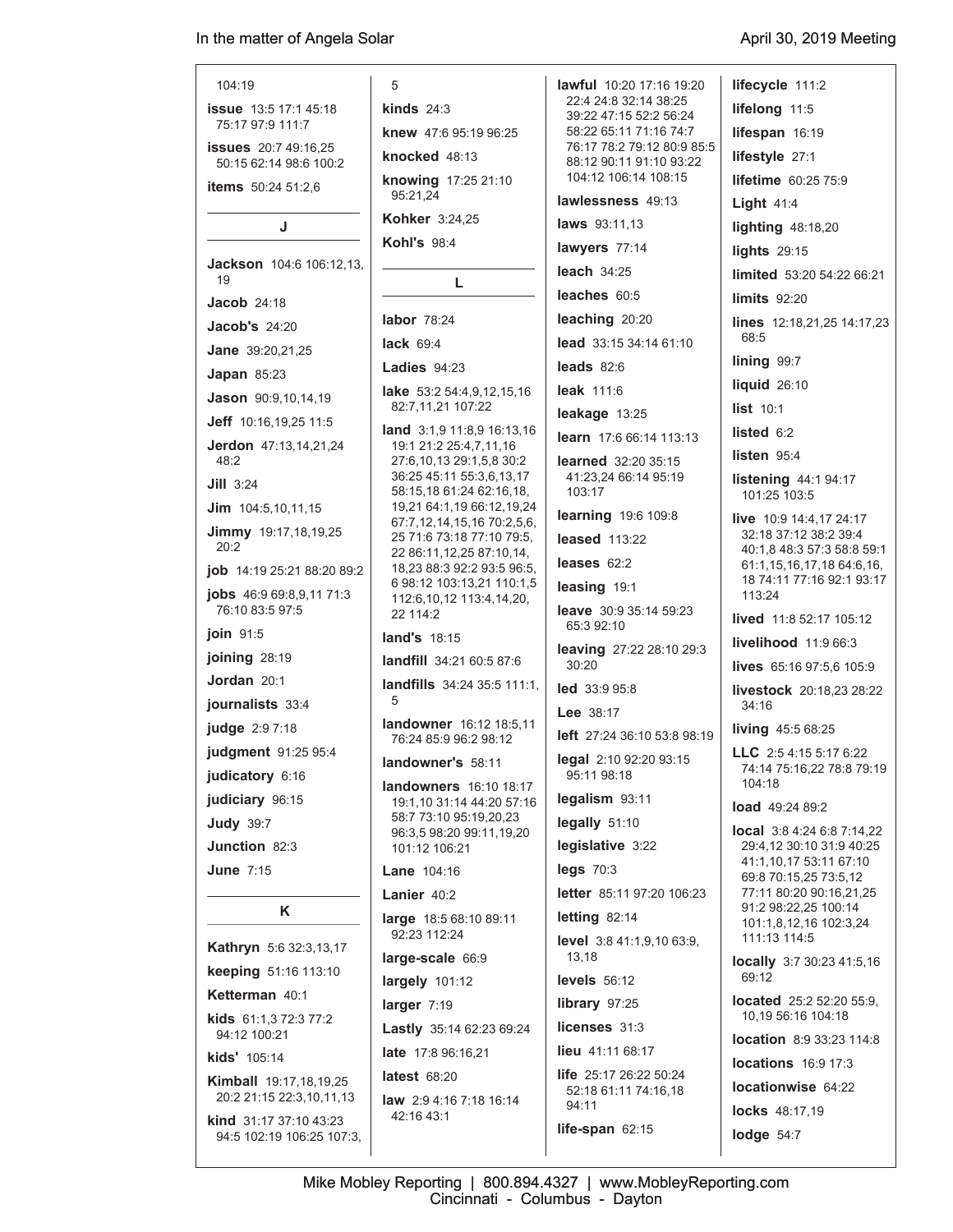| logic 74:24                                                                       | 99:25 103:13                                                                                                                                                                                                                                                                                                     |
|-----------------------------------------------------------------------------------|------------------------------------------------------------------------------------------------------------------------------------------------------------------------------------------------------------------------------------------------------------------------------------------------------------------|
| <b>London 78:6 79:17</b>                                                          | <b>makes</b> 45:5                                                                                                                                                                                                                                                                                                |
| long 16:13 45:17 62:3 64:1<br>83:8                                                | <b>making</b> 9.6 12:20<br>73:2 77:14 106:2                                                                                                                                                                                                                                                                      |
| long-term 13:23 35:11<br>73:20 79:4                                               | <b>man</b> 14:13 29:13                                                                                                                                                                                                                                                                                           |
| longer 93:16 113:6                                                                | management 21                                                                                                                                                                                                                                                                                                    |
| Longman 24:14                                                                     | mandated 51:5                                                                                                                                                                                                                                                                                                    |
| <b>looked</b> 71:25                                                               | mandatory 42:17                                                                                                                                                                                                                                                                                                  |
| <b>lose</b> 44:11 66:20 92:17,21<br>111:14                                        | manipulations 9<br>Mann 32:18 65:21                                                                                                                                                                                                                                                                              |
| $\log$ ing 87:22                                                                  | <b>manner</b> 30:12 97                                                                                                                                                                                                                                                                                           |
| <b>loss</b> 29:4.7 100:19 114:8                                                   | 103:22<br>manufacturers                                                                                                                                                                                                                                                                                          |
| lost 20:23 62:5 95:6 105:9                                                        | Manufacturing                                                                                                                                                                                                                                                                                                    |
| <b>lot</b> 20:12 40:15 41:6 47:1                                                  | <b>March</b> 18:25 98:2                                                                                                                                                                                                                                                                                          |
| 61:6 62:4 72:5,19 80:16<br>81:17,18 82:15,25 88:15                                | <b>Mark</b> 93:20,21,25                                                                                                                                                                                                                                                                                          |
| 96:10 100:22 108:5                                                                | market 25:22 67:                                                                                                                                                                                                                                                                                                 |
| <b>lots</b> 37:4                                                                  | markets 66.2                                                                                                                                                                                                                                                                                                     |
| Lou 38:19,20,24 39:3,6                                                            | Marshall 39:20,2                                                                                                                                                                                                                                                                                                 |
| love $64:23$                                                                      | master's 57:5                                                                                                                                                                                                                                                                                                    |
| Loveland 104:17                                                                   | material 58:2 95:                                                                                                                                                                                                                                                                                                |
| low 27:10 55:16                                                                   | materials 13:24 2                                                                                                                                                                                                                                                                                                |
| low-lying 55:22 56:15<br><b>Lowe's 98:3</b>                                       | 28:17 49:20,22 50<br>55:9 58:3 111:6                                                                                                                                                                                                                                                                             |
| lower 63:2 68:7                                                                   | <b>math</b> 101:10                                                                                                                                                                                                                                                                                               |
|                                                                                   | <b>Matt</b> 3:20                                                                                                                                                                                                                                                                                                 |
|                                                                                   |                                                                                                                                                                                                                                                                                                                  |
| lucky 27:18<br>lung 59:24                                                         |                                                                                                                                                                                                                                                                                                                  |
| M                                                                                 | $maybes$ 83:9                                                                                                                                                                                                                                                                                                    |
|                                                                                   |                                                                                                                                                                                                                                                                                                                  |
| machine 21:17                                                                     | 72:18                                                                                                                                                                                                                                                                                                            |
| made 9:1 20:21,22 26:23,<br>24 33:7 34:12 42:9,12                                 |                                                                                                                                                                                                                                                                                                                  |
| 61:20 83:7 99:2 110:11                                                            |                                                                                                                                                                                                                                                                                                                  |
| Madison 78:6<br>magazine 33:11                                                    |                                                                                                                                                                                                                                                                                                                  |
| <b>magnetic</b> 111:20,21,22                                                      | 101:4                                                                                                                                                                                                                                                                                                            |
| <b>mail 96:24</b>                                                                 |                                                                                                                                                                                                                                                                                                                  |
| <b>maintain</b> 7:2 9:13 12:25<br>29:22                                           | 43:5                                                                                                                                                                                                                                                                                                             |
| maintains 26:2.6<br>maintenance 78:25                                             | 40:22                                                                                                                                                                                                                                                                                                            |
| 79:23                                                                             | melting $49:25$                                                                                                                                                                                                                                                                                                  |
| major 3:10 18:11 76:2<br>95:5 99:11 111:7                                         | member $31:25$                                                                                                                                                                                                                                                                                                   |
| majority 69:9                                                                     |                                                                                                                                                                                                                                                                                                                  |
| make 2:13,24 10:12 11:24<br>29:7,14 35:23 36:23 44:9<br>70:5 71:11 75:10,12 77:19 | matter 2:4 5:4 61<br>76:7 102:21 107:3<br>Mcdonough 80:<br>means 12:15 22:<br>media 32:23 93:1<br>meet 25:25 98:5 1<br>meeting 34:17 45<br>7 66:25 68:14 76:<br>meetings $46:236$<br>75:18 78:12 107:9<br>megawatt $7:2,7$<br>megawatts 3:3,4<br>members $3:231$<br>39:16 75:17 76:4<br>111:24<br>memories 109:6 |

03:13 **makes** 45:5 **making** 9:6 12:20 64:3 14 106:2 **man** 14:13 29:13 **ement** 21:2 **ted** 51:5 **mandatory** 42:17 43:3 **lations** 93:16 **Mann** 32:18 65:21 **manner** 30:12 97:8 **manufacturers** 110:23 **Manufacturing** 110:12 **March** 18:25 98:24 **Mark** 93:20,21,25 **market** 25:22 67:17 78:22 **s** 66:2 **Marshall** 39:20,21,25 40:1 **master's** 57:5 **material** 58:2 95:13 **materials** 13:24 20:19 28:17 49:20,22 50:2,23,25 55:9 58:3 111:6 01:10 **Matt** 3:20 **matter** 2:4 5:4 61:5 68:22 76:7 102:21 107:3 **maybes** 83:9 **bugh** 80:7,8,12,13 **means** 12:15 22:15 63:8 **media** 32:23 93:15 **meet** 25:25 98:5 112:22 **meeting** 34:17 45:20 47:5, 7 66:25 68:14 76:4 99:9 **meetings** 46:23 66:13 75:18 78:12 107:9 **megawatt** 7:2,7 42:17 **atts** 3:3,4,13 **melting** 49:25 **member** 31:25 **members** 3:23 11:4,13 39:16 75:17 76:4 101:11 **mentality** 92:16,22 **mention** 69:24 99:14 102:3 13 7 10,11 **missing** 50:16

 101:14,17 **mentioned** 101:19,23 **mentioning** 100:12 **mess** 27:25 37:1 **messages** 103:1 **met** 75:22 98:9 **metric** 34:10 **metropolitan** 40:18 **Mexico** 12:4 **Miami** 80:18 83:3 **mice** 70:17 **microelectronics** 57:7 **mid** 42:1 **middle** 42:9 99:23 **migrate** 111:18,25 **migrating** 111:23 **migration** 111:18 **Mike** 2:16 4:15 74:4,6,10, **milage** 44:9 **mile** 11:1 20:4 23:23 52:21 53:22,25 54:10 55:20 56:16 81:20 82:4 **miles** 12:22,23 53:2 63:15 81:23 100:25 **Millercoors** 80:21 **million** 34:10 61:9 68:16 69:1 81:15,17,19 **millions** 35:24 80:24 81:1, **mind** 37:15 97:4 **mine** 94:6 **mineral** 26:11 **minimal** 78:24 **mining** 62:21 **Minnesota** 104:25 **minute** 21:25 65:19 **minutes** 84:6 99:12 100:2, **misfortunes** 17:7 **misinformation** 87:3 **misleading** 96:10 102:2 **misrepresented** 101:13

| mitigation 88:21                                                                                                                                 |
|--------------------------------------------------------------------------------------------------------------------------------------------------|
| mob 92:16,22 93:11,15                                                                                                                            |
| modules 33:17                                                                                                                                    |
| <b>moment</b> 95:1 99:4                                                                                                                          |
| monetary 35:11 99:6                                                                                                                              |
| money 15:16 18:6 23:11<br>29:8 31:2 35:23 36:23<br>42:23 43:15 44:6,8,11,14,<br>15 53:22 55:16 68:10 95:8<br>98:15,16 102:8,9,12<br>103:24 107:1 |
| moneys 36:15                                                                                                                                     |
| monitor 48:24                                                                                                                                    |
| <b>Monroe 79:17</b>                                                                                                                              |
| Montgomery 40:17 45:8                                                                                                                            |
| month 49:9 81:15,16                                                                                                                              |
| months 28:12 32:20<br>33:18 75:20 85:12,18<br>107:10                                                                                             |
| morning 97:23                                                                                                                                    |
| <b>Mother 89:24</b>                                                                                                                              |
| <b>mother's</b> 65:24                                                                                                                            |
| <b>motion</b> 5:18 6:3                                                                                                                           |
| motivated 18:13                                                                                                                                  |
| <b>motivation</b> 18.4 83:22                                                                                                                     |
| <b>Mountains</b> 105:2                                                                                                                           |
| move 13:20 64:10 70:18<br>75:23 80:1 92:10                                                                                                       |
| moved 8:8                                                                                                                                        |
| movement 70:14                                                                                                                                   |
| moving 64:14                                                                                                                                     |
| mowed 39:13                                                                                                                                      |
| mowers 48:15                                                                                                                                     |
| mud 44:5                                                                                                                                         |
| multiple 110:11                                                                                                                                  |
| multiples 77:9                                                                                                                                   |
| multitude 31:21                                                                                                                                  |
| murder 48:8.22                                                                                                                                   |
| mustn't 112:4                                                                                                                                    |
| N                                                                                                                                                |
| names 9:16 10:2 114:13                                                                                                                           |
| nasty 59:17,22                                                                                                                                   |

**nation** 11:19 **nation's** 25:23 **Nations** 60:20 **natural** 13:14 26:20 55:7 71:2 82:19

**mistakes** 17:6 55:17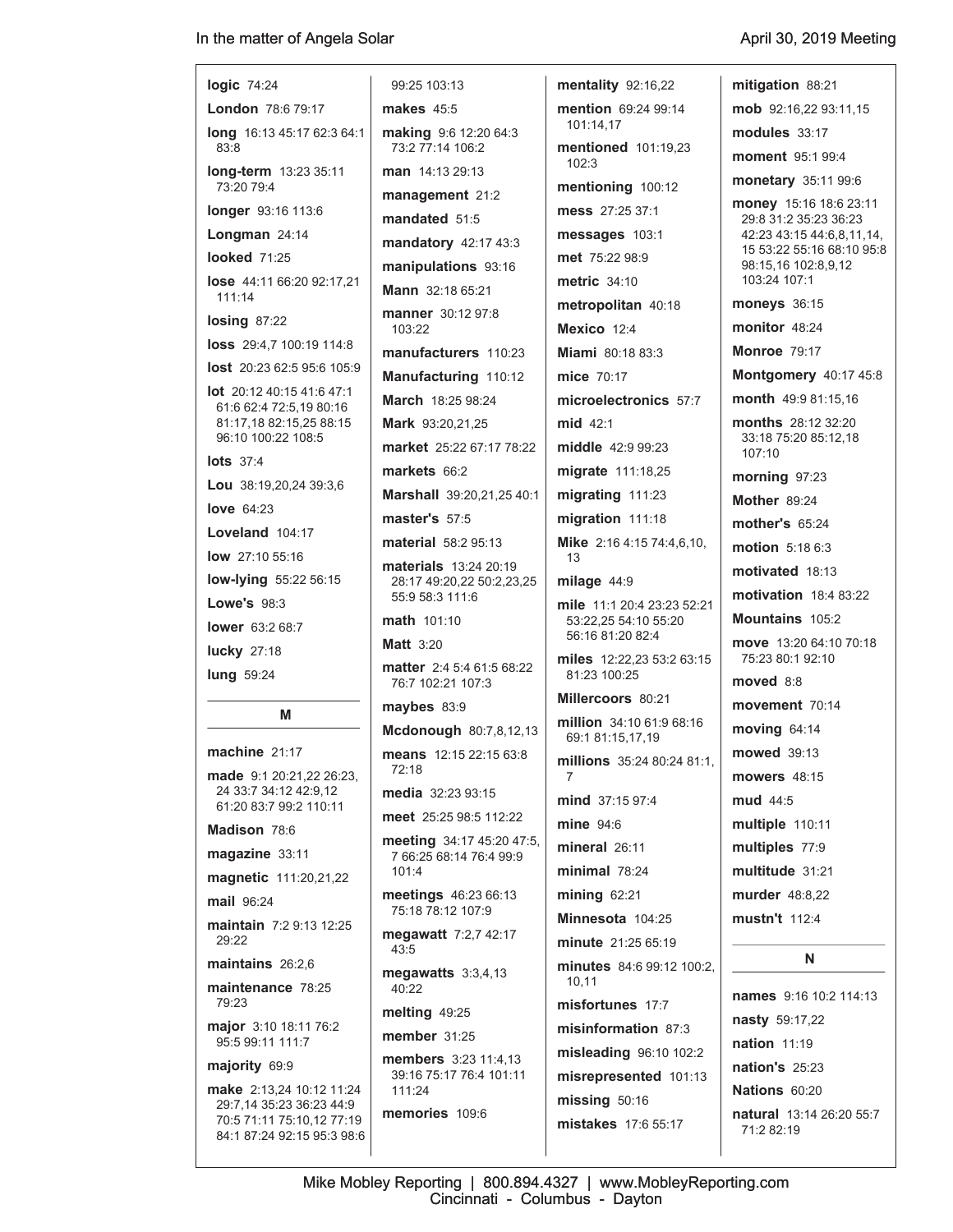| <b>Nature 89:24</b>                              | <b>number</b> 2:3 7:9 8:7 14:21,                     | 81:3 90:15,21 91:2                                  | oxygen 26:4                                                 |
|--------------------------------------------------|------------------------------------------------------|-----------------------------------------------------|-------------------------------------------------------------|
| nearby 46:14 50:2 53:15<br>70:18                 | 22 48:7 61:12 62:4 91:1<br>111:14                    | operation 66:6 75:13<br>77:9.17                     | P                                                           |
| necessarily 8:23 62:11<br>103:7                  | <b>numbers</b> 17:1 61:23<br>100:14 105:7            | operator 46:5                                       | pace 112:22                                                 |
| <b>neck</b> 87:15                                | numerous 49:7 75:7,18<br>91:1 96:5                   | opinion 18:2 35:13 38:15,<br>16 57:12 87:2,16       | <b>pack</b> 105:1                                           |
| needed 30:1 35:21 53:19                          |                                                      | opinions 18:3 38:6,7<br>84:15,18                    | paid 18:7 50:18 57:9 77:8<br>98:12                          |
| negative 31:21 33:5<br>36:21,22                  | O                                                    | opportunities 25:21                                 | Paige 91:8,9,15                                             |
| negatively 114:3                                 | objects 53:24                                        | opportunity 6:15 8:16                               | <b>Paint</b> 24:21                                          |
| negligence 71:9                                  | observe 101:22                                       | 9:15 10:3 17:10 38:15,23<br>71:5 72:17 75:6 84:9,20 | panel 11:15 13:9 21:9                                       |
| negotiated 19:7                                  | observed 56:5                                        | oppose 24:22 31:15 58:17                            | 25:2,8 27:8 30:20 31:1,20<br>34:5,11 35:6 46:6 59:9,11      |
| negotiations 19:11,14                            | <b>obvious</b> 99:6 101:13                           | opposed 40:4 64:3                                   | 70:3 72:18 87:25 97:24                                      |
| neighbor 67:16 75:23,25                          | occasions 96:5                                       | opposing 13:7                                       | 99:14 100:24 110:10                                         |
| 93:4 113:21                                      | <b>occur</b> 16:8 45:15                              | <b>OPSB 68:20</b>                                   | panels 11:22,24 13:13,24<br>14:5 15:10 16:18,23 20:21       |
| neighbor's 76:3 82:10                            | <b>ODNR 70:13</b>                                    | option 91:22 92:7                                   | 22:24 23:1 24:1 25:6                                        |
| neighborhood 48:4,24<br>49:2 52:16 69:20 87:23   | off-the-record 22:1                                  | order 9:18 19:5 83:25                               | 27:12,20,25 28:4,18 29:10,<br>21, 22, 24, 25 30: 17, 19, 25 |
| 92:2                                             | offense 23:6                                         | Oregon 113:4                                        | 31:4,11 33:10,19 34:7,12,                                   |
| neighboring 81:9 87:19,                          | offensive 23:17                                      | organic 93:4                                        | 20,23 35:4 36:12 39:12<br>46:6,7,10 49:23 57:14             |
| 21                                               | offering 35:10 95:23 96:1                            | organization 69:19                                  | 58:18 59:5,15,22 60:10<br>62:18 63:1,14,25 64:15,17         |
| neighbors 6:6 11:4,13<br>22:19 29:17 31:13 46:25 | <b>office</b> 5:7 29:12 49:8                         | organizations 75:19                                 | 67:5,19 75:24 81:3,13                                       |
| 86:20 92:11                                      | 98:19                                                | other's $48:24$                                     | 82:16 87:4,20 88:23<br>107:18 110:24 111:1,4,6              |
| newly 13:2 94:4                                  | offices 7:25                                         | out-of-county 18:9                                  | 113:25 114:11                                               |
| news 95:15 102:4 105:8                           | official 9:5 34:4 35:18<br>102:19                    | out-of-state 21:3 68:6                              | panic 74:23                                                 |
| newspaper 97:22                                  | officials 16:20                                      | 69:14                                               | paper 7:17 97:24 101:8,                                     |
| nice 69:20                                       | Ohio 2:1,12,18,19 3:1,9                              | outage 53:10                                        | 12,16 102:3 114:22                                          |
| night 27:20 29:16 37:6                           | 4:18,20,25 5:1 7:4,9 8:3<br>11:1,22 12:1 17:22 20:1  | outages 89:17                                       | paperwork 96:8                                              |
| ninety 34:11 87:8                                | 22:11.24 24:14 27:15 32:1.                           | outcomes 75:2                                       | parcel 44:21                                                |
| ninety-five 61:9                                 | 19 33:22 34:18 40:23<br>43:16 44:23 47:22 54:8       | outdoor 26:7                                        | park 31:9,12,19 53:2,18<br>54:1,6 112:1                     |
| <b>nitric</b> 110:13                             | 57:4 58:19 59:1 62:19                                | outlets 12:25                                       | parking 82:15,25                                            |
| nod 37:19                                        | 65:22 68:13,17 74:12<br>76:22 78:6 79:17 90:18       | outputs 112:21                                      | <b>part</b> 5:25 6:13 15:25 41:10                           |
| nonproductive 25:7<br>27:13 62:18                | 91:16 94:1 104:17 105:15                             | outrageous 23:17                                    | 44:4 45:5 57:10 62:19                                       |
| nonrenewable 66:23                               | 106:20 108:22                                        | outweigh 78:20 112:3                                | 71:24 79:1 83:15 89:16<br>92:12                             |
| nonspecific 83:7                                 | <b>Ohio's 70:11</b>                                  | ovation 37:7                                        | partial 12:2                                                |
| normal 74:24 97:6                                | Olympic 105:4                                        | overcast 27:17                                      | participate 78:14 90:2                                      |
| north 5:1 35:17 52:24                            | Olympics 105:5                                       | overloaded 89:3                                     | participated 59:7                                           |
| 85:24                                            | one's 57:12                                          | overnight 75:14                                     | participation 10:15                                         |
| northern 91:16 94:8                              | opaque 47:8                                          | overpopulate 92:24                                  | particulars 33:8                                            |
| 104:24                                           | open 11:10 12:2 13:1 16:6<br>17:1 18:7 19:2,4 20:22  | override 74:24                                      | parties 4:13 5:3 8:13                                       |
| <b>note</b> 8:18 88:18                           | 21:1.8 26:13 30:3 31:8.24                            | overwhelmed 49:13                                   | <b>Partin</b> 93:20,21,25                                   |
| <b>noted</b> 70:20                               | 32:20 33:21 34:18 35:1<br>36:7 42:10,12 45:22 46:22  | owed 43:16                                          | pass 9:25                                                   |
| notes $73:3$                                     | 66:8,25 68:9,15 69:15,21<br>70.9,21 75:19 76:5 78:24 | <b>owner</b> 51:8 92:13                             | passed 10:2 66:6 99:24                                      |
| <b>Notestine</b> 56.22,23 57:2,3                 | 83:13 85:12 91:4                                     | <b>owners</b> 50:12 51:14 91:22<br>92:19            | <b>past</b> 42:16,24 48:5 54:8                              |
| notice 8:10 97:18,23                             | opens 89:19 90:1                                     | owning 69:18                                        | 59:8 96:21                                                  |
| notifications 98:3                               | operate 7:2 81:2 109:19                              | owns 55:3 113:21                                    | Patricia 2:8                                                |
| nuclear 59:17,18 60:11<br>89:8                   | operating 69:17 78:23                                |                                                     | patrol 36:14                                                |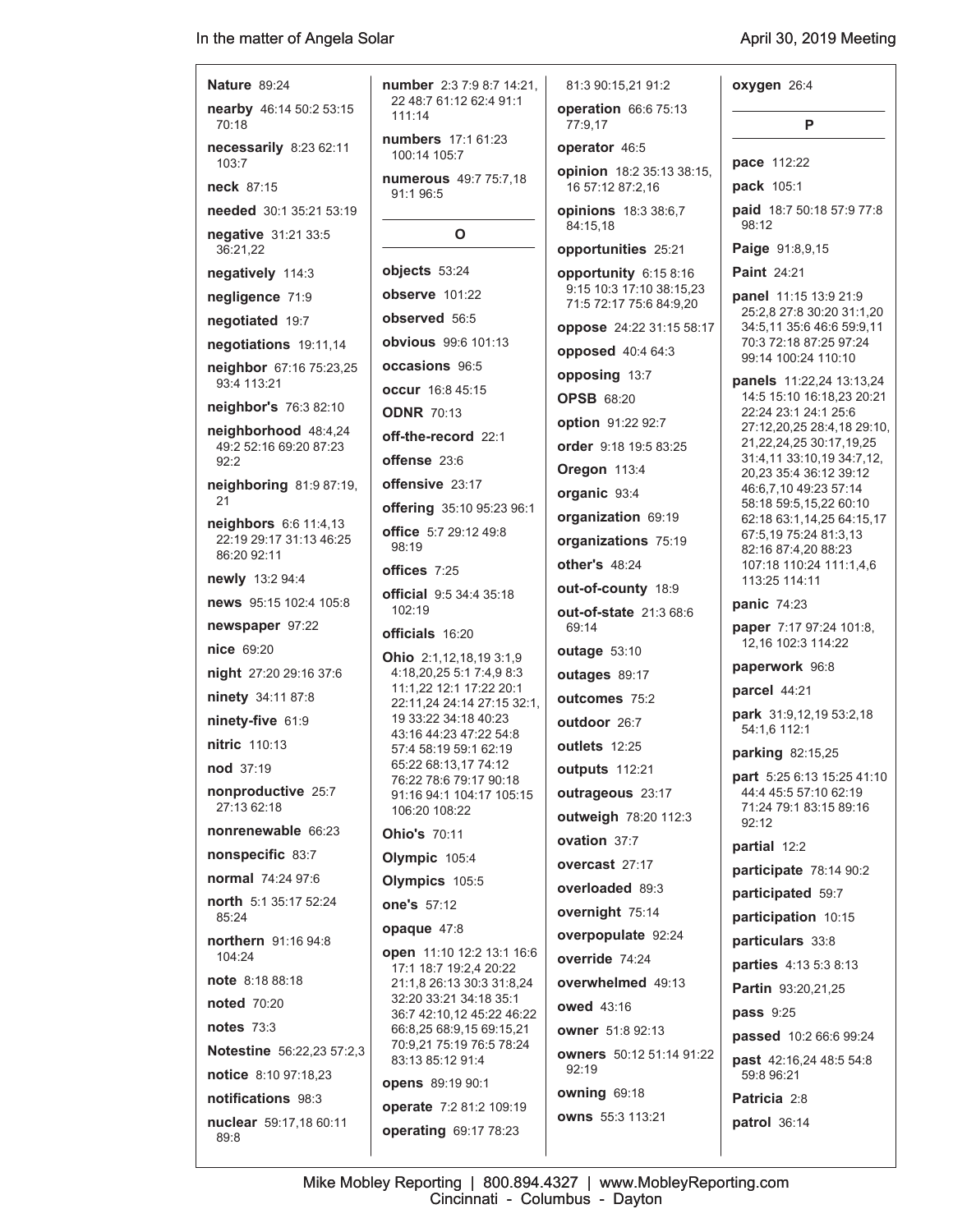## **Paul** 21:14 22:3,10,13 **pavers** 30:14 **pay** 18:23 36:8 37:1 40:8, 10,11 41:6 44:17,21 69:7 71:8 77:19 78:24 **payback** 100:12 **paying** 19:2 28:1 29:23 35:7 41:11,14 69:6 **payment** 39:14 41:11 42:18 43:3 68:15,21,23 **payments** 25:23 68:22 **pays** 51:12,18 **peak** 89:14,15,16 94:8 **Pease** 4:17 **people** 5:24 6:11 8:12 10:12 15:2 23:10 25:5 31:10,21 37:4 38:5 40:15 43:6,22,24,25 46:18 47:1, 8,9 53:15 54:2,17 55:2,16 61:6,9,11,13 62:8 64:2,6,7 67:22 74:18,19,21,23,25 82:14 83:5,22 84:4,14,17 85:20 86:8,9 87:12,13 92:3,25 95:9 96:24 98:18 100:9,11,22,23 101:9,15, 18 103:14,22 107:7 108:5 112:19,20,23

**percent** 27:9 30:4 34:12 50:7 63:12,18 67:18 81:5 85:13 86:6 87:8 94:9 105:2

**percentage** 25:4 27:11

**perfect** 89:14

**perfectly** 109:4

**period** 33:17 48:7 53:13

**periods** 62:3

**permanent** 23:18 24:3 69:10 73:20,23

**permission** 70:21

**permits** 51:9

**person** 18:13 38:10 46:10 57:12 69:19 87:10

**personal** 14:16 81:21

**personally** 61:13

**perspective** 103:12

**petition** 97:13 100:9 101:21

**petty** 48:9 49:7

**philosopher** 74:17

**phone** 14:9,21

**phosphorous** 58:6

**photovoltaic** 33:13 110:11

**phrases** 95:14

**physically** 95:12 **pick** 29:3 82:11 **piece** 8:24 **pile** 98:15 **PILT** 20:25 41:11 42:3,5, 11,18 43:11,12 44:3,5,14, 18 **piped** 54:7 **pipes** 20:8 **place** 2:3 23:21 27:3 42:21 51:16 112:9 **places** 60:12 62:18 **plain** 55:21 78:15 **plan** 7:1 9:8 13:19 25:11 26:21 39:16 45:11,13 49:18 **planning** 5:9 40:6 47:4,5 **plans** 70:2 88:21 **plant** 22:20 23:8 27:3 45:3 89:21 **planting** 45:4 **plants** 26:4,5 89:8 103:18 109:11,25 110:2,22 111:20 112:9 113:7 **plaster** 86:22 **play** 50:15 92:1 **plentiful** 11:16 **plenty** 23:3 **plow** 55:15 **plowing** 14:23 **plugging** 74:23 **plumbing** 48:12 **point** 38:12 59:20 60:22, 23 62:8 68:16 75:8 88:19 89:13 110:21 **points** 25:16 **poison** 62:1 **poles** 20:9 **police** 6:12 **policies** 21:2 **policy** 3:12,23 4:25 **pollutants** 33:15 59:24 **pollution** 105:22 **poor** 52:19 **poorer** 35:10 **pop** 21:17 **popularity** 109:15

**physical** 101:19

**population** 11:20,21 60:20,22 61:12 67:6 **porch** 50:16 67:12 **pose** 111:9 **position** 65:4 103:21 106:4 **positions** 95:9 **positive** 74:2 97:14 **positivity** 75:1 **possibility** 16:6 28:14,23 97:3 110:15 **possibly** 16:25 62:5 **potential** 14:3 15:6 49:19 56:13 62:13 79:5 80:24 109:15 112:13 **potentially** 34:20 57:18 65:4 **pour** 87:13 **power** 2:2,12,19 3:20 8:4 12:17 32:1 33:22 34:22 35:18 40:23 41:2,4 53:9,10 61:19 64:3 68:18 69:23 83:23 84:10 89:1,5,17 105:19 109:11,22,25 110:2,22 111:3,20 112:5,9, 25 113:7 **powering** 106:9 **practically** 12:5 **practice** 24:25 35:12 **practices** 69:21 **pray** 92:1 **Preble** 5:7,8,17 7:4,8 13:20 16:18 18:11,18 22:17 24:24 25:10 31:24 32:22 33:1,20 34:21 35:3 36:11 40:3,16 41:3 45:7 64:15,23,24 65:15,25 69:25 71:10 73:7 76:11 78:10 79:6,9,20,25 80:3 105:23 106:7 110:3 **precedent** 93:10 **precisely** 46:2

**preempted** 26:11

**prepared** 9:11

**present** 6:15 10:2 55:11

**presented** 7:12 **presenters** 84:16 **presents** 49:17 **preserve** 79:5 **preserved** 12:22 **preserves** 25:17

**presence** 96:18 **president** 98:7 **pressuring** 18:19 **pretty** 39:14 59:22 **prevented** 56:11 **prevents** 37:10 **previous** 33:14 **price** 71:10 **primarily** 99:19 100:16,18 103:8 **primary** 99:19,20 **prime** 56:8 57:14 113:8 **print** 101:16 **prior** 90:24 97:19 **prioritized** 27:1 **priority** 26:23,24 **private** 26:7 113:23 **privately** 103:9 **privately-maintained** 26:12 **problem** 7:16 10:1 12:14 34:4 35:11 37:18 53:6 54:14 81:18 95:5 105:25 113:1,18 **problems** 14:3 20:10,13, 16 **proceed** 52:5 76:20 **proceedings** 7:12 **process** 4:2 7:23 46:20 107:9 **produce** 34:7 58:3 59:18 62:21 89:20 111:20 **produced** 12:10,15 14:1 **produces** 89:16 **producing** 46:7 **product** 80:23 **production** 25:1,22,25 44:22 45:13 51:17 56:9 59:11,14,21 61:24 62:16 64:1 69:10 89:20,25 110:10 114:4 **productive** 18:6 25:4 26:12 27:10 31:16 55:12 66:10 **productivity** 25:15 71:3 **products** 26:1 **professional** 101:2 **professionals** 101:5 **professor** 35:17 **profit** 16:10 95:22

**profitable** 75:10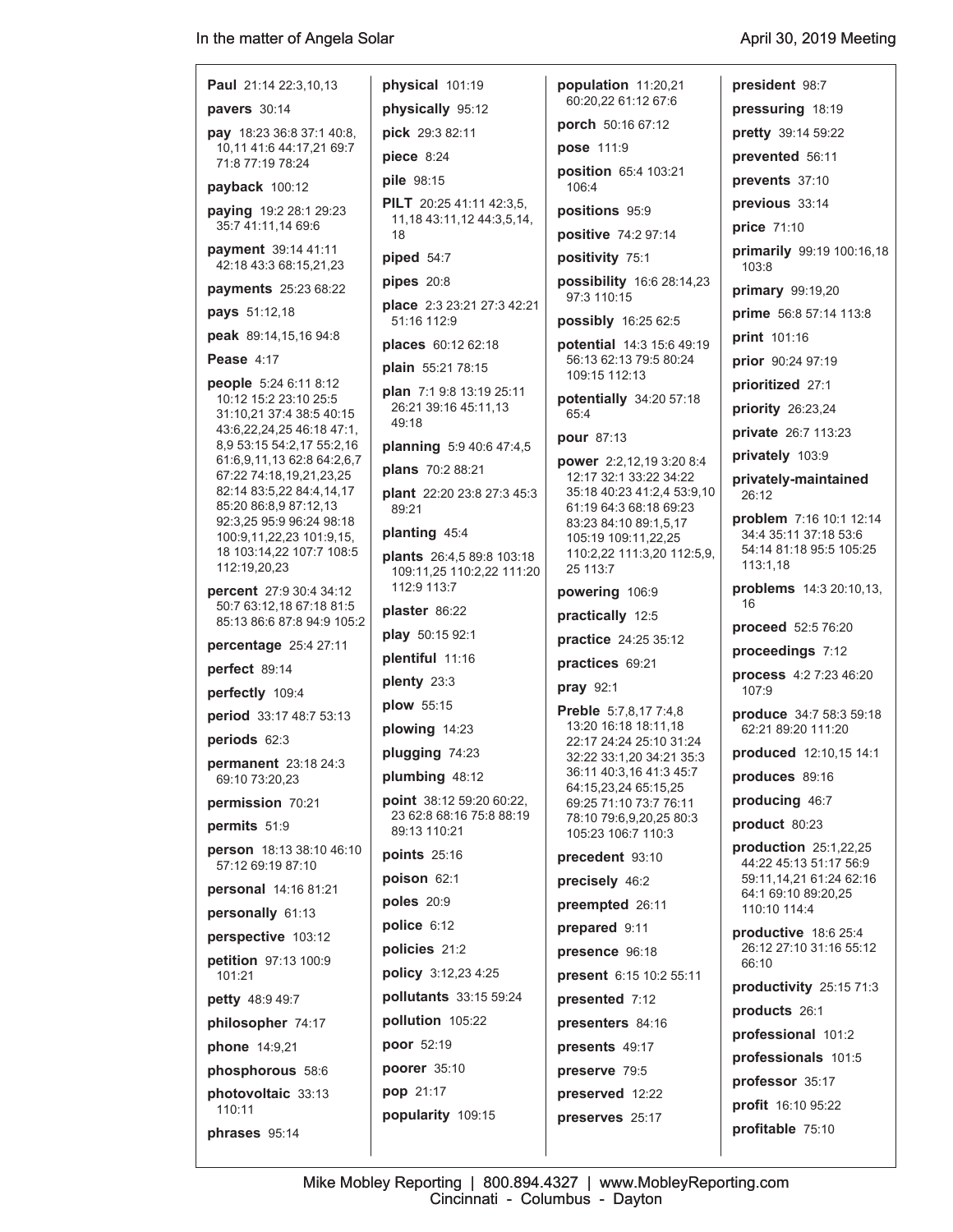| program $20:25$                                                                                                                                                                                                                                             | protection 19:5                                      |                                                   |  |
|-------------------------------------------------------------------------------------------------------------------------------------------------------------------------------------------------------------------------------------------------------------|------------------------------------------------------|---------------------------------------------------|--|
| programs 106:6                                                                                                                                                                                                                                              | protective 67:20                                     | R.                                                |  |
| progress 113:1                                                                                                                                                                                                                                              | protects 26:10,16,18                                 | raccoons 70:17                                    |  |
| project 3:4 4:10 7:5,7,14,<br>21 8:8 16:11,19 17:5 24:24<br>28:20 29:2 30:5,8 31:15,20<br>32:2 40:4,20 41:9,14 42:5,<br>8,10 43:17 44:6 45:12,17<br>47:12 50:21 51:12 54:21<br>56:12,14 57:23 58:8,10<br>71:24,25 73:17 74:3,15<br>75:15 76:5,9,24,25 77:20 | prove 54:20 63:2                                     | <b>race</b> 103:25                                |  |
|                                                                                                                                                                                                                                                             | proven 16:20 63:9,19                                 | racing 99:3                                       |  |
|                                                                                                                                                                                                                                                             | provide 33:8 43:25 68:2                              | rain 28:8,9 55:25 56:1                            |  |
|                                                                                                                                                                                                                                                             | 69:8,10 72:14 73:15 79:3<br>provided 45:16           | rainfall $28:12$                                  |  |
|                                                                                                                                                                                                                                                             | providing 25:21,24 96:9                              | <b>rains</b> 20:12 55:23 105:9                    |  |
|                                                                                                                                                                                                                                                             | provisions 49:6,18                                   | rainstorm 56:17                                   |  |
| 78:9,14 79:1,20,24 80:2,17<br>83:20 85:9 90:23 91:4,6                                                                                                                                                                                                       | proximity 14:5 58:8                                  | <b>rainstorms</b> 55:14 56:14                     |  |
| 94:8 95:3,20,23 96:1,7<br>97:9,12,24 98:7,16 99:6,7,                                                                                                                                                                                                        | <b>public</b> 2:2,6,17,22 5:14                       | rainwater 33:18                                   |  |
| 14 100:15,17,24 101:15                                                                                                                                                                                                                                      | 6.8,20 7:14,22 8:7,11 19:3,                          | <b>raise</b> 10:17 20:18 55:15                    |  |
| 102:7,10,15 104:4,21<br>106:21,24 107:13 108:5,8,                                                                                                                                                                                                           | 5, 15 32: 24 34: 17 41: 22<br>45:20 46:24 47:7 66:25 | <b>raising</b> 36:16 72:20,23                     |  |
| 10                                                                                                                                                                                                                                                          | 95:6,17,18 96:1,4,6 97:22<br>102:18 103:11           | rampant 15:7                                      |  |
| projected 25:2 31:15,20                                                                                                                                                                                                                                     | publicizing 18:20                                    | ramped 89:8                                       |  |
| 60:22 61:5 77:8 112:23<br>projects 2:23 3:2,3 7:10                                                                                                                                                                                                          | published 7:17                                       | Randazzo 2:11,14,15 3:6<br>37:20 38:4 52:13 86:10 |  |
| 20:5 26:23,24 40:19 42:21<br>47:4 79:7 91:1 103:8,18,                                                                                                                                                                                                       | PUCO 96:9 97:19 101:2                                | Randolph 96:3                                     |  |
| 20.21 105:23 106:7                                                                                                                                                                                                                                          | purchased 24:19 113:21                               | <b>ranks</b> 22:25 103:15                         |  |
| proof 97:22                                                                                                                                                                                                                                                 | purple 92:18                                         | rapid 55:24                                       |  |
| propagandist 18:7                                                                                                                                                                                                                                           | purpose 8:11                                         | rapidly 34:5                                      |  |
| properly 54:23                                                                                                                                                                                                                                              | pushing 13:18 20:8 99:9                              | <b>rate</b> 15:9 44:10 48:6                       |  |
| properties 16:25 28:16                                                                                                                                                                                                                                      | put 20:24 23:8 35:5 36:13                            | <b>rats</b> 70:17                                 |  |
| 43:13 50:6,11,19 55:2<br>58:16 63:15,21 70:19 81:9                                                                                                                                                                                                          | 42:21 43:5 60:4,6,13 62:18<br>67:14 74:21 91:2 93:13 | re-evaluation 43:12                               |  |
| 87:22 93:2 94:15 95:21<br>100:20                                                                                                                                                                                                                            | 94:6 106:5 107:17,20<br>112:5 113:2,5,10 114:2       | <b>reach</b> 60:22 102:23                         |  |
| property 16:21,23 18:21                                                                                                                                                                                                                                     | puts 24:2 40:23                                      | reached 102:20                                    |  |
| 20:4 21:12,20 28:25 29:1<br>40:12 41:6,12,15 42:19                                                                                                                                                                                                          | putting 16:16 27:3,12<br>60:7 62:16 63:24 109:25     | read 32:7 40:19 80:15 88:2<br>96:20 97:24         |  |
| 48:10.25 49:7 50:4.11<br>51:8,14 52:20,24 54:25                                                                                                                                                                                                             | puzzle 8:25                                          | Reading 96:8                                      |  |
| 55:4,5 57:12,17 62:23                                                                                                                                                                                                                                       |                                                      | readings 14:10                                    |  |
| 63 3, 14, 21 64 9, 11 67: 15,<br>23 68:1 71:2 91:21 92:9,<br>13,15,19,20 93:9 96:3                                                                                                                                                                          | Q                                                    | real 14:4 16:6 18:22,24<br>19:2                   |  |
| 102:9 110:5 113:16                                                                                                                                                                                                                                          | qualifies 3:13                                       | realization 77:17                                 |  |
| proponents 13:17 36:19                                                                                                                                                                                                                                      | quality 25:19 26:2,15                                | realize 11:25 33:9 58:12<br>96:21                 |  |
| Proponents' 36:24                                                                                                                                                                                                                                           | quarter 38:13                                        | reason 88:25 91:24                                |  |
| proposal 80:15 83:7,16                                                                                                                                                                                                                                      | question 8:15 12:2 16:19<br>37:21 46:22              | <b>reasonable</b> 25:19 103:12                    |  |
| proposals 83:9<br><b>proposed</b> 8:17 12:9,23                                                                                                                                                                                                              | questionable 44:19                                   | reasoning 96:17                                   |  |
| 14:2,8 15:12,14 20:5<br>24:23.24 32:21 71:1 75:23                                                                                                                                                                                                           | questions 4:1,9 14:6,11,<br>12 17:4 37:11,23 46:17   | reasons 11:16,17,18 40:5<br>74:1 79:8 94:3        |  |
| 80:18 81:2 90:22                                                                                                                                                                                                                                            | 50:20 107:8,12                                       | receive 8:12 18:9 21:12                           |  |
| proposes 66:9                                                                                                                                                                                                                                               | quick 42:13                                          | 42:24 43:15 54:10 68:10<br>received 85:11 97:18   |  |
| pros 59:9 72:6 112:3                                                                                                                                                                                                                                        | quickly 54:25                                        | <b>receiving</b> 18:5 82:24                       |  |
| prosecutor's 5:7                                                                                                                                                                                                                                            | quote 67:8 74:16                                     | 97:17,19                                          |  |
| protect 26:22 28:17 58:8<br>71:6                                                                                                                                                                                                                            | quoted 33:13 45:11                                   | <b>recent</b> 50:21 112:20                        |  |
| protected 77:15                                                                                                                                                                                                                                             |                                                      | <b>recently</b> 14:16 113:4,21                    |  |

| recharge 26:18                                                           |
|--------------------------------------------------------------------------|
| recommendation 8:22                                                      |
| <b>recommended</b> 111:5                                                 |
| record 9:5,11,22 17:20<br>19:24 21:24 22:8 24:12<br>32:7 38:3 57:8 71:20 |
| <b>records</b> 41:22                                                     |
| recoupment 44:21                                                         |
| recovered 48:16                                                          |
| recreational 26:8                                                        |
| recyclable 49:20                                                         |
| recycle 34.8 35:5 49:24                                                  |
| <b>recycled</b> 28:4 34:13 87:8                                          |
| recycling 15:20,25 26:9<br>50:2                                          |
| <b>red</b> 22:14,15 84:2                                                 |
| reduce 54:22 105:20                                                      |
| <b>reduced</b> 68:2 105:2                                                |
| reduction 68:1 109:16                                                    |
| <b>reels</b> 15:10                                                       |
| <b>refer</b> 6:23                                                        |
| <b>reflect</b> 8:23 9:10 68:25                                           |
| reflection 30:19                                                         |
| refrain 18:19 73:1                                                       |
| regarded 13:8                                                            |
| Register-herald 18:25                                                    |
| regular 34:24 53:5 105:8<br>111:5                                        |
| regulate 113:12                                                          |
| requlated 3:6.7                                                          |
| regulation 3:1,10                                                        |
| regulations 51:5 93:5                                                    |
| reiterate 77:22                                                          |
| related 3:1,10                                                           |
| relationships 103:23                                                     |
| <b>relatives</b> 99:19                                                   |
| relevant 84:23                                                           |
| reliability 105:21                                                       |
| <b>reliable</b> 86:5                                                     |
| rely 11:24 29:12 33:6 34:1<br>70:1                                       |
| remain 36:3 51:16                                                        |
| remember 37:16 55:15<br>93:10 95:14                                      |
| <b>remind 66:22</b>                                                      |
| <b>remote</b> 46:12,13                                                   |
| remove 50:22                                                             |

Mike Mobley Reporting | 800.894.4327 | www.MobleyReporting.com Cincinnati - Columbus - Dayton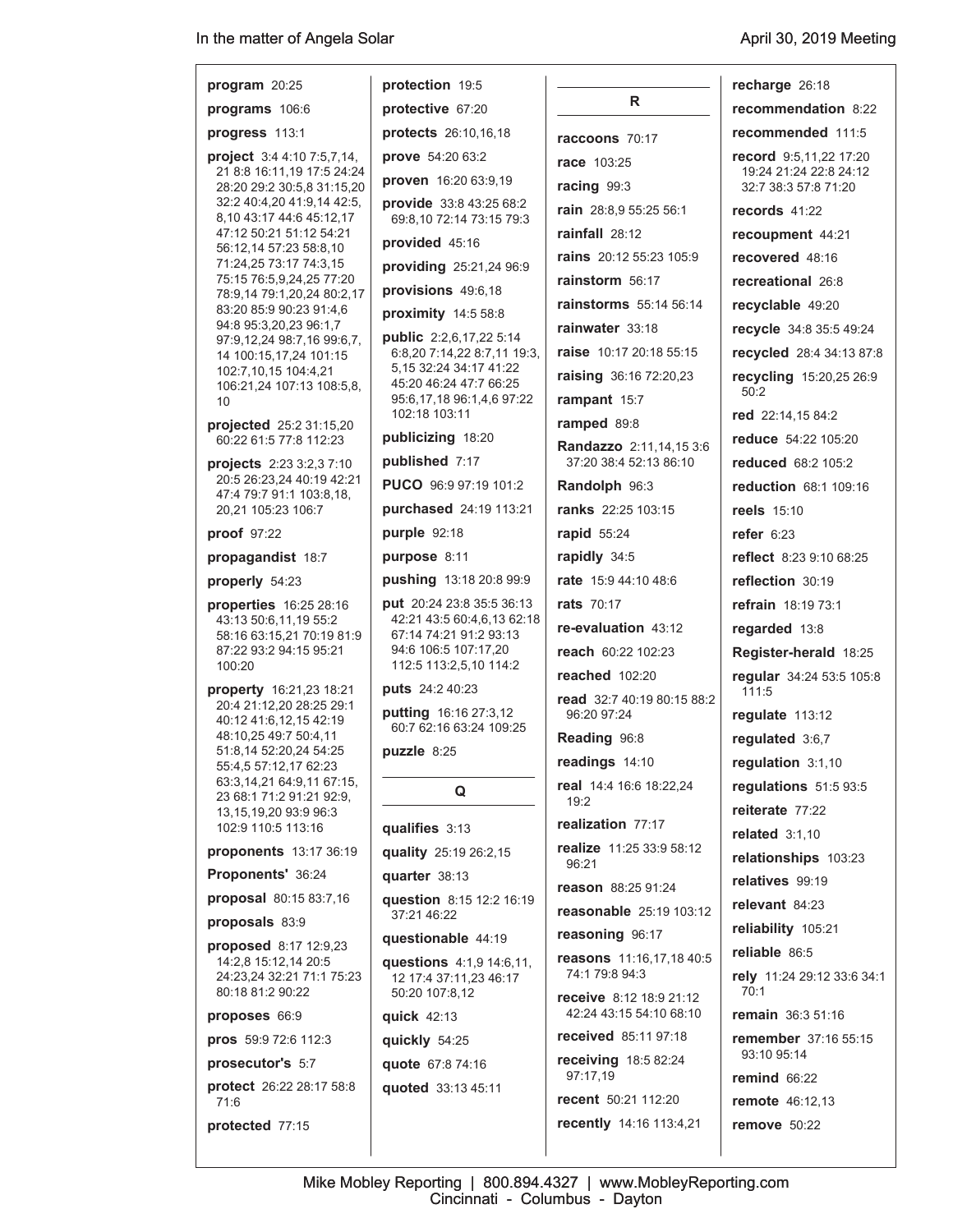**removed** 81:4 **renewable** 32:24 34:9 77:1,6 78:11 79:21 106:9 109:22 **Renewables** 18:8 19:4 21:8 30:3 31:8,24 32:21 36:7 45:23 66:8,25 68:9 69:16 75:20 76:5 91:4 **renewal** 33:6 **renewed** 43:1 **repair** 50:9 **replace** 27:5 46:9 **replaced** 30:11,12 **replacements** 28:1 **report** 8:19 29:11,14 33:5 68:20 **reported** 49:8 **reporter** 9:3,9,20 32:9 **reports** 96:12 105:8 **represent** 5:7 80:13 **representative** 4:20 90:17,20,25 102:19 **representatives** 4:3 5:3 34:18 35:2 **represented** 101:14 **represents** 23:5 **request** 18:18 41:23 93:7 **requested** 19:5 **requests** 70:21 **required** 79:23 81:12 **requirement** 43:2 **requires** 112:12 **research** 28:25 33:2,9,12 34:22 36:18 59:6 75:21 78:12 109:23 111:3 **researched** 82:20 **researchers** 34:22 111:2 **reserved** 25:24 **reside** 11:1 **resident** 11:6 40:3 48:22 65:14 **residential** 33:23 52:20 70:19 **residents** 15:5 16:24 18:17 31:14 33:25 35:3 49:12 53:4 96:23 106:4 **resource** 66:23 71:12 **resources** 25:22 26:11 71:2 82:19 92:18 12 **rips** 24:1

96:22

**respectful** 84:17 **respectfully** 18:18 **respecting** 99:22 **respective** 7:12 8:6 **responds** 57:25 **response** 97:15,16 101:5 102:22 **responsibility** 73:10 **responsible** 12:20 28:1 50:22 110:24 **rest** 21:17 29:3 66:16 **restore** 55:6 **restored** 55:12 **restrict** 7:20 **result** 2:18 **resulting** 31:3 56:1 **results** 55:24 58:15 101:13 112:13 **retired** 101:2 **retirement** 77:5 **return** 67:5 **returned** 73:21 **returning** 67:2 **reused** 87:9 **revenue** 15:8 31:3 106:3 **reversing** 105:20 **review** 35:4 **reviewed** 8:25 **revised** 25:12 **revisit** 10:1 **revitalized** 73:17 **rezoned** 92:9 **rich** 35:22 **Richard** 71:14,15,21 **richest** 71:10 **Rick** 41:25 **rid** 55:5 87:6 **Ridder** 77:25 78:1,5 79:10,11,15 80:6 **Ridenour** 88:8 114:12,14 **ridiculous** 44:25 **riding** 109:6 **right-hand** 8:6 **rights** 26:25 57:15 58:11,

**rising** 104:22 112:22 **risk** 54:13 55:10 57:24 112:7 **risks** 50:3 112:2 **Ritter** 78:5 79:16 **Riverwalk** 104:16 **road** 11:1,10 12:3 13:1 14:16 16:7 17:1,22 18:7 19:2,4 20:1,22 21:1,8 22:11 24:14,21 30:3 31:8, 24 32:18,21 33:22 34:18 35:1 36:7 40:1 42:10,12 45:22 46:23 59:1 65:22 66:8,25 68:9,15 69:15,21 70:9 71:22 75:19 76:5,22 78:6,24 79:17 82:3 85:10, 12 91:4,16 94:1 108:22  $109.2$ **Road's** 70:21 **roads** 27:23 30:10,11,15 76:12 106:6 **Rob** 88:10,11 **Rocky** 105:2 **rodents** 92:24 **roofs** 50:16 **room** 3:20 10:6,11 19:18 21:7 44:2 46:5,11,13,15 47:2 75:3,6 **Roughly** 50:7 **Route** 39:4 47:22 52:21 74:11 106:20 **rows** 109:4,7 114:10,11 **Roy** 24:20 **rude** 99:22 **rule** 92:16 113:6 **ruled** 96:15 **rules** 99:23 100:13 **run** 12:18 61:14 **running** 69:17 97:20 102:11 109:7 **runoff** 20:11 39:11 70:2 76:1 81:18 82:24 87:17,19 112:14 **runoffs** 26:17 **runs** 20:15,17 23:20,21 52:23 82:4

**rural** 26:14 31:14,16 40:14 57:18 61:11 107:24 110:2 113:13

**S**

**sad** 15:2,25

**Sadly** 15:6 **safe** 53:23 54:7 78:10 113:24

**safely** 54:23 55:5

**safety** 29:10 49:16,18 50:15 54:17

**salesmen** 21:4

**Sam** 2:11,15 84:1

**Sardinia** 94:1

**sat** 75:4

**satellite** 14:10

**Sater** 4:16

**Saturday** 59:8

**Savage** 46:1

**save** 37:22

**scam** 21:1 23:2

**scams** 23:3

**scares** 59:19

**scattered** 27:23

**scenario** 15:21 16:5 42:9

**scenery** 109:3

**Schabo** 2:1,8 3:5,18 4:7, 19 5:2,12,19,23 6:4,7,18 10:23 11:2 17:13,19,23 19:17,23 21:14,19,24 22:7, 12 24:5,11,15 32:3,5,10 37:3,13,16 38:1,9,20 39:19 47:13,18,23 48:1 51:22 52:5,10 56:21 58:20 65:8, 18 71:14,19 73:1 74:4 76:14,20 77:24 79:10 80:5, 7 84:3,19,24 85:2 88:7 90:4,9 91:8,13,18 93:19 104:5,9 106:12,17 108:12, 18,24 114:12,20

**scheduled** 7:15,24

**school** 29:5 40:9,10 44:18 59:7 73:5,12 82:7

**schools** 29:6 44:13 69:5 73:13 76:11 77:11 102:13 106:6

**scientists** 33:8,12

**scoot** 65:3

**Scott** 3:22

**scoundrels** 23:11

**scratch** 42:9

**scratching** 83:6

**search** 8:5 41:5

**season** 29:18

**seconds** 99:15

**secret** 19:11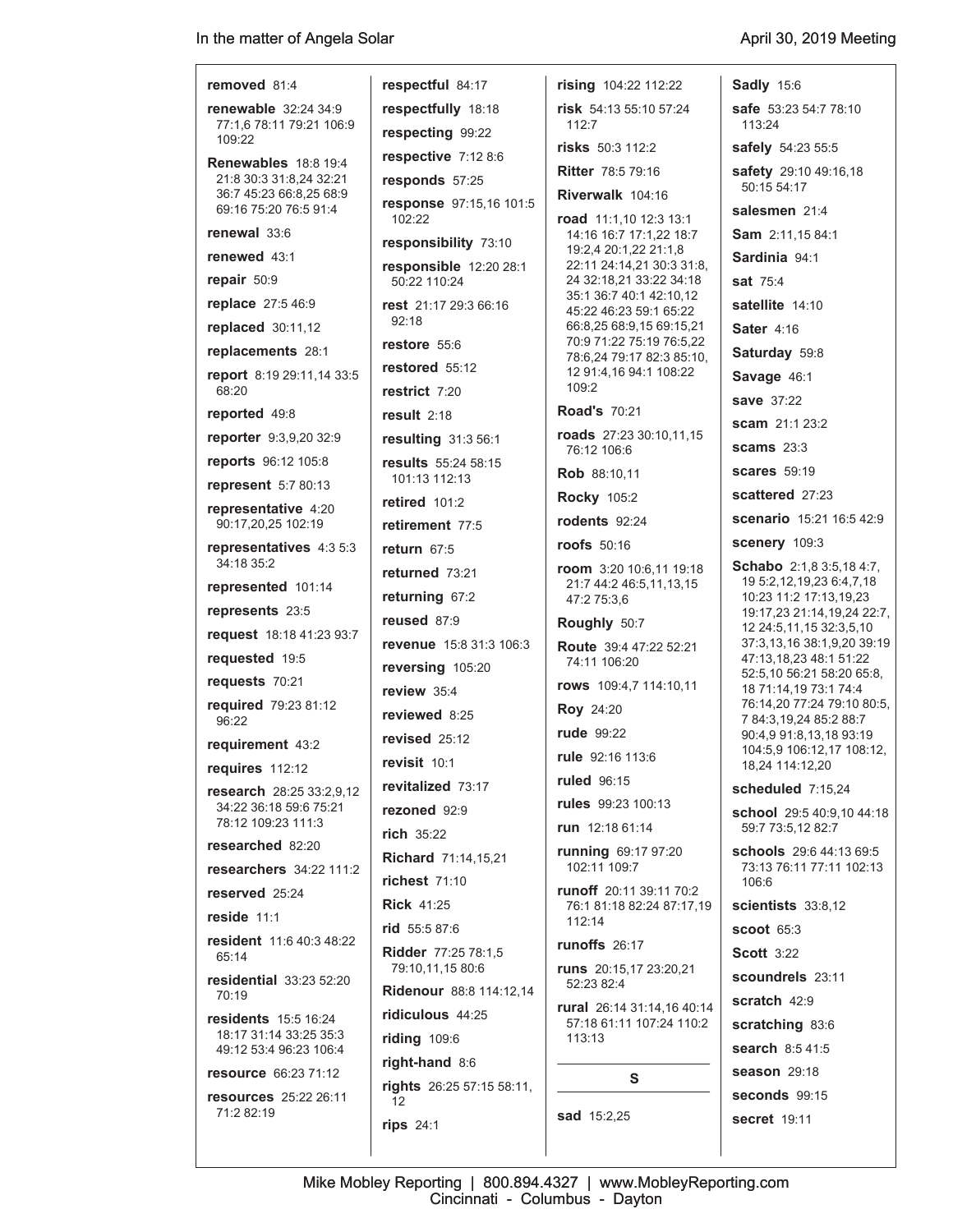| <b>secretly</b> 19:7 103:9                                 | sheriff's 29:12 49:8,9                                      | <b>sits</b> 40:16                                                       | 22,23 111:1,4,9,11,19<br>112:5,9,11,18,25 113:3,7,     |
|------------------------------------------------------------|-------------------------------------------------------------|-------------------------------------------------------------------------|--------------------------------------------------------|
| <b>sections</b> 49:23 54:9                                 | sheriffs 36:14                                              | <b>situation</b> 49:3 58:2 65:5<br>75:5                                 | 9,13,17,23,25 114:1,7,9,11                             |
| <b>secure</b> 51:6 57:11,16                                | shift $84:7$                                                | $sixty$ 94:9                                                            | sold 15:19,24 69:18 86:21                              |
| <b>secured</b> 51:4,18                                     | shines $12:5$                                               | sixty-five 67:18                                                        | 92:9<br>sole 44:25                                     |
| secures 77:7                                               | shipped 28:5 87:5,7                                         | size 45:23,24                                                           |                                                        |
| <b>security</b> 29:9,13,15 48:17,<br>18, 19, 20 49: 16, 18 | shirt $22:14$                                               | skeptical 106:25 107:2                                                  | <b>solid</b> 26:9                                      |
| sediment 26:18                                             | shocked 107:4                                               | <b>skin</b> 59:23                                                       | solution 89:14                                         |
| seed 89:21                                                 | shop 104:2                                                  | sky 23:9                                                                | <b>solve</b> 62:13 105:24                              |
| seeds $45:3$                                               | <b>short</b> 14:6 15:14 101:6                               | slams $43:12$                                                           | solvent 36:3                                           |
| seeking 7:5                                                | short-circuit 37:22                                         | slickers 23:1                                                           | someplace 82:13                                        |
| seeks $6:25$                                               | short-term 35:10 73:16                                      | Slightly 114:21                                                         | Somers 90:7                                            |
| <b>sees</b> 16:13                                          | shorten 100:5                                               | <b>slow</b> 103:11                                                      | Somerville 91:16                                       |
| selenium 58:5                                              | <b>shot</b> 48:20                                           | small 15:7,15 40:14 52:19                                               | <b>Sorrell</b> 24:6,7,13,16,17,<br>18,20               |
| self-sustaining 35:16                                      | shoulder 73:10                                              | 54:13                                                                   | <b>sort</b> 100:17                                     |
| sell 30:5 64:11,18,20                                      | shovels 13:3                                                | smooth-talking 23:1                                                     | sorts $54:3$                                           |
| 69:22 96:4,7                                               | show 86.8 97:20 101:22                                      | <b>snakes</b> 70:18                                                     | sounds 69:1                                            |
| <b>sellers</b> 92:10                                       | shown $63:13$<br>shows 62:25 63:18                          | <b>snow</b> 105:1                                                       | <b>source</b> 18:11 32:25 52:25                        |
| selling 86:12                                              |                                                             | so-called 66:17 80:23<br>101:4                                          | 53:3 54:21 72:17 77:1 79:4                             |
| <b>send 98:3</b>                                           | <b>side</b> 65:24 73:3 81:21<br>85:19 107:12                | <b>social</b> 60:21 93:15                                               | sources 86:5                                           |
| <b>senior</b> 34:3 57:4                                    | <b>sides</b> 84:16 88:16                                    | <b>Sod 80:13</b>                                                        | <b>south</b> 20:17 31:19 52:25<br>56:7 86:21           |
| <b>sense</b> 111:23                                        | sights $109:5$                                              | soil 5:9 18:12 20:21 26:5                                               | southern $94:2$                                        |
| sentences 101:6                                            | sign 9:15 50:12 51:8 75:15                                  | 33:20 35:1 39:11 56:9                                                   | <b>Southwest 54:8</b>                                  |
| separate 7:10                                              | 99:2 107:4 114:17                                           | 57:19 60:6 62:1 82:11<br>86:15 111:7 112:13                             | Southwestern 80:20                                     |
| September 95:16                                            | signals 14:9,10                                             | soils 107:21 113:7,8                                                    | <b>space</b> 26:13                                     |
| served 40:6                                                | signatures 101:24                                           | solar 2:5 4:4,15 6:22 7:2,7                                             | spades 13:3                                            |
| service 29:23 110:18                                       | signed 10:3 29:1 75:21<br>83:13 84:4 100:9 114:14           | 8:17 11:11,15,22,23 12:3,                                               | <b>speak</b> 9:9 18:16 52:10                           |
| <b>services</b> 43:25 45:16,18                             | significant 63:2,8,17                                       | 24 13:2,9,13,21,24 15:1,<br>10, 17, 22 16: 8, 18 18: 6, 10,             | 69:3 79:18 89:1 94:5,16,24                             |
| session $8:15$                                             | signing 83:11                                               | 21 20:5 21:8 22:24,25<br>23:4,25 24:23 25:2,5,7                         | 99:1,2,10                                              |
| <b>set</b> 70:3 93:10                                      | signs $21:5$                                                | 26:23,24 27:8,12,20,25                                                  | speaker 5:16,21 6:1,5,17<br>18:4,5 21:16,21,23 37:7,24 |
| Settineri 4:14,16 32:4,6,<br>11 37:9,14,18                 | silicon 57:7 58:7 59:20,22                                  | 28:4,13,18 29:10,21,24<br>30:17,19,25 31:1,4,10,15,                     | 38:5,12 52:8 56:19 72:24<br>84:14,22 90:5 99:21 104:7  |
| seventeen 113:20                                           | 60:3,16                                                     | 20 32:2,21,24,25 33:8,10,                                               | speakers 99:5,11 107:10                                |
| seventh 38:11,12                                           | similar 60:3,16 72:21                                       | 17, 19 34: 4, 11, 12, 23 35: 4,<br>6, 15, 19, 23, 25 36: 1, 2, 4, 5, 6, | speaking 9:2 39:7 67:15                                |
| seventy-eight 34:10                                        | simple 46:16 78:16                                          | 9, 12, 16, 19, 21 39: 8 42: 21                                          | 78:7 99:25 100:8,18 102:7                              |
| seventy-five 52:18 100:9,                                  | simply 17:5 49:12 112:6                                     | 44:25 47:3,12 49:17 50:20<br>54:19,21 57:13 58:18 59:5,                 | special 30:1                                           |
| 11 101:15,18                                               | $sinful$ 35:13                                              | 9,11,15,21 60:9 62:12,18<br>63:1.13.15.24 64:15.17                      | specialize 57:6                                        |
| severely 60:25                                             | <b>sir</b> $3:54:521:1947:23$<br>73:1 84:12 114:20          | 66.9, 14, 20, 23 67: 2, 4, 6, 16,                                       | specific 34:8                                          |
| Seymour 4:17                                               | <b>sit</b> 74:20 94:8 96:14                                 | 18,23 68:1,11 69:12,16<br>70:2,3,22 71:1 72:18,22                       | speech 100:7                                           |
| <b>Shara</b> 88:7 114:12                                   | site 11:4 46:9,11,12 49:20                                  | 74:15 75:15,24 76:5,9,24,                                               | spell 114:23                                           |
| share 22:20 37:4 38:6,7<br>66:17 84:15,18 102:5            | 50:5,13,21 51:1,2,3,4,8,10,<br>11, 15, 18, 20 55: 9, 10, 11 | 25 77:8,20,22 78:9,10,16,<br>22 79:3,7,8,20,21 80:2                     | spent 53:21 72:4 75:16,20                              |
| 104:20                                                     | 80:18 81:2                                                  | 81:3,5,6 82:15 85:20,23<br>86:6,7 87:3,12,13,25 88:3,                   | spirit 19:7                                            |
| shedding 89:2                                              | <b>sites</b> 105:4                                          | 23 89:13 90:22 91:2,6,22<br>95:3 96:7,9,17 97:18,21,24                  | split $6:12$                                           |
| <b>sheet 9:17</b>                                          | <b>Siting</b> 2:2,12,19 3:20 8:4                            | 98:5,8 99:14 100:24                                                     | spoke 94:13 99:21 100:15<br>101:9 102:20               |
| <b>sheets</b> 38:14                                        | 32:1 33:22 40:23 41:3<br>68:18 84:10                        | 102:15 103:8,19 104:21<br>105:19,23 107:17 109:10,                      | sporting 105:14                                        |
| sheriff 36:14 48:23                                        |                                                             | 12, 14, 20, 24, 25 110: 2, 7, 10,                                       |                                                        |
|                                                            |                                                             |                                                                         |                                                        |

Mike Mobley Reporting | 800.894.4327 | www.MobleyReporting.com Cincinnati - Columbus - Dayton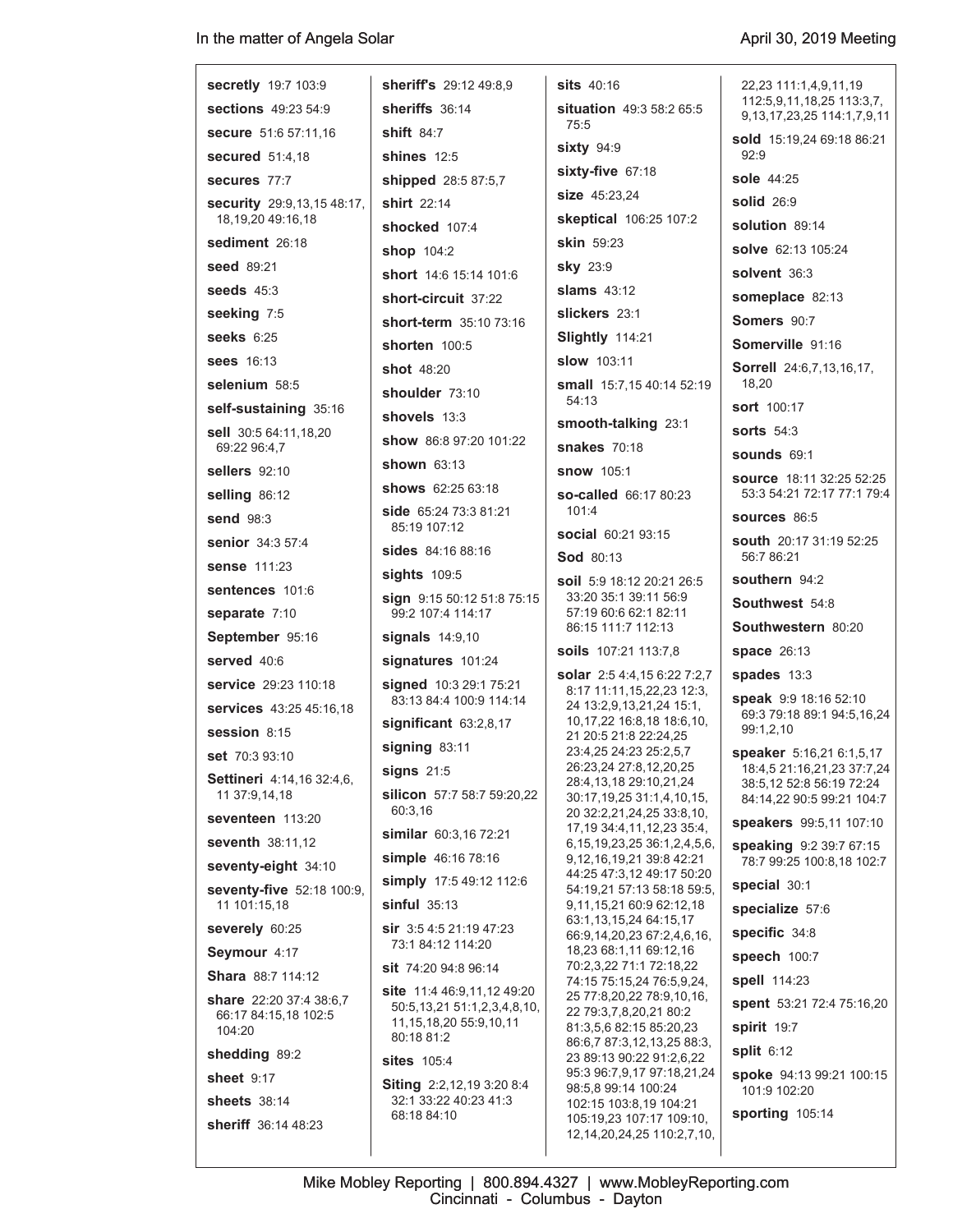| <b>spot</b> 94:20                                         | <b>stolen</b> 48:14,16,19                         | <b>sun's</b> 13:12 23:5                                |                                                            |
|-----------------------------------------------------------|---------------------------------------------------|--------------------------------------------------------|------------------------------------------------------------|
| spotted 30:23                                             | <b>stop</b> $22:1538:1642:12$                     | Sunedison 36:5                                         | т                                                          |
| spread $56:1,4$                                           | 65:18 102:9 113:15 114:1                          | sunflower 92:23                                        | table $9:19$                                               |
| springs 80:14,20 82:1                                     | <b>stopped</b> 23:19 102:25<br><b>store</b> 12:14 | Sungevity 36:4                                         | <b>taking</b> 27:2,14 35:9 60:16                           |
| stable 25:20 77:20 79:3<br>89:25                          | <b>Stores 53:14</b>                               | Suniva 36:6                                            | 61:24 100:6 112:25                                         |
| staff 3:21,23 8:18,22                                     | storm $26:17$                                     | <b>sunlight</b> 11:24 12:6 13:13<br>103:16             | <b>Talawanda 80:14 82:1</b>                                |
| stagnant 68:23                                            | strategic 103:14                                  | sunny 27:18 68:14                                      | <b>talk</b> 38:23 41:19 44:24<br>46:21 59:3,13 60:19 62:23 |
| Stahlheber 84:25 85:1,3,                                  | Strategy 25:11                                    | sunshine 109:2                                         | 87:21 97:8 98:19                                           |
| 4,8 86:11                                                 | streamed 10:9                                     | supplies 80:19                                         | <b>talked</b> 45:19 85:20 106:24                           |
| stalks 109:4                                              | streams 55:14 107:22                              | <b>supply</b> 14:6 26:4,6,19                           | talking 7:17 44:16 47:3                                    |
| <b>stand</b> 50:14 84:12                                  | <b>Street 4:17 5:1</b>                            | 53:5,6,14,20 54:23 55:7                                | 72:5 99:12                                                 |
| standards 101:22                                          | string 46:7                                       | 112:25                                                 | <b>tall</b> 109:4 111:11 113:17                            |
| standing 37:7                                             | strip 62:20                                       | support 32:25 65:6 74:15<br>78:9 79:8,18,19 80:3 90:22 | tax $21:1023:1429:2,5,8$<br>30:4 35:23,24 39:14 41:7,      |
| start 49:4 54:13 71:19                                    | stripped 48:11                                    | 104:17 108:1,2                                         | 12 42:1 43:15,22 44:7 68:8<br>73:4,8,14 76:10 79:6,24      |
| 91:13 92:19 93:4 102:15<br>105:20 106:2,17 108:18         | strong 31:21                                      | supported 35:20                                        | 83:19,21 106:3 108:3                                       |
| <b>started</b> 11:6 30:6,8,13                             | strongly 11:13 63:19                              | supporters 32:23 58:10                                 | Taxation 44:23                                             |
| 88:18                                                     | struggle 36:3                                     | supporting 91:5 98:16                                  | taxed $43:13$                                              |
| <b>state</b> 3:7 9:21 10:23 11:1<br>12:1 17:19 19:23 22:7 | stuck $65.4$                                      | supports 106:4                                         | taxes 16:21 18:22,24 19:3                                  |
| 31:1,3,9,11,19 35:17,22                                   | students 29:7                                     | suppose 103:1                                          | 21:13 36:17 40:10,11,12<br>41:11,15,19 42:19 43:7          |
| 39:4 41:9 47:18.21 49:1<br>50:9 51:13 52:21 53:2,18       | study 62:24 111:3 112:20                          | supposed 46:20 86:8<br>102:7                           | 44:4 50:18 65:16 68:17<br>69:5 71:3 73:11 77:8,10          |
| 54:1.6 56:7 59:7 65:19                                    | stuff 59:17 60:13 94:13                           | supposedly 86:5 102:12                                 | 102:9                                                      |
| 74:11 76:22 77:12 88:19<br>102:14 103:13,15 106:20        | stupidity 22:23                                   | surely 68:7                                            | $taxing$ 43:18                                             |
| 112:1                                                     | Stuttgart 33:13                                   | surface 110:19                                         | taxpayer 35:20 44:18                                       |
| stated 25:17 37:5 58:13<br>76:8                           | subject 5:14 6:20                                 | surprised 3:21                                         | 104:1                                                      |
| <b>statement</b> 9:12 10:13                               | subsidies 13:17 21:11                             | surrounded 113:16,25                                   | taxpayers $13.516.3$<br>36:10 44:16                        |
| 47:19 100:1 114:18                                        | 23:15 35:21 83:19                                 | surrounding 28:20,24                                   | Taylor 78:6 79:16                                          |
| statements 83:7                                           | subsidized 16:2<br>substantial 31:2 68:8          | 29:16 31:4 67:21 92:25<br>93:2 110:20                  | team $48:450:552:17$                                       |
| states 13:3 28:5,25 29:13<br>34:4 68:18,21 85:24 96:25    | 95:22                                             | surroundings 77:18                                     | <b>technology</b> 27:3,4 72:9,                             |
| 104:24 105:18                                             | substations 12:16 57:23                           | survive 66:4 111:18                                    | 12                                                         |
| statewide 3:9 113:6                                       | substrates 58:7                                   | survives 83:20                                         | technology's 62:15                                         |
| station 3:12                                              | success 31:5                                      | suspect 48:25                                          | telling 86:1 96:6                                          |
| <b>station's 21:20</b>                                    | successful 66:5 75:7,10                           | suspicious 29:11 49:8                                  | telluride 34:14 58:4                                       |
| stations $53:15$                                          | suffer 114:8                                      | swamp 95:14 104:4                                      | temperatures 104:22,23                                     |
| statistical 63:6,7                                        | <b>sufficient</b> 49:18 51:11,14                  | swear 9:20                                             | temporary 69:9                                             |
| statistically 63:1,8                                      | 112:22                                            | swim $54:2$                                            | ten 50:18 70:3 81:11,13,14<br>82:2 93:6,9 97:19            |
| statistics 63:6,18 96:9                                   | suggested 62:17 88:5                              | sworn 10:21 17:17 19:21                                | <b>term</b> $44:2567:9$                                    |
| statutory 2:24                                            | suggesting 7:19<br><b>suit 36:8</b>               | 22:5 24:9 32:15 39:1.23<br>47:16 52:3 56:25 58:23      | terminals 12:17                                            |
| <b>stay 68:4</b>                                          | <b>sulfuric</b> 110:13                            | 65:12 71:17 74:8 76:18                                 | terminology 44:24                                          |
| stays 71:11                                               | sum 44:12,15 83:25                                | 78:3 79:13 80:10 85:6<br>88:13 90:12 91:11 93:23       | test 63:6                                                  |
| steady 55:25                                              | 100:14                                            | 104:13 106:15 108:16                                   | testified 114:15                                           |
| stealing 16:3                                             | summary 58:17 68:20                               | <b>system</b> 3:9 50:1 51:16<br>54:19 73:25            | <b>testify</b> 9:8,15,24 10:4                              |
| steel 15:11                                               | summer 53:7 109:1                                 | systems 31:18,22 57:8                                  | 90:22 114:17                                               |
| <b>step 106:1</b>                                         | sun 12:2,5 23:8 40:21 67:8                        |                                                        | testifying 10:5                                            |
| stick 64:22 87:15                                         | 72:19 109:13                                      |                                                        | <b>testimony</b> $6:99:422:9$<br>37:5 57:9 98:22 100:1     |
|                                                           |                                                   |                                                        |                                                            |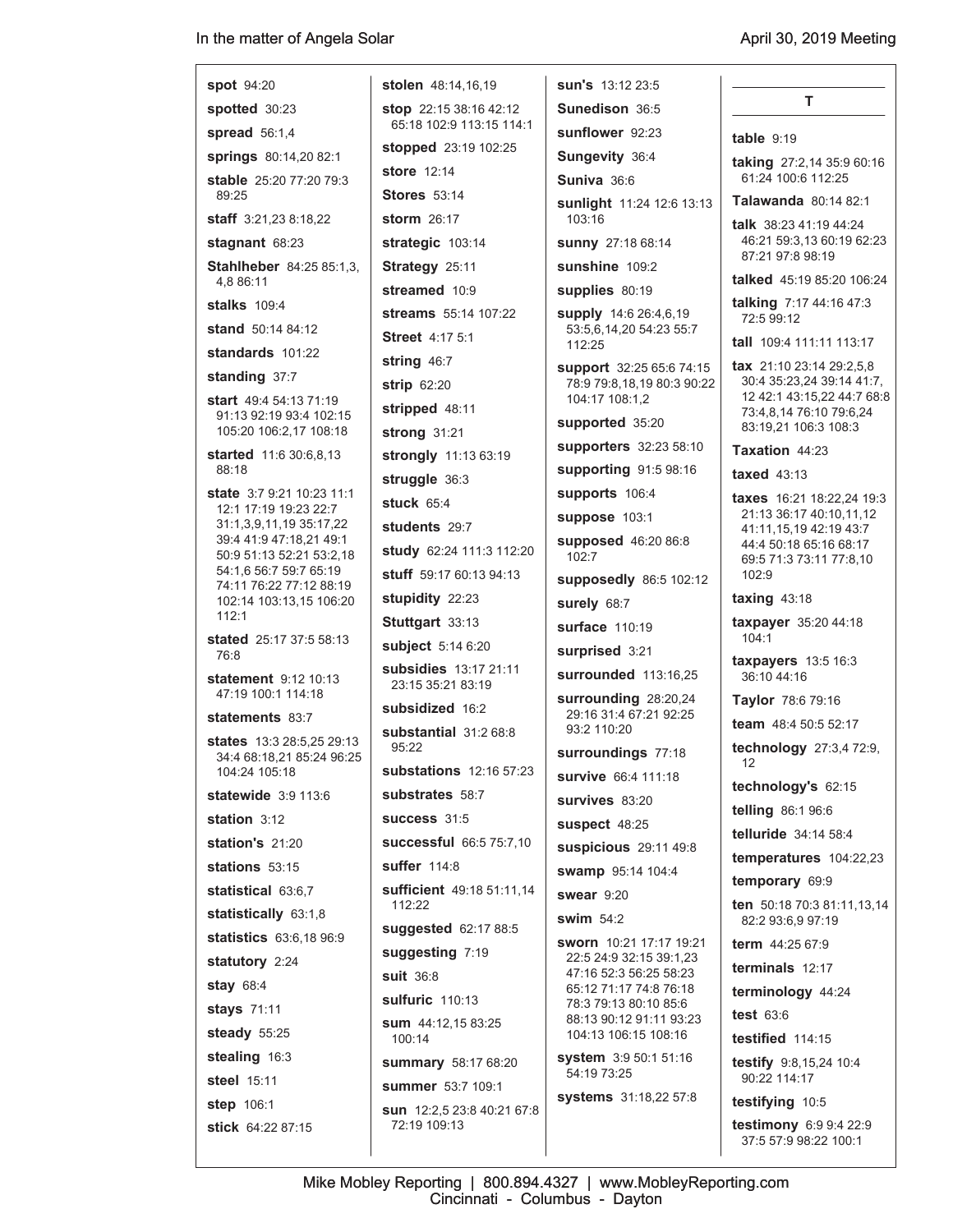**testing** 35:2 63:9 **tetrachloride** 59:21,22 60:3,16 **Texas** 62:24 70:9 **theft** 15:15 16:8 49:6,7 57:21 **thefts** 48:9 **theirselves** 105:25 **theoretically** 60:24 **thermal** 109:14 **thing** 21:10 28:2 39:9 41:24 42:15 44:19 72:11 74:2 86:1 89:10 101:17 109:24 **things** 41:25 42:2 45:4,22 46:18 62:20 65:1 72:13 83:12 84:7 88:22 89:5 105:19 106:24 109:1 **thinking** 23:12 105:18 107:7 **thinks** 89:4 **third-world** 35:7 **thirty** 30:4 63:25 68:24 81:22 101:9 105:2 **thirty-eight** 67:18 **thirty-five** 91:23 **thirty-four** 94:7 **thirty-three** 103:16 **thought** 22:18 73:4,11 85:14 92:4 107:6,13 **thoughts** 104:20 **thousand** 40:14 41:13 42:14,17,22,24 43:5 53:12 68:19,21 70:13 81:11,13, 14 95:24,25 98:13 **thousands** 83:4 **threat** 33:21 66:8 **threatened** 66:3 **three-year** 36:7 **threw** 107:1 **throw** 42:13 **throwing** 60:17 **tight** 74:20 **tile** 12:23,25 13:4 20:10 70:1,10 76:1 **tiles** 14:24 28:11,15,19 70:4 **tillable** 25:4 66:21 **time** 2:3 4:12 10:15 36:15 38:17 46:21 47:12 49:11 53:22 54:14,16 62:3 66:15 70:23 72:5 73:8,16 80:4 83:8 84:11 89:4 95:13 97:1,6,10 99:8,22 100:5,6

 103:2 104:4 105:16 **timely** 30:12 **times** 50:15 55:25 59:16 60:10,12 81:12,13,14 83:2 108:8 **title** 51:8 **today** 20:11 27:17 37:4 50:14 59:3,10 61:7 65:1 90:21 98:17 102:18 **told** 32:23 34:19 47:1 87:3, 6,10,13 98:11,14,20 **tolerate** 67:25 **Tom** 80:7,8,12 **tonight** 2:12 3:19 4:3 10:8 13:10,16,23 14:15 16:15 17:25 38:14,23 79:18 87:4 94:24 **tonight's** 6:20 7:22 9:2 **tons** 34:10 **top** 27:12 66:10 **topic** 12:19 **topsoil** 27:2,5 82:9,23 **torch** 49:22 **torches** 50:1 **tornado** 23:25 28:3 **tornados** 53:8 105:10 **torrential** 105:9 **total** 73:10 112:20 **tourists** 53:20 **towers** 12:17 **town** 56:7 **Towne** 90:17 **towns** 53:15 **township** 5:10 11:6 15:6 16:23 24:17,21 37:12,21 38:2 39:5 40:2 46:23 47:23,24 48:4,8 49:12,17 51:14 52:16,18 58:1 59:2 64:16 65:16,22 74:12 76:11,22 78:8 79:17,19 80:14 82:4 85:10 90:8 91:17,19 102:24 104:19 108:23 **townships** 7:4,8 12:8 13:8 20:4 32:7 34:1 49:1 69:5 77:11 **toxic** 20:19 24:2 34:15 36:16 53:24 54:24 59:16 60:10 83:2 110:9,12 111:6 114:4 **toxicity** 33:21

**toxins** 20:24 33:19 34:25 **traded** 109:10 **tradeoff** 16:16 **traditional** 41:12 43:18 **traffic** 30:11 **Trail** 57:3 **trailers** 48:14,15 **tranquility** 57:18 **transcribed** 9:3 **transcript** 9:13 10:8  $45.19$ **transparency** 19:8 46:22 **transparent** 46:20 47:2,7, 9 **transpired** 17:3 **transport** 12:15 **traps** 64:10 **travel** 12:10 48:14 **treated** 43:10,11 **trees** 27:22 39:12 93:2 **tremendous** 83:23 **trend** 105:20 **Trenton** 71:22,23 **trichloroethane** 110:14 **trouble** 50:10 **trough** 99:3 **true** 81:1,4,7 85:14,16,17 **trust** 19:15 91:24 **trustees** 46:23,25 102:24 **truth** 18:20 **truths** 59:5 **turkeys** 70:17 **Turn** 105:7 **turned** 53:18 **turning** 18:6 66:19 **TV** 64:4 **twelve** 25:16 95:25 **twenty** 9:15 41:13 42:14 45:10 99:15 **twenty-eight** 85:12,18 **twenty-five** 27:9 50:7 63:25 **twenty-four** 6:2 100:10 **twenty-one** 105:4 **twenty-three** 27:9 81:5

**twisting** 93:15 **type** 14:25 41:4 73:19 **U U.S.** 57:11 104:22 **ugly** 86:8,9 **unanswered** 17:4 **unappealing** 67:19 **Uncle** 84:1 **uncontrollable** 66:4 **underground** 12:18,21 13:25 14:18 **underneath** 107:18 **understaffed** 29:12 49:10 **understand** 11:23 37:3 38:8 43:8,9,20 97:7,12 100:8 101:25 103:6 **understanding** 43:16 97:1 **understood** 99:4 **undoubtedly** 56:12 **uneducated** 36:20 **unfair** 61:23 64:5 **unfettered** 58:13 **unhidden** 59:4 **UNIDENTIFIED** 5:16,21 6:1,5,17 21:16,21,23 37:24 38:5 52:8 56:19 72:24 84:14,22 90:5 104:7 **Unintelligble** 72:25 **union** 18:8 90:15 **unique** 25:18 31:17 113:8 **unit** 59:16 60:11 **United** 28:5 60:20 **University** 35:17 62:24 **unlike** 31:17 92:9 102:2 **unlimited** 53:5 **unneeded** 16:17 **unpleasant** 18:20 **unplug** 21:16,23 **unpredictable** 27:16 **unprofessional** 101:3 **unquote** 67:8 **unsatisfactory** 14:19 **unusable** 62:20 **upcoming** 99:5 **upgrade** 30:14

**Twenty-two** 101:9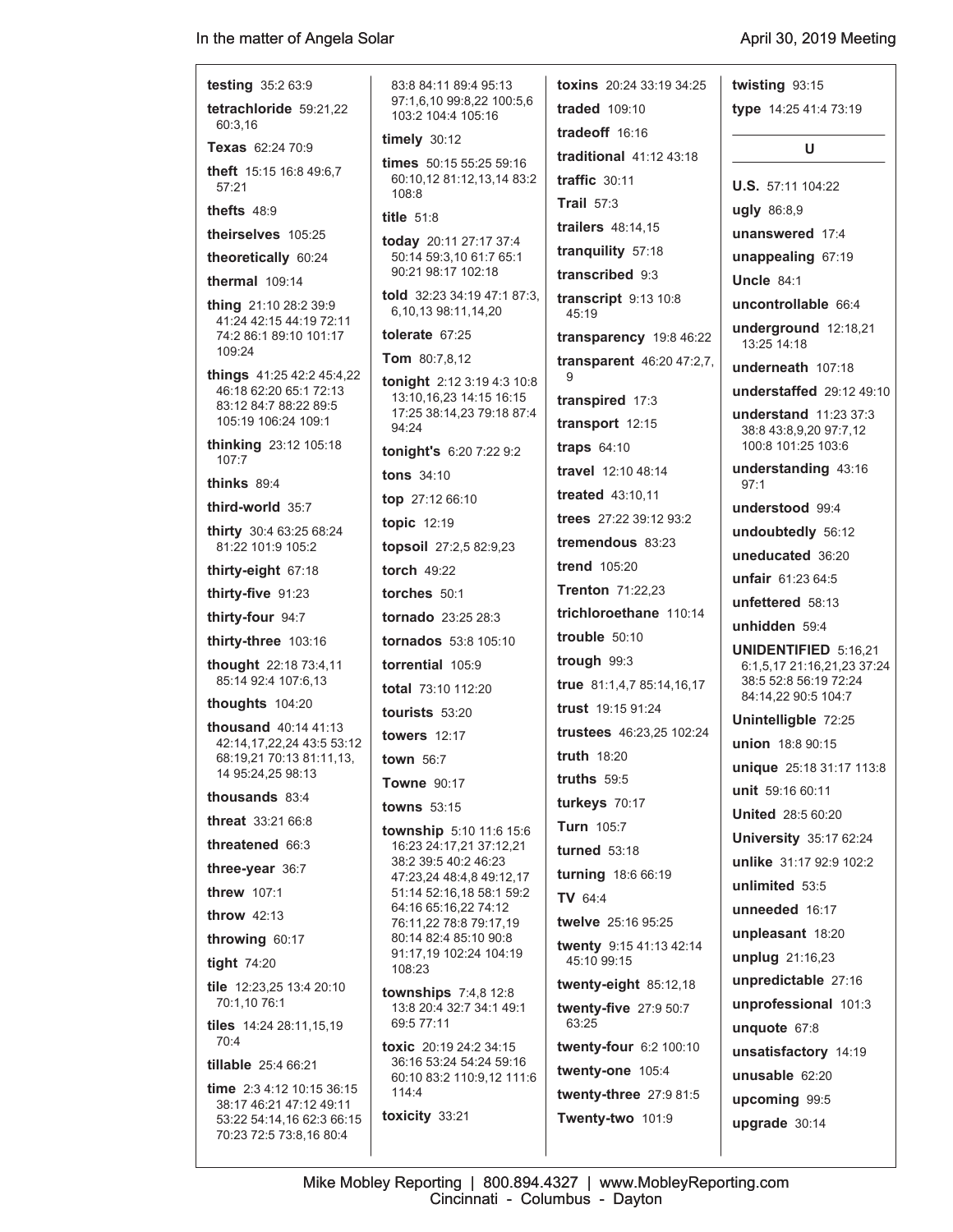## **upper** 8:5

**urge** 31:23 44:2 91:5

**usage** 89:15 **utilities** 2:17 41:1,17

**utility** 3:10 4:24 19:3 41:2, 5,7,9,16 43:10,11,13,18 45:1 48:15 89:1

## **V**

**vacant** 50:13

**vacation** 105:14 **valuable** 36:25 55:18 66:20 80:25 114:6

**valued** 113:2

**values** 16:23 21:12 25:18 28:25 62:24 63:3,14 64:9 67:15 71:2 110:6

**vandalism** 15:18,23 16:7 50:18 57:21

**variable** 63:4,5,11

**variance** 93:7

**varied** 63:16

**variety** 40:5

**vegetation** 28:19

**vehemently** 13:7

**vehicles** 109:19

**venue** 7:20

**Verengo** 36:5

**vermin** 70:18

**Vermont** 104:25

**viability** 18:15 22:25

**viable** 107:13 108:4

**vice** 98:7

**viewed** 9:6

**views** 37:4

**village** 15:7 48:16,22 50:6, 8

**violates** 57:14 **violence** 49:13

**violent** 48:8 **visit** 98:20 105:16

**visits** 96:4 **visually** 67:19

**voice** 95:7 103:5

**Vorys** 4:16

**voted** 113:5

**W wait** 41:15 **waiting** 6:11 10:12 102:17,22 **wake** 97:23 **walk** 107:8 **wall** 47:8 **Walmart** 98:3 **wanted** 22:15 32:25 45:21 66:15 88:25 99:1 101:24 **wanting** 73:14 **warming** 105:20 **Warren** 45:8 **wash** 53:25 **washed** 33:16 **washed-out** 33:18 **Washington** 7:8 95:11 108:22 **waste** 24:2 34:7,11,25 35:7 54:24 55:6 59:14,16 60:7,10 **wastes** 26:10 **wastewater** 54:24 **wasting** 38:16 114:7 **watch** 29:13 48:4,24 49:2 52:17 64:4,9 **water** 5:9 18:13 20:10,15, 16,17,20 23:22 26:5,15,17, 19 28:16,20,21,23 30:20 31:18,22 34:2 52:25 53:3, 4,5,6,12,14,16,17,20 54:3, 5,7,8,11,12,16,17,22 55:3, 7,17 57:19 59:25 60:6,7 76:1 80:19,20,25 81:1,8, 19,25 82:5,12,16,23 107:22 **waterlogged** 70:5 **waters** 56:6 **watersheds** 26:16 **Waterworks** 80:14 **ways** 74:19 **weak** 66:2 **weather** 22:21 27:15 68:13 89:22 **website** 8:4 41:4 96:10 **weekend** 31:12 **weight** 18:2 **well-being** 16:17

**wells** 28:20 34:1 80:20

**west** 5:6,13 20:1 39:4 40:17 52:22 74:11 106:20 108:21 **wet** 86:17 **what-if** 15:21 16:5 **wheelers** 48:15 **white** 56:6 **wife** 39:7 72:1 **wildlife** 26:6 29:17 30:16, 17 31:18,22 70:15 111:10 114:6 **willfully** 57:17 **win/win** 79:25 **wind** 86:6 105:17,18,24 109:3 **windmill** 86:8 **windmills** 86:9 **windows** 48:12 50:17 109:2 **winds** 27:22 53:7,25 **winter** 104:23 105:4,5 **wire** 15:10 67:21 **wiring** 48:12 **Wisconsin** 104:25 **wise** 25:6 **wishes** 38:15 **witnessed** 105:17 **witnesses** 9:18 10:16 37:11 **women** 75:7 **wood** 26:1 **woodlands** 26:2 31:4 **Woods** 31:9,19 53:2,18,19 54:1,6 82:6 107:23 112:1 **word** 86:24 94:6 **words** 23:4 95:14 **work** 46:8 91:3 92:1 96:10 **worked** 11:8 45:7 82:7 90:25 **worker** 18:8 **workers** 46:8,13 **working** 53:22 91:4 93:14

**world's** 62:13 67:6

**worn** 34:20

**worried** 64:2

**worry** 52:14 62:11

**worse** 17:7

**worth** 69:2 71:7 96:6  $112:27$ 

**worthless** 87:11

**write-up** 101:19

**written** 9:11

**wrong** 15:3 62:12 95:10 101:23

**wrote** 26:21 101:2

**WYATT** 114:19,25

### **yards** 70:8

**year** 19:1 28:7,8 41:14 42:2 55:21,23 68:16 81:17 82:8,10 86:7 104:1

**Y**

**years** 19:12 24:19 36:4 45:10 48:5 50:14,19 52:18 54:9 61:6 62:4,5 63:25 65:25 68:24 69:2 82:2,3 85:21 91:24 102:11 105:6, 13 113:20

**yields** 70:16 112:21

**Yingli** 36:5

**younger** 72:8

## **Z**

**zoning** 3:8 41:16,17 45:9 67:9,11,13

99:20

104:22

**workmanship** 14:25 **workmen** 14:18 **works** 45:22

**world** 26:1 27:5,7 36:6 60:22 61:9 87:5 103:6